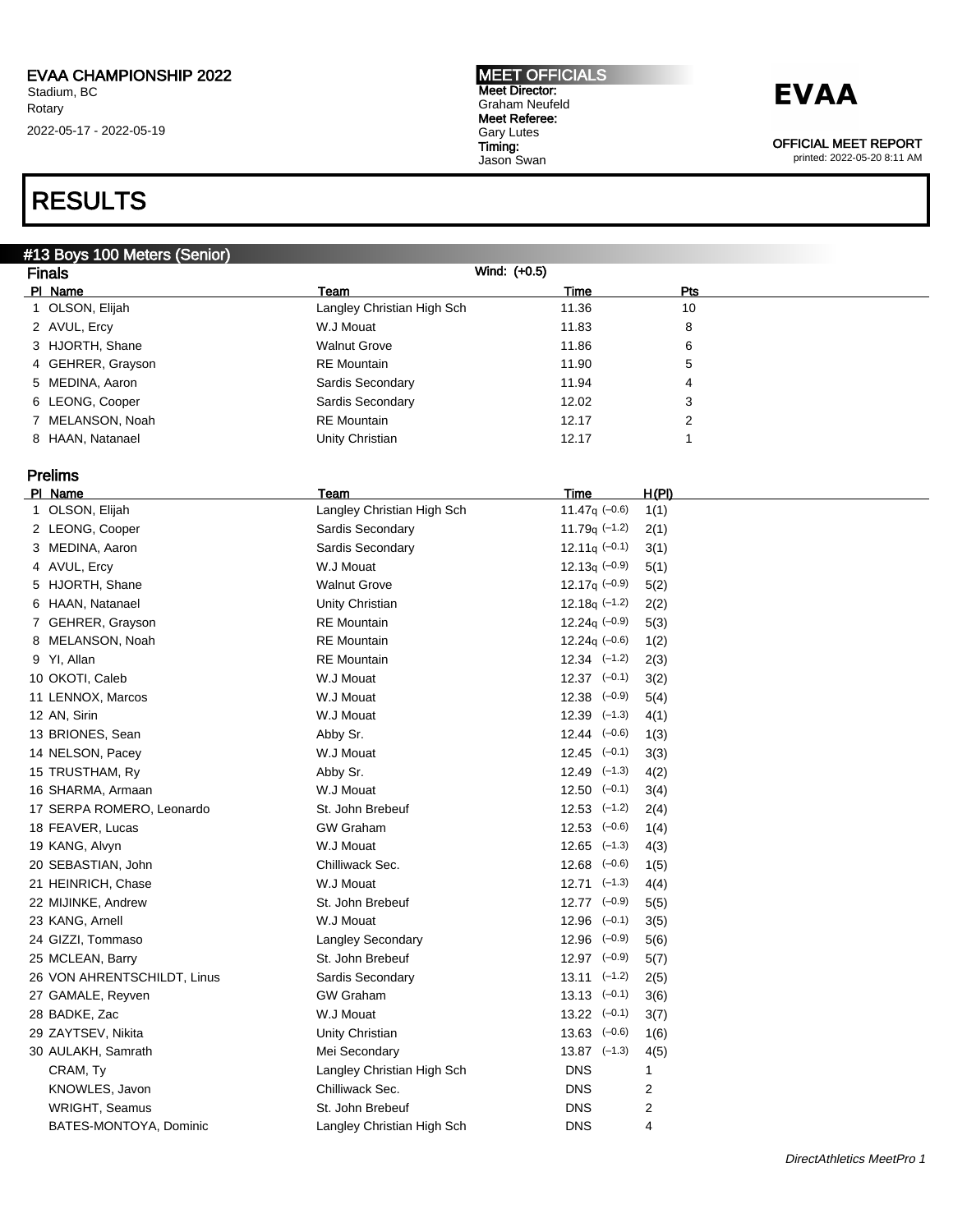#### MEET OFFICIALS Meet Director: Graham Neufeld Meet Referee: Gary Lutes Timing: Jason Swan

## **EVAA**

OFFICIAL MEET REPORT

printed: 2022-05-20 8:11 AM

### RESULTS

#### #13 Boys 100 Meters (Senior) (cont'd) **Prelims**

| гтышэ |                  |                    |            |       |  |
|-------|------------------|--------------------|------------|-------|--|
|       | PI Name          | Team               | Time       | H(PI) |  |
|       | TETHER, Sawyer   | Sardis Secondary   | <b>DNS</b> | 4     |  |
|       | MONTANTI, Morgan | <b>RE</b> Mountain | <b>DNS</b> | 4     |  |
|       | HARI, Justin     | Sardis Secondary   | <b>DNS</b> | ∽     |  |
|       |                  |                    |            |       |  |

#### HEAT RESULTS

| <b>Prelims</b>             |                            |                    |  |
|----------------------------|----------------------------|--------------------|--|
| PI Name                    | Team                       | Time               |  |
| Heat 1 of 5                | Wind: (-0.6)               |                    |  |
| 1 OLSON, Elijah            | Langley Christian High Sch | 11.47q             |  |
| 2 MELANSON, Noah           | <b>RE</b> Mountain         | 12.24q             |  |
| 3 BRIONES, Sean            | Abby Sr.                   | 12.44              |  |
| 4 FEAVER, Lucas            | <b>GW Graham</b>           | 12.53              |  |
| 5 SEBASTIAN, John          | Chilliwack Sec.            | 12.68              |  |
| 6 ZAYTSEV, Nikita          | Unity Christian            | 13.63              |  |
| CRAM, Ty                   | Langley Christian High Sch | <b>DNS</b>         |  |
| Heat 2 of 5                | Wind: (-1.2)               |                    |  |
| 1 LEONG, Cooper            | Sardis Secondary           | 11.79 <sub>q</sub> |  |
| 2 HAAN, Natanael           | Unity Christian            | 12.18q             |  |
| 3 YI, Allan                | <b>RE</b> Mountain         | 12.34              |  |
| 4 SERPA ROMERO, Leonardo   | St. John Brebeuf           | 12.53              |  |
| 5 VON AHRENTSCHILDT, Linus | Sardis Secondary           | 13.11              |  |
| KNOWLES, Javon             | Chilliwack Sec.            | <b>DNS</b>         |  |
| WRIGHT, Seamus             | St. John Brebeuf           | <b>DNS</b>         |  |
| Heat 3 of 5                | Wind: $(-0.1)$             |                    |  |
| 1 MEDINA, Aaron            | Sardis Secondary           | 12.11q             |  |
| 2 OKOTI, Caleb             | W.J Mouat                  | 12.37              |  |
| 3 NELSON, Pacey            | W.J Mouat                  | 12.45              |  |
| 4 SHARMA, Armaan           | W.J Mouat                  | 12.50              |  |
| 5 KANG, Arnell             | W.J Mouat                  | 12.96              |  |
| 6 GAMALE, Reyven           | <b>GW Graham</b>           | 13.13              |  |
| 7 BADKE, Zac               | W.J Mouat                  | 13.22              |  |
| Heat 4 of 5                | Wind: (-1.3)               |                    |  |
| 1 AN, Sirin                | W.J Mouat                  | 12.39              |  |
| 2 TRUSTHAM, Ry             | Abby Sr.                   | 12.49              |  |
| 3 KANG, Alvyn              | W.J Mouat                  | 12.65              |  |
| 4 HEINRICH, Chase          | W.J Mouat                  | 12.71              |  |
| 5 AULAKH, Samrath          | Mei Secondary              | 13.87              |  |
| BATES-MONTOYA, Dominic     | Langley Christian High Sch | <b>DNS</b>         |  |
| TETHER, Sawyer             | Sardis Secondary           | <b>DNS</b>         |  |
| MONTANTI, Morgan           | <b>RE</b> Mountain         | <b>DNS</b>         |  |
| Heat 5 of 5                | Wind: (-0.9)               |                    |  |
| 1 AVUL, Ercy               | W.J Mouat                  | 12.13q             |  |
| 2 HJORTH, Shane            | <b>Walnut Grove</b>        | 12.17q             |  |
| 3 GEHRER, Grayson          | <b>RE</b> Mountain         | 12.24q             |  |
| 4 LENNOX, Marcos           | W.J Mouat                  | 12.38              |  |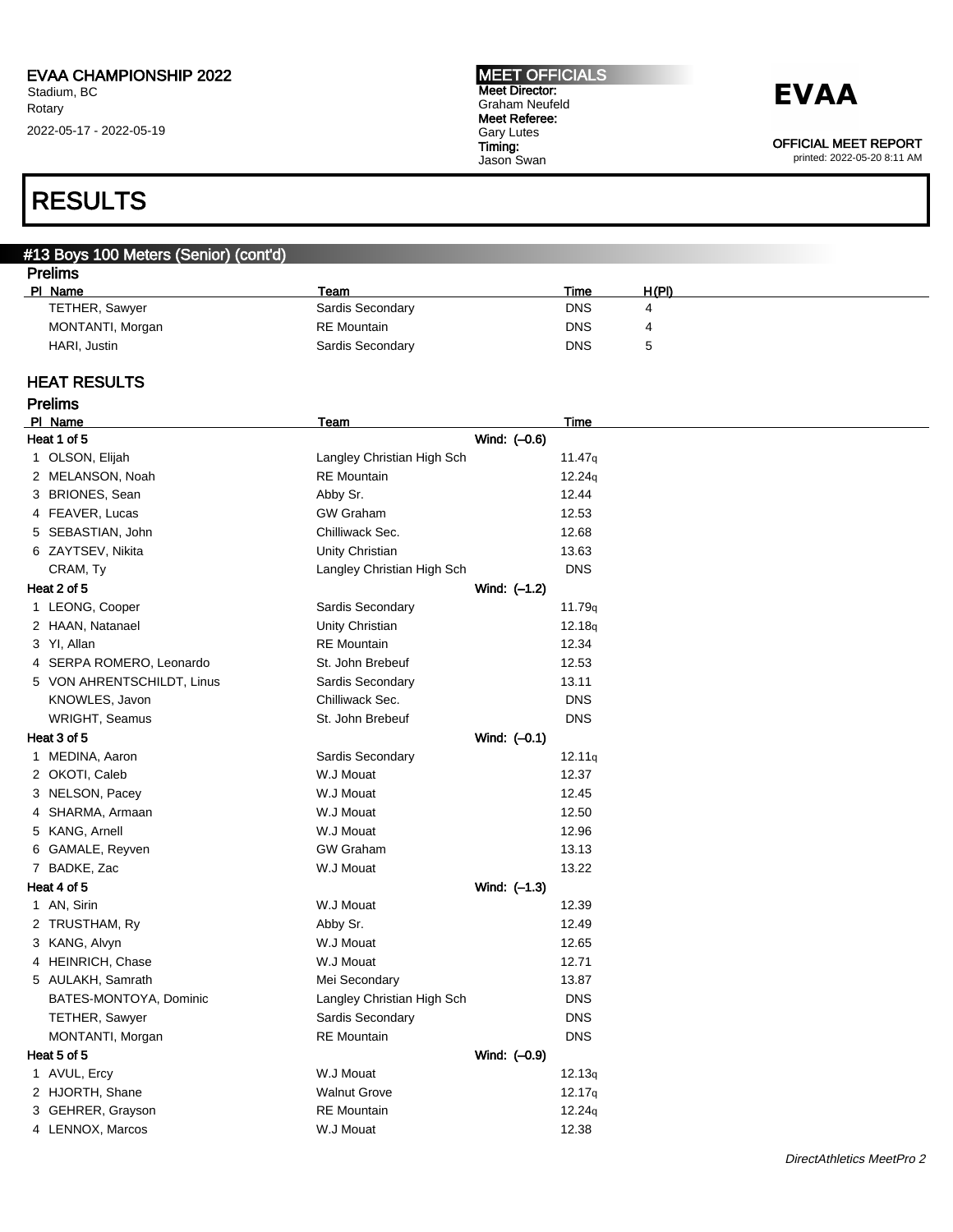#### MEET OFFICIALS Meet Director: Graham Neufeld Meet Referee: Gary Lutes Timing: Jason Swan

## **EVAA**

OFFICIAL MEET REPORT

printed: 2022-05-20 8:11 AM

## RESULTS

| #13 Boys 100 Meters (Senior) (cont'd) |                   |              |                |  |  |  |
|---------------------------------------|-------------------|--------------|----------------|--|--|--|
| <b>Prelims</b>                        |                   |              |                |  |  |  |
| PI Name                               | Team              | Time         |                |  |  |  |
| 5 MIJINKE, Andrew                     | St. John Brebeuf  | 12.77        |                |  |  |  |
| 6 GIZZI, Tommaso                      | Langley Secondary | 12.96        |                |  |  |  |
| 7 MCLEAN, Barry                       | St. John Brebeuf  | 12.97        |                |  |  |  |
| HARI, Justin                          | Sardis Secondary  | <b>DNS</b>   |                |  |  |  |
| #15 Boys 100 Meters (Junior)          |                   |              |                |  |  |  |
| <b>Finals</b>                         |                   | Wind: (+1.2) |                |  |  |  |
| PI Name                               | Team              | Time         | Pts            |  |  |  |
| 1 JUNG, Leonardo                      | Langley Fine Arts | 11.97        | 10             |  |  |  |
| 2 ANIOGBE,, Daniel                    | Mission Sec.      | 12.05        | 8              |  |  |  |
| 3 MA, Gunnar                          | <b>GW Graham</b>  | 12.10        | 6              |  |  |  |
| 4 ANDREA, Grady                       | <b>GW Graham</b>  | 12.17        | 5              |  |  |  |
| 5 SMYTH, Liam                         | Sardis Secondary  | 12.25        | 4              |  |  |  |
| 6 LUESLEY, Trey                       | W.J Mouat         | 12.28        | 3              |  |  |  |
| 7 FLEMING, Daniel                     | Abbotsford Chr.   | 12.49        | $\overline{2}$ |  |  |  |
| 8 BECK, Christian                     | <b>GW Graham</b>  | 12.51        | 1              |  |  |  |
| <b>Prelims</b>                        |                   |              |                |  |  |  |

| PI Name               | Team                       | Time              | H(PI) |
|-----------------------|----------------------------|-------------------|-------|
| JUNG, Leonardo        | Langley Fine Arts          | $11.91q$ (+2.6)   | 2(1)  |
| 2 ANIOGBE., Daniel    | Mission Sec.               | $12.02q$ (-0.9)   | 3(1)  |
| 3 SMYTH, Liam         | Sardis Secondary           | 12.18 $q$ (-0.9)  | 3(2)  |
| 4 ANDREA, Grady       | <b>GW Graham</b>           | $12.28q$ (-2.4)   | 5(1)  |
| 5 MUTABA, Israel      | <b>GW Graham</b>           | $12.34q (+2.6)$   | 2(2)  |
| 6 MA, Gunnar          | <b>GW Graham</b>           | $12.37q$ (-1.4)   | 1(1)  |
| 7 LUESLEY, Trey       | W.J Mouat                  | $12.45q (+0.5)$   | 4(1)  |
| 8 FLEMING, Daniel     | Abbotsford Chr.            | $12.50q (-2.4)$   | 5(2)  |
| 9 BECK, Christian     | <b>GW Graham</b>           | $12.57$ $(-0.9)$  | 3(3)  |
| 10 WOLFF, Toa         | Sardis Secondary           | $12.62$ $(+2.6)$  | 2(3)  |
| 11 COLWELL, Cale      | Langley Secondary          | $(+0.5)$<br>12.68 | 4(2)  |
| 12 SCOTKA, Oliver     | Chilliwack Sec.            | $(+0.5)$<br>12.79 | 4(3)  |
| 13 VAN VUGT, Nicholas | St. John Brebeuf           | 12.88<br>$(-2.4)$ | 5(3)  |
| 14 JESUS, Diogo       | Aldergrove                 | $12.90$ $(+0.5)$  | 4(4)  |
| 15 MITCHELL, Sacha    | Langley Fine Arts          | $12.92$ $(-1.4)$  | 1(2)  |
| 16 SHA SHA, Poe       | St. John Brebeuf           | $(-2.4)$<br>12.99 | 5(4)  |
| 17 MAYAN, Sam         | Langley Christian High Sch | $13.03$ $(+2.6)$  | 2(4)  |
| 18 MELANSON, Easton   | <b>RE</b> Mountain         | $13.11$ $(-1.4)$  | 1(3)  |
| 19 FOY, Vann          | Langley Secondary          | $13.17$ (+2.6)    | 2(5)  |
| 20 AJRA, Armaan       | Dasmesh                    | $13.19$ $(+2.6)$  | 2(6)  |
| 21 KLASSEN, Fynn      | Brookswood                 | $13.23$ $(+2.6)$  | 2(7)  |
| 22 FRASER, Michael    | W.J Mouat                  | $13.48$ $(-0.9)$  | 3(4)  |
| 23 NEUFELD, Brendon   | W.J Mouat                  | $13.60$ $(-1.4)$  | 1(4)  |
| 24 LUCES, Jerico      | <b>Langley Secondary</b>   | $13.64$ $(-1.4)$  | 1(5)  |
| 25 AGBUYA, Josh       | Aldergrove                 | $13.75$ $(-0.9)$  | 3(5)  |
| 26 CHUNG, Tyson       | Chilliwack Sec.            | $13.83$ $(-2.4)$  | 5(5)  |
| 27 VU, Andrew         | St. John Brebeuf           | $13.98$ $(+0.5)$  | 4(5)  |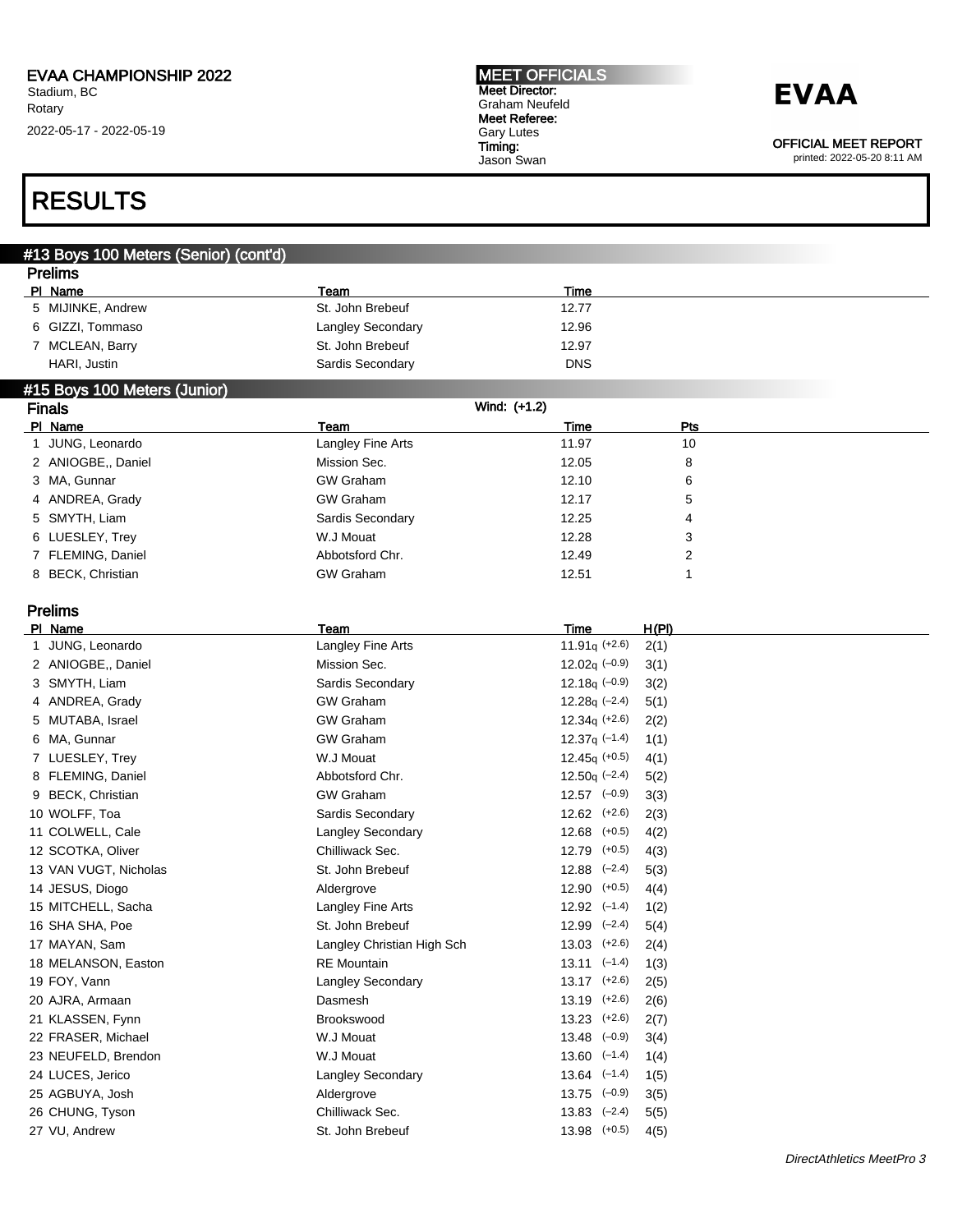### RESULTS

#### #15 Boys 100 Meters (Junior) (cont'd) Prelims

| טוווסוד                   |                            |                  |                |  |
|---------------------------|----------------------------|------------------|----------------|--|
| PI Name                   | Team                       | Time             | H(PI)          |  |
| 28 IRWIN, Brighton        | Sardis Secondary           | $14.21$ $(-0.9)$ | 3(6)           |  |
| 29 SPETON HARVEY, Tristan | Sardis Secondary           | $14.23$ $(-2.4)$ | 5(6)           |  |
| 30 KUTZER, Calum          | Unity Christian            | $14.47$ $(-1.4)$ | 1(6)           |  |
| HEPPELL, Joseph           | Langley Christian High Sch | <b>DNS</b>       | 1              |  |
| OH, Dongwoo               | Sardis Secondary           | <b>DNS</b>       | 1              |  |
| <b>BOURGEOIS, Michael</b> | Chilliwack Sec.            | <b>DNS</b>       | $\overline{2}$ |  |
| VAZQUEZ, Santiago         | <b>RE</b> Mountain         | <b>DNS</b>       | 3              |  |
| LAFLAMME, Nathaniel       | Sardis Secondary           | <b>DNS</b>       | 3              |  |
| THOMPSON, Hugo            | Langley Fine Arts          | <b>DNS</b>       | 4              |  |
| KOOYMAN, Shane            | Unity Christian            | <b>DNS</b>       | 4              |  |
| LAMBURA, Laurence         | St. John Brebeuf           | <b>DNS</b>       | 4              |  |
| BICHIN, Jasha             | <b>RE</b> Mountain         | <b>DNS</b>       | 5              |  |
| SCHNERCH, Daniel          | Langley Fine Arts          | <b>DNS</b>       | 5              |  |
| <b>HEAT RESULTS</b>       |                            |                  |                |  |
| <b>Prelims</b>            |                            |                  |                |  |
| PI Name                   | <b>Team</b>                | <b>Time</b>      |                |  |
| Heat 1 of 5               | Wind: $(-1.4)$             |                  |                |  |
| 1 MA, Gunnar              | <b>GW Graham</b>           | 12.37q           |                |  |
| 2 MITCHELL, Sacha         | Langley Fine Arts          | 12.92            |                |  |
| 3 MELANSON, Easton        | <b>RE</b> Mountain         | 13.11            |                |  |
| 4 NEUFELD, Brendon        | W.J Mouat                  | 13.60            |                |  |
| 5 LUCES, Jerico           | Langley Secondary          | 13.64            |                |  |
| 6 KUTZER, Calum           | Unity Christian            | 14.47            |                |  |
| HEPPELL, Joseph           | Langley Christian High Sch | <b>DNS</b>       |                |  |
| OH, Dongwoo               | Sardis Secondary           | <b>DNS</b>       |                |  |
| Heat 2 of 5               | Wind: (+2.6)               |                  |                |  |
| 1 JUNG, Leonardo          | Langley Fine Arts          | 11.91q           |                |  |
| 2 MUTABA, Israel          | <b>GW Graham</b>           | 12.34g           |                |  |
| 3 WOLFF, Toa              | Sardis Secondary           | 12.62            |                |  |
| 4 MAYAN, Sam              | Langley Christian High Sch | 13.03            |                |  |
| 5 FOY, Vann               | <b>Langley Secondary</b>   | 13.17            |                |  |
| 6 AJRA, Armaan            | Dasmesh                    | 13.19            |                |  |
| 7 KLASSEN, Fynn           | Brookswood                 | 13.23            |                |  |
| <b>BOURGEOIS, Michael</b> | Chilliwack Sec.            | <b>DNS</b>       |                |  |
| Heat 3 of 5               | Wind: (-0.9)               |                  |                |  |
| 1 ANIOGBE,, Daniel        | Mission Sec.               | 12.02q           |                |  |
| 2 SMYTH, Liam             | Sardis Secondary           | 12.18q           |                |  |
| 3 BECK, Christian         | <b>GW Graham</b>           | 12.57            |                |  |
| 4 FRASER, Michael         | W.J Mouat                  | 13.48            |                |  |
| 5 AGBUYA, Josh            | Aldergrove                 | 13.75            |                |  |

6 IRWIN, Brighton **Sardis Secondary** 6 IRWIN, Brighton 14.21 VAZQUEZ, Santiago **RE Mountain** RE Mountain **DNS** LAFLAMME, Nathaniel **Sardis Secondary** DNS

Heat 4 of 5 Wind: (+0.5)

MEET OFFICIALS Meet Director: Graham Neufeld Meet Referee: Gary Lutes Timing: Jason Swan



OFFICIAL MEET REPORT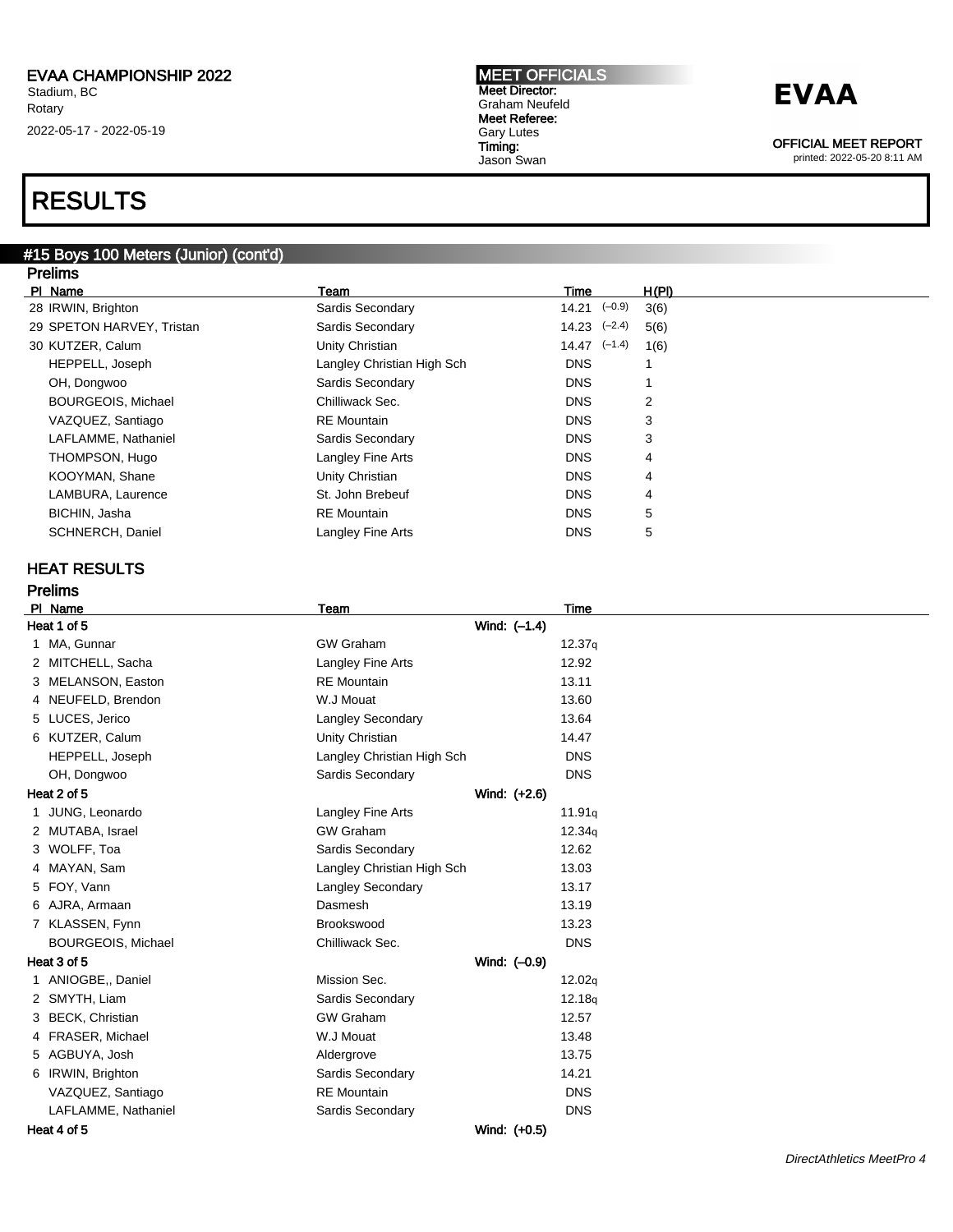#### MEET OFFICIALS Meet Director: Graham Neufeld Meet Referee: Gary Lutes Timing: Jason Swan

## **EVAA**

OFFICIAL MEET REPORT

printed: 2022-05-20 8:11 AM

### RESULTS

#### #15 Boys 100 Meters (Junior) (cont'd) Prelims

| г гошнэ                       |                          |                |  |
|-------------------------------|--------------------------|----------------|--|
| PI Name                       | Team                     | Time           |  |
| 1 LUESLEY, Trey               | W.J Mouat                | 12.45q         |  |
| 2 COLWELL, Cale               | <b>Langley Secondary</b> | 12.68          |  |
| 3 SCOTKA, Oliver              | Chilliwack Sec.          | 12.79          |  |
| 4 JESUS, Diogo                | Aldergrove               | 12.90          |  |
| 5 VU, Andrew                  | St. John Brebeuf         | 13.98          |  |
| THOMPSON, Hugo                | Langley Fine Arts        | <b>DNS</b>     |  |
| KOOYMAN, Shane                | Unity Christian          | <b>DNS</b>     |  |
| LAMBURA, Laurence             | St. John Brebeuf         | <b>DNS</b>     |  |
| Heat 5 of 5                   |                          | Wind: $(-2.4)$ |  |
| 1 ANDREA, Grady               | <b>GW Graham</b>         | 12.28q         |  |
| 2 FLEMING, Daniel             | Abbotsford Chr.          | 12.50q         |  |
| 3 VAN VUGT, Nicholas          | St. John Brebeuf         | 12.88          |  |
| 4 SHA SHA, Poe                | St. John Brebeuf         | 12.99          |  |
| 5 CHUNG, Tyson                | Chilliwack Sec.          | 13.83          |  |
| 6 SPETON HARVEY, Tristan      | Sardis Secondary         | 14.23          |  |
| BICHIN, Jasha                 | <b>RE</b> Mountain       | <b>DNS</b>     |  |
| SCHNERCH, Daniel              | Langley Fine Arts        | <b>DNS</b>     |  |
| #17 Boys 100 Meters (Grade 8) |                          |                |  |

| <b>Finals</b>         | Wind: (+1.3)               |       |     |  |
|-----------------------|----------------------------|-------|-----|--|
| PI Name               | Team                       | Time  | Pts |  |
| BIS, Nathan           | Langley Christian High Sch | 12.37 | 10  |  |
| 2 LEYENHORST, Joseph  | Credo                      | 12.40 | 8   |  |
| 3 KROEKER-LEUNG, Jett | <b>Betty Gilbert</b>       | 12.48 | 6   |  |
| 4 BOOTH, Evan         | Unattached                 | 12.49 |     |  |
| 5 CAMERON, Miller     | Mount Slesse               | 12.68 | 4.5 |  |
| 5 LIN, Zimo           | <b>Walnut Grove</b>        | 12.68 | 4.5 |  |
| 7 HUMENIUK, Asaminew  | Langley Christian High Sch | 13.01 | 3   |  |
| 8 JONES, Connor       | <b>Walnut Grove</b>        | 13.15 | 2   |  |

#### Prelims

| PI Name               | Team                       | Time                        | H(PI) |
|-----------------------|----------------------------|-----------------------------|-------|
| 1 BIS, Nathan         | Langley Christian High Sch | $12.48q$ (+1.3)             | 2(1)  |
| 2 LEYENHORST, Joseph  | Credo                      | $12.54q$ (+0.6)             | 3(1)  |
| 3 KROEKER-LEUNG, Jett | <b>Betty Gilbert</b>       | 12.58 $q(-0.3)$             | 4(1)  |
| 4 LIN, Zimo           | <b>Walnut Grove</b>        | $12.59q$ (+1.6)             | 1(1)  |
| 5 BOOTH, Evan         | Unattached                 | 12.72 $q(-0.2)$             | 5(1)  |
| 6 CAMERON, Miller     | Mount Slesse               | 12.75 $q(-0.2)$             | 5(2)  |
| 7 HUMENIUK, Asaminew  | Langley Christian High Sch | $13.06q (+0.6)$             | 3(2)  |
| 8 JONES, Connor       | <b>Walnut Grove</b>        | 13.07 $\sigma$ (-0.3)       | 4(2)  |
| 9 KERDACHI, Caleb     | Highroad                   | $13.11 \left( -0.3 \right)$ | 4(3)  |
| 10 LANCASTER, Riley   | <b>Betty Gilbert</b>       | $13.16$ $(-0.2)$            | 5(3)  |
| 11 SIMPSON, Zion      | <b>Walnut Grove</b>        | $13.20 \left(-0.3\right)$   | 4(4)  |
| 12 CHOI, Eric         | Vedder Middle              | $13.53$ $(+1.6)$            | 1(2)  |
| 13 JANES, Issac       | Heritage Park              | $13.57$ $(+1.3)$            | 2(2)  |
| 14 DORLAND, Cole      | <b>Walnut Grove</b>        | $13.65$ $(+1.3)$            | 2(3)  |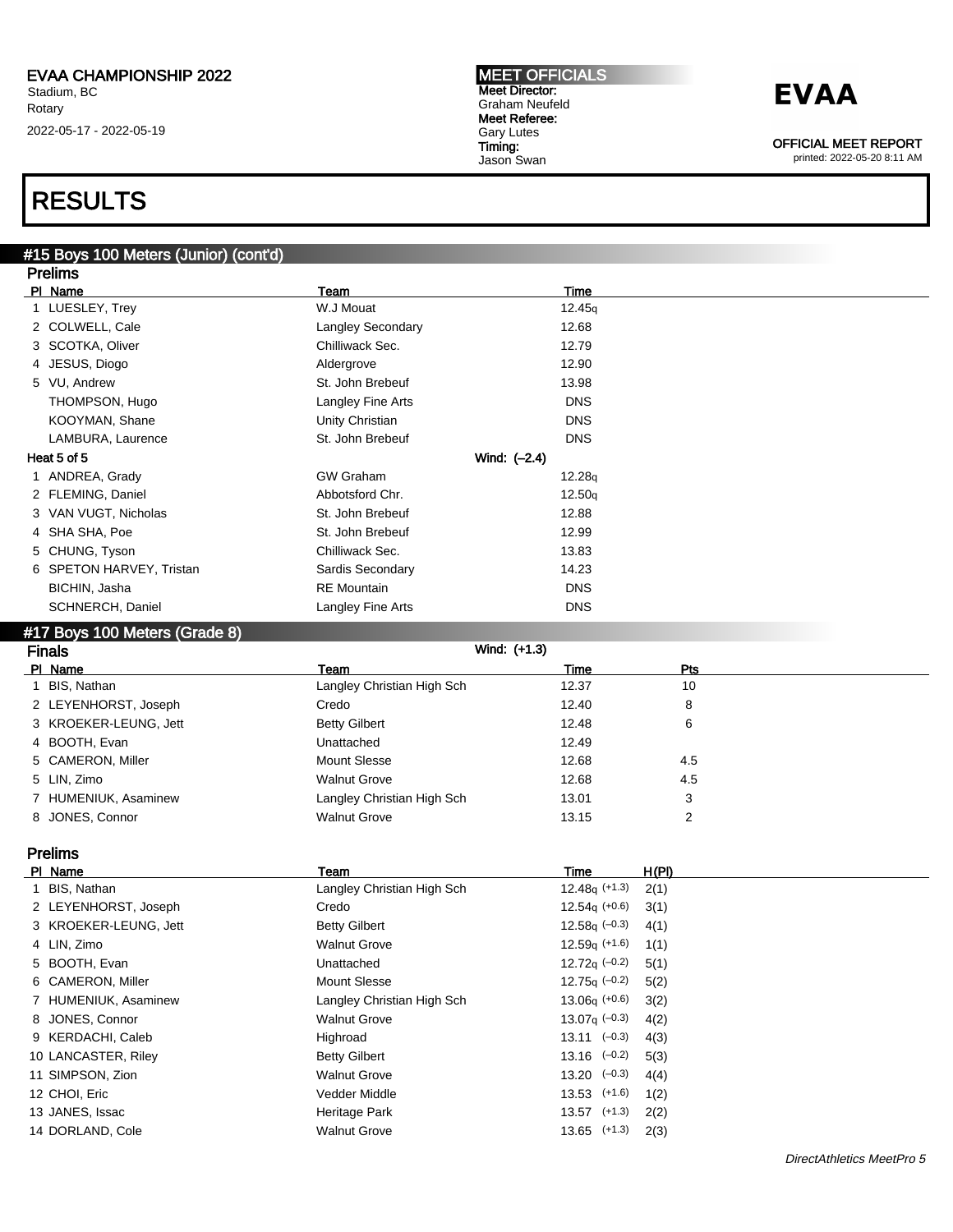### RESULTS

#### #17 Boys 100 Meters (Grade 8) (cont'd) **Prelims**

| гтыштэ                   |                            |                  |       |
|--------------------------|----------------------------|------------------|-------|
| PI Name                  | Team                       | Time             | H(PI) |
| 15 KIM, Evan             | Credo                      | $13.71$ $(-0.2)$ | 5(4)  |
| 16 BURT, Liam            | <b>Walnut Grove</b>        | $13.90$ $(+1.6)$ | 1(3)  |
| 17 JONES, Kayde          | Mei Middle                 | $14.05$ $(+0.6)$ | 3(3)  |
| 18 DYCK, Caleb           | Mei Middle                 | $14.06$ $(+1.3)$ | 2(4)  |
| 19 VO, Dane              | <b>Betty Gilbert</b>       | $14.18$ $(-0.3)$ | 4(5)  |
| 20 WILSON, Nathan        | <b>Brookswood</b>          | $14.28$ $(+1.6)$ | 1(4)  |
| 21 ARRAM, Christian      | <b>Betty Gilbert</b>       | $14.29$ $(-0.2)$ | 5(5)  |
| 22 CRAMM, Oliver         | Vedder Middle              | $14.40$ $(+1.3)$ | 2(5)  |
| 23 STROMGREN, Liam       | Langley Christian High Sch | $14.45$ $(+0.6)$ | 3(4)  |
| 24 VERSCHUUR, Jett       | <b>Vedder Middle</b>       | $14.50 (-0.2)$   | 5(6)  |
| 25 MCDONALD, Mason       | <b>Betty Gilbert</b>       | $14.52$ $(+0.6)$ | 3(5)  |
| 26 NIELSEN, Lewis        | Mei Middle                 | $14.54$ $(+1.6)$ | 1(5)  |
| 27 VANDERGRAAF, Atang    | Langley Christian High Sch | $14.68$ $(+1.6)$ | 1(6)  |
| 28 MOLINA, Teo           | <b>Walnut Grove</b>        | $14.75$ $(-0.3)$ | 4(6)  |
| 29 CHEUNG, Austin        | Highroad                   | $15.09$ $(+0.6)$ | 3(6)  |
| 30 PETKAU, Calvin        | Vedder Middle              | $15.23$ $(+1.3)$ | 2(6)  |
| 31 BAGRI, Sehjad         | <b>Mount Slesse</b>        | $15.38$ $(+1.3)$ | 2(7)  |
| WANG, Tiger              | Langley Fund.              | <b>DNS</b>       | 1     |
| ZHENG, Steven            | Langley Fund.              | <b>DNS</b>       | 3     |
| CONE, Marshall           | <b>Mount Slesse</b>        | <b>DNS</b>       | 5     |
| FLORES, Clyde            | <b>Mount Slesse</b>        | <b>DNS</b>       | 5     |
| <b>BALCAN, Sebastien</b> | Unity Christian            | <b>NT</b>        | 4     |
|                          |                            |                  |       |

### HEAT RESULTS

| <b>Prelims</b>       |                            |            |  |
|----------------------|----------------------------|------------|--|
| PI Name              | Team                       | Time       |  |
| Heat 1 of 5          | Wind: (+1.6)               |            |  |
| 1 LIN, Zimo          | <b>Walnut Grove</b>        | 12.59q     |  |
| 2 CHOI, Eric         | Vedder Middle              | 13.53      |  |
| 3 BURT, Liam         | <b>Walnut Grove</b>        | 13.90      |  |
| 4 WILSON, Nathan     | Brookswood                 | 14.28      |  |
| 5 NIELSEN, Lewis     | Mei Middle                 | 14.54      |  |
| 6 VANDERGRAAF, Atang | Langley Christian High Sch | 14.68      |  |
| WANG, Tiger          | Langley Fund.              | <b>DNS</b> |  |
| Heat 2 of 5          | Wind: (+1.3)               |            |  |
| 1 BIS, Nathan        | Langley Christian High Sch | 12.48q     |  |
| 2 JANES, Issac       | Heritage Park              | 13.57      |  |
| 3 DORLAND, Cole      | <b>Walnut Grove</b>        | 13.65      |  |
| 4 DYCK, Caleb        | Mei Middle                 | 14.06      |  |
| 5 CRAMM, Oliver      | Vedder Middle              | 14.40      |  |
| 6 PETKAU, Calvin     | Vedder Middle              | 15.23      |  |
| 7 BAGRI, Sehjad      | <b>Mount Slesse</b>        | 15.38      |  |
| Heat 3 of 5          | Wind: (+0.6)               |            |  |
| 1 LEYENHORST, Joseph | Credo                      | 12.54q     |  |
| 2 HUMENIUK, Asaminew | Langley Christian High Sch | 13.06q     |  |
|                      |                            |            |  |

MEET OFFICIALS

Gary Lutes Timing:



OFFICIAL MEET REPORT printed: 2022-05-20 8:11 AM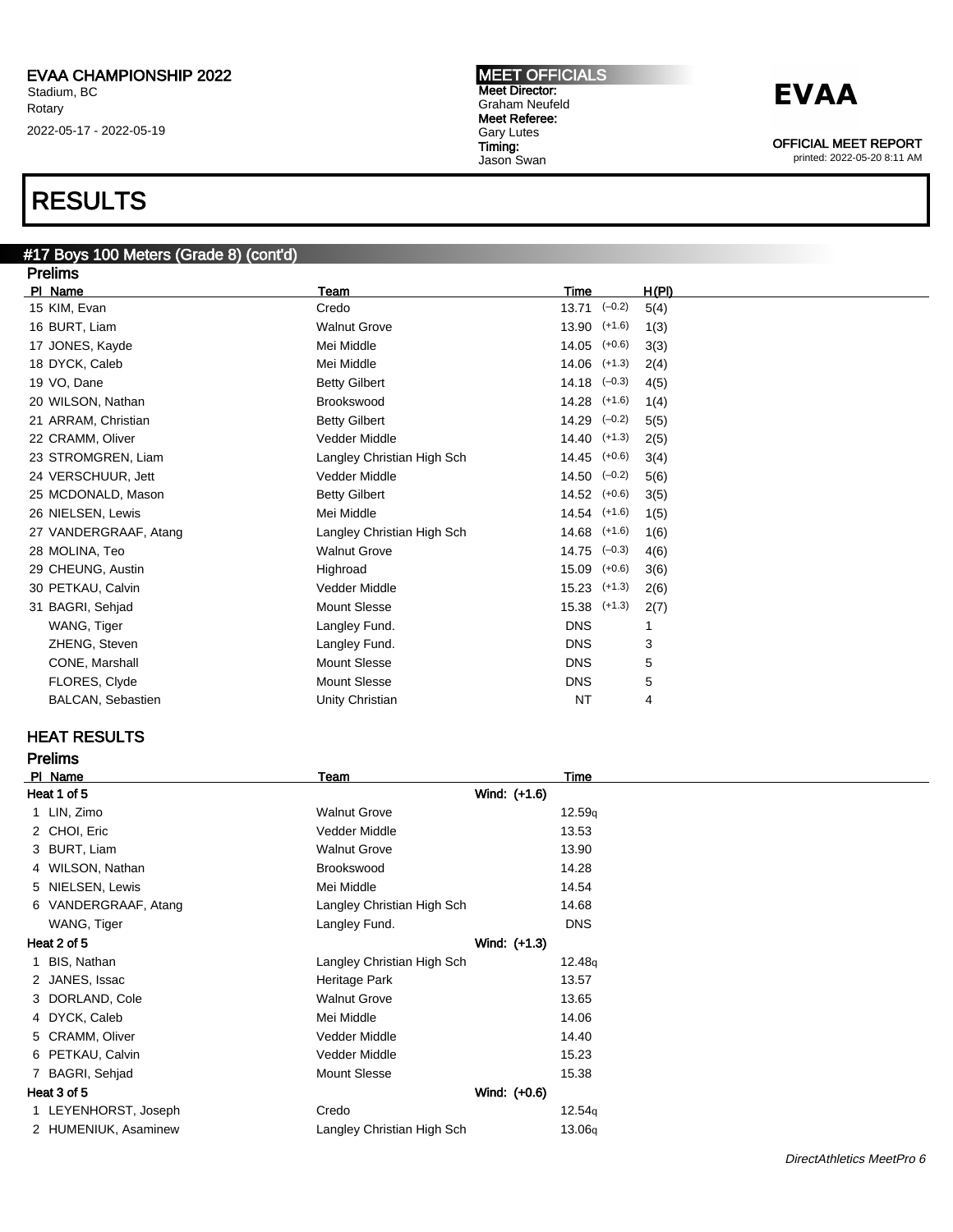#### MEET OFFICIALS Meet Director: Graham Neufeld Meet Referee: Gary Lutes Timing: Jason Swan

## **EVAA**

OFFICIAL MEET REPORT

printed: 2022-05-20 8:11 AM

### RESULTS

### #17 Boys 100 Meters (Grade 8) (cont'd)

|   | <b>Prelims</b>               |                            |                                   |
|---|------------------------------|----------------------------|-----------------------------------|
|   | PI Name                      | Team                       | Time                              |
|   | 3 JONES, Kayde               | Mei Middle                 | 14.05                             |
|   | 4 STROMGREN, Liam            | Langley Christian High Sch | 14.45                             |
|   | 5 MCDONALD, Mason            | <b>Betty Gilbert</b>       | 14.52                             |
|   | 6 CHEUNG, Austin             | Highroad                   | 15.09                             |
|   | ZHENG, Steven                | Langley Fund.              | <b>DNS</b>                        |
|   | Heat 4 of 5                  | Wind: $(-0.3)$             |                                   |
|   | 1 KROEKER-LEUNG, Jett        | <b>Betty Gilbert</b>       | 12.58q                            |
|   | 2 JONES, Connor              | <b>Walnut Grove</b>        | 13.07q                            |
|   | 3 KERDACHI, Caleb            | Highroad                   | 13.11                             |
|   | 4 SIMPSON, Zion              | <b>Walnut Grove</b>        | 13.20                             |
|   | 5 VO, Dane                   | <b>Betty Gilbert</b>       | 14.18                             |
|   | 6 MOLINA, Teo                | <b>Walnut Grove</b>        | 14.75                             |
|   | <b>BALCAN, Sebastien</b>     | Unity Christian            | <b>NT</b>                         |
|   | Heat 5 of 5                  | Wind: $(-0.2)$             |                                   |
|   | 1 BOOTH, Evan                | Unattached                 | 12.72q                            |
|   | 2 CAMERON, Miller            | <b>Mount Slesse</b>        | 12.75q                            |
|   | 3 LANCASTER, Riley           | <b>Betty Gilbert</b>       | 13.16                             |
|   | 4 KIM, Evan                  | Credo                      | 13.71                             |
|   | 5 ARRAM, Christian           | <b>Betty Gilbert</b>       | 14.29                             |
|   | 6 VERSCHUUR, Jett            | Vedder Middle              | 14.50                             |
|   | CONE, Marshall               | <b>Mount Slesse</b>        | <b>DNS</b>                        |
|   | FLORES, Clyde                | Mount Slesse               | <b>DNS</b>                        |
|   | #53 Boys 200 Meters (Senior) |                            |                                   |
|   | PI Name                      | Team                       | $H(PI)$ Pts<br><b>Time</b>        |
|   | 1 FLACK, Owen                | <b>Brookswood</b>          | $23.20$ $(-1.1)$<br>1(1)<br>10    |
|   | 2 OLSON, Elijah              | Langley Christian High Sch | $23.68$ $(-1.1)$<br>8<br>1(2)     |
|   | 3 MEDINA, Aaron              | Sardis Secondary           | $24.62$ $(-1.1)$<br>1(3)<br>6     |
|   | 4 MANUEL, Theo               | Yale Secondary             | $24.95$ $(-1.1)$<br>5<br>1(4)     |
|   | 5 LENNOX, Marcos             | W.J Mouat                  | 25.01<br>$(+1.2)$<br>2(1)<br>4    |
| 6 | OKOTI, Caleb                 | W.J Mouat                  | 25.55<br>$(+1.2)$<br>2(2)<br>3    |
|   | 7 TRUSTHAM, Ry               | Abby Sr.                   | $25.89$ $(-1.1)$<br>4(1)<br>2     |
| 8 | GEHRER, Grayson              | <b>RE</b> Mountain         | $26.13$ $(-1.4)$<br>3(1)<br>1     |
|   | 9 HARI, Justin               | Sardis Secondary           | $26.32$ $(+1.2)$<br>2(3)          |
|   | 10 FOSTER, Dawson            | Mission Sec.               | $26.32$ $(-1.1)$<br>4(2)          |
|   | 11 VAN KOLL, Noah            | St. John Brebeuf           | $26.38$ $(+1.2)$<br>2(4)          |
|   | 12 GIZZI, Tommaso            | Langley Secondary          | 26.59 (+1.2)<br>2(5)              |
|   | 13 AN, Sirin                 | W.J Mouat                  | $26.90 \left(-1.4\right)$<br>3(2) |
|   | 14 VON AHRENTSCHILDT, Linus  | Sardis Secondary           | $27.14$ $(-1.1)$<br>4(3)          |
|   | 15 GAMALE, Reyven            | <b>GW Graham</b>           | $27.15$ (+1.2)<br>2(6)            |
|   |                              |                            |                                   |
|   | 16 COLOMA, Raiden            | St. John Brebeuf           | 27.76<br>$(+1.2)$<br>2(7)         |
|   | 17 POGNUYEV, Daniel          | Mission Sec.               | $28.15$ $(-1.1)$<br>4(4)          |
|   | 18 PORTER, James             | Brookswood                 | $28.34$ $(-1.1)$<br>4(5)          |
|   | 19 AULAKH, Samrath           | Mei Secondary              | $28.81$ $(-1.4)$<br>3(3)          |
|   | WATRIN, Nolan                | Robert Bateman Secondary   | <b>DNS</b><br>1                   |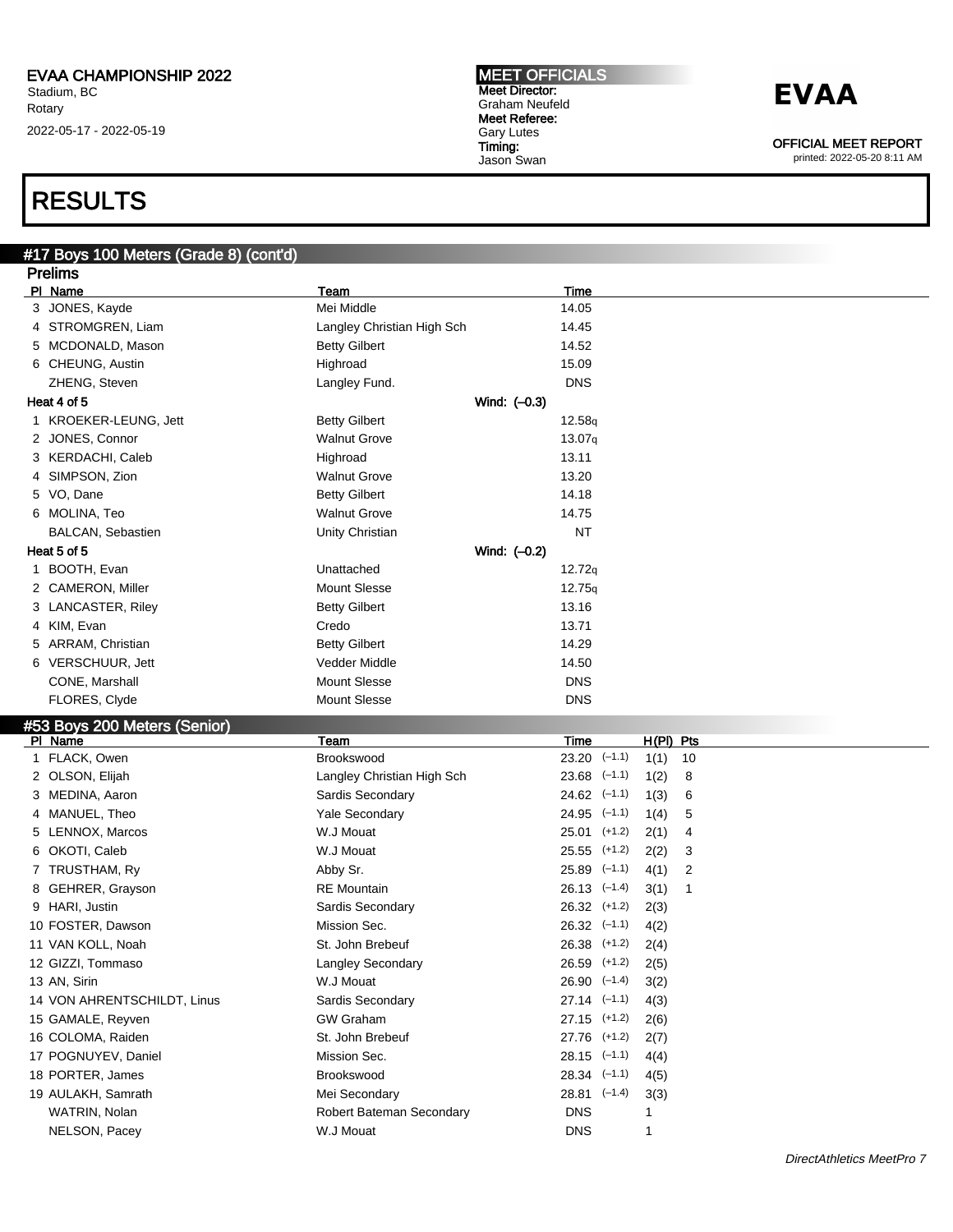## RESULTS

#### #53 Boys 200 Meters (Senior) (cont'd)

| PI Name                | Team               | Time       | $H(PI)$ Pts |
|------------------------|--------------------|------------|-------------|
| LEONG, Cooper          | Sardis Secondary   | <b>DNS</b> |             |
| SERPA ROMERO, Leonardo | St. John Brebeuf   | <b>DNS</b> | 3           |
| <b>BRIONES, Sean</b>   | Abby Sr.           | <b>DNS</b> | 3           |
| HUANG, Sam             | Chilliwack Sec.    | <b>DNS</b> | 3           |
| WRIGHT, Seamus         | St. John Brebeuf   | <b>DNS</b> | 3           |
| <b>TETHER, Sawyer</b>  | Sardis Secondary   | <b>DNS</b> | 3           |
| MELANSON, Noah         | <b>RE</b> Mountain | <b>DNS</b> | 4           |
| BADKE, Zac             | W.J Mouat          | <b>DNS</b> | 4           |
|                        |                    |            |             |

MEET OFFICIALS Meet Director: Graham Neufeld Meet Referee: Gary Lutes Timing: Jason Swan

### SECTION RESULTS

|                | PI Name                    | Team                       | Time       |  |
|----------------|----------------------------|----------------------------|------------|--|
|                | Section 1 of 4             | Wind: $(-1.1)$             |            |  |
|                | 1 FLACK, Owen              | Brookswood                 | 23.20      |  |
|                | 2 OLSON, Elijah            | Langley Christian High Sch | 23.68      |  |
|                | 3 MEDINA, Aaron            | Sardis Secondary           | 24.62      |  |
|                | 4 MANUEL, Theo             | Yale Secondary             | 24.95      |  |
|                | WATRIN, Nolan              | Robert Bateman Secondary   | <b>DNS</b> |  |
|                | NELSON, Pacey              | W.J Mouat                  | <b>DNS</b> |  |
|                | LEONG, Cooper              | Sardis Secondary           | <b>DNS</b> |  |
|                | Section 2 of 4             | Wind: (+1.2)               |            |  |
|                | 1 LENNOX, Marcos           | W.J Mouat                  | 25.01      |  |
|                | 2 OKOTI, Caleb             | W.J Mouat                  | 25.55      |  |
|                | 3 HARI, Justin             | Sardis Secondary           | 26.32      |  |
|                | 4 VAN KOLL, Noah           | St. John Brebeuf           | 26.38      |  |
|                | 5 GIZZI, Tommaso           | Langley Secondary          | 26.59      |  |
|                | 6 GAMALE, Reyven           | <b>GW Graham</b>           | 27.15      |  |
|                | 7 COLOMA, Raiden           | St. John Brebeuf           | 27.76      |  |
| Section 3 of 4 |                            | Wind: (-1.4)               |            |  |
|                | 1 GEHRER, Grayson          | <b>RE</b> Mountain         | 26.13      |  |
|                | 2 AN, Sirin                | W.J Mouat                  | 26.90      |  |
|                | 3 AULAKH, Samrath          | Mei Secondary              | 28.81      |  |
|                | SERPA ROMERO, Leonardo     | St. John Brebeuf           | <b>DNS</b> |  |
|                | BRIONES, Sean              | Abby Sr.                   | <b>DNS</b> |  |
|                | HUANG, Sam                 | Chilliwack Sec.            | <b>DNS</b> |  |
|                | WRIGHT, Seamus             | St. John Brebeuf           | <b>DNS</b> |  |
|                | TETHER, Sawyer             | Sardis Secondary           | <b>DNS</b> |  |
|                | Section 4 of 4             | Wind: $(-1.1)$             |            |  |
|                | 1 TRUSTHAM, Ry             | Abby Sr.                   | 25.89      |  |
|                | 2 FOSTER, Dawson           | Mission Sec.               | 26.32      |  |
|                | 3 VON AHRENTSCHILDT, Linus | Sardis Secondary           | 27.14      |  |
|                | 4 POGNUYEV, Daniel         | Mission Sec.               | 28.15      |  |
|                | 5 PORTER, James            | Brookswood                 | 28.34      |  |
|                | MELANSON, Noah             | <b>RE</b> Mountain         | <b>DNS</b> |  |
|                | BADKE, Zac                 | W.J Mouat                  | <b>DNS</b> |  |
|                |                            |                            |            |  |

OFFICIAL MEET REPORT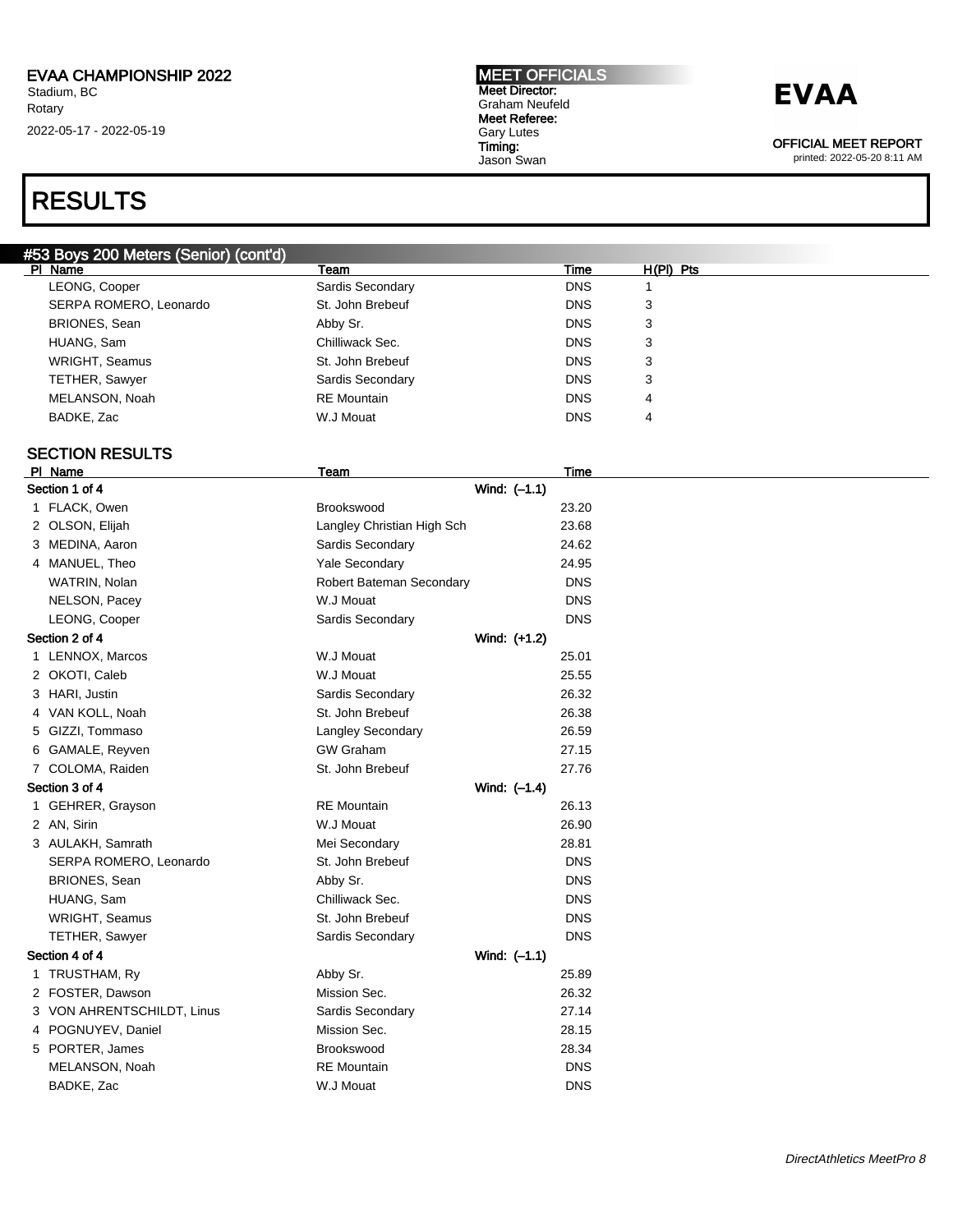### RESULTS

MEET OFFICIALS Meet Director: Graham Neufeld Meet Referee: Gary Lutes Timing: Jason Swan

### **EVAA**

OFFICIAL MEET REPORT

printed: 2022-05-20 8:11 AM

| #55 Boys 200 Meters (Junior) |                          |                           |             |                |
|------------------------------|--------------------------|---------------------------|-------------|----------------|
| PI Name                      | Team                     | Time                      | $H(PI)$ Pts |                |
| 1 HALL, Hayden               | Langley Fine Arts        | $24.00$ (+1.6)            | 1(1)        | 10             |
| 2 ANIOGBE,, Daniel           | Mission Sec.             | 24.77 (+0.2)              | 4(1)        | 8              |
| 3 ANDREA, Grady              | <b>GW Graham</b>         | 24.91 (+1.6)              | 1(2)        | 6              |
| 4 MA, Gunnar                 | <b>GW Graham</b>         | 25.19 (+1.6)              | 1(3)        | 5              |
| 5 JUNG, Leonardo             | Langley Fine Arts        | $25.25$ $(+1.6)$          | 1(4)        | $\overline{4}$ |
| 6 SMYTH, Liam                | Sardis Secondary         | 25.27 (+1.6)              | 1(5)        | 3              |
| 7 THOMPSON, Hugo             | Langley Fine Arts        | $25.43$ $(+0.2)$          | 4(2)        | $\overline{2}$ |
| 8 BECK, Christian            | <b>GW Graham</b>         | $25.50$ (+1.6)            | 1(6)        | 1              |
| 9 FLEMING, Daniel            | Abbotsford Chr.          | $25.60$ (+1.6)            | 1(7)        |                |
| 10 VAN VUGT, Nicholas        | St. John Brebeuf         | $25.81$ $(+2.0)$          | 2(1)        |                |
| 11 MITCHELL, Sacha           | Langley Fine Arts        | $26.12$ $(+2.0)$          | 2(2)        |                |
| 12 WOLFF, Toa                | Sardis Secondary         | $26.40$ $(+2.0)$          | 2(3)        |                |
| 13 DAVIS, Brayden            | <b>Walnut Grove</b>      | 26.64 (+2.0)              | 2(4)        |                |
| 14 VUONG, Jason              | St. John Brebeuf         | $27.20$ $(+2.0)$          | 2(5)        |                |
| 15 LUCES, Jerico             | <b>Langley Secondary</b> | $27.40 \left(-0.7\right)$ | 3(1)        |                |
| 16 FRASER, Michael           | W.J Mouat                | $27.66$ $(-0.7)$          | 3(2)        |                |
| 17 TELFORD, John             | Langley Fund.            | $27.81$ (+0.2)            | 5(1)        |                |
| 18 FOY, Vann                 | Langley Secondary        | $27.81$ $(-0.7)$          | 3(3)        |                |
| 19 MARTINEZ, Juan            | <b>Walnut Grove</b>      | $28.08$ $(+0.2)$          | 5(2)        |                |
| 20 WELCH, Josiah             | Unity Christian          | 28.78 (+0.2)              | 5(3)        |                |
| 21 CHUNG, Tyson              | Chilliwack Sec.          | 28.80 (+2.0)              | 2(6)        |                |
| 22 ROBERTSON, Stuart         | <b>Walnut Grove</b>      | $29.38$ $(-0.7)$          | 3(4)        |                |
| 23 SPETON HARVEY, Tristan    | Sardis Secondary         | $29.58$ $(-0.7)$          | 3(5)        |                |
| 24 IRWIN, Brighton           | Sardis Secondary         | $29.74$ $(-0.7)$          | 3(6)        |                |
| 25 VU, Andrew                | St. John Brebeuf         | $30.22$ $(-0.7)$          | 3(7)        |                |
| SCOTKA, Oliver               | Chilliwack Sec.          | <b>DNS</b>                | 2           |                |
| BLAIR, Eltyn                 | Aldergrove               | <b>DNS</b>                | 4           |                |
| VAZQUEZ, Santiago            | RE Mountain              | <b>DNS</b>                | 4           |                |
| SHI, Jodi                    | Sardis Secondary         | <b>DNS</b>                | 4           |                |
| MUTABA, Israel               | <b>GW Graham</b>         | <b>DNS</b>                | 4           |                |
| THEBERGE, Logan              | <b>Yale Secondary</b>    | <b>DNS</b>                | 4           |                |
| COLBOURNE, Jack              | Langley Fine Arts        | <b>DNS</b>                | 5           |                |
| LAFLAMME, Nathaniel          | Sardis Secondary         | <b>DNS</b>                | 5           |                |
| GOYER, Josh                  | Mei Secondary            | <b>DNS</b>                | 5           |                |
| SCHNERCH, Daniel             | Langley Fine Arts        | <b>DNS</b>                | 5           |                |
|                              |                          |                           |             |                |

#### SECTION RESULTS

| PI Name           | Team              | Time  |
|-------------------|-------------------|-------|
| Section 1 of 5    | Wind: (+1.6)      |       |
| 1 HALL, Hayden    | Langley Fine Arts | 24.00 |
| 2 ANDREA, Grady   | <b>GW Graham</b>  | 24.91 |
| 3 MA, Gunnar      | <b>GW Graham</b>  | 25.19 |
| 4 JUNG, Leonardo  | Langley Fine Arts | 25.25 |
| 5 SMYTH, Liam     | Sardis Secondary  | 25.27 |
| 6 BECK, Christian | <b>GW Graham</b>  | 25.50 |
| 7 FLEMING, Daniel | Abbotsford Chr.   | 25.60 |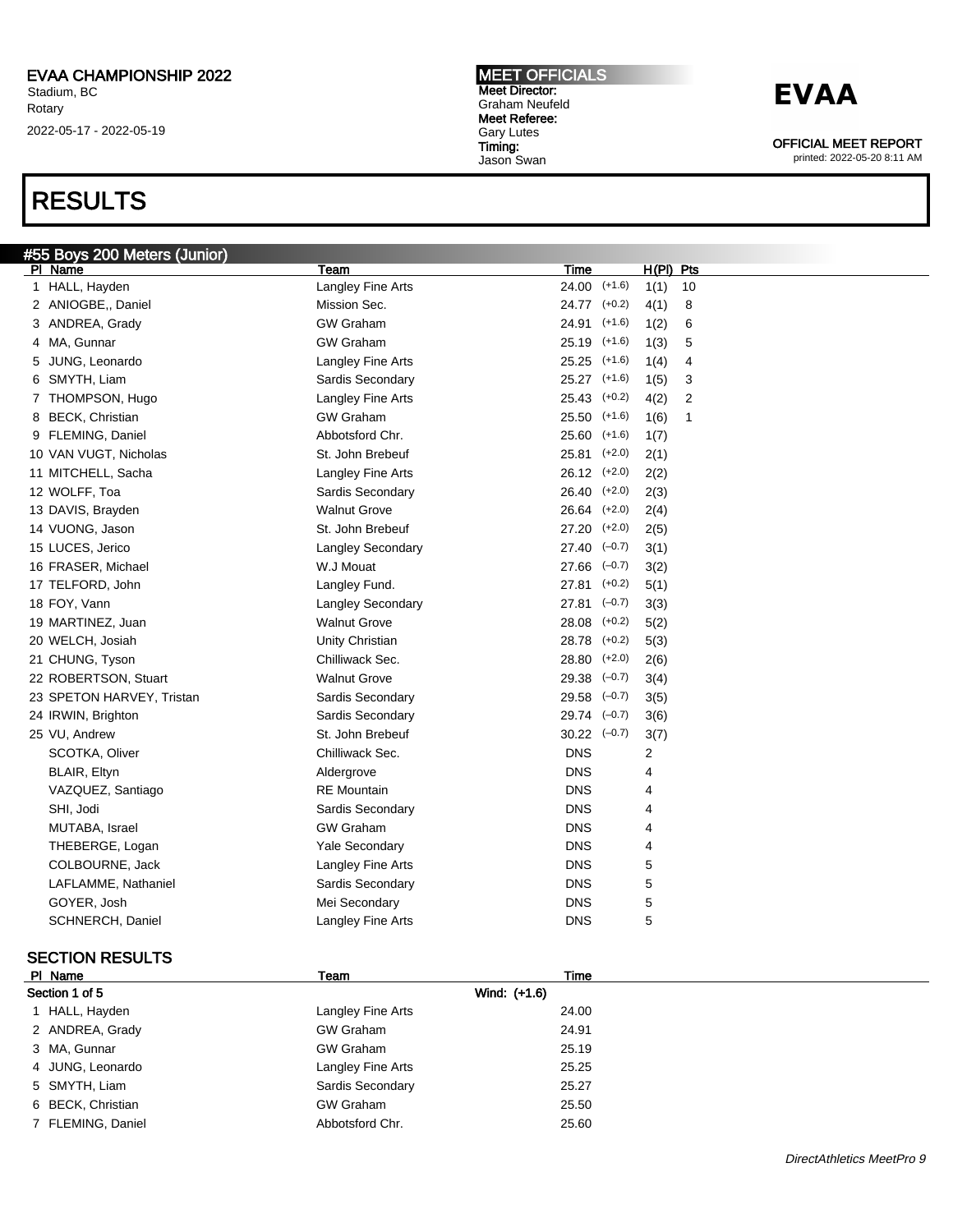### RESULTS

| #55 Boys 200 Meters (Junior) (cont'd) |                            |                                |  |
|---------------------------------------|----------------------------|--------------------------------|--|
| PI Name                               | Team                       | Time                           |  |
| Section 2 of 5                        | Wind: (+2.0)               |                                |  |
| 1 VAN VUGT, Nicholas                  | St. John Brebeuf           | 25.81                          |  |
| 2 MITCHELL, Sacha                     | Langley Fine Arts          | 26.12                          |  |
| 3 WOLFF, Toa                          | Sardis Secondary           | 26.40                          |  |
| 4 DAVIS, Brayden                      | <b>Walnut Grove</b>        | 26.64                          |  |
| 5 VUONG, Jason                        | St. John Brebeuf           | 27.20                          |  |
| 6 CHUNG, Tyson                        | Chilliwack Sec.            | 28.80                          |  |
| <b>SCOTKA, Oliver</b>                 | Chilliwack Sec.            | <b>DNS</b>                     |  |
| Section 3 of 5                        | Wind: (-0.7)               |                                |  |
| 1 LUCES, Jerico                       | Langley Secondary          | 27.40                          |  |
| 2 FRASER, Michael                     | W.J Mouat                  | 27.66                          |  |
| 3 FOY, Vann                           | Langley Secondary          | 27.81                          |  |
| 4 ROBERTSON, Stuart                   | <b>Walnut Grove</b>        | 29.38                          |  |
| 5 SPETON HARVEY, Tristan              | Sardis Secondary           | 29.58                          |  |
| 6 IRWIN, Brighton                     | Sardis Secondary           | 29.74                          |  |
| 7 VU, Andrew                          | St. John Brebeuf           | 30.22                          |  |
| Section 4 of 5                        | Wind: (+0.2)               |                                |  |
| 1 ANIOGBE,, Daniel                    | Mission Sec.               | 24.77                          |  |
| 2 THOMPSON, Hugo                      | Langley Fine Arts          | 25.43                          |  |
| BLAIR, Eltyn                          | Aldergrove                 | <b>DNS</b>                     |  |
| VAZQUEZ, Santiago                     | <b>RE</b> Mountain         | <b>DNS</b>                     |  |
| SHI, Jodi                             | Sardis Secondary           | <b>DNS</b>                     |  |
| MUTABA, Israel                        | <b>GW Graham</b>           | <b>DNS</b>                     |  |
| THEBERGE, Logan                       | <b>Yale Secondary</b>      | <b>DNS</b>                     |  |
| Section 5 of 5                        | Wind: $(+0.2)$             |                                |  |
| 1 TELFORD, John                       | Langley Fund.              | 27.81                          |  |
| 2 MARTINEZ, Juan                      | <b>Walnut Grove</b>        | 28.08                          |  |
| 3 WELCH, Josiah                       | Unity Christian            | 28.78                          |  |
| COLBOURNE, Jack                       | Langley Fine Arts          | <b>DNS</b>                     |  |
| LAFLAMME, Nathaniel                   | Sardis Secondary           | <b>DNS</b>                     |  |
| GOYER, Josh                           | Mei Secondary              | <b>DNS</b>                     |  |
| <b>SCHNERCH, Daniel</b>               | Langley Fine Arts          | <b>DNS</b>                     |  |
| #57 Boys 200 Meters (Grade 8)         |                            |                                |  |
| PI Name                               | Team                       | H(PI) Pts<br>Time              |  |
| 1 LEYENHORST, Joseph                  | Credo                      | $26.19$ $(-0.6)$<br>1(1)<br>10 |  |
| 2 JONES, Connor                       | <b>Walnut Grove</b>        | $26.46$ $(-0.6)$<br>1(2)<br>8  |  |
| 3 BRUNORO, Seth                       | Langley Christian High Sch | $26.62$ $(-0.6)$<br>1(3)<br>6  |  |
| 4 GOJSIC, Kanjyu                      | Langley Fund.              | $26.82$ $(-0.2)$<br>3(1)<br>5  |  |
| 5 SIMPSON, Zion                       | <b>Walnut Grove</b>        | $27.11$ $(-0.6)$<br>1(4)<br>4  |  |

6 LANCASTER, Riley Betty Gilbert 27.14 (–1.3) 2(1) 3 7 BIS, Nathan **Langley Christian High Sch** 27.20 (-0.6) 1(5) 2

8 HUMENIUK, Asaminew Langley Christian High Sch 27.31 (-0.6) 1(6) 1

9 COPELAND, Kiyo Walnut Grove 27.84 (–1.7) 4(1) 10 DORLAND, Cole Walnut Grove 28.33 (–1.3) 2(2)

11 CHOI, Eric Vedder Middle 28.38 (–1.3) 2(3)

12 KIM, Evan Credo 28.59 (–1.7) 4(2)

#### MEET OFFICIALS Meet Director: Graham Neufeld Meet Referee: Gary Lutes Timing:

Jason Swan

## **EVAA**

OFFICIAL MEET REPORT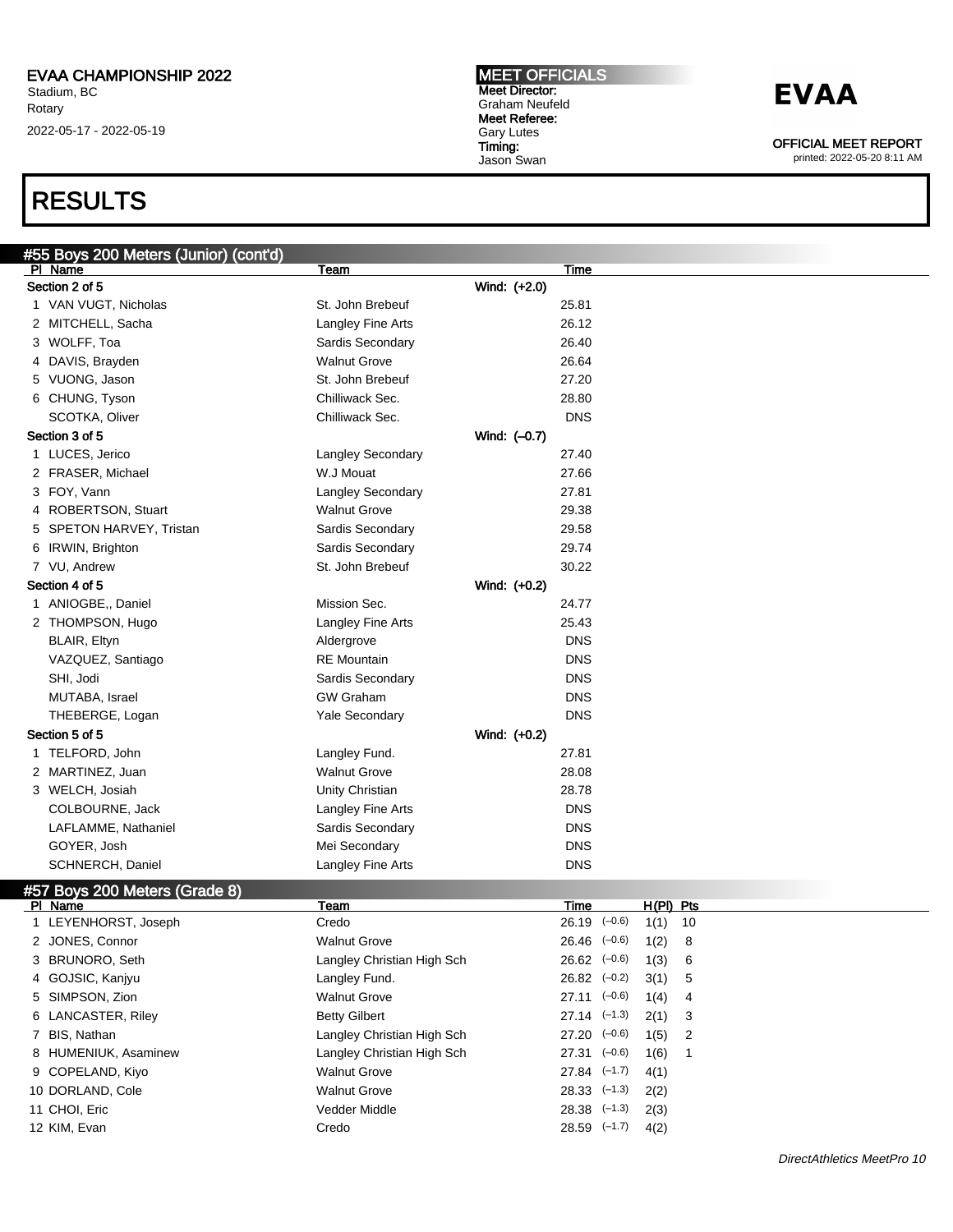### RESULTS

### #57 Boys 200 Meters (Grade 8) (cont'd)

| PI Name                     | Team                       | Time                        | $H(PI)$ Pts |
|-----------------------------|----------------------------|-----------------------------|-------------|
| 13 BROERSMA, Mckenzie       | Abbotsford Chr.            | $28.76$ $(-0.6)$            | 1(7)        |
| 14 ZHENG, Steven            | Langley Fund.              | $28.98$ $(-1.7)$            | 4(3)        |
| 15 VERSCHUUR, Jett          | Vedder Middle              | $29.17$ $(-0.2)$            | 3(2)        |
| 16 BURT, Liam               | <b>Walnut Grove</b>        | $29.20 \left(-0.6\right)$   | 1(8)        |
| 17 JONES, Kayde             | Mei Middle                 | $29.25$ $(-1.3)$            | 2(4)        |
| 18 WANG, Tiger              | Langley Fund.              | $29.46$ $(-0.2)$            | 3(3)        |
| 19 GILFILLAN, Carter        | Langley Fund.              | $29.69$ $(-1.7)$            | 4(4)        |
| 20 HINTON, Logan            | <b>Mount Slesse</b>        | $29.90 (-0.2)$              | 3(4)        |
| 21 NIELSEN, Lewis           | Mei Middle                 | $30.78$ $(-0.2)$            | 3(5)        |
| 22 CRAMM, Oliver            | Vedder Middle              | $30.88$ $(-1.3)$            | 2(5)        |
| 23 VANMUYEN, Kohen          | Abbotsford Chr.            | $32.92 \left( -1.3 \right)$ | 2(6)        |
| 24 RADBOURNE, Owen          | Langley Fund.              | $34.89$ $(-1.7)$            | 4(5)        |
| VAN BEELEN TORRES, Benjamin | Credo                      | <b>DNS</b>                  | 3           |
| WILSON, Nathan              | Brookswood                 | <b>DNS</b>                  | 2           |
| GLAVINA, Kamal              | Langley Fund.              | <b>DNS</b>                  | 3           |
| SEPT, Henry                 | Langley Christian High Sch | <b>DNS</b>                  | 2           |
| NABHAN, Kevin               | Langley Fund.              | <b>DNS</b>                  | 3           |
| CHEUNG, Austin              | Highroad                   | <b>DNS</b>                  | 4           |
|                             |                            |                             |             |

#### SECTION RESULTS

|                | PI Name                     | Team                       | Time         |  |
|----------------|-----------------------------|----------------------------|--------------|--|
| Section 1 of 4 |                             |                            | Wind: (-0.6) |  |
|                | 1 LEYENHORST, Joseph        | Credo                      | 26.19        |  |
|                | 2 JONES, Connor             | <b>Walnut Grove</b>        | 26.46        |  |
|                | 3 BRUNORO, Seth             | Langley Christian High Sch | 26.62        |  |
|                | 4 SIMPSON, Zion             | <b>Walnut Grove</b>        | 27.11        |  |
|                | 5 BIS, Nathan               | Langley Christian High Sch | 27.20        |  |
|                | 6 HUMENIUK, Asaminew        | Langley Christian High Sch | 27.31        |  |
|                | 7 BROERSMA, Mckenzie        | Abbotsford Chr.            | 28.76        |  |
|                | 8 BURT, Liam                | <b>Walnut Grove</b>        | 29.20        |  |
|                | Section 2 of 4              |                            | Wind: (-1.3) |  |
|                | 1 LANCASTER, Riley          | <b>Betty Gilbert</b>       | 27.14        |  |
|                | 2 DORLAND, Cole             | <b>Walnut Grove</b>        | 28.33        |  |
|                | 3 CHOI, Eric                | Vedder Middle              | 28.38        |  |
|                | 4 JONES, Kayde              | Mei Middle                 | 29.25        |  |
|                | 5 CRAMM, Oliver             | Vedder Middle              | 30.88        |  |
|                | 6 VANMUYEN, Kohen           | Abbotsford Chr.            | 32.92        |  |
|                | WILSON, Nathan              | Brookswood                 | <b>DNS</b>   |  |
|                | SEPT, Henry                 | Langley Christian High Sch | <b>DNS</b>   |  |
|                | Section 3 of 4              |                            | Wind: (-0.2) |  |
|                | 1 GOJSIC, Kanjyu            | Langley Fund.              | 26.82        |  |
|                | 2 VERSCHUUR, Jett           | Vedder Middle              | 29.17        |  |
|                | 3 WANG, Tiger               | Langley Fund.              | 29.46        |  |
|                | 4 HINTON, Logan             | <b>Mount Slesse</b>        | 29.90        |  |
|                | 5 NIELSEN, Lewis            | Mei Middle                 | 30.78        |  |
|                | VAN BEELEN TORRES, Benjamin | Credo                      | <b>DNS</b>   |  |

MEET OFFICIALS Meet Director: Graham Neufeld Meet Referee: Gary Lutes Timing: Jason Swan

### **EVAA**

OFFICIAL MEET REPORT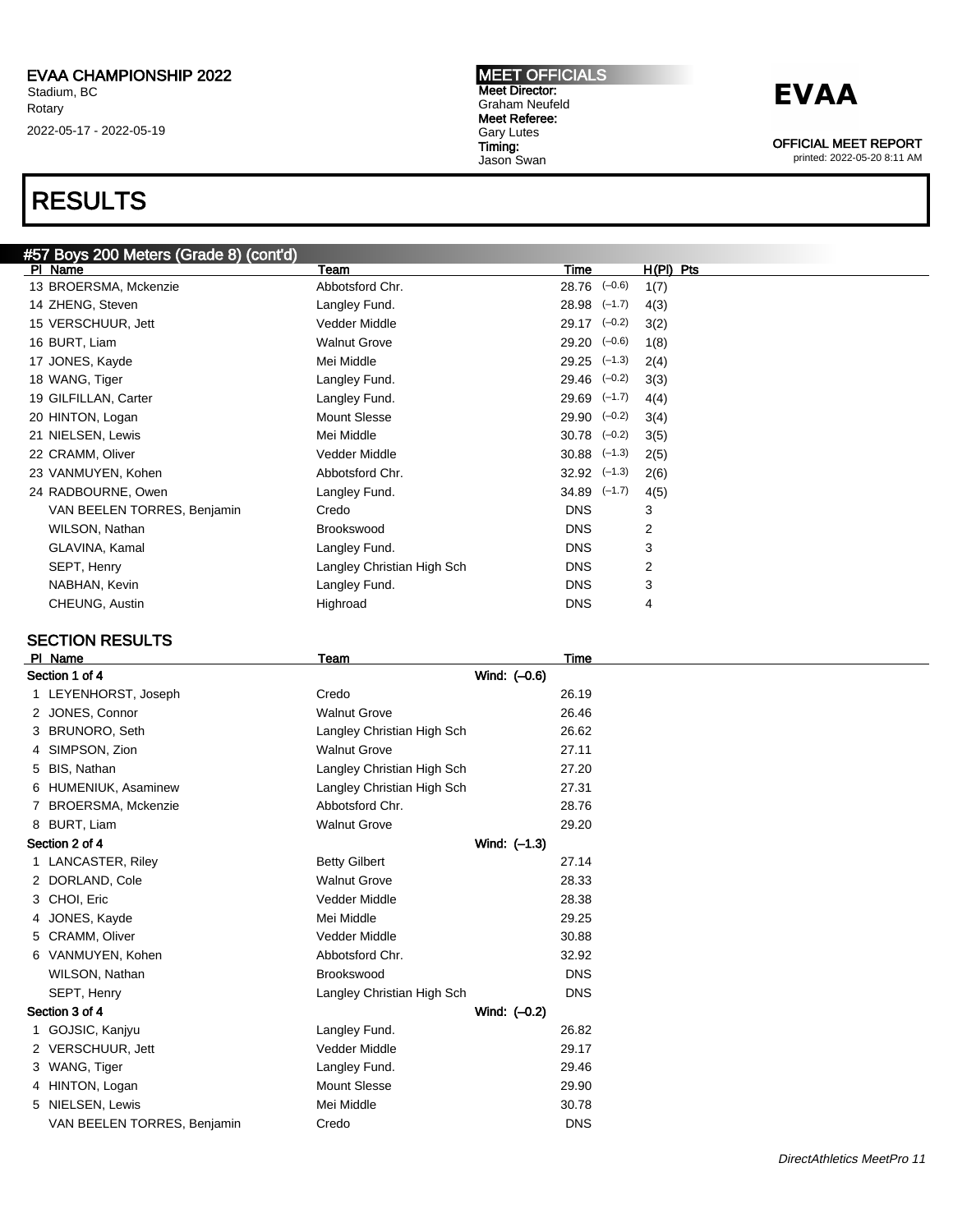### RESULTS

| #57 Boys 200 Meters (Grade 8) (cont'd)<br>PI Name | Team                       | Time         |      |             |  |
|---------------------------------------------------|----------------------------|--------------|------|-------------|--|
| GLAVINA, Kamal                                    | Langley Fund.              | <b>DNS</b>   |      |             |  |
| NABHAN, Kevin                                     | Langley Fund.              | <b>DNS</b>   |      |             |  |
| Section 4 of 4                                    |                            | Wind: (-1.7) |      |             |  |
|                                                   | <b>Walnut Grove</b>        |              |      |             |  |
| 1 COPELAND, Kiyo                                  |                            | 27.84        |      |             |  |
| 2 KIM, Evan                                       | Credo                      | 28.59        |      |             |  |
| 3 ZHENG, Steven                                   | Langley Fund.              | 28.98        |      |             |  |
| 4 GILFILLAN, Carter                               | Langley Fund.              | 29.69        |      |             |  |
| 5 RADBOURNE, Owen                                 | Langley Fund.              | 34.89        |      |             |  |
| CHEUNG, Austin                                    | Highroad                   | <b>DNS</b>   |      |             |  |
| <u>#41 Men's 400 Meters (Senior)</u>              |                            |              |      |             |  |
| PI Name                                           | Team                       | Time         |      | $H(PI)$ Pts |  |
| 1 MEDINA, Aaron                                   | Sardis Secondary           | 55.26        | 1(1) | 10          |  |
| 2 LEONG, Cooper                                   | Sardis Secondary           | 55.44        | 3(1) | 8           |  |
| 3 TRUSTHAM, Ry                                    | Abby Sr.                   | 56.57        | 1(2) | 6           |  |
| 4 HARI, Justin                                    | Sardis Secondary           | 57.37        | 1(3) | 5           |  |
| 5 LENNOX, Marcos                                  | W.J Mouat                  | 58.84        | 1(4) | 4           |  |
| 6 VAN KOLL, Noah                                  | St. John Brebeuf           | 59.51        | 1(5) | 3           |  |
| 7 HUMENIUK, Isaac                                 | Langley Christian High Sch | 59.76        | 3(2) | 2           |  |
| 8 KIM, Luke                                       | Credo                      | 59.89        | 3(3) | 1           |  |
| 9 AULAKH, Samrath                                 | Mei Secondary              | 1:03.98      | 3(4) |             |  |
| 10 YUASA, Daichi                                  | Chilliwack Sec.            | 1:07.18      | 3(5) |             |  |
| FLACK, Owen                                       | Brookswood                 | <b>DNS</b>   | 1    |             |  |
| LEYENHORST, Teo                                   | Credo                      | <b>DNS</b>   | 1    |             |  |
| SERBINENKO, Ivan                                  | Langley Christian High Sch | <b>DNS</b>   | -1   |             |  |
| ZAYTSEV, Nikita                                   | Unity Christian            | <b>DNS</b>   | 3    |             |  |
| LONGSHORE, Nick                                   | Chilliwack Sec.            | <b>DNS</b>   | 3    |             |  |
| OOSTERHOFF, Mackenzie                             | Credo                      | <b>DNS</b>   | 3    |             |  |
|                                                   |                            |              |      |             |  |
| <b>SECTION RESULTS</b>                            |                            |              |      |             |  |
| PI Name                                           | Team                       | <b>Time</b>  |      |             |  |
| Section 1 of 2                                    |                            |              |      |             |  |
| 1 MEDINA, Aaron                                   | Sardis Secondary           | 55.26        |      |             |  |
| 2 TRUSTHAM, Ry                                    | Abby Sr.                   | 56.57        |      |             |  |
| 3 HARI, Justin                                    | Sardis Secondary           | 57.37        |      |             |  |
| 4 LENNOX, Marcos                                  | W.J Mouat                  | 58.84        |      |             |  |
| 5 VAN KOLL, Noah                                  | St. John Brebeuf           | 59.51        |      |             |  |
| FLACK, Owen                                       | Brookswood                 | <b>DNS</b>   |      |             |  |
| LEYENHORST, Teo                                   | Credo                      | <b>DNS</b>   |      |             |  |
|                                                   |                            |              |      |             |  |
| SERBINENKO, Ivan                                  | Langley Christian High Sch | <b>DNS</b>   |      |             |  |
| Section 3 of 2                                    |                            |              |      |             |  |
| 1 LEONG, Cooper                                   | Sardis Secondary           | 55.44        |      |             |  |
| 2 HUMENIUK, Isaac                                 | Langley Christian High Sch | 59.76        |      |             |  |
| 3 KIM, Luke                                       | Credo                      | 59.89        |      |             |  |
| 4 AULAKH, Samrath                                 | Mei Secondary              | 1:03.98      |      |             |  |
| 5 YUASA, Daichi                                   | Chilliwack Sec.            | 1:07.18      |      |             |  |
| ZAYTSEV, Nikita                                   | Unity Christian            | <b>DNS</b>   |      |             |  |

MEET OFFICIALS Meet Director: Graham Neufeld Meet Referee: Gary Lutes Timing: Jason Swan



OFFICIAL MEET REPORT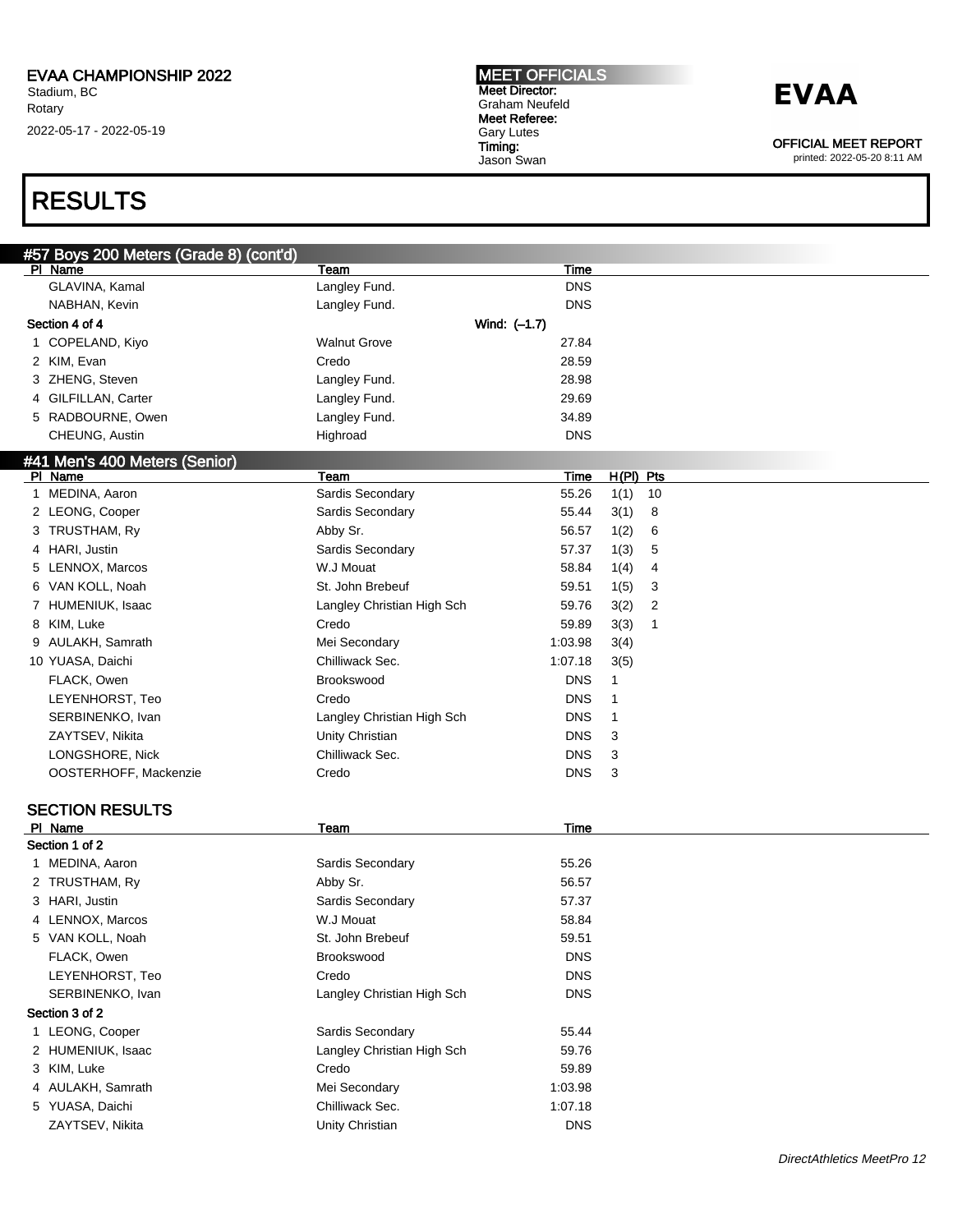### RESULTS

| #41 Men's 400 Meters (Senior) (cont'd) |                       |             |             |  |
|----------------------------------------|-----------------------|-------------|-------------|--|
| PI Name                                | Team                  | Time        |             |  |
| LONGSHORE, Nick                        | Chilliwack Sec.       | <b>DNS</b>  |             |  |
| OOSTERHOFF, Mackenzie                  | Credo                 | <b>DNS</b>  |             |  |
| #43 Men's 400 Meters (Junior)          |                       |             |             |  |
| PI Name                                | Team                  | Time        | $H(PI)$ Pts |  |
| 1 HALL, Hayden                         | Langley Fine Arts     | 53.32       | 3(1)<br>10  |  |
| 2 THOMPSON, Hugo                       | Langley Fine Arts     | 55.44       | 3(2)<br>8   |  |
| 3 SMYTH, Liam                          | Sardis Secondary      | 55.93       | 3(3)<br>6   |  |
| DAVIS, Brayden<br>4                    | <b>Walnut Grove</b>   | 56.53       | 3(4)<br>5   |  |
| 5 GOYER, Josh                          | Mei Secondary         | 56.65       | 3(5)<br>4   |  |
| RANDHAWA, Taran<br>6                   | <b>Walnut Grove</b>   | 56.88       | 3(6)<br>3   |  |
| BREUKELMAN, Nathan<br>7                | Credo                 | 57.47       | 2(1)<br>2   |  |
| 8 WIGHT, Luke                          | Yale Secondary        | 58.12       | 3(7)<br>1   |  |
| 9 VANDERHORST, Jacob                   | Credo                 | 1:00.28     | 3(8)        |  |
| 10 MEERSTRA, Lucas                     | Credo                 | 1:00.30     | 2(2)        |  |
| 11 DEWIT, Caleb                        | Credo                 | 1:00.57     | 2(3)        |  |
| 12 SHI, Jodi                           | Sardis Secondary      | 1:00.75     | 2(4)        |  |
| 13 CHOI, Jaden                         | <b>Yale Secondary</b> | 1:01.24     | 2(5)        |  |
| 14 TELFORD, John                       | Langley Fund.         | 1:01.42     | 4(1)        |  |
| 15 PRUIM, Tymen                        | Abbotsford Chr.       | 1:02.34     | 2(6)        |  |
| 16 WASSENAAR, Arie                     | Yale Secondary        | 1:02.56     | 1(1)        |  |
| 17 LEAVITT, Sammy                      | <b>Walnut Grove</b>   | 1:03.16     | 2(7)        |  |
| 18 ZHANG, Parker                       | <b>Walnut Grove</b>   | 1:03.57     | 2(8)        |  |
| 19 JIMENEZ, Nicholas                   | Abbotsford Chr.       | 1:04.11     | 1(2)        |  |
| 20 WELCH, Josiah                       | Unity Christian       | 1:05.36     | 4(2)        |  |
| 21 SPETON HARVEY, Tristan              | Sardis Secondary      | 1:05.61     | 4(3)        |  |
| 22 IRWIN, Brighton                     | Sardis Secondary      | 1:07.12     | 4(4)        |  |
| 23 ROBERTSON, Stuart                   | <b>Walnut Grove</b>   | 1:10.60     | 1(3)        |  |
| 24 FLANAGAN, Elliott                   | <b>Walnut Grove</b>   | 1:25.69     | 4(5)        |  |
| COLBOURNE, Jack                        | Langley Fine Arts     | <b>DNF</b>  | 4           |  |
| THEBERGE, Logan                        | <b>Yale Secondary</b> | <b>DNS</b>  | 1           |  |
| VAZQUEZ, Santiago                      | <b>RE</b> Mountain    | <b>DNS</b>  | 1           |  |
| HOFFMANN, Philip                       | Brookswood            | <b>DNS</b>  | 1           |  |
| AIKENS, Josh                           | <b>Brookswood</b>     | <b>DNS</b>  | 4           |  |
| WOLFF, Toa                             | Sardis Secondary      | <b>DNS</b>  | 4           |  |
|                                        |                       |             |             |  |
| <b>SECTION RESULTS</b>                 |                       |             |             |  |
| PI Name                                | Team                  | <b>Time</b> |             |  |
| Section 1 of 4                         |                       |             |             |  |
| 1 WASSENAAR, Arie                      | Yale Secondary        | 1:02.56     |             |  |
| 2 JIMENEZ, Nicholas                    | Abbotsford Chr.       | 1:04.11     |             |  |
| 3 ROBERTSON, Stuart                    | <b>Walnut Grove</b>   | 1:10.60     |             |  |
| THEBERGE, Logan                        | Yale Secondary        | <b>DNS</b>  |             |  |
| VAZQUEZ, Santiago                      | <b>RE</b> Mountain    | <b>DNS</b>  |             |  |
| HOFFMANN, Philip                       | Brookswood            | <b>DNS</b>  |             |  |
| Section 2 of 4                         |                       |             |             |  |
| 1 BREUKELMAN, Nathan                   | Credo                 | 57.47       |             |  |
|                                        |                       |             |             |  |

MEET OFFICIALS Meet Director: Graham Neufeld Meet Referee: Gary Lutes Timing: Jason Swan

### **EVAA**

OFFICIAL MEET REPORT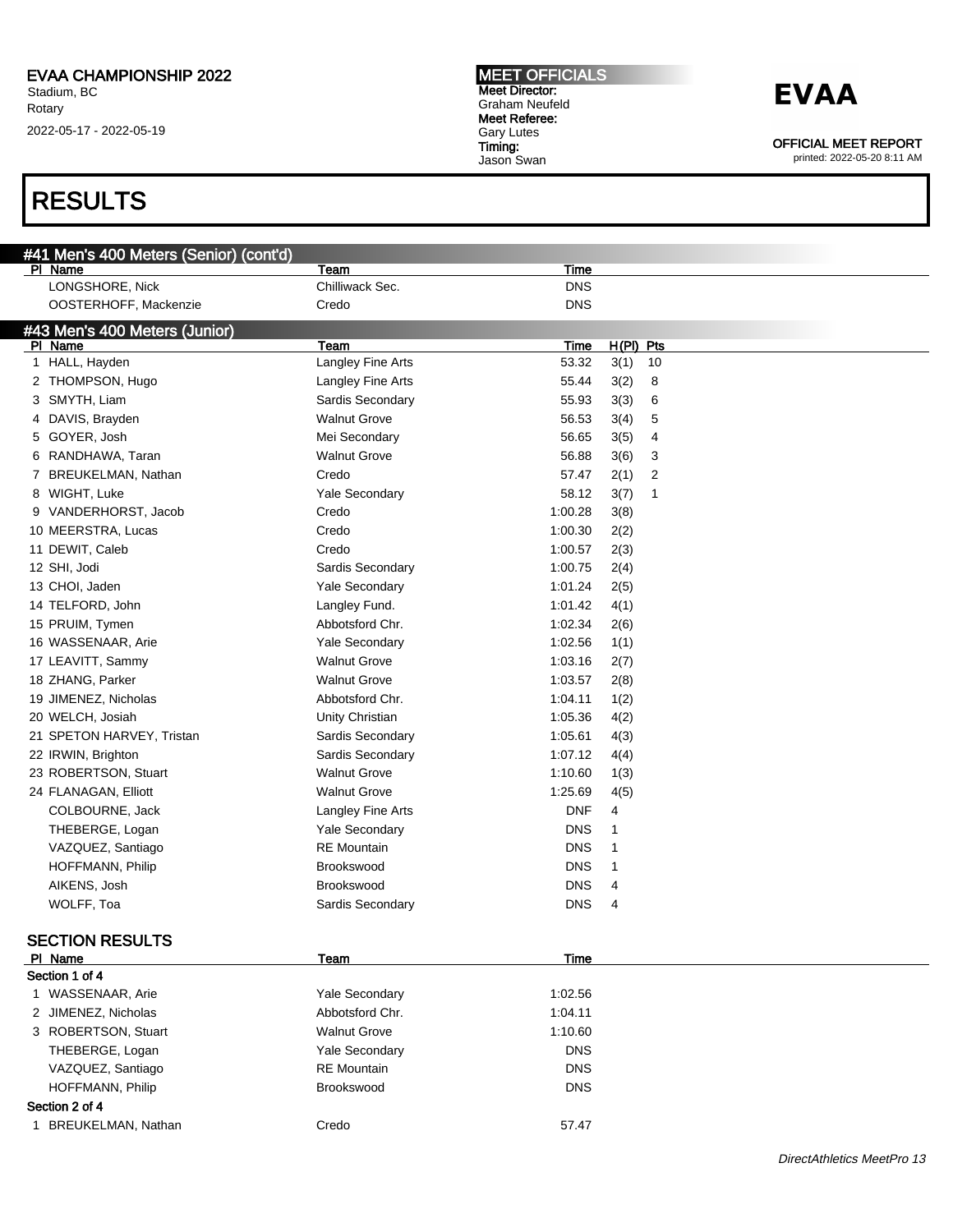#### MEET OFFICIALS Meet Director: Graham Neufeld Meet Referee: Gary Lutes Timing: Jason Swan

## **EVAA**

OFFICIAL MEET REPORT

printed: 2022-05-20 8:11 AM

### RESULTS

| #43 Men's 400 Meters (Junior) (cont'd) |                            |            |            |
|----------------------------------------|----------------------------|------------|------------|
| PI Name                                | Team                       | Time       |            |
| 2 MEERSTRA, Lucas                      | Credo                      | 1:00.30    |            |
| 3 DEWIT, Caleb                         | Credo                      | 1:00.57    |            |
| 4 SHI, Jodi                            | Sardis Secondary           | 1:00.75    |            |
| 5 CHOI, Jaden                          | Yale Secondary             | 1:01.24    |            |
| 6 PRUIM, Tymen                         | Abbotsford Chr.            | 1:02.34    |            |
| 7 LEAVITT, Sammy                       | <b>Walnut Grove</b>        | 1:03.16    |            |
| 8 ZHANG, Parker                        | <b>Walnut Grove</b>        | 1:03.57    |            |
| Section 3 of 4                         |                            |            |            |
| 1 HALL, Hayden                         | <b>Langley Fine Arts</b>   | 53.32      |            |
| 2 THOMPSON, Hugo                       | Langley Fine Arts          | 55.44      |            |
| 3 SMYTH, Liam                          | Sardis Secondary           | 55.93      |            |
| 4 DAVIS, Brayden                       | <b>Walnut Grove</b>        | 56.53      |            |
| 5 GOYER, Josh                          | Mei Secondary              | 56.65      |            |
| 6 RANDHAWA, Taran                      | <b>Walnut Grove</b>        | 56.88      |            |
| 7 WIGHT, Luke                          | Yale Secondary             | 58.12      |            |
| 8 VANDERHORST, Jacob                   | Credo                      | 1:00.28    |            |
| Section 4 of 4                         |                            |            |            |
| 1 TELFORD, John                        | Langley Fund.              | 1:01.42    |            |
| 2 WELCH, Josiah                        | Unity Christian            | 1:05.36    |            |
| 3 SPETON HARVEY, Tristan               | Sardis Secondary           | 1:05.61    |            |
| 4 IRWIN, Brighton                      | Sardis Secondary           | 1:07.12    |            |
| 5 FLANAGAN, Elliott                    | <b>Walnut Grove</b>        | 1:25.69    |            |
| COLBOURNE, Jack                        | Langley Fine Arts          | <b>DNF</b> |            |
| AIKENS, Josh                           | Brookswood                 | <b>DNS</b> |            |
| WOLFF, Toa                             | Sardis Secondary           | <b>DNS</b> |            |
| #45 Men's 400 Meters (Grade 8)         |                            |            |            |
| PI Name                                | Team                       | Time       | H(PI) Pts  |
| SIMPSON, Zion                          | <b>Walnut Grove</b>        | 59.89      | 3(1)<br>10 |
| 2 HUMENIUK, Asaminew                   | Langley Christian High Sch | 1:01.60    | 3(2)<br>8  |
| 3 COPELAND, Kiyo                       | <b>Walnut Grove</b>        | 1:02.38    | 3(3)<br>6  |

4 BROERSMA, Mckenzie Abbotsford Chr. 1:03.93 3(4) 5 5 JONES, Kayde Mei Middle 1:04.08 3(5) 4 6 JONES, Connor Walnut Grove 1:04.24 3(6) 3 7 LANCASTER, Riley Betty Gilbert 1:04.49 3(7) 2 8 NIELSEN, Lewis 2(1) 22(1) 22(1) 1:04.73 2(1) 1:04.73 2(1) 1:04.73 2(1) 1:04.73 2(1) 1:04.73 2(1) 1:04.73 2(1) 1:04.73 2(1) 1:04.73 2(1) 1:04.73 2(1) 1:04.73 2(1) 1:04.73 2(1) 1:04.73 2(1) 1:04.73 2(1) 1:04.73 2(1) 1:04.7 9 SURIYA, Dilan **Langley Fund.** Campley Fund. 1:05.25 1(1) 10 SORBO, Matthew **1:06.01** Walnut Grove 1:06.01 1(2) 11 GILFILLAN, Carter **Langley Fund.** Langley Fund. 1:06.15 2(2) 12 VANDERGRAAF, Atang Langley Christian High Sch 1:06.94 1(3) 13 WIEBE, Cole **Abbotsford Chr.** 1:07.14 2(3) 14 SCHOUTEN, Lucas Credo 1:08.57 2(4) 15 JANZEN, Josiah Langley Fund. 1:09.25 2(5) 16 THIESSEN, Jack 1:09.47 1(4) 17 LETOURNEAU, Luke Abbotsford Chr. 1:09.73 1(5) 18 LI, Terry Langley Fund. 1:11.80 2(6) 19 CHOI, Eric Vedder Middle 1:13.01 3(8)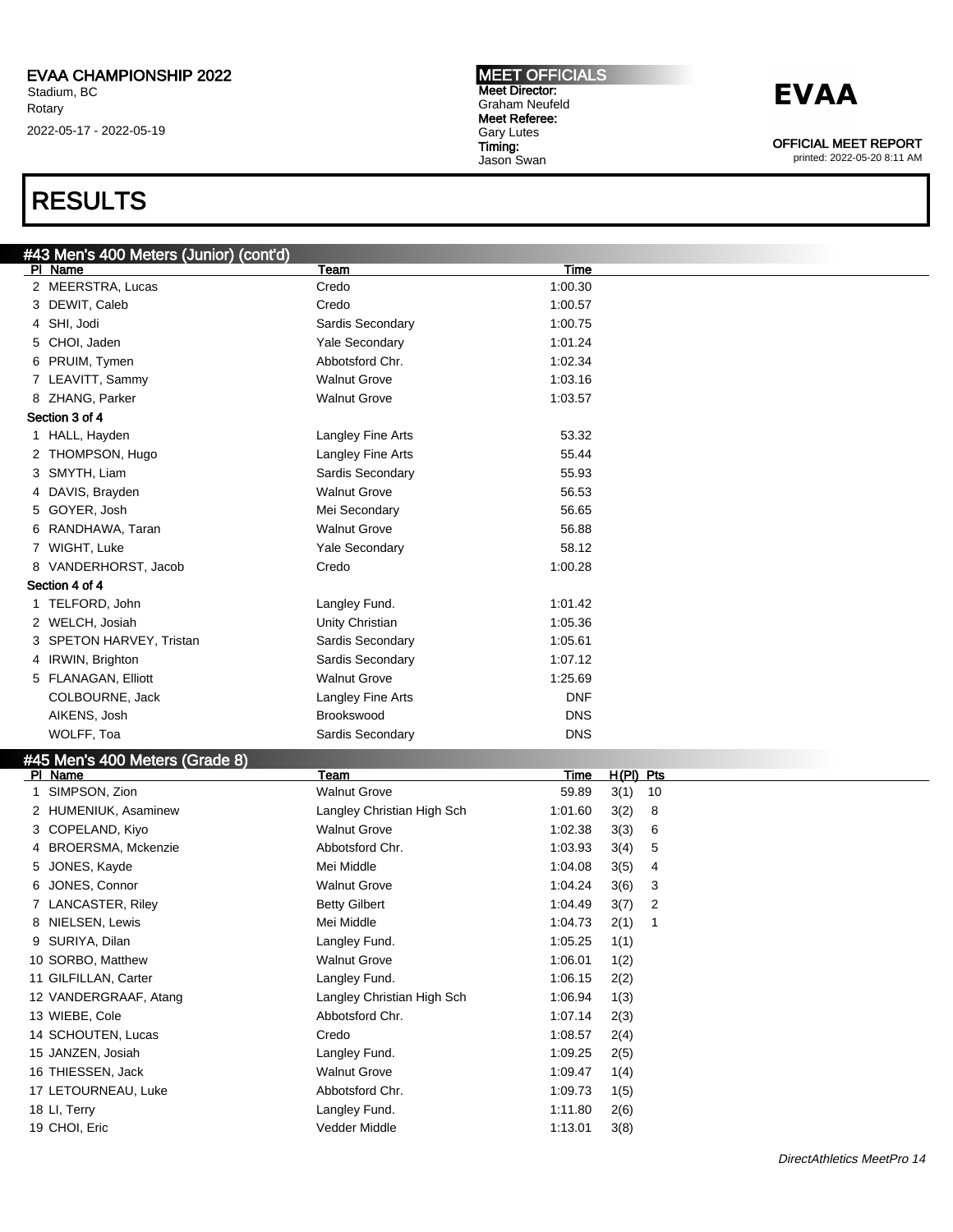## RESULTS

| <b>IMEET OFFICIALS</b> |
|------------------------|
| <b>Meet Director:</b>  |
| Graham Neufeld         |
| Meet Referee:          |
| <b>Gary Lutes</b>      |
| Timing:                |
| Jason Swan             |

**EVAA** 

OFFICIAL MEET REPORT

|              | #45 Men's 400 Meters (Grade 8) (cont'd) |                            |             |                |
|--------------|-----------------------------------------|----------------------------|-------------|----------------|
|              | PI Name                                 | Team                       | Time        | $H(PI)$ Pts    |
|              | 20 VANMUYEN, Kohen                      | Abbotsford Chr.            | 1:20.55     | 1(6)           |
|              | GRAMS, Jaiden                           | Mei Middle                 | <b>DNS</b>  | $\mathbf{1}$   |
|              | CHEUNG, Austin                          | Highroad                   | <b>DNS</b>  | $\mathbf{1}$   |
|              | AMES, Nigel                             | Langley Fine Arts          | <b>DNS</b>  | $\overline{c}$ |
|              | NABHAN, Kevin                           | Langley Fund.              | <b>DNS</b>  | 2              |
|              |                                         |                            |             |                |
|              | <b>SECTION RESULTS</b>                  |                            |             |                |
|              | PI Name                                 | Team                       | <b>Time</b> |                |
|              | Section 1 of 3                          |                            |             |                |
|              | 1 SURIYA, Dilan                         | Langley Fund.              | 1:05.25     |                |
|              | 2 SORBO, Matthew                        | <b>Walnut Grove</b>        | 1:06.01     |                |
|              | 3 VANDERGRAAF, Atang                    | Langley Christian High Sch | 1:06.94     |                |
|              | 4 THIESSEN, Jack                        | <b>Walnut Grove</b>        | 1:09.47     |                |
|              | 5 LETOURNEAU, Luke                      | Abbotsford Chr.            | 1:09.73     |                |
|              | 6 VANMUYEN, Kohen                       | Abbotsford Chr.            | 1:20.55     |                |
|              | GRAMS, Jaiden                           | Mei Middle                 | <b>DNS</b>  |                |
|              | CHEUNG, Austin                          | Highroad                   | <b>DNS</b>  |                |
|              | Section 2 of 3                          |                            |             |                |
|              | 1 NIELSEN, Lewis                        | Mei Middle                 | 1:04.73     |                |
|              | 2 GILFILLAN, Carter                     | Langley Fund.              | 1:06.15     |                |
|              | 3 WIEBE, Cole                           | Abbotsford Chr.            | 1:07.14     |                |
|              | 4 SCHOUTEN, Lucas                       | Credo                      | 1:08.57     |                |
|              | 5 JANZEN, Josiah                        | Langley Fund.              | 1:09.25     |                |
|              | 6 LI, Terry                             | Langley Fund.              | 1:11.80     |                |
|              | AMES, Nigel                             | Langley Fine Arts          | <b>DNS</b>  |                |
|              | NABHAN, Kevin                           | Langley Fund.              | <b>DNS</b>  |                |
|              | Section 3 of 3                          |                            |             |                |
| 1            | SIMPSON, Zion                           | <b>Walnut Grove</b>        | 59.89       |                |
|              | 2 HUMENIUK, Asaminew                    | Langley Christian High Sch | 1:01.60     |                |
|              | 3 COPELAND, Kiyo                        | <b>Walnut Grove</b>        | 1:02.38     |                |
|              | 4 BROERSMA, Mckenzie                    | Abbotsford Chr.            | 1:03.93     |                |
|              | 5 JONES, Kayde                          | Mei Middle                 | 1:04.08     |                |
|              | 6 JONES, Connor                         | <b>Walnut Grove</b>        | 1:04.24     |                |
|              | 7 LANCASTER, Riley                      | <b>Betty Gilbert</b>       | 1:04.49     |                |
|              | 8 CHOI, Eric                            | Vedder Middle              | 1:13.01     |                |
|              | #47 Boys 800 Meters (Senior)            |                            |             |                |
|              | PI Name                                 | <b>Team</b>                | <b>Time</b> | <b>Pts</b>     |
| $\mathbf{1}$ | SHIMMIN, Christian                      | <b>Walnut Grove</b>        | 2:07.85     | 10             |
|              | 2 GOOSEN, Quinn                         | <b>GW Graham</b>           | 2:15.93     | 8              |
|              | 3 HUMENIUK, Isaac                       | Langley Christian High Sch | 2:18.03     | 6              |
|              | 4 SERBINENKO, Ivan                      | Langley Christian High Sch | 2:20.92     | 5              |
|              | 5 VANDERGRAAF, William                  | Langley Christian High Sch | 2:28.54     | 4              |
|              | 6 PORTER, James                         | Brookswood                 | 2:29.56     | 3              |
|              | SHIN, Tae                               | Chilliwack Sec.            | <b>DNS</b>  |                |
|              | CREVIER, Connor                         | Sardis Secondary           | <b>DNS</b>  |                |
|              | MONTANTI, Morgan                        | <b>RE</b> Mountain         | <b>DNS</b>  |                |
|              |                                         |                            |             |                |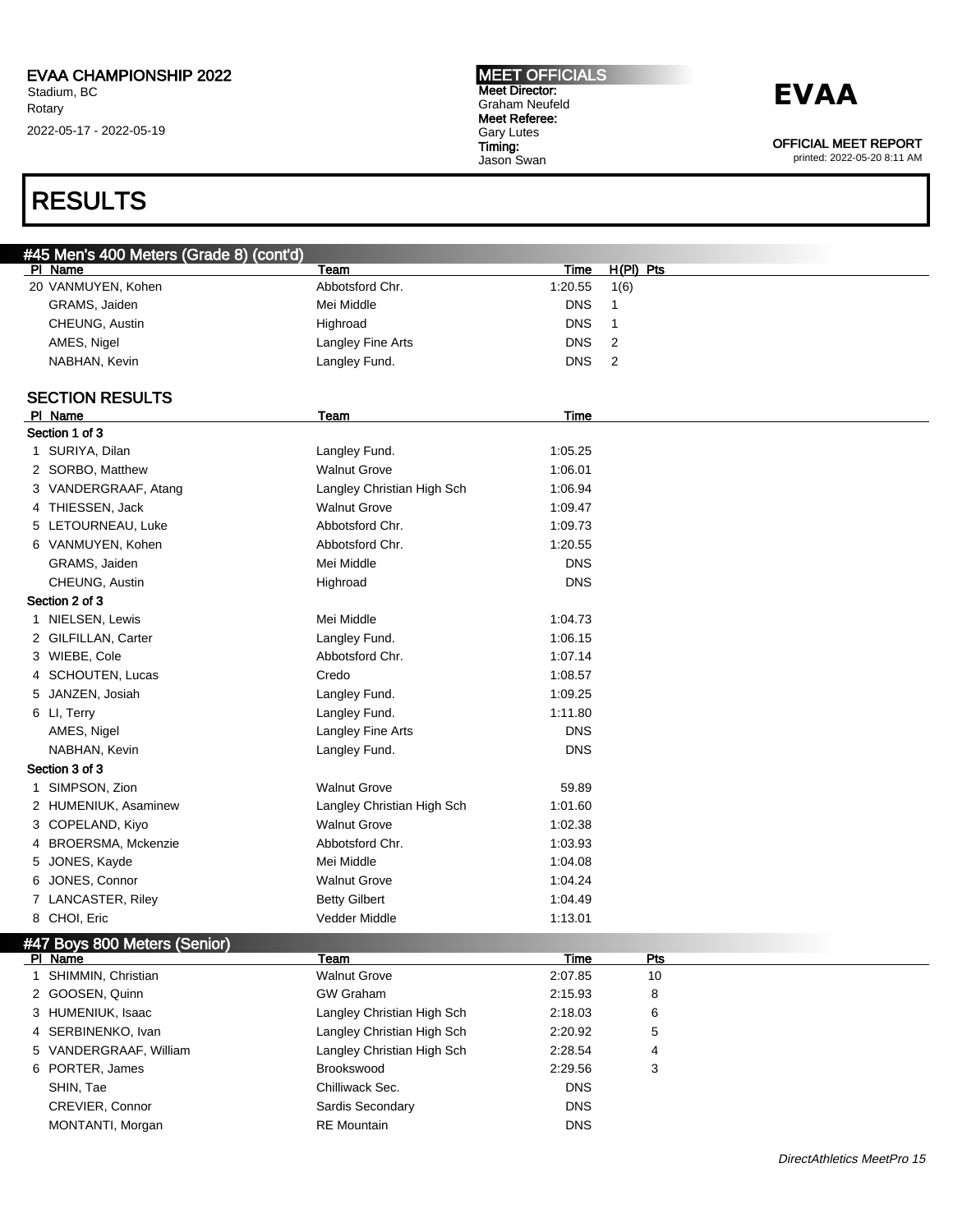#47 Boys 800 Meters (Senior) (cont'd)

Pl Name Team Time Pts

Stadium, BC Rotary 2022-05-17 - 2022-05-19

### RESULTS

| MIJINKE, Andrew              | St. John Brebeuf           | <b>DNS</b>  |                        |  |
|------------------------------|----------------------------|-------------|------------------------|--|
|                              |                            |             |                        |  |
| #49 Boys 800 Meters (Junior) |                            |             |                        |  |
| PI Name                      | Team                       | <b>Time</b> | H(PI) Pts              |  |
| 1 MOLINA, Mark               | Mei Secondary              | 2:00.89     | 1(1)<br>10             |  |
| 2 LOUWERSE, Noah             | Credo                      | 2:02.18     | 1(2)<br>8              |  |
| 3 SADA, Bernardo             | <b>Walnut Grove</b>        | 2:07.01     | 1(3)<br>6              |  |
| 4 ROFFEL, Colton             | Langley Fund.              | 2:08.62     | 1(4)<br>5              |  |
| 5 GOYER, Josh                | Mei Secondary              | 2:09.20     | 1(5)<br>4              |  |
| 6 BOS, Zack                  | Mei Secondary              | 2:16.93     | 1(6)<br>3              |  |
| 7 RANDHAWA, Taran            | <b>Walnut Grove</b>        | 2:17.61     | $\overline{2}$<br>1(7) |  |
| TAKHAR, Saihajpal<br>8       | <b>Rick Hansen</b>         | 2:19.15     | 2(1)<br>$\mathbf{1}$   |  |
| 9 GRAHAM, Miles              | Unity Christian            | 2:20.14     | 1(8)                   |  |
| 10 NAKANISHI, Arata          | Robert Bateman Secondary   | 2:22.10     | 1(9)                   |  |
| 11 FARAONE, Ben              | <b>Walnut Grove</b>        | 2:22.62     | 1(10)                  |  |
| 12 WASSENAAR, Arie           | <b>Yale Secondary</b>      | 2:22.89     | 2(2)                   |  |
| 13 SORBO, Alec               | <b>Walnut Grove</b>        | 2:23.06     | 1(11)                  |  |
| 14 EGHAREVBA, Elvis          | Abbotsford Chr.            | 2:23.21     | 1(12)                  |  |
| 15 HAILE, Jacob              | <b>Walnut Grove</b>        | 2:23.91     | 1(13)                  |  |
| 16 DAVIS, Brayden            | <b>Walnut Grove</b>        | 2:23.95     | 1(14)                  |  |
| 17 VAN DER WAARDE, Carter    | Langley Christian High Sch | 2:26.12     | 2(3)                   |  |
| 18 SCHEPER, Jeren            | Credo                      | 2:29.58     | 1(15)                  |  |
| 19 JESUS, Diogo              | Aldergrove                 | 2:31.71     | 2(4)                   |  |
| 20 ZHANG, Parker             | Walnut Grove               | 2:33.59     | 1(16)                  |  |
| 21 NICKEL, Lincoln           | Unity Christian            | 2:34.88     | 1(17)                  |  |
| 22 ROBERTS, lain             | St. John Brebeuf           | 2:35.73     | 2(5)                   |  |
| 23 SCHIERLING, Casey         | Unity Christian            | 2:36.12     | 2(6)                   |  |
| 24 ESPLEN, Daniel            | <b>Walnut Grove</b>        | 2:38.05     | 2(7)                   |  |
| 25 RASQUINHA, Samuel         | Abby Sr.                   | 2:40.54     | 2(8)                   |  |
| 26 DICKSON, Ben              | <b>Yale Secondary</b>      | 2:50.73     | 2(9)                   |  |
| 27 SARGEANT, Rian            | Langley Fund.              | 2:51.42     | 2(10)                  |  |
| 28 ANDREWS, Tristan          | Abbotsford Chr.            | 2:58.21     | 2(11)                  |  |
| 29 GREEN, Ivan               | Aldergrove                 | 3:04.07     | 2(12)                  |  |
| 30 FLANAGAN, Elliott         | Walnut Grove               | 3:21.43     | 2(13)                  |  |
| VAN KOLL, Aaron              | St. John Brebeuf           | <b>DNS</b>  | $\overline{2}$         |  |
| VARLEY, Evan                 | <b>Walnut Grove</b>        | <b>DNS</b>  | $\mathbf{1}$           |  |
| THEBERGE, Logan              | <b>Yale Secondary</b>      | <b>DNS</b>  | $\overline{2}$         |  |
| SCHNERCH, Daniel             | Langley Fine Arts          | DNS         | $\overline{2}$         |  |
| NEUFELD, Brendon             | W.J Mouat                  | <b>DNS</b>  | $\mathbf{1}$           |  |
| VAN SCHAGEN, Will            | Sardis Secondary           | <b>DNS</b>  | $\overline{c}$         |  |
| AIKENS, Josh                 | Brookswood                 | <b>DNS</b>  | $\overline{2}$         |  |
| COPELAND, Niko               | <b>Walnut Grove</b>        | <b>DNS</b>  | $\overline{c}$         |  |
| <b>SECTION RESULTS</b>       |                            |             |                        |  |
| PI Name                      | Team                       | <b>Time</b> |                        |  |
| Section 1 of 2               |                            |             |                        |  |
| 1 MOLINA, Mark               | Mei Secondary              | 2:00.89     |                        |  |

MEET OFFICIALS Meet Director: Graham Neufeld Meet Referee: Gary Lutes Timing:

Jason Swan

### **EVAA**

OFFICIAL MEET REPORT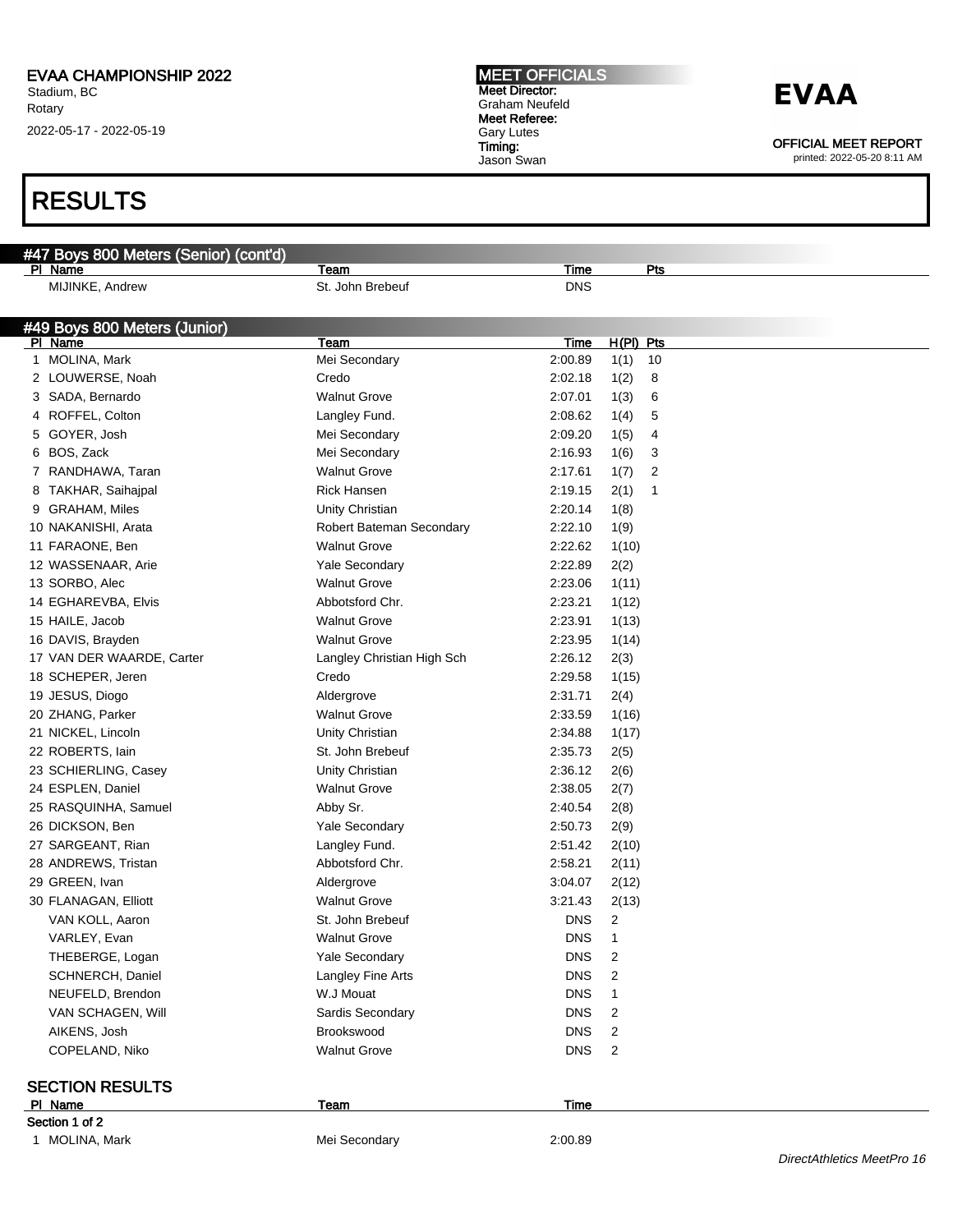### RESULTS

### #49 Boys 800 Meters (Junior) (cont'd)

| #49 DOYS OUU IVIEIEIS (JUNION) (CONTU)<br>PI Name | Team                       | <b>Time</b> |     |  |
|---------------------------------------------------|----------------------------|-------------|-----|--|
| 2 LOUWERSE, Noah                                  | Credo                      | 2:02.18     |     |  |
| 3 SADA, Bernardo                                  | <b>Walnut Grove</b>        | 2:07.01     |     |  |
| 4 ROFFEL, Colton                                  | Langley Fund.              | 2:08.62     |     |  |
| 5 GOYER, Josh                                     | Mei Secondary              | 2:09.20     |     |  |
| 6 BOS, Zack                                       | Mei Secondary              | 2:16.93     |     |  |
| 7 RANDHAWA, Taran                                 | <b>Walnut Grove</b>        | 2:17.61     |     |  |
| 8 GRAHAM, Miles                                   | Unity Christian            | 2:20.14     |     |  |
| 9 NAKANISHI, Arata                                | Robert Bateman Secondary   | 2:22.10     |     |  |
| 10 FARAONE, Ben                                   | <b>Walnut Grove</b>        | 2:22.62     |     |  |
| 11 SORBO, Alec                                    | <b>Walnut Grove</b>        | 2:23.06     |     |  |
| 12 EGHAREVBA, Elvis                               | Abbotsford Chr.            | 2:23.21     |     |  |
| 13 HAILE, Jacob                                   | <b>Walnut Grove</b>        | 2:23.91     |     |  |
| 14 DAVIS, Brayden                                 | <b>Walnut Grove</b>        | 2:23.95     |     |  |
| 15 SCHEPER, Jeren                                 | Credo                      | 2:29.58     |     |  |
| 16 ZHANG, Parker                                  | <b>Walnut Grove</b>        | 2:33.59     |     |  |
| 17 NICKEL, Lincoln                                | Unity Christian            | 2:34.88     |     |  |
| VARLEY, Evan                                      | <b>Walnut Grove</b>        | <b>DNS</b>  |     |  |
| NEUFELD, Brendon                                  | W.J Mouat                  | <b>DNS</b>  |     |  |
| Section 2 of 2                                    |                            |             |     |  |
| 1 TAKHAR, Saihajpal                               | <b>Rick Hansen</b>         | 2:19.15     |     |  |
| 2 WASSENAAR, Arie                                 | Yale Secondary             | 2:22.89     |     |  |
| 3 VAN DER WAARDE, Carter                          | Langley Christian High Sch | 2:26.12     |     |  |
| 4 JESUS, Diogo                                    | Aldergrove                 | 2:31.71     |     |  |
| 5 ROBERTS, lain                                   | St. John Brebeuf           | 2:35.73     |     |  |
| 6 SCHIERLING, Casey                               | Unity Christian            | 2:36.12     |     |  |
| 7 ESPLEN, Daniel                                  | <b>Walnut Grove</b>        | 2:38.05     |     |  |
| 8 RASQUINHA, Samuel                               | Abby Sr.                   | 2:40.54     |     |  |
| 9 DICKSON, Ben                                    | Yale Secondary             | 2:50.73     |     |  |
| 10 SARGEANT, Rian                                 | Langley Fund.              | 2:51.42     |     |  |
| 11 ANDREWS, Tristan                               | Abbotsford Chr.            | 2:58.21     |     |  |
| 12 GREEN, Ivan                                    | Aldergrove                 | 3:04.07     |     |  |
| 13 FLANAGAN, Elliott                              | <b>Walnut Grove</b>        | 3:21.43     |     |  |
| VAN KOLL, Aaron                                   | St. John Brebeuf           | <b>DNS</b>  |     |  |
| THEBERGE, Logan                                   | Yale Secondary             | <b>DNS</b>  |     |  |
| SCHNERCH, Daniel                                  | Langley Fine Arts          | <b>DNS</b>  |     |  |
| VAN SCHAGEN, Will                                 | Sardis Secondary           | <b>DNS</b>  |     |  |
| AIKENS, Josh                                      | Brookswood                 | <b>DNS</b>  |     |  |
| COPELAND, Niko                                    | <b>Walnut Grove</b>        | <b>DNS</b>  |     |  |
|                                                   |                            |             |     |  |
| #51 Boys 800 Meters (Grade 8)<br>PI Name          | Team                       | <b>Time</b> | Pts |  |
| SIMMONDS, Riley<br>$\mathbf{1}$                   | Vedder Middle              | 2:15.36     | 10  |  |
| 2 VAN DYK, Daimon                                 | DW Poppy                   | 2:15.42     | 8   |  |
| 3 NELSON, Myles                                   | Langley Fine Arts          | 2:31.36     | 6   |  |
| 4 SURIYA, Dilan                                   | Langley Fund.              | 2:32.23     | 5   |  |
|                                                   |                            |             |     |  |

5 KOEHN, Ethan **Langley Fund.** 2:32.59 4 6 KRYS, Tynan Betty Gilbert 2:33.11 3

# MEET OFFICIALS

Meet Director: Graham Neufeld Meet Referee: Gary Lutes Timing: Jason Swan

**EVAA** 

OFFICIAL MEET REPORT printed: 2022-05-20 8:11 AM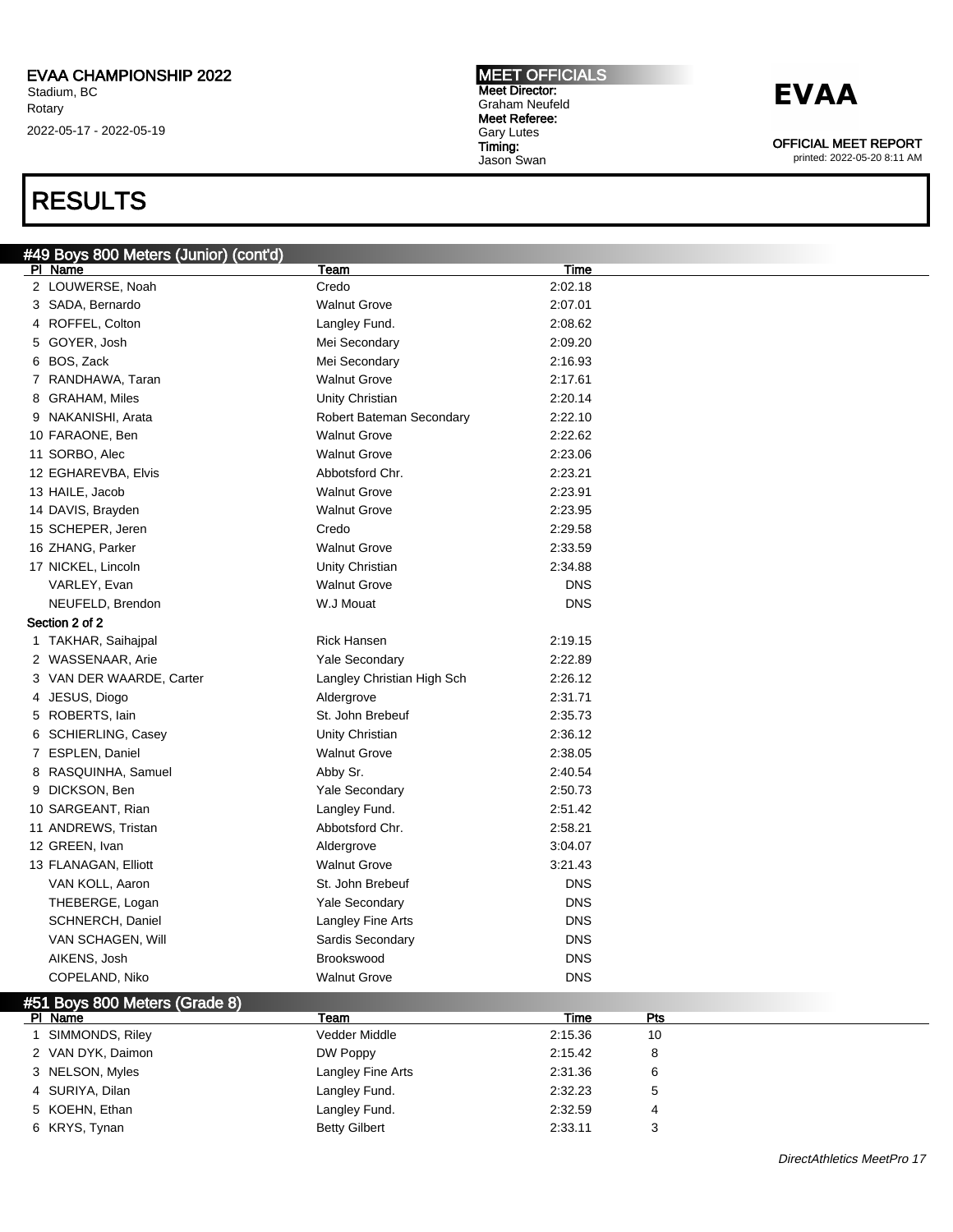### RESULTS

#### #51 Boys 800 Meters (Grade 8) (cont'd)

| Team                 | Time                | Pts                        |  |
|----------------------|---------------------|----------------------------|--|
| Mei Middle           | 2:33.95             | 2                          |  |
| Vedder Middle        | 2:38.33             |                            |  |
| Abbotsford Chr.      | 2:39.90             |                            |  |
| <b>Mount Slesse</b>  | 2:40.73             |                            |  |
| Abbotsford Chr.      | 2:41.54             |                            |  |
| <b>Mount Slesse</b>  | 2:41.68             |                            |  |
| <b>Betty Gilbert</b> | 2:42.25             |                            |  |
| Langley Fund.        | 2:43.94             |                            |  |
| Langley Fine Arts    | 2:51.12             |                            |  |
|                      | <b>DNS</b>          |                            |  |
| Mei Middle           | <b>DNS</b>          |                            |  |
| Langley Fund.        | <b>DNS</b>          |                            |  |
| Abbotsford Chr.      | <b>DNS</b>          |                            |  |
| Vedder Middle        | <b>DNS</b>          |                            |  |
| Credo                | <b>DNS</b>          |                            |  |
|                      | VANDER PLOEG, Mason | Langley Christian High Sch |  |

#### #35 Boys 1500 Meters (Senior)<br>PL Name PI Name Particle Property of the Team Time Present Property of the Present Present Present Present Present Pre 1 LASCELLE, Mackenzie GW Graham 4:39.82 10 2 SHIMMIN, Christian **12 SHIMMIN, Christian** 12 SHIMMIN, Christian 12 SHIMMIN, Christian 12 SHIMMIN, 2012 SHIMMIN, 2012 SHIMMIN, 2012 SHIMMIN, 2012 SHIMMIN, 2012 SHIMMIN, 2012 SHIMMIN, 2012 SHIMMIN, 2012 SHIMMIN, 2012 SHIM 3 DHILLON, Jordan Yale Secondary 4:40.31 6 4 GOOSEN, Quinn 6:000 SEN GW Graham 6:04.24 5 5 CAL, Caius **19 CAL, Caius 19 CAL, Caius 19 CAL**, Caius 19 CAL, Caius 19 CAL, Caius 19 CAL, Caius 19 CAL, Caius 1 6 LONGSHORE, Nick Chilliwack Sec. 5:52.63 3 SHEA, Jasper DNS SHEA, Ryan **DNS** Sardis Secondary **SARGIS** Secondary **DNS** BURKE,, William **DISPONS** Mission Sec. POPPE, Rico **DNS** Credo Credo **DNS** GRIM, Adam Credo DNS YUASA, Daichi **Chilliwack Sec.** Chilliwack Sec. **DNS** CREVIER, Connor **DNS** Sardis Secondary **DNS** DNS

### #37 Boys 1500 Meters (Junior)

| PI Name                   | Team                       | Time    | $H(PI)$ Pts |     |
|---------------------------|----------------------------|---------|-------------|-----|
| 1 LOUWERSE, Noah          | Credo                      | 4:22.80 | $1(1)$ 10   |     |
| 2 MAY, Sam                | W.J Mouat                  | 4:25.01 | 1(2) 8      |     |
| 3 SADA, Bernardo          | <b>Walnut Grove</b>        | 4:27.43 | 1(3) 6      |     |
| 4 NAKANISHI, Arata        | Robert Bateman Secondary   | 4:36.34 | 1(4) 5      |     |
| 5 TAKHAR, Saihaipal       | <b>Rick Hansen</b>         | 4:39.40 | $2(1)$ 4    |     |
| 6 NOTELTIERS, Max         | Abbotsford Chr.            | 4:43.58 | $2(2)$ 3    |     |
| 7 HAILE, Jacob            | <b>Walnut Grove</b>        | 4:44.56 | $1(5)$ 2    |     |
| 8 GRAHAM, Miles           | Unity Christian            | 4:46.32 | 1(6)        | - 1 |
| 9 WASSENAAR, Arie         | <b>Yale Secondary</b>      | 4:47.46 | 2(3)        |     |
| 10 SAUNDERS, Leven        | <b>Walnut Grove</b>        | 4:51.18 | 1(7)        |     |
| 11 BOS, Zack              | Mei Secondary              | 4:55.42 | 1(8)        |     |
| 12 VAN DER WAARDE, Carter | Langley Christian High Sch | 4:59.55 | 2(4)        |     |

MEET OFFICIALS Meet Director: Graham Neufeld Meet Referee: Gary Lutes Timing: Jason Swan



OFFICIAL MEET REPORT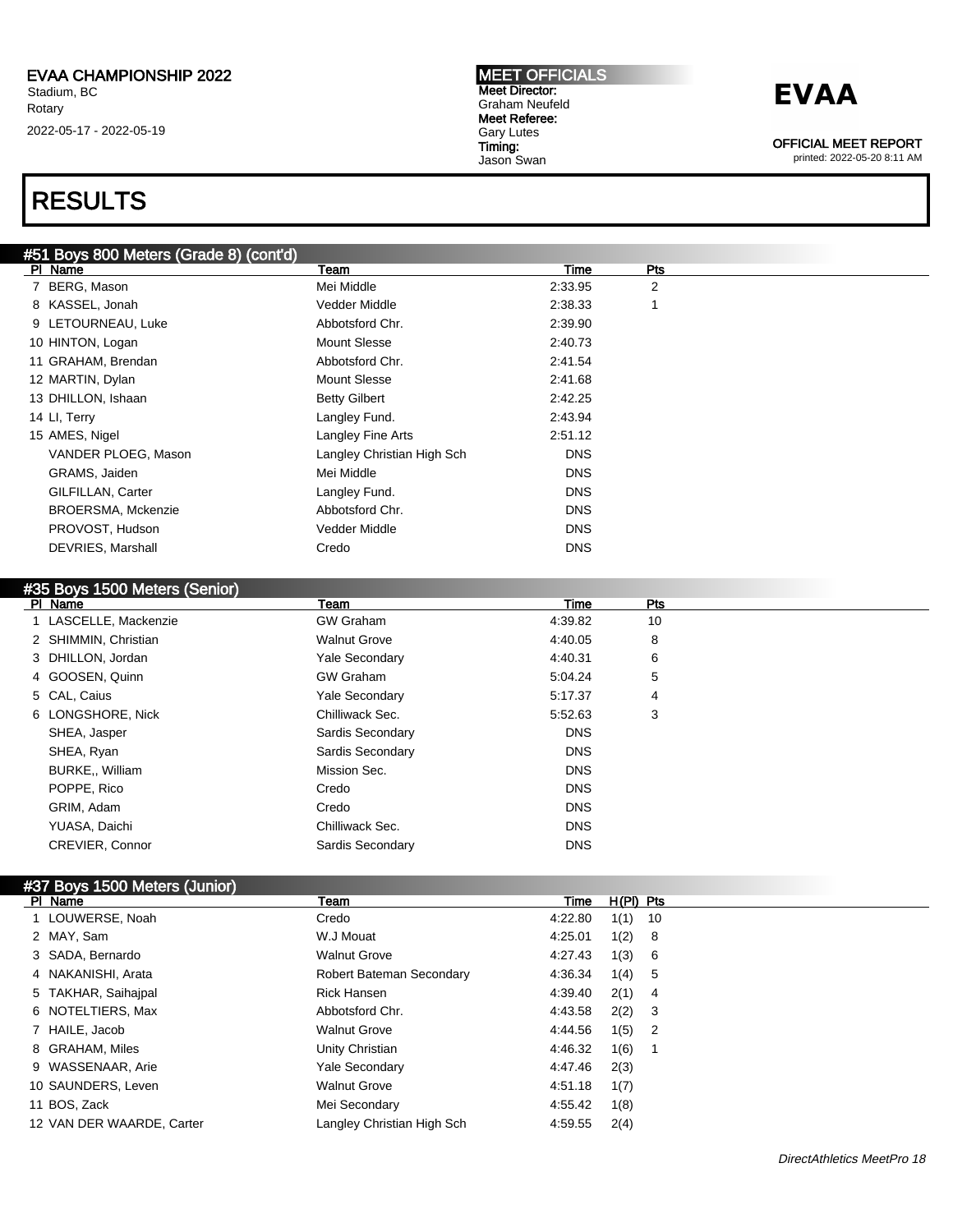## RESULTS

#### MEET OFFICIALS Meet Director: Graham Neufeld Meet Referee: Gary Lutes Timing: Jason Swan

## **EVAA**

OFFICIAL MEET REPORT

|   | #37 Boys 1500 Meters (Junior) (cont'd) |                                        |             |             |
|---|----------------------------------------|----------------------------------------|-------------|-------------|
|   | PI Name                                | Team                                   | <b>Time</b> | $H(PI)$ Pts |
|   | 13 FARAONE, Ben                        | <b>Walnut Grove</b>                    | 5:00.52     | 1(9)        |
|   | 14 MISHRA, Steven                      | <b>RE</b> Mountain                     | 5:02.69     | 2(5)        |
|   | 15 ROBERTS, lain                       | St. John Brebeuf                       | 5:07.24     | 2(6)        |
|   | 16 RAI, Mehtab                         | Dasmesh                                | 5:15.86     | 1(10)       |
|   | 17 NICKEL, Lincoln                     | Unity Christian                        | 5:16.73     | 1(11)       |
|   | 18 ZHANG, Parker                       | <b>Walnut Grove</b>                    | 5:18.24     | 1(12)       |
|   | 19 ESPLEN, Daniel                      | <b>Walnut Grove</b>                    | 5:23.51     | 2(7)        |
|   | 20 GIBBONS, Luke                       | Unity Christian                        | 5:25.46     | 2(8)        |
|   | 21 CARLSON, Ellis                      | <b>Walnut Grove</b>                    | 5:33.63     | 1(13)       |
|   | 22 SCHIERLING, Casey                   | Unity Christian                        | 5:34.56     | 2(9)        |
|   | 23 VAN KOLL, Aaron                     | St. John Brebeuf                       | 5:42.06     | 2(10)       |
|   | 24 CARL, Jacob                         | DW Poppy                               | 6:00.67     | 2(11)       |
|   | 25 FLANAGAN, Elliott                   | <b>Walnut Grove</b>                    | 6:43.00     | 2(12)       |
|   | NEUFELD, Brendon                       | W.J Mouat                              | <b>DNS</b>  | 1           |
|   | SHI, Jodi                              | Sardis Secondary                       | <b>DNS</b>  | 2           |
|   | VAN SCHAGEN, Will                      | Sardis Secondary                       | <b>DNS</b>  | 2           |
|   |                                        |                                        |             |             |
|   | <b>SECTION RESULTS</b>                 |                                        |             |             |
|   | PI Name<br>Section 1 of 2              | <u>Team</u>                            | Time        |             |
|   |                                        | Credo                                  |             |             |
|   | 1 LOUWERSE, Noah                       | W.J Mouat                              | 4:22.80     |             |
|   | 2 MAY, Sam                             | <b>Walnut Grove</b>                    | 4:25.01     |             |
|   | 3 SADA, Bernardo<br>4 NAKANISHI, Arata | Robert Bateman Secondary               | 4:27.43     |             |
|   | 5 HAILE, Jacob                         |                                        | 4:36.34     |             |
|   |                                        | <b>Walnut Grove</b>                    | 4:44.56     |             |
|   | 6 GRAHAM, Miles                        | Unity Christian<br><b>Walnut Grove</b> | 4:46.32     |             |
|   | 7 SAUNDERS, Leven<br>8 BOS, Zack       | Mei Secondary                          | 4:51.18     |             |
|   |                                        |                                        | 4:55.42     |             |
|   | 9 FARAONE, Ben                         | <b>Walnut Grove</b>                    | 5:00.52     |             |
|   | 10 RAI, Mehtab                         | Dasmesh                                | 5:15.86     |             |
|   | 11 NICKEL, Lincoln                     | Unity Christian                        | 5:16.73     |             |
|   | 12 ZHANG, Parker                       | <b>Walnut Grove</b>                    | 5:18.24     |             |
|   | 13 CARLSON, Ellis                      | <b>Walnut Grove</b>                    | 5:33.63     |             |
|   | NEUFELD, Brendon                       | W.J Mouat                              | <b>DNS</b>  |             |
|   | Section 2 of 2                         |                                        |             |             |
|   | 1 TAKHAR, Saihajpal                    | <b>Rick Hansen</b>                     | 4:39.40     |             |
|   | 2 NOTELTIERS, Max                      | Abbotsford Chr.                        | 4:43.58     |             |
| 3 | WASSENAAR, Arie                        | Yale Secondary                         | 4:47.46     |             |
| 4 | VAN DER WAARDE, Carter                 | Langley Christian High Sch             | 4:59.55     |             |
| 5 | MISHRA, Steven                         | <b>RE</b> Mountain                     | 5:02.69     |             |
| 6 | ROBERTS, lain                          | St. John Brebeuf                       | 5:07.24     |             |
| 7 | ESPLEN, Daniel                         | <b>Walnut Grove</b>                    | 5:23.51     |             |
| 8 | GIBBONS, Luke                          | Unity Christian                        | 5:25.46     |             |
| 9 | SCHIERLING, Casey                      | Unity Christian                        | 5:34.56     |             |
|   | 10 VAN KOLL, Aaron                     | St. John Brebeuf                       | 5:42.06     |             |
|   | 11 CARL, Jacob                         | DW Poppy                               | 6:00.67     |             |
|   |                                        |                                        |             |             |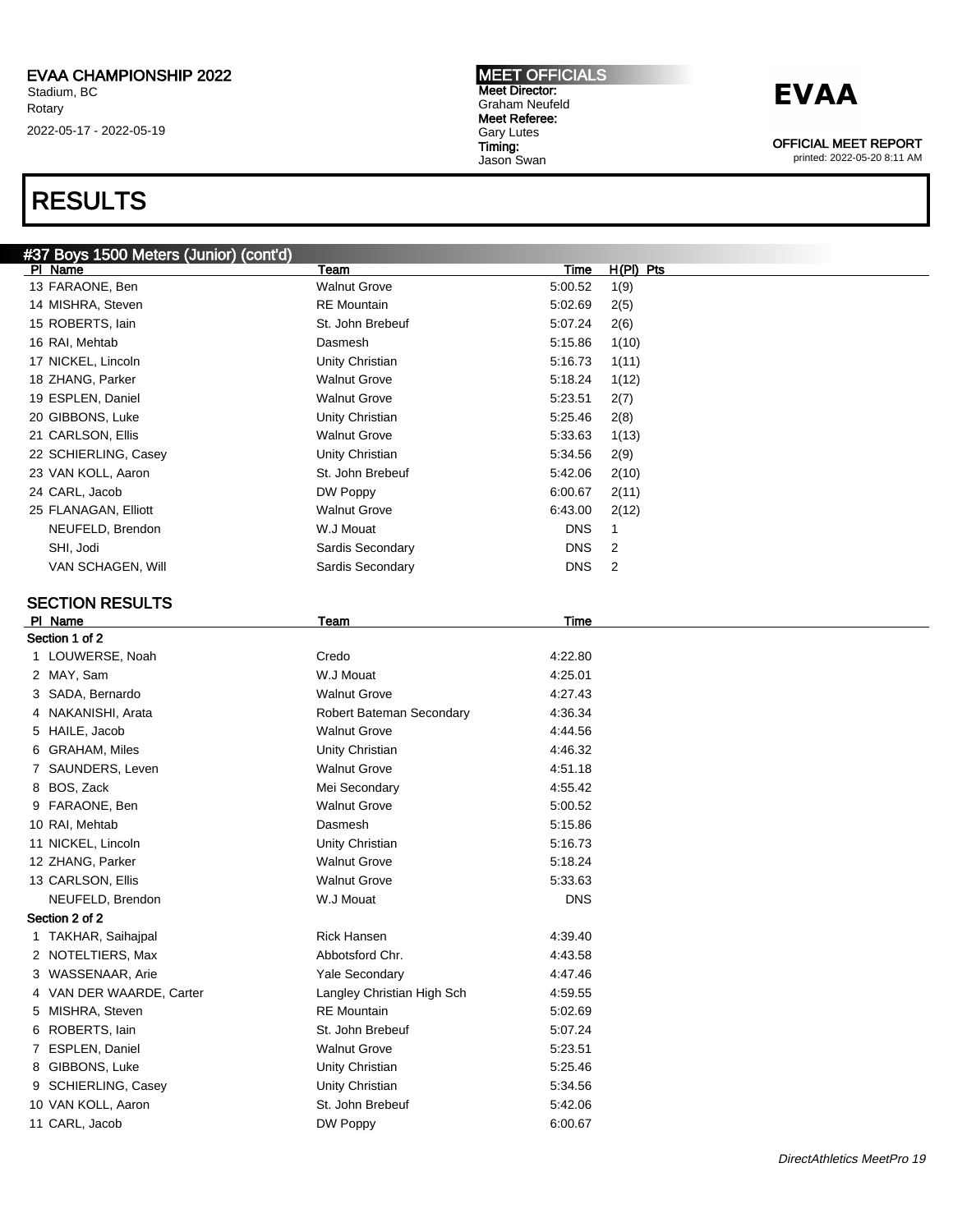### RESULTS

| #37 Boys 1500 Meters (Junior) (cont'd) |                            |             |     |  |
|----------------------------------------|----------------------------|-------------|-----|--|
| PI Name                                | Team                       | Time        |     |  |
| 12 FLANAGAN, Elliott                   | <b>Walnut Grove</b>        | 6:43.00     |     |  |
| SHI, Jodi                              | Sardis Secondary           | <b>DNS</b>  |     |  |
| VAN SCHAGEN, Will                      | Sardis Secondary           | <b>DNS</b>  |     |  |
| #39 Boys 1500 Meters (Grade 8)         |                            |             |     |  |
| PI Name                                | Team                       | <b>Time</b> | Pts |  |
| 1 SIMMONDS, Riley                      | Vedder Middle              | 4:38.07     | 10  |  |
| 2 CAMERON, Miller                      | <b>Mount Slesse</b>        | 4:50.73     | 8   |  |
| 3 NICKEL, Noah                         | Abbotsford Chr.            | 5:03.43     | 6   |  |
| BERG, Mason<br>4                       | Mei Middle                 | 5:10.35     | 5   |  |
| 5 KOEHN, Ethan                         | Langley Fund.              | 5:12.09     | 4   |  |
| DEWIT, Beckem<br>6.                    | Credo                      | 5:16.84     | 3   |  |
| 7 DHILLON, Ishaan                      | <b>Betty Gilbert</b>       | 5:18.90     | 2   |  |
| 8 KASSEL, Jonah                        | Vedder Middle              | 5:19.25     | 1   |  |
| 9 KRYS, Tynan                          | <b>Betty Gilbert</b>       | 5:19.80     |     |  |
| 10 JIMENEZ, Matthew                    | Abbotsford Chr.            | 5:19.97     |     |  |
| 11 SORBO, Matthew                      | <b>Walnut Grove</b>        | 5:26.71     |     |  |
| 12 WARKENTIN, Caleb                    | Mei Middle                 | 5:31.79     |     |  |
| 13 THIESSEN, Jack                      | <b>Walnut Grove</b>        | 5:34.00     |     |  |
| 14 NELSON, Myles                       | Langley Fine Arts          | 5:36.44     |     |  |
| 15 BAGRI, Sehjad                       | <b>Mount Slesse</b>        | 5:38.26     |     |  |
| 16 SCHOUTEN, Caleb                     | Credo                      | 5:39.26     |     |  |
| 17 DYCK, Jonah                         | Vedder Middle              | 5:42.75     |     |  |
| 18 AMES, Nigel                         | Langley Fine Arts          | 5:59.57     |     |  |
| 19 PROVOST, Hudson                     | Vedder Middle              | 6:01.71     |     |  |
| 20 BREUKELMAN, Jonathan                | Credo                      | 6:10.68     |     |  |
| LI, Terry                              | Langley Fund.              | <b>DNS</b>  |     |  |
| MCGREGOR, Carter                       | <b>Betty Gilbert</b>       | <b>DNS</b>  |     |  |
| SEPT, Henry                            | Langley Christian High Sch | <b>DNS</b>  |     |  |
| GRAMS, Jaiden                          | Mei Middle                 | <b>DNS</b>  |     |  |

#### #7 Boys 3000 Meters (Senior)

| PI Name               | Team                  | Time     | Pts |  |
|-----------------------|-----------------------|----------|-----|--|
| 1 GUNNINK, Andrew     | Credo                 | 9:33.97  | 10  |  |
| 2 LASCELLE, Mackenzie | <b>GW Graham</b>      | 9:33.98  | 8   |  |
| 3 DHILLON, Jordan     | <b>Yale Secondary</b> | 9:47.49  | 6   |  |
| 4 BURKE., William     | Mission Sec.          | 9:55.38  | 5   |  |
| 5 SHIMMIN, Christian  | <b>Walnut Grove</b>   | 10:10.22 | 4   |  |
| 6 SHEA, Ryan          | Sardis Secondary      | 10:10.33 | 3   |  |
| 7 YUASA, Daichi       | Chilliwack Sec.       | 11:02.85 | 2   |  |
| 8 SHEA, Jasper        | Sardis Secondary      | 11:31.97 |     |  |
| 9 POGNUYEV, Daniel    | Mission Sec.          | 11:56.72 |     |  |
| 10 LONGSHORE, Nick    | Chilliwack Sec.       | 12:52.92 |     |  |
| CAL, Caius            | <b>Yale Secondary</b> | NT       |     |  |
| DELFINO, Alessio      | <b>Brookswood</b>     | ΝT       |     |  |

MEET OFFICIALS Meet Director: Graham Neufeld Meet Referee: Gary Lutes Timing: Jason Swan



OFFICIAL MEET REPORT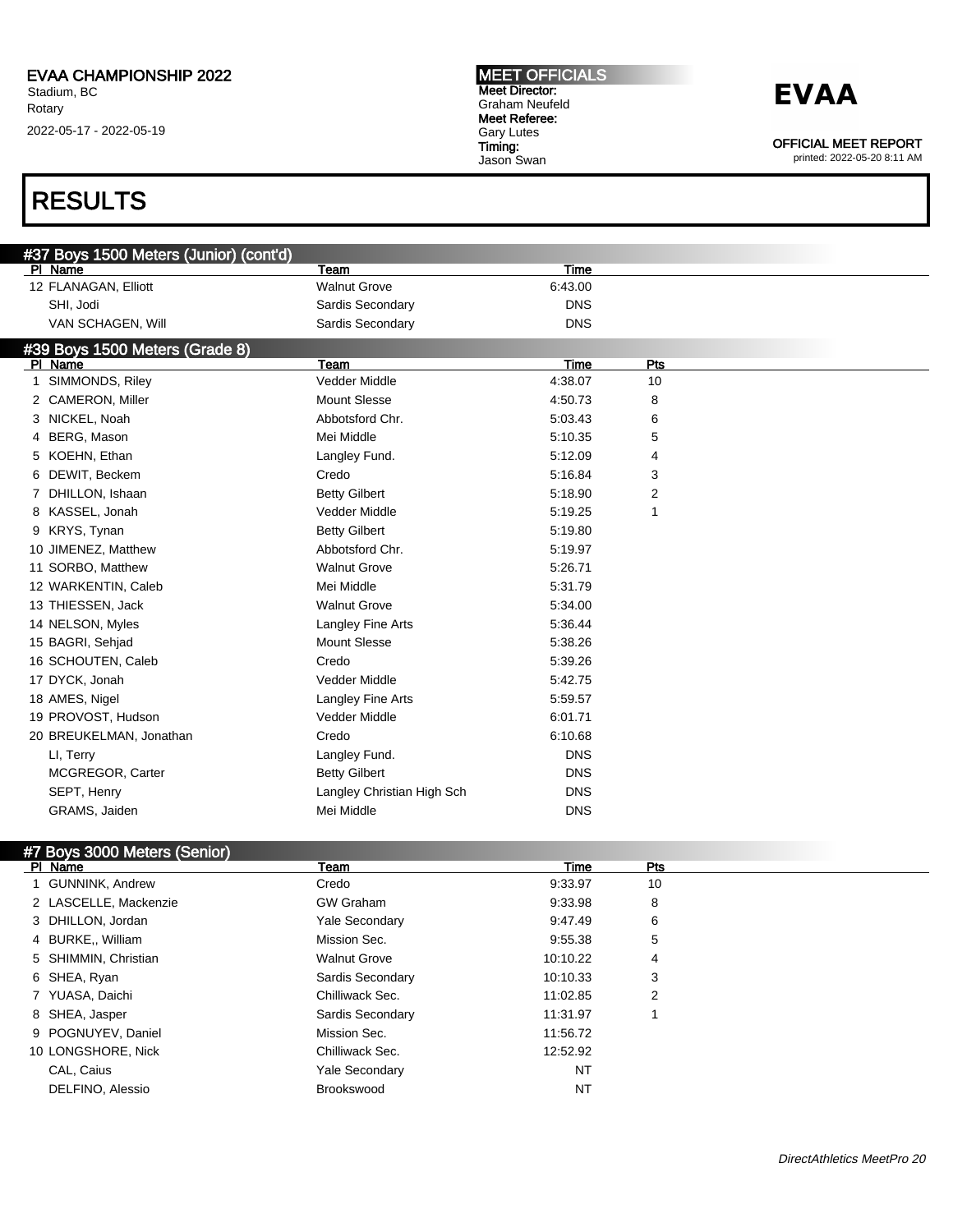### RESULTS

#### #9 Boys 3000 Meters (Junior)<br>|PL Name Pl Name Team Time Pts 1 MAY, Sam W.J Mouat 9:50.44 10 2 HAILE, Jacob 2 10:05.32 8 3 TAKHAR, Saihajpal **10:08.95** 6 **6** 4 SAUNDERS, Leven **10:14.67** S 5 GRAHAM, Miles **10:18.70** 4 Unity Christian 10:18.70 4 6 DEWIT, Caleb Credo 10:24.36 3 7 RANDHAWA, Taran 10:26.37 2 8 BREUKELMAN, Nathan 10:29.00 1 Credo 10:29.00 1 9 MISHRA, Steven **RE Mountain** RE Mountain 10:43.40 10 BOS, Zack **Mei Secondary** 10:51.71 11 FARAONE, Ben Walnut Grove 11:03.23 12 SPANNINGA, Logan Credo 11:16.26 13 TELFORD, John Langley Fund. Langley Fund. 11:26.56 14 CARLSON, Ellis Walnut Grove Walnut Grove 11:36.80 15 KASSEL, Jonah Vedder Middle 11:42.25 16 SCHEPER, Jeren Credo 11:43.34 17 KRYS, Tynan Betty Gilbert 11:52.43 18 THIESSEN, Jack Walnut Grove 11:57.78 19 SORBO, Matthew Walnut Grove 11:58.02 20 DYCK, Jonah 12:01.67 Nedder Middle 12:01.67 21 BAGRI, Sehjad Mount Slesse 12:21.14

| 22 SHAMKHI, Mani | <b>Langley Secondary</b> | 12:56.42   |  |
|------------------|--------------------------|------------|--|
| 23 CARL, Jacob   | DW Poppy                 | 15:20.23   |  |
| SIMMONDS, Riley  | Vedder Middle            | 9:58.31    |  |
| NICKEL, Noah     | Abbotsford Chr.          | 10:41.35   |  |
| JIMENEZ, Matthew | Abbotsford Chr.          | 10:51.93   |  |
| KOEHN, Ethan     | Langley Fund.            | 11:07.62   |  |
| WARKENTIN, Caleb | Mei Middle               | 11:29.12   |  |
| WRENGER, Hanno   | Brookswood               | <b>DNS</b> |  |
| VARLEY, Evan     | <b>Walnut Grove</b>      | <b>DNS</b> |  |
| DHILLON, Ishaan  | <b>Betty Gilbert</b>     | <b>NT</b>  |  |
|                  |                          |            |  |

### #11 Boys 3000 Meters (Grade 8)

| PI Name            | Team                 | Time     | <b>Pts</b> |  |
|--------------------|----------------------|----------|------------|--|
| SIMMONDS, Riley    | Vedder Middle        | 9:58.31  | 10         |  |
| 2 NICKEL, Noah     | Abbotsford Chr.      | 10:41.35 | 8          |  |
| 3 JIMENEZ, Matthew | Abbotsford Chr.      | 10:51.93 | 6          |  |
| 4 KOEHN, Ethan     | Langley Fund.        | 11:07.62 | 5          |  |
| 5 WARKENTIN, Caleb | Mei Middle           | 11:29.12 | 4          |  |
| 6 DHILLON, Ishaan  | <b>Betty Gilbert</b> | 11:38.55 | 3          |  |
| 7 KASSEL, Jonah    | Vedder Middle        | 11:42.25 | 2          |  |
| 8 KRYS, Tynan      | <b>Betty Gilbert</b> | 11:52.42 |            |  |
| 9 THIESSEN, Jack   | <b>Walnut Grove</b>  | 11:57.78 |            |  |
| 10 SORBO, Matthew  | <b>Walnut Grove</b>  | 11:58.02 |            |  |
| 11 DYCK, Jonah     | Vedder Middle        | 12:01.67 |            |  |
| 12 BAGRI, Sehjad   | <b>Mount Slesse</b>  | 12:21.14 |            |  |

MEET OFFICIALS Meet Director: Graham Neufeld Meet Referee: Gary Lutes Timing: Jason Swan



OFFICIAL MEET REPORT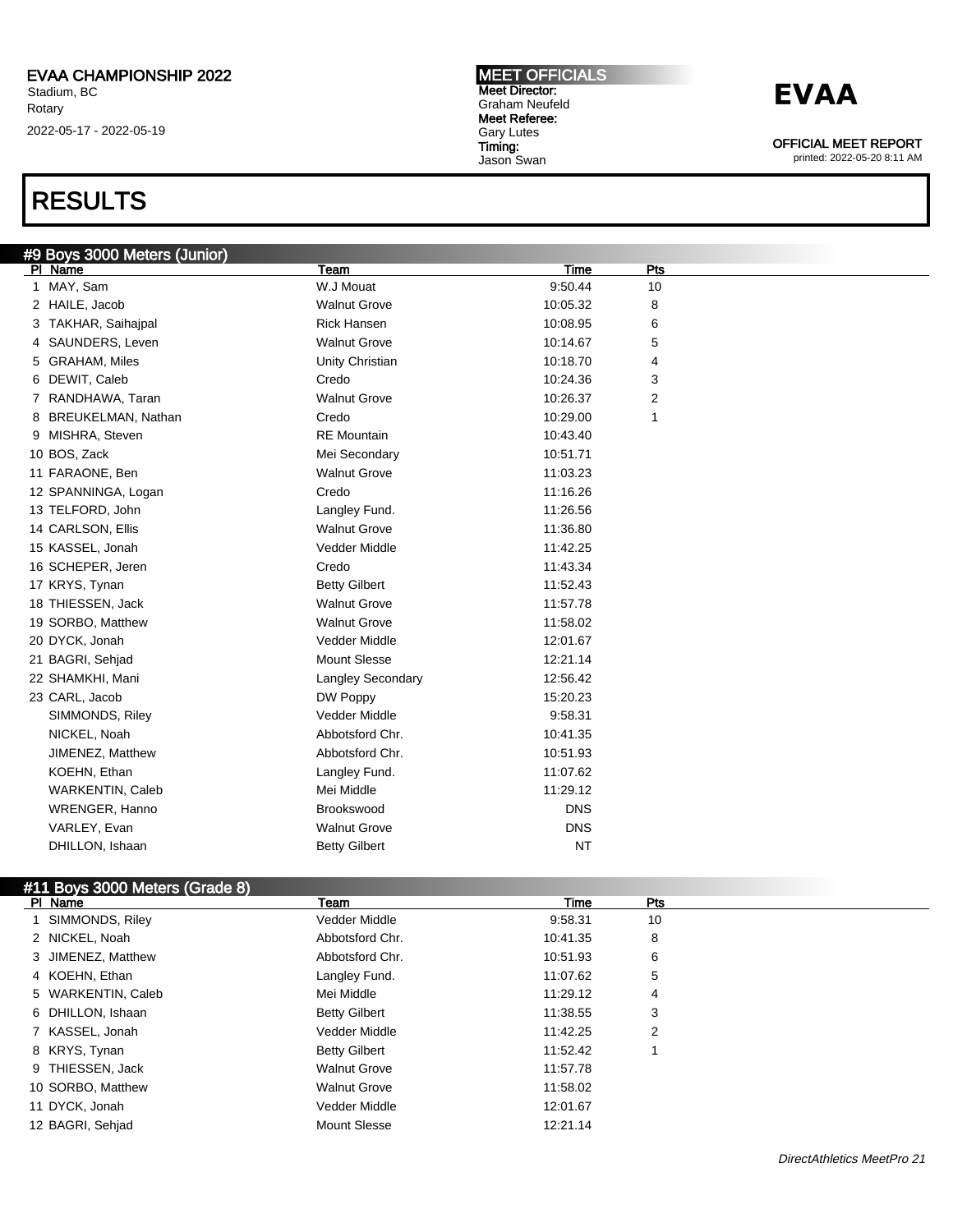### RESULTS

| #11 Boys 3000 Meters (Grade 8) (cont'd)  |                       |              |                             |             |      |
|------------------------------------------|-----------------------|--------------|-----------------------------|-------------|------|
| PI Name                                  | Team                  |              | Time                        | Pts         |      |
| MCGREGOR, Carter                         | <b>Betty Gilbert</b>  |              | <b>DNS</b>                  |             |      |
|                                          |                       |              |                             |             |      |
| #2 Boys 100m Hurdles (Junior)<br>PI Name | Team                  |              | Time                        | $H(PI)$ Pts |      |
| 1 SCOTKA, Oliver                         | Chilliwack Sec.       |              | $16.75$ $(-2.6)$            | 1(1)        | 10   |
| 2 CHABOT, Jack                           | Yale Secondary        |              | $18.10 \left( -2.6 \right)$ | 1(2)        | 8    |
| 3 MELANSON, Easton                       | <b>RE</b> Mountain    |              | $18.18$ $(-1.2)$            | 2(1)        | 6    |
| 4 CHUNG, Tyson                           | Chilliwack Sec.       |              | $18.70 \quad (-2.6)$        | 1(3)        | 5    |
| 5 BAART, Levi                            | Abbotsford Chr.       |              | $19.24$ $(-2.6)$            | 1(4)        | 4    |
| 6 THIESSEN, Carter                       | Yale Secondary        |              | $19.35$ $(-1.2)$            | 2(2)        | 3    |
| 7 FRIESEN, Lucas                         | Abbotsford Chr.       |              | $21.28$ $(-1.2)$            | 2(3)        | 2    |
| 8 HIEBERT, Marshall                      | Abbotsford Chr.       |              | $21.86$ $(-1.2)$            | 2(4)        | 1    |
| THOUTENHOOFD, Joseph                     | Yale Secondary        |              | <b>DNS</b>                  | 1           |      |
|                                          |                       |              |                             |             |      |
| <b>SECTION RESULTS</b>                   |                       |              |                             |             |      |
| PI Name                                  | Team                  |              | Time                        |             |      |
| Section 1 of 2                           |                       | Wind: (-2.6) |                             |             |      |
| 1 SCOTKA, Oliver                         | Chilliwack Sec.       |              | 16.75                       |             |      |
| 2 CHABOT, Jack                           | <b>Yale Secondary</b> |              | 18.10                       |             |      |
| 3 CHUNG, Tyson                           | Chilliwack Sec.       |              | 18.70                       |             |      |
| 4 BAART, Levi                            | Abbotsford Chr.       |              | 19.24                       |             |      |
| THOUTENHOOFD, Joseph                     | <b>Yale Secondary</b> |              | <b>DNS</b>                  |             |      |
| Section 2 of 2                           |                       | Wind: (-1.2) |                             |             |      |
| 1 MELANSON, Easton                       | <b>RE</b> Mountain    |              | 18.18                       |             |      |
| 2 THIESSEN, Carter                       | <b>Yale Secondary</b> |              | 19.35                       |             |      |
| 3 FRIESEN, Lucas                         | Abbotsford Chr.       |              | 21.28                       |             |      |
| 4 HIEBERT, Marshall                      | Abbotsford Chr.       |              | 21.86                       |             |      |
| #4 Boys 100m Hurdles (Grade 8)           |                       |              |                             |             |      |
| PI Name                                  | Team                  |              | Time                        | H(PI) Pts   |      |
| 1 HALL, Logan                            | Langley Fine Arts     |              | $15.64$ $(+0.6)$            | 1(1)        | - 10 |
| 2 NAY, Say                               | St. John Brebeuf      |              | $16.74$ $(+0.6)$            | 1(2)        | 8    |
| 3 LIN, Zimo                              | <b>Walnut Grove</b>   |              | $16.81$ (+0.6)              | 1(3)        | 6    |
| 4 YU, Caleb                              | Credo                 |              | $18.23$ $(+0.6)$            | 1(4)        | 5    |
| 5 VERSCHUUR, Jett                        | Vedder Middle         |              | $18.57$ (+0.6)              | 1(5)        | 4    |
| 6 GRIM, Brandon                          | Credo                 |              | $19.54$ $(+1.7)$            | 2(1)        | 3    |
| 7 FERGUSON, Jake                         | Abbotsford Chr.       |              | $19.86$ $(+1.7)$            | 2(2)        | 2    |
| 8 GRAHAM, Brendan                        | Abbotsford Chr.       |              | $20.86$ $(+0.6)$            | 1(6)        | 1    |
| 9 PRINGLE, Silas                         | Heritage Park         |              | $21.91$ (+1.7)              | 2(3)        |      |
| 10 SCHOUTEN, Caleb                       | Credo                 |              | $23.71$ (+1.7)              | 2(4)        |      |
| 11 VANEGMOND, Kaj                        | Abbotsford Chr.       |              | $28.05$ (+1.7)              | 2(5)        |      |
| <b>SECTION RESULTS</b>                   |                       |              |                             |             |      |
| PI Name                                  | Team                  |              | Time                        |             |      |
| Section 1 of 2                           |                       | Wind: (+0.6) |                             |             |      |
| 1 HALL, Logan                            | Langley Fine Arts     |              | 15.64                       |             |      |
| 2 NAY, Say                               | St. John Brebeuf      |              | 16.74                       |             |      |

3 LIN, Zimo 16.81

MEET OFFICIALS Meet Director: Graham Neufeld Meet Referee: Gary Lutes Timing:

Jason Swan

### **EVAA**

OFFICIAL MEET REPORT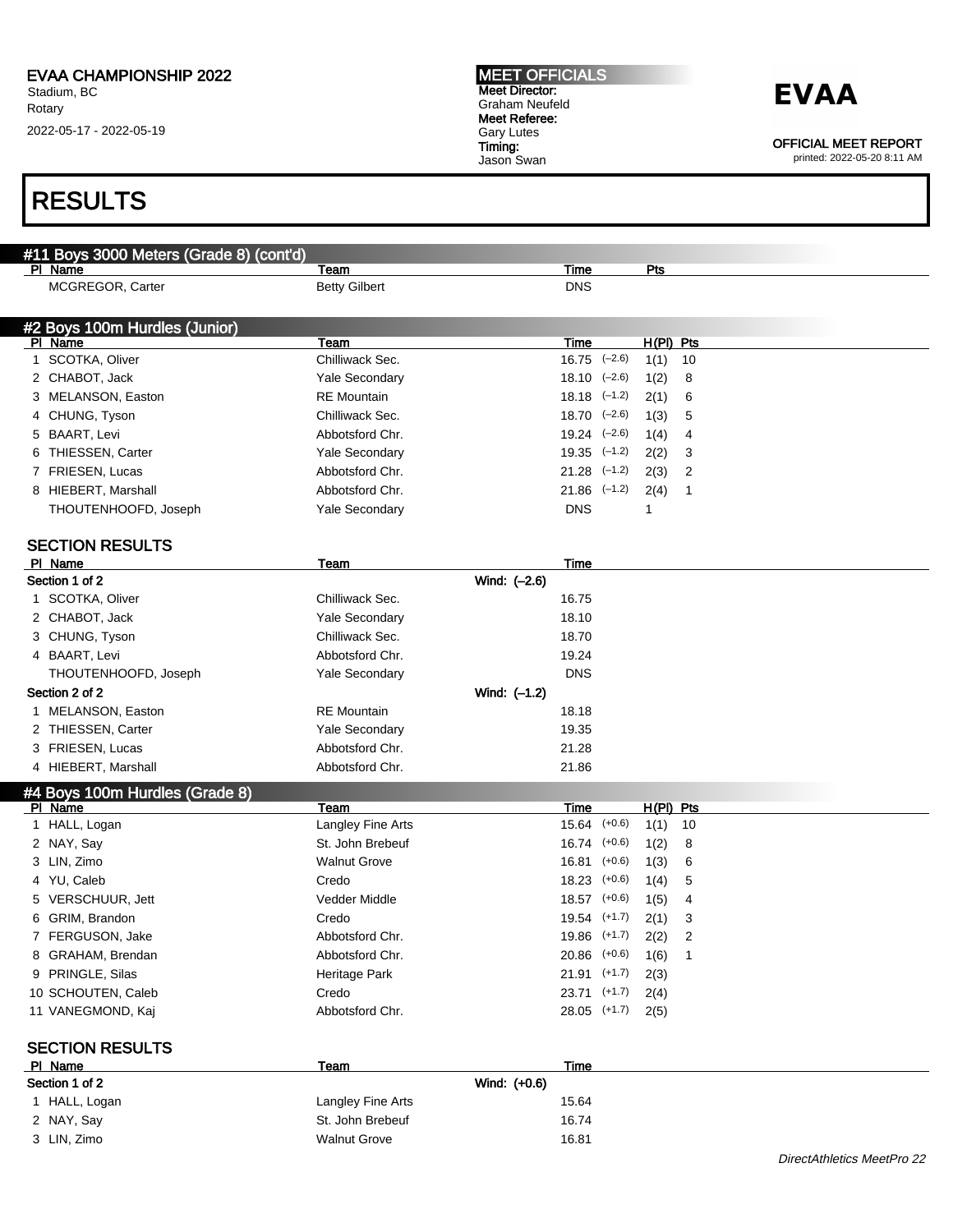MEET OFFICIALS Meet Director: Graham Neufeld Meet Referee: Gary Lutes Timing: Jason Swan

## **EVAA**

OFFICIAL MEET REPORT

printed: 2022-05-20 8:11 AM

### RESULTS

| #4 Boys 100m Hurdles (Grade 8) (cont'd) |                          |              |                      |      |             |    |  |
|-----------------------------------------|--------------------------|--------------|----------------------|------|-------------|----|--|
| PI Name                                 | Team                     |              | Time                 |      |             |    |  |
| 4 YU, Caleb                             | Credo                    |              | 18.23                |      |             |    |  |
| 5 VERSCHUUR, Jett                       | Vedder Middle            |              | 18.57                |      |             |    |  |
| 6 GRAHAM, Brendan                       | Abbotsford Chr.          |              | 20.86                |      |             |    |  |
| Section 2 of 2                          |                          | Wind: (+1.7) |                      |      |             |    |  |
| 1 GRIM, Brandon                         | Credo                    |              | 19.54                |      |             |    |  |
| 2 FERGUSON, Jake                        | Abbotsford Chr.          |              | 19.86                |      |             |    |  |
| 3 PRINGLE, Silas                        | Heritage Park            |              | 21.91                |      |             |    |  |
| 4 SCHOUTEN, Caleb                       | Credo                    |              | 23.71                |      |             |    |  |
| 5 VANEGMOND, Kaj                        | Abbotsford Chr.          |              | 28.05                |      |             |    |  |
| #1 Boys 110m Hurdles (Senior)           |                          |              |                      |      |             |    |  |
| PI Name                                 | Team                     |              | Time                 |      | $H(PI)$ Pts |    |  |
| 1 YI, Allan                             | <b>RE</b> Mountain       |              | $16.70 \quad (-1.7)$ |      | 2(1)        | 10 |  |
| 2 WARKENTIN, Justin                     | Langley Fund.            |              | $16.90$ $(-1.7)$     |      | 2(2)        | 8  |  |
| 3 MOO, Suger                            | St. John Brebeuf         |              | $17.27$ $(-1.0)$     |      | 1(1)        | 6  |  |
| 4 MORA, Derek                           | W.J Mouat                |              | $18.63$ $(-1.0)$     |      | 1(2)        | 5  |  |
| 5 SAYERS, Campbel                       | Mission Sec.             |              | $18.93$ $(-1.7)$     |      | 2(3)        | 4  |  |
| 6 FOSTER, Dawson                        | Mission Sec.             |              | $19.54$ $(-1.0)$     |      | 1(3)        | 3  |  |
| 7 SKIDMORE, Riley                       | Yale Secondary           |              | $19.85$ $(-1.7)$     |      | 2(4)        | 2  |  |
| 8 MIJINKE, Andrew                       | St. John Brebeuf         |              | $20.04$ $(-1.0)$     |      | 1(4)        | 1  |  |
| 9 COLOMA, Raiden                        | St. John Brebeuf         |              | $20.79$ $(-1.0)$     |      | 1(5)        |    |  |
| 10 ESAU, Ben                            | Abbotsford Chr.          |              | $20.99$ $(-1.0)$     |      | 1(6)        |    |  |
| 11 ARRUDA, Kaiden                       | Yale Secondary           |              | $22.03$ $(-1.7)$     |      | 2(5)        |    |  |
| 12 SIGANAKIS, Nikitas                   | Yale Secondary           |              | $22.18$ $(-1.7)$     |      | 2(6)        |    |  |
| WRIGHT, Seamus                          | St. John Brebeuf         |              | <b>DNS</b>           |      | 1           |    |  |
|                                         |                          |              |                      |      |             |    |  |
| <b>SECTION RESULTS</b>                  |                          |              |                      |      |             |    |  |
| PI Name                                 | <u>Team</u>              |              | <b>Time</b>          |      |             |    |  |
| Section 1 of 2                          |                          | Wind: (-1.0) |                      |      |             |    |  |
| 1 MOO, Suger                            | St. John Brebeuf         |              | 17.27                |      |             |    |  |
| 2 MORA, Derek                           | W.J Mouat                |              | 18.63                |      |             |    |  |
| 3 FOSTER, Dawson                        | Mission Sec.             |              | 19.54                |      |             |    |  |
| 4 MIJINKE, Andrew                       | St. John Brebeuf         |              | 20.04                |      |             |    |  |
| 5 COLOMA, Raiden                        | St. John Brebeuf         |              | 20.79                |      |             |    |  |
| 6 ESAU, Ben                             | Abbotsford Chr.          |              | 20.99                |      |             |    |  |
| WRIGHT, Seamus                          | St. John Brebeuf         |              | <b>DNS</b>           |      |             |    |  |
| Section 2 of 2                          |                          | Wind: (-1.7) |                      |      |             |    |  |
| 1 YI, Allan                             | <b>RE</b> Mountain       |              | 16.70                |      |             |    |  |
| 2 WARKENTIN, Justin                     | Langley Fund.            |              | 16.90                |      |             |    |  |
| 3 SAYERS, Campbel                       | Mission Sec.             |              | 18.93                |      |             |    |  |
| 4 SKIDMORE, Riley                       | Yale Secondary           |              | 19.85                |      |             |    |  |
| 5 ARRUDA, Kaiden                        | Yale Secondary           |              | 22.03                |      |             |    |  |
| 6 SIGANAKIS, Nikitas                    | Yale Secondary           |              | 22.18                |      |             |    |  |
|                                         |                          |              |                      |      |             |    |  |
| #23 Boys 200m Hurdles (Grade 8)         |                          |              |                      |      |             |    |  |
| PI Name<br>1 NAY, Say                   | Team<br>St. John Brebeuf |              | <b>Time</b>          | (NW) | $H(PI)$ Pts |    |  |
|                                         |                          |              | 29.59                |      | 1(1)        | 10 |  |
| 2 YU, Caleb                             | Credo                    |              | 30.02                | (NW) | 1(2)        | 8  |  |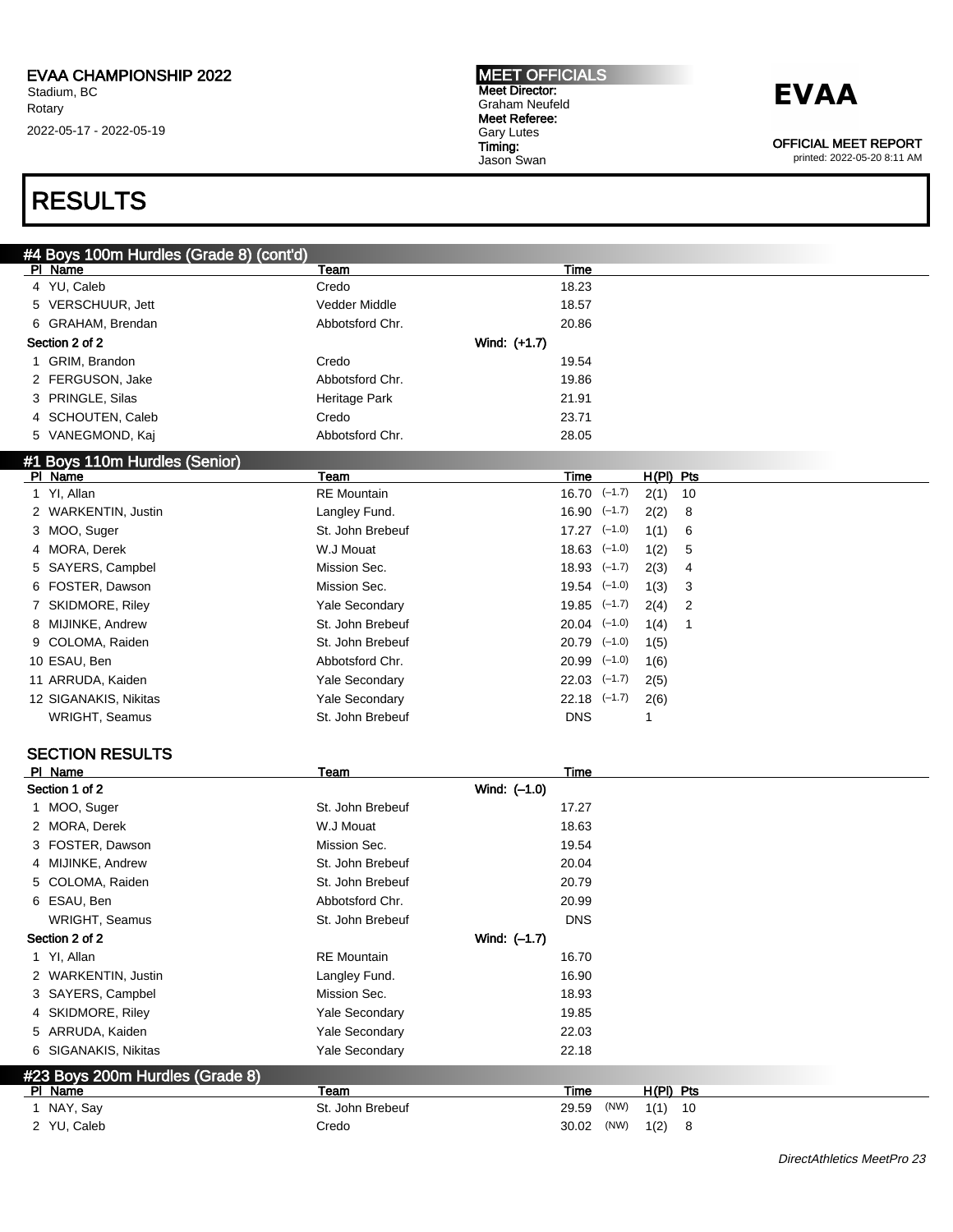#### MEET OFFICIALS Meet Director: Graham Neufeld Meet Referee: Gary Lutes Timing: Jason Swan

### **EVAA**

OFFICIAL MEET REPORT

printed: 2022-05-20 8:11 AM

### RESULTS

| #23 Boys 200m Hurdles (Grade 8) (cont'd) |                    |                     |               |             |        |
|------------------------------------------|--------------------|---------------------|---------------|-------------|--------|
|                                          | PI Name            | Team                | Time          | $H(PI)$ Pts |        |
|                                          | 3 COPELAND, Kiyo   | <b>Walnut Grove</b> | 32.14 (NW)    | 1(3)        | - 6    |
|                                          | 4 BERG, Mason      | Mei Middle          | (NW)<br>33.05 | 1(4) 5      |        |
|                                          | 5 FERGUSON, Jake   | Abbotsford Chr.     | (NW)<br>33.15 | 1(5)        | - 4    |
|                                          | 6 HOOGLAND, Dawson | Abbotsford Chr.     | (NW)<br>34.23 | 1(6)        | $_{3}$ |
|                                          | 7 GRAHAM, Brendan  | Abbotsford Chr.     | 35.35 (NW)    | $2(1)$ 2    |        |
|                                          | 8 GRIM, Brandon    | Credo               | (NW)<br>35.50 | 2(2)        |        |
|                                          | 9 VANEGMOND, Kaj   | Abbotsford Chr.     | (NW)<br>42.24 | 2(3)        |        |
|                                          | PRINGLE, Silas     | Heritage Park       | <b>DNS</b>    | 2           |        |
|                                          |                    |                     |               |             |        |

### SECTION RESULTS

| PI Name                        | Team                  | Time       |      |             |
|--------------------------------|-----------------------|------------|------|-------------|
| Section 1 of 2                 | Wind: (NW)            |            |      |             |
| 1 NAY, Say                     | St. John Brebeuf      | 29.59      |      |             |
| 2 YU, Caleb                    | Credo                 | 30.02      |      |             |
| 3 COPELAND, Kiyo               | <b>Walnut Grove</b>   | 32.14      |      |             |
| 4 BERG, Mason                  | Mei Middle            | 33.05      |      |             |
| 5 FERGUSON, Jake               | Abbotsford Chr.       | 33.15      |      |             |
| 6 HOOGLAND, Dawson             | Abbotsford Chr.       | 34.23      |      |             |
| Section 2 of 2                 | Wind: (NW)            |            |      |             |
| 1 GRAHAM, Brendan              | Abbotsford Chr.       | 35.35      |      |             |
| 2 GRIM, Brandon                | Credo                 | 35.50      |      |             |
| 3 VANEGMOND, Kaj               | Abbotsford Chr.       | 42.24      |      |             |
| PRINGLE, Silas                 | Heritage Park         | <b>DNS</b> |      |             |
| #21 Boys 300m Hurdles (Junior) |                       |            |      |             |
| PI Name                        | Team                  | Time       |      | $H(PI)$ Pts |
| 1 HALL, Hayden                 | Langley Fine Arts     | 42.21      | 1(1) | 10          |
| 2 LEIFSSON, Gunner             | Mission Sec.          | 45.38      | 2(1) | 8           |
| 3 BAART, Levi                  | Abbotsford Chr.       | 47.05      | 1(2) | 6           |
| 4 MELANSON, Easton             | <b>RE</b> Mountain    | 47.61      | 2(2) | 5           |
| 5 WIGHT, Luke                  | Yale Secondary        | 47.62      | 1(3) | 4           |
| 6 LEIFSSON, Kade               | Mission Sec.          | 48.45      | 2(3) | 3           |
| 7 SHA SHA, Poe                 | St. John Brebeuf      | 48.75      | 1(4) | 2           |
| 8 BUSINK, Curtis               | Abbotsford Chr.       | 50.49      | 1(5) | 1           |
| 9 JIMENEZ, Nicholas            | Abbotsford Chr.       | 52.81      | 1(6) |             |
| 10 FRIESEN, Lucas              | Abbotsford Chr.       | 55.28      | 2(4) |             |
| 11 HIEBERT, Marshall           | Abbotsford Chr.       | 58.75      | 2(5) |             |
| ROBERTS, lain                  | St. John Brebeuf      | <b>DNS</b> | 2    |             |
| <b>SECTION RESULTS</b>         |                       |            |      |             |
| PI Name                        | Team                  | Time       |      |             |
| Section 1 of 2                 |                       |            |      |             |
| 1 HALL, Hayden                 | Langley Fine Arts     | 42.21      |      |             |
| 2 BAART, Levi                  | Abbotsford Chr.       | 47.05      |      |             |
| 3 WIGHT, Luke                  | <b>Yale Secondary</b> | 47.62      |      |             |
| 4 SHA SHA, Poe                 | St. John Brebeuf      | 48.75      |      |             |
| 5 BUSINK, Curtis               | Abbotsford Chr.       | 50.49      |      |             |
| 6 JIMENEZ, Nicholas            | Abbotsford Chr.       | 52.81      |      |             |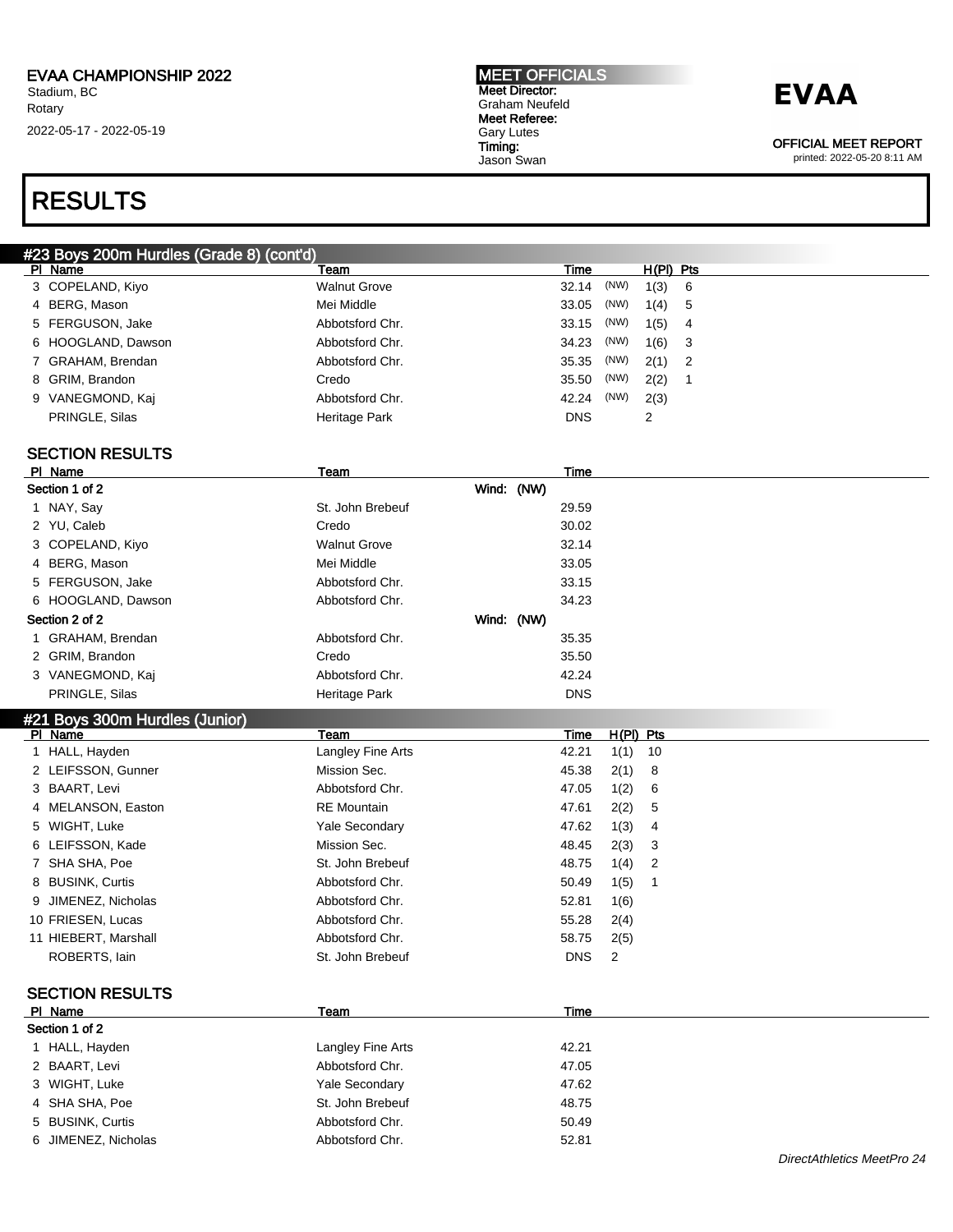### **EVAA**

OFFICIAL MEET REPORT

printed: 2022-05-20 8:11 AM

### RESULTS

| #21 Boys 300m Hurdles (Junior) (cont'd) |                     |            |      |  |  |  |
|-----------------------------------------|---------------------|------------|------|--|--|--|
| PI Name                                 | Team                | Time       |      |  |  |  |
| Section 2 of 2                          |                     |            |      |  |  |  |
| 1 LEIFSSON, Gunner                      | Mission Sec.        | 45.38      |      |  |  |  |
| 2 MELANSON, Easton                      | <b>RE</b> Mountain  | 47.61      |      |  |  |  |
| 3 LEIFSSON, Kade                        | Mission Sec.        | 48.45      |      |  |  |  |
| 4 FRIESEN, Lucas                        | Abbotsford Chr.     | 55.28      |      |  |  |  |
| 5 HIEBERT, Marshall                     | Abbotsford Chr.     | 58.75      |      |  |  |  |
| ROBERTS, lain                           | St. John Brebeuf    | <b>DNS</b> |      |  |  |  |
| #19 Boys 400m Hurdles (Senior)          |                     |            |      |  |  |  |
| PI Name                                 | Team                | Time       | Pts  |  |  |  |
| 1 SAYERS, Campbel                       | Mission Sec.        | 1:08.16    | 10   |  |  |  |
| 2 VAN KOLL, Noah                        | St. John Brebeuf    | 1:08.38    | 8    |  |  |  |
| 3 COLOMA, Raiden                        | St. John Brebeuf    | 1:10.95    | 6    |  |  |  |
| 4 SIGANAKIS, Nikitas                    | Yale Secondary      | 1:11.73    | 5    |  |  |  |
| 5 CAL, Caius                            | Yale Secondary      | 1:12.89    | 4    |  |  |  |
| 6 ESAU, Ben                             | Abbotsford Chr.     | 1:14.07    | 3    |  |  |  |
| HJORTH, Shane                           | <b>Walnut Grove</b> | <b>DNS</b> |      |  |  |  |
|                                         |                     |            |      |  |  |  |
| #61 Boys 1500m Steeple (Junior)         |                     |            |      |  |  |  |
| PI Name                                 | Team                | Time       | Pts  |  |  |  |
| 1 MAY, Sam                              | W.J Mouat           | 4:43.52    | 10   |  |  |  |
| 2 SADA, Bernardo                        | <b>Walnut Grove</b> | 4:46.21    | 8    |  |  |  |
| 3 VAN SCHAGEN, Will                     | Sardis Secondary    | 4:55.62    | 6    |  |  |  |
| 4 NOTELTIERS, Max                       | Abbotsford Chr.     | 5:03.66    | 5    |  |  |  |
| 5 SAUNDERS, Leven                       | <b>Walnut Grove</b> | 5:04.58    | 4    |  |  |  |
| 6 BREUKELMAN, Nathan                    | Credo               | 5:06.09    | 3    |  |  |  |
| 7 BAART, Levi                           | Abbotsford Chr.     | 5:06.27    | 2    |  |  |  |
| 8 SORBO, Alec                           | <b>Walnut Grove</b> | 5:35.55    | 1    |  |  |  |
| COPELAND, Niko                          | <b>Walnut Grove</b> | <b>DNS</b> |      |  |  |  |
|                                         |                     |            |      |  |  |  |
| #59 Boys 2000m Steeple (Senior)         |                     |            |      |  |  |  |
| PI Name                                 | Team                | Time       | Pts  |  |  |  |
| 1 LASCELLE, Mackenzie                   | <b>GW Graham</b>    | 6:52.62    | 10   |  |  |  |
| 2 DHILLON, Jordan                       | Yale Secondary      | 6:53.31    | 8    |  |  |  |
| 3 BURKE,, William                       | Mission Sec.        | 6:54.69    | 6    |  |  |  |
| 4 SHEA, Ryan                            | Sardis Secondary    | 6:56.51    | 5    |  |  |  |
| 5 GRIM, Adam                            | Credo               | 7:08.15    | 4    |  |  |  |
| 6 POPPE, Rico                           | Credo               | 7:21.75    | 3    |  |  |  |
| 7 SHEA, Jasper                          | Sardis Secondary    | 7:52.57    | 2    |  |  |  |
| 8 SIGANAKIS, Nikitas                    | Yale Secondary      | 8:22.09    | 1    |  |  |  |
|                                         |                     |            |      |  |  |  |
| #25 Boys 1500m Walk (Senior)            |                     |            |      |  |  |  |
| PI Name                                 | Team                | Time       | Pts  |  |  |  |
| 1 BUTLER, Justin                        | Aldergrove          | 10:48.64   | $10$ |  |  |  |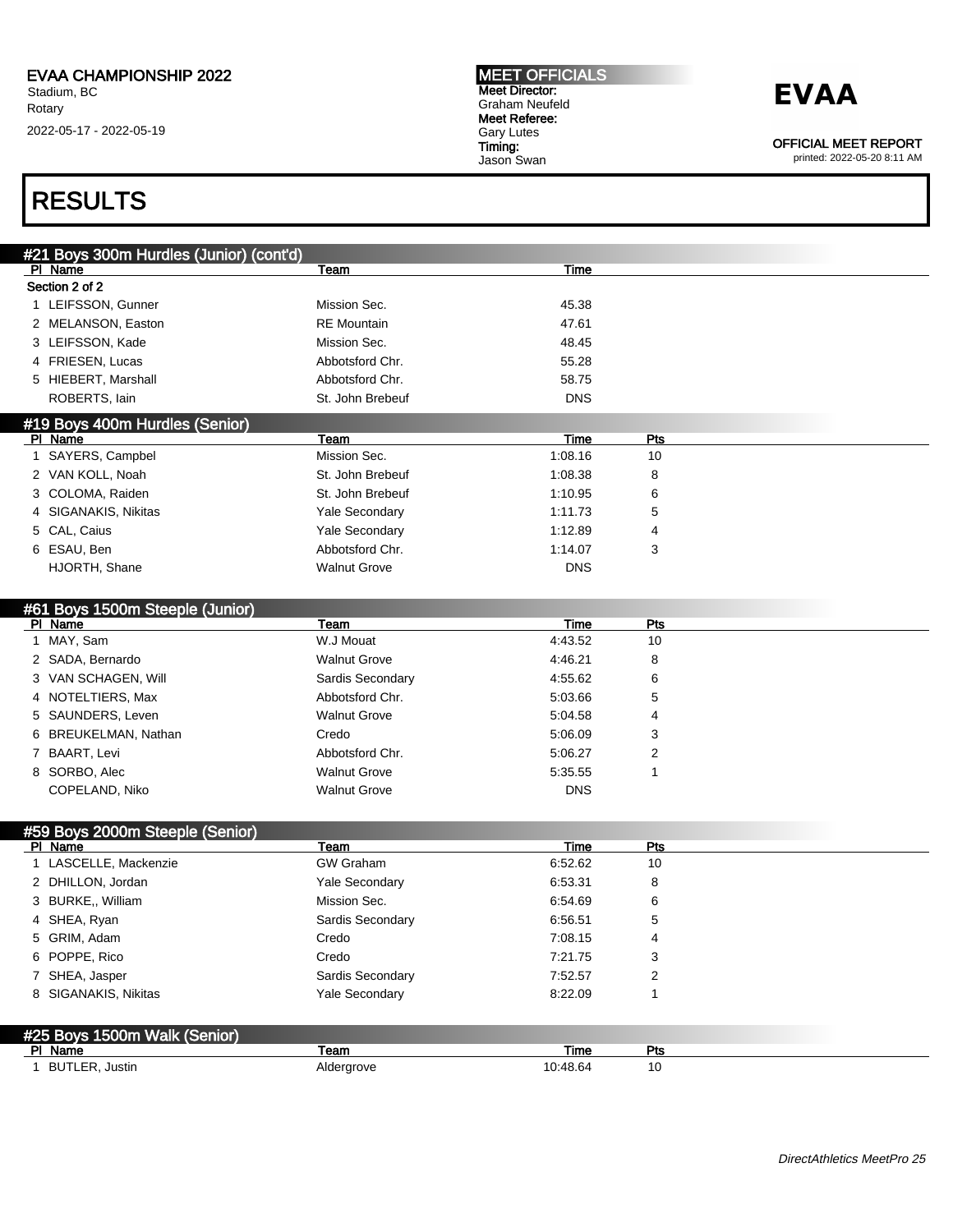#### MEET OFFICIALS Meet Director: Graham Neufeld Meet Referee: Gary Lutes Timing: Jason Swan

## **EVAA**

OFFICIAL MEET REPORT

printed: 2022-05-20 8:11 AM

## RESULTS

|  |  |  |  | #27 Boys 1500m Walk (Junior) |
|--|--|--|--|------------------------------|
|--|--|--|--|------------------------------|

| 1 LEIFSSON, Gunner               | Mission Sec.<br>9:16.22<br>9:16.67 | 10 |  |
|----------------------------------|------------------------------------|----|--|
|                                  |                                    |    |  |
| 2 LEIFSSON, Kade<br>Mission Sec. |                                    | 8  |  |
| 3 GIBBONS, Luke                  | Unity Christian<br>9:16.72         | 6  |  |
| 4 CHOI. Jaden                    | <b>Yale Secondary</b><br>9:23.51   | 5  |  |
| 5 FROESE, Lincoln                | Unity Christian<br>9:35.33         | 4  |  |
| 6 HIEBERT, Marshall              | Abbotsford Chr.<br>9:43.56         | 3  |  |
| 7 ANDREWS, Tristan               | Abbotsford Chr.<br>9:43.83         | 2  |  |
| 8 SORBO, Alec                    | <b>Walnut Grove</b><br>10:13.44    |    |  |
| 9 MORROW, Cameron                | Abbotsford Chr.<br>10:14.21        |    |  |
| <b>ROBERTSON, Stuart</b>         | <b>Walnut Grove</b><br>DQ          |    |  |
| KOOYMAN, Shane                   | Unity Christian<br><b>DNS</b>      |    |  |

| #63 Boys 4 x 400m Relay (Senior) |         |            |  |
|----------------------------------|---------|------------|--|
| PI Team                          | Time    | <b>Pts</b> |  |
| Yale Secondary (A)               | 3:47.73 | 10         |  |
| 2 Sardis Secondary (A)           | 3:49.33 | 8          |  |
| 3 W.J Mouat (A)                  | 3:54.73 | 6          |  |
| 4 GW Graham (A)                  | 3:57.55 | 5          |  |
| 5 Credo (A)                      | 4:01.17 | 4          |  |
| 6 Abbotsford Chr. (A)            | 4:33.93 | 3          |  |
| 7 Yale Secondary (B)             | 4:34.19 | 2          |  |

### #29 Boys 4 x 100m Relay (Senior)

| PI Team                             | Time       | $H(PI)$ Pts |                            |
|-------------------------------------|------------|-------------|----------------------------|
| 1 GW Graham (A)                     | 46.60      | 1(1)        | 10                         |
| 2 Sardis Secondary (A)              | 47.17      | 1(2)        | - 8                        |
| 3 Langley Christian High School (A) | 47.58      | 1(3)        | - 6                        |
| 4 St. John Brebeuf (A)              | 47.66      | 1(4)        | - 5                        |
| 5 RE Mountain (A)                   | 47.72      | 2(1)        | $\overline{4}$             |
| 6 W.J Mouat (B)                     | 48.23      | 2(2)        | $\overline{\mathbf{3}}$    |
| 7 Yale Secondary (A)                | 49.48      | 1(5)        | $\overline{\phantom{0}}^2$ |
| 8 Credo (A)                         | 49.57      | 1(6)        | - 1                        |
| 9 Mission Sec. (B)                  | 53.34      | 2(3)        |                            |
| 10 Langley Secondary (A)            | 53.66      | 2(4)        |                            |
| 11 Chilliwack Sec. (A)              | 54.79      | 1(7)        |                            |
| 12 Yale Secondary (B)               | 59.05      | 2(5)        |                            |
| W.J Mouat (A)                       | DQ         |             |                            |
| Mission Sec. (A)                    | <b>DNS</b> | 2           |                            |
|                                     |            |             |                            |

### SECTION RESULTS

| PI Team                             | Time  |  |  |  |  |  |
|-------------------------------------|-------|--|--|--|--|--|
| Section 1 of 2                      |       |  |  |  |  |  |
| 1 GW Graham (A)                     | 46.60 |  |  |  |  |  |
| 2 Sardis Secondary (A)              | 47.17 |  |  |  |  |  |
| 3 Langley Christian High School (A) | 47.58 |  |  |  |  |  |
| 4 St. John Brebeuf (A)              | 47.66 |  |  |  |  |  |
| 5 Yale Secondary (A)                | 49.48 |  |  |  |  |  |
|                                     |       |  |  |  |  |  |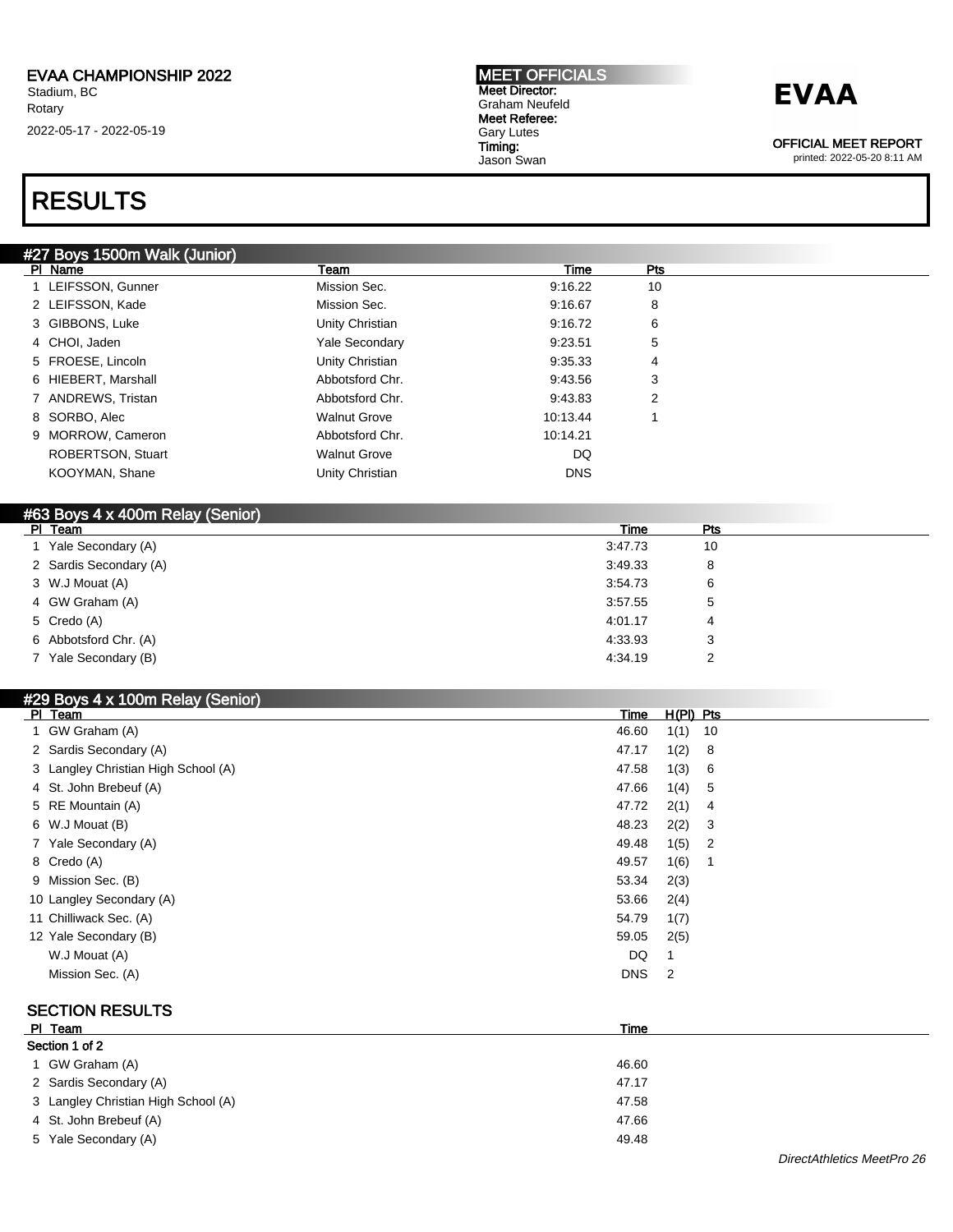## **EVAA**

OFFICIAL MEET REPORT

printed: 2022-05-20 8:11 AM

### RESULTS

| #29 Boys 4 x 100m Relay (Senior) (cont'd)   |                                       |  |
|---------------------------------------------|---------------------------------------|--|
| PI Team                                     | <b>Time</b>                           |  |
| 6 Credo (A)                                 | 49.57                                 |  |
| 7 Chilliwack Sec. (A)                       | 54.79                                 |  |
| W.J Mouat (A)                               | DQ                                    |  |
| Section 2 of 2                              |                                       |  |
| 1 RE Mountain (A)                           | 47.72                                 |  |
| 2 W.J Mouat (B)                             | 48.23                                 |  |
| 3 Mission Sec. (B)                          | 53.34                                 |  |
| 4 Langley Secondary (A)                     | 53.66                                 |  |
| 5 Yale Secondary (B)                        | 59.05                                 |  |
| Mission Sec. (A)                            | <b>DNS</b>                            |  |
|                                             |                                       |  |
| #31 Boys 4 x 100m Relay (Junior)<br>PI Team | Time<br>$H(PI)$ Pts                   |  |
| 1 Langley Fine Arts (A)                     | 47.21<br>1(1)<br>10                   |  |
| 2 St. John Brebeuf (A)                      | 49.43<br>1(2)<br>8                    |  |
| 3 Walnut Grove (A)                          | 49.93<br>1(3)<br>6                    |  |
| 4 Abbotsford Chr. (A)                       | 50.21<br>1(4)<br>5                    |  |
| 5 W.J Mouat (A)                             | 50.77                                 |  |
| 6 Credo (A)                                 | 1(5)<br>4<br>51.81                    |  |
|                                             | 1(6)<br>3                             |  |
| 7 Yale Secondary (A)                        | 52.43<br>1(7)<br>$\overline{2}$       |  |
| 8 Abbotsford Chr. (B)                       | 53.06<br>2(1)<br>$\mathbf{1}$         |  |
| 9 Credo (B)                                 | 53.64<br>2(2)                         |  |
| 10 Walnut Grove (B)                         | 53.95<br>2(3)                         |  |
| 11 Walnut Grove (C)                         | 55.83<br>2(4)                         |  |
| Sardis Secondary (A)                        | <b>DNS</b><br>1                       |  |
| Walnut Grove (D)                            | <b>DNS</b><br>$\overline{\mathbf{c}}$ |  |
| Yale Secondary (B)                          | <b>DNS</b><br>$\overline{c}$          |  |
|                                             |                                       |  |
| <b>SECTION RESULTS</b>                      |                                       |  |
| PI Team                                     | <b>Time</b>                           |  |
| Section 1 of 2                              |                                       |  |
| 1 Langley Fine Arts (A)                     | 47.21                                 |  |
| 2 St. John Brebeuf (A)                      | 49.43                                 |  |
| 3 Walnut Grove (A)                          | 49.93                                 |  |
| 4 Abbotsford Chr. (A)                       | 50.21                                 |  |
| 5 W.J Mouat (A)                             | 50.77                                 |  |
| 6 Credo (A)                                 | 51.81                                 |  |
| 7 Yale Secondary (A)                        | 52.43                                 |  |
| Sardis Secondary (A)                        | <b>DNS</b>                            |  |
| Section 2 of 2                              |                                       |  |
| 1 Abbotsford Chr. (B)                       | 53.06                                 |  |
| 2 Credo (B)                                 | 53.64                                 |  |
| 3 Walnut Grove (B)                          | 53.95                                 |  |
| 4 Walnut Grove (C)                          | 55.83                                 |  |
| Walnut Grove (D)                            | <b>DNS</b>                            |  |
| Yale Secondary (B)                          | <b>DNS</b>                            |  |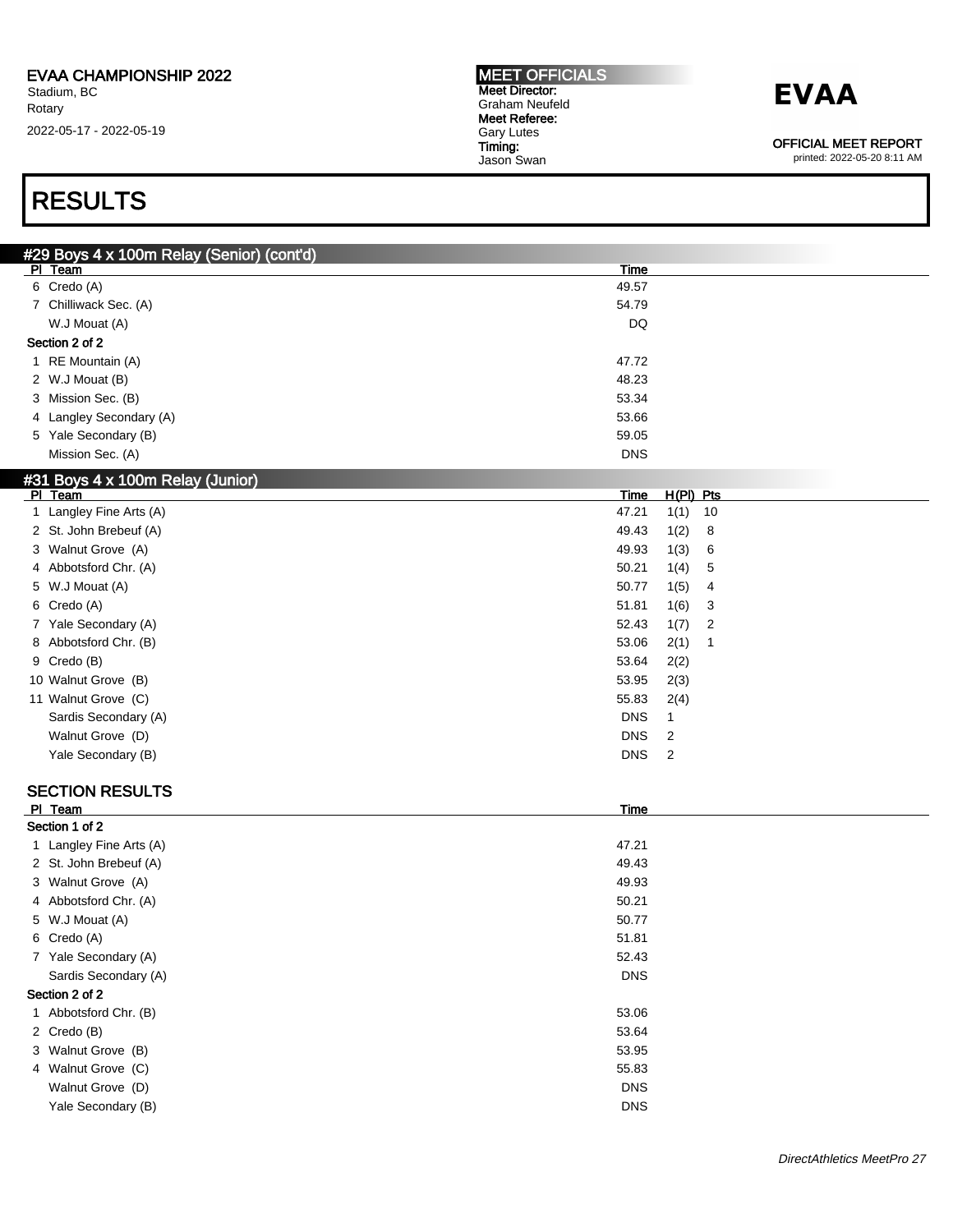## **EVAA**

OFFICIAL MEET REPORT

printed: 2022-05-20 8:11 AM

### RESULTS

| #65 Boys 4 x 400m Relay (Junior) |         |     |  |  |  |  |
|----------------------------------|---------|-----|--|--|--|--|
| PI Team                          | Time    | Pts |  |  |  |  |
| 1 Walnut Grove (A)               | 3:51.85 | 10  |  |  |  |  |
| 2 Credo (A)                      | 3:56.52 | 8   |  |  |  |  |
| 3 Mei Secondary (A)              | 4:00.28 | 6   |  |  |  |  |
| 4 Abbotsford Chr. (A)            | 4:01.04 | 5   |  |  |  |  |
| 5 Walnut Grove (B)               | 4:13.29 | 4   |  |  |  |  |
| 6 Yale Secondary (A)             | 4:18.11 | 3   |  |  |  |  |
| 7 Abbotsford Chr. (B)            | 4:21.20 | 2   |  |  |  |  |
| 8 Walnut Grove (C)               | 4:37.63 |     |  |  |  |  |
|                                  |         |     |  |  |  |  |

#### #67 Boys 4 x 400m Relay (Grade 8)

| PI Team               | Time    | H(PI) Pts |  |
|-----------------------|---------|-----------|--|
| 1 Walnut Grove (A)    | 4:12.45 | $1(1)$ 10 |  |
| 2 Langley Fund. (A)   | 4:20.83 | 1(2) 8    |  |
| 3 Credo (A)           | 4:21.95 | 1(3) 6    |  |
| 4 Vedder Middle (A)   | 4:26.72 | 1(4) 5    |  |
| 5 Mei Middle (A)      | 4:26.76 | $1(5)$ 4  |  |
| 6 Abbotsford Chr. (A) | 4:31.39 | $1(6)$ 3  |  |
| 7 Walnut Grove (B)    | 4:32.45 | $2(1)$ 2  |  |
| 8 Langley Fund. (B)   | 4:40.16 | 2(2)      |  |
| 9 Abbotsford Chr. (B) | 4:43.85 | 2(3)      |  |
| 10 Credo (B)          | 4:51.69 | 2(4)      |  |

### SECTION RESULTS

| PI Team               | Time    |
|-----------------------|---------|
| Section 1 of 2        |         |
| 1 Walnut Grove (A)    | 4:12.45 |
| 2 Langley Fund. (A)   | 4:20.83 |
| 3 Credo (A)           | 4:21.95 |
| 4 Vedder Middle (A)   | 4:26.72 |
| 5 Mei Middle (A)      | 4:26.76 |
| 6 Abbotsford Chr. (A) | 4:31.39 |
| Section 2 of 2        |         |
| 1 Walnut Grove (B)    | 4:32.45 |
| 2 Langley Fund. (B)   | 4:40.16 |
| 3 Abbotsford Chr. (B) | 4:43.85 |
| 4 Credo (B)           | 4:51.69 |

### #33 Boys 4 x 100m Relay (Grade 8)

| PI Team                             | Time  | $H(PI)$ Pts |                            |
|-------------------------------------|-------|-------------|----------------------------|
| 1 Walnut Grove (A)                  | 50.67 | $1(1)$ 10   |                            |
| 2 Langley Christian High School (A) | 51.95 | $2(1)$ 8    |                            |
| 3 Credo (A)                         | 52.35 | 1(2)        | - 6                        |
| 4 Mount Slesse (A)                  | 52.35 | 1(3)        | - 5                        |
| 5 Betty Gilbert (A)                 | 52.44 | 1(4)        | - 4                        |
| 6 Abbotsford Chr. (A)               | 54.65 | 1(5)        | - 3                        |
| 7 Langley Fund. (A)                 | 54.68 | 1(6)        | $\overline{\phantom{0}}^2$ |
| 8 Walnut Grove (B)                  | 55.56 | 2(2)        |                            |
|                                     |       |             |                            |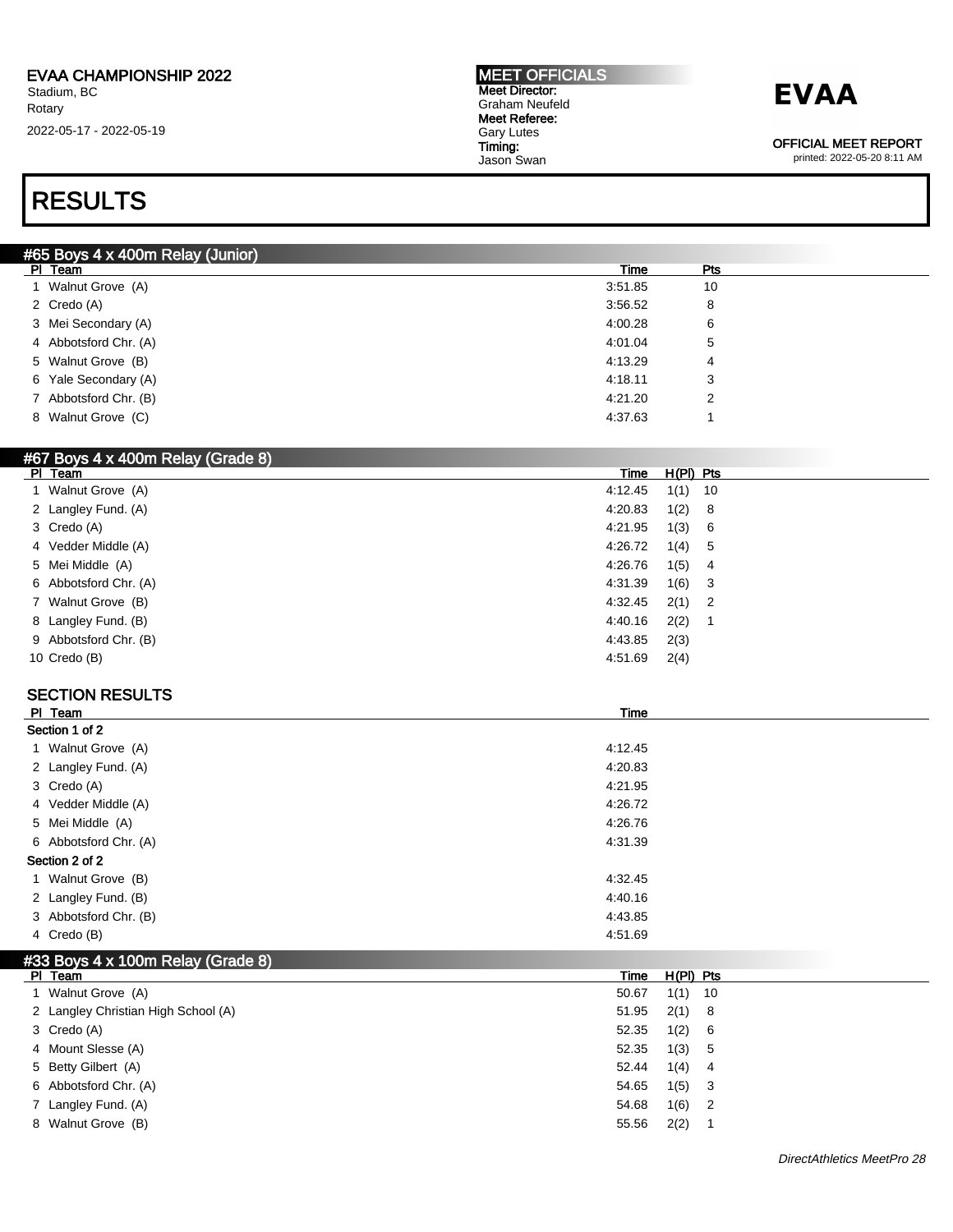### **EVAA**

OFFICIAL MEET REPORT

printed: 2022-05-20 8:11 AM

### RESULTS

|   | #33 Boys 4 x 100m Relay (Grade 8) (cont'd) |                            |             |                |  |
|---|--------------------------------------------|----------------------------|-------------|----------------|--|
|   | PI Team                                    |                            | <b>Time</b> | $H(PI)$ Pts    |  |
|   | 9 Vedder Middle (A)                        |                            | 56.85       | 1(7)           |  |
|   | 10 Abbotsford Chr. (B)                     |                            | 57.25       | 2(3)           |  |
|   | 11 Mei Middle (A)                          |                            | 57.34       | 1(8)           |  |
|   | 12 Abbotsford Chr. (C)                     |                            | 1:01.53     | 2(4)           |  |
|   | Langley Fund. (B)                          |                            | <b>DNS</b>  | $\overline{2}$ |  |
|   |                                            |                            |             |                |  |
|   | <b>SECTION RESULTS</b>                     |                            |             |                |  |
|   | PI Team                                    |                            | <b>Time</b> |                |  |
|   | Section 1 of 2                             |                            |             |                |  |
|   | 1 Walnut Grove (A)                         |                            | 50.67       |                |  |
|   | 2 Credo (A)                                |                            | 52.35       |                |  |
|   | 3 Mount Slesse (A)                         |                            | 52.35       |                |  |
| 4 | Betty Gilbert (A)                          |                            | 52.44       |                |  |
|   | 5 Abbotsford Chr. (A)                      |                            | 54.65       |                |  |
|   | 6 Langley Fund. (A)                        |                            | 54.68       |                |  |
|   | 7 Vedder Middle (A)                        |                            | 56.85       |                |  |
|   | 8 Mei Middle (A)                           |                            | 57.34       |                |  |
|   | Section 2 of 2                             |                            |             |                |  |
|   | 1 Langley Christian High School (A)        |                            | 51.95       |                |  |
|   | 2 Walnut Grove (B)                         |                            | 55.56       |                |  |
|   | 3 Abbotsford Chr. (B)                      |                            | 57.25       |                |  |
|   | 4 Abbotsford Chr. (C)                      |                            | 1:01.53     |                |  |
|   | Langley Fund. (B)                          |                            | <b>DNS</b>  |                |  |
|   | #69 Boys High Jump (Senior)                |                            |             |                |  |
|   | PI Name                                    | Team                       | <b>Mark</b> | Pts            |  |
|   | 1 OLSON, Elijah                            | Langley Christian High Sch | 1.80m       | 10             |  |
|   | 2 STREET, Ben                              | Langley Fund.              | 1.70m       | 8              |  |
|   | 3 SAYERS, Campbel                          | Mission Sec.               | 1.70m       | 6              |  |
|   | 4 YI, Allan                                | <b>RE</b> Mountain         | 1.65m       | 5              |  |
| 5 | NICKEL, Elijah                             | Mei Secondary              | 1.65m       | 4              |  |
| 6 | MORA, Derek                                | W.J Mouat                  | 1.55m       | 3              |  |
|   | 7 ZAYTSEV, Nikita                          | Unity Christian            | 1.55m       | 2              |  |
|   | 8 GIZZI, Tommaso                           | <b>Langley Secondary</b>   | 1.50m       | 1              |  |
|   | NELSON, Pacey                              | W.J Mouat                  | <b>NH</b>   |                |  |
|   | KIM, Elijah                                | Credo                      | <b>DNS</b>  |                |  |
|   |                                            |                            |             |                |  |
|   |                                            |                            |             |                |  |
|   | #71 Boys High Jump (Junior)<br>PI Name     | Team                       | <b>Mark</b> | Pts            |  |
|   | 1 CHENY, Matias                            | W.J Mouat                  | 1.75m       | 10             |  |
|   | 2 ANIOGBE,, Daniel                         | Mission Sec.               | 1.60m       | 8              |  |
|   | 3 CHABOT, Jack                             | Yale Secondary             | 1.60m       | 6              |  |
|   | 4 RUSSELL, Joel                            | <b>Walnut Grove</b>        | 1.55m       | 5              |  |
|   | 5 VANOENE, Carson                          | Credo                      | 1.55m       | 4              |  |
|   | 6 WELCH, Josiah                            | Unity Christian            | 1.55m       | 3              |  |
|   | 7 VANDERHORST, Jacob                       | Credo                      | 1.50m       | 2              |  |
|   | 8 GUYHO, Jacky                             | Aldergrove                 | 1.50m       |                |  |
|   |                                            |                            |             | 1              |  |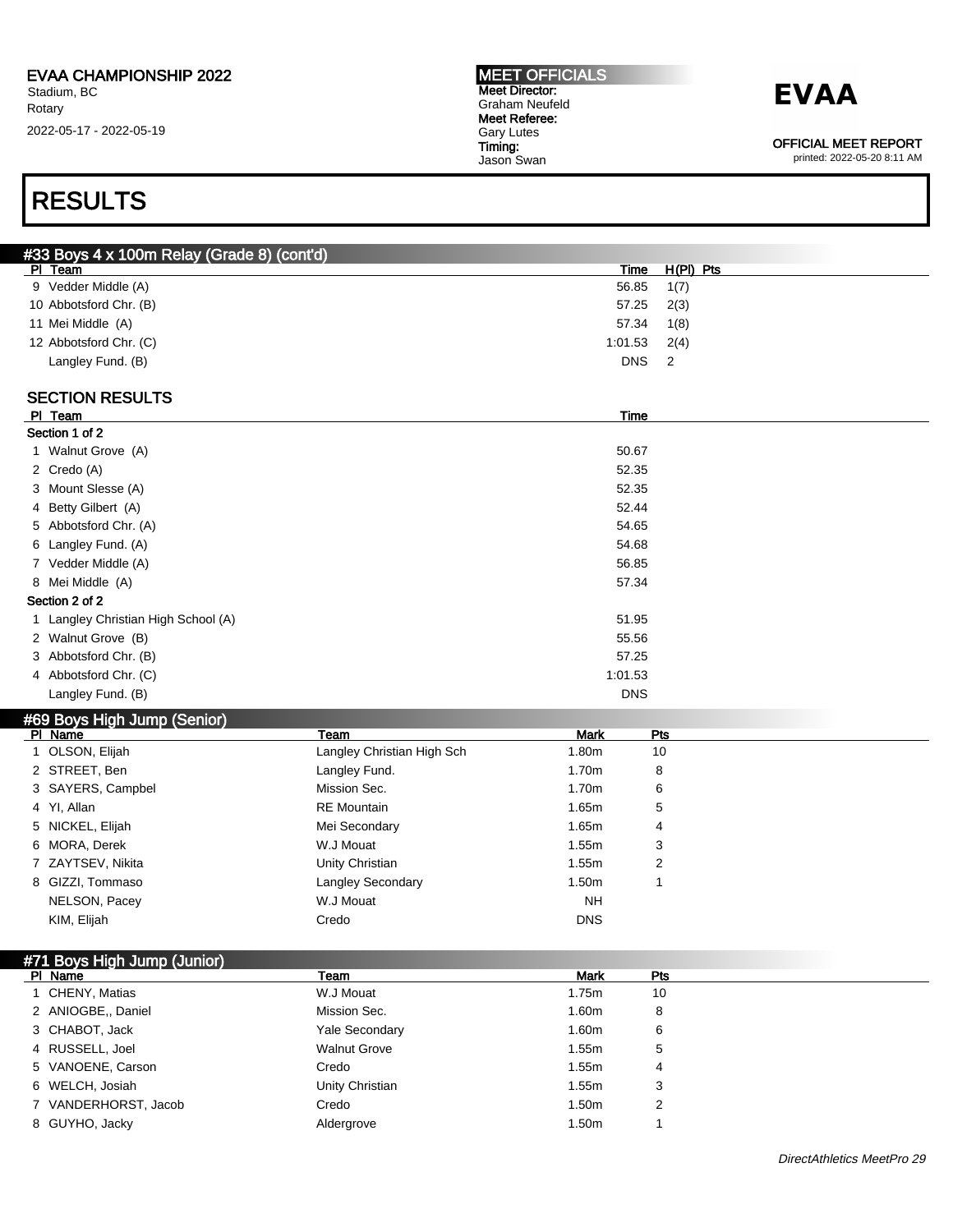## RESULTS

#### #71 Boys High Jump (Junior) (cont'd)

| PI Name              | Team                  | <b>Mark</b> | Pts |
|----------------------|-----------------------|-------------|-----|
| 9 THIESSEN, Carter   | <b>Yale Secondary</b> | 1.50m       |     |
| 10 LEIFSSON, Kade    | Mission Sec.          | 1.45m       |     |
| 11 AGBUYA, Josh      | Aldergrove            | 1.35m       |     |
| SARGEANT, Rian       | Langley Fund.         | <b>NH</b>   |     |
| MITCHELL, Sacha      | Langley Fine Arts     | <b>DNS</b>  |     |
| SALMON, Zeke         | Abbotsford Chr.       | <b>DNS</b>  |     |
| TOBIN, Liam          | Langley Fund.         | <b>DNS</b>  |     |
| LAIRD, Scott         | Langley Fine Arts     | <b>DNS</b>  |     |
| HANTKE, Ben          | Langley Fund.         | <b>DNS</b>  |     |
| THOUTENHOOFD, Joseph | <b>Yale Secondary</b> | <b>DNS</b>  |     |

### #73 Boys High Jump (Grade 8)

| PI Name              | Team                       | <b>Mark</b> | <b>Pts</b>     |  |
|----------------------|----------------------------|-------------|----------------|--|
| BRUNORO, Seth        | Langley Christian High Sch | 1.65m       | 10             |  |
| 2 SAIDE, Noah        | Credo                      | 1.60m       | 8              |  |
| 3 NAY, Say           | St. John Brebeuf           | 1.60m       | 6              |  |
| 4 SURIYA, Dilan      | Langley Fund.              | 1.50m       | 4.5            |  |
| 4 CAMERON, Miller    | <b>Mount Slesse</b>        | 1.50m       | 4.5            |  |
| 6 HALL, Logan        | Langley Fine Arts          | 1.50m       | 3              |  |
| BOOTH, Evan          | Unattached                 | 1.50m       |                |  |
| 8 MCGOWAN, Oliver    | Langley Fund.              | 1.45m       | $\overline{2}$ |  |
| 9 WIEBE, Cole        | Abbotsford Chr.            | 1.45m       | 0.33           |  |
| 9 VAN DYK, Daimon    | DW Poppy                   | 1.45m       | 0.33           |  |
| 9 HYSTEK, Austin     | Abbotsford Chr.            | 1.45m       | 0.33           |  |
| 12 JANZEN, Josiah    | Langley Fund.              | 1.40m       |                |  |
| 12 REDEKOP, Colton   | Abbotsford Chr.            | 1.40m       |                |  |
| 14 LETOURNEAU, Luke  | Abbotsford Chr.            | 1.35m       |                |  |
| 14 BURT, Liam        | <b>Walnut Grove</b>        | 1.35m       |                |  |
| 14 ARRAM, Christian  | <b>Betty Gilbert</b>       | 1.35m       |                |  |
| 17 KIM, Evan         | Credo                      | 1.30m       |                |  |
| 17 OSEKRE, Nii       | Abbotsford Chr.            | 1.30m       |                |  |
| 19 FERGUSON, Jake    | Abbotsford Chr.            | 1.25m       |                |  |
| REDEKOP, Brennan     | Abbotsford Chr.            | <b>DNS</b>  |                |  |
| SASIKOMAR, Harishvin | Heritage Park              | <b>DNS</b>  |                |  |
| NELSON, Myles        | Langley Fine Arts          | <b>DNS</b>  |                |  |
| SEPT, Henry          | Langley Christian High Sch | <b>DNS</b>  |                |  |

| #75 Boys Pole Vault (Senior) |                  |                   |              |  |  |
|------------------------------|------------------|-------------------|--------------|--|--|
| PI Name                      | Team             | Mark              | Pts          |  |  |
| 1 GILL, Gurshaan             | Abbotsford Trad. | 3.80m             | 10           |  |  |
| 2 PETERS, Cameron            | Abbotsford Chr.  | 2.60m             | 8            |  |  |
| 3 ESAU, Ben                  | Abbotsford Chr.  | 2.50 <sub>m</sub> | 6            |  |  |
| 4 KIM, Luke                  | Credo            | 2.40m             | <sub>5</sub> |  |  |
| KIM, Elijah                  | Credo            | <b>DNS</b>        |              |  |  |



OFFICIAL MEET REPORT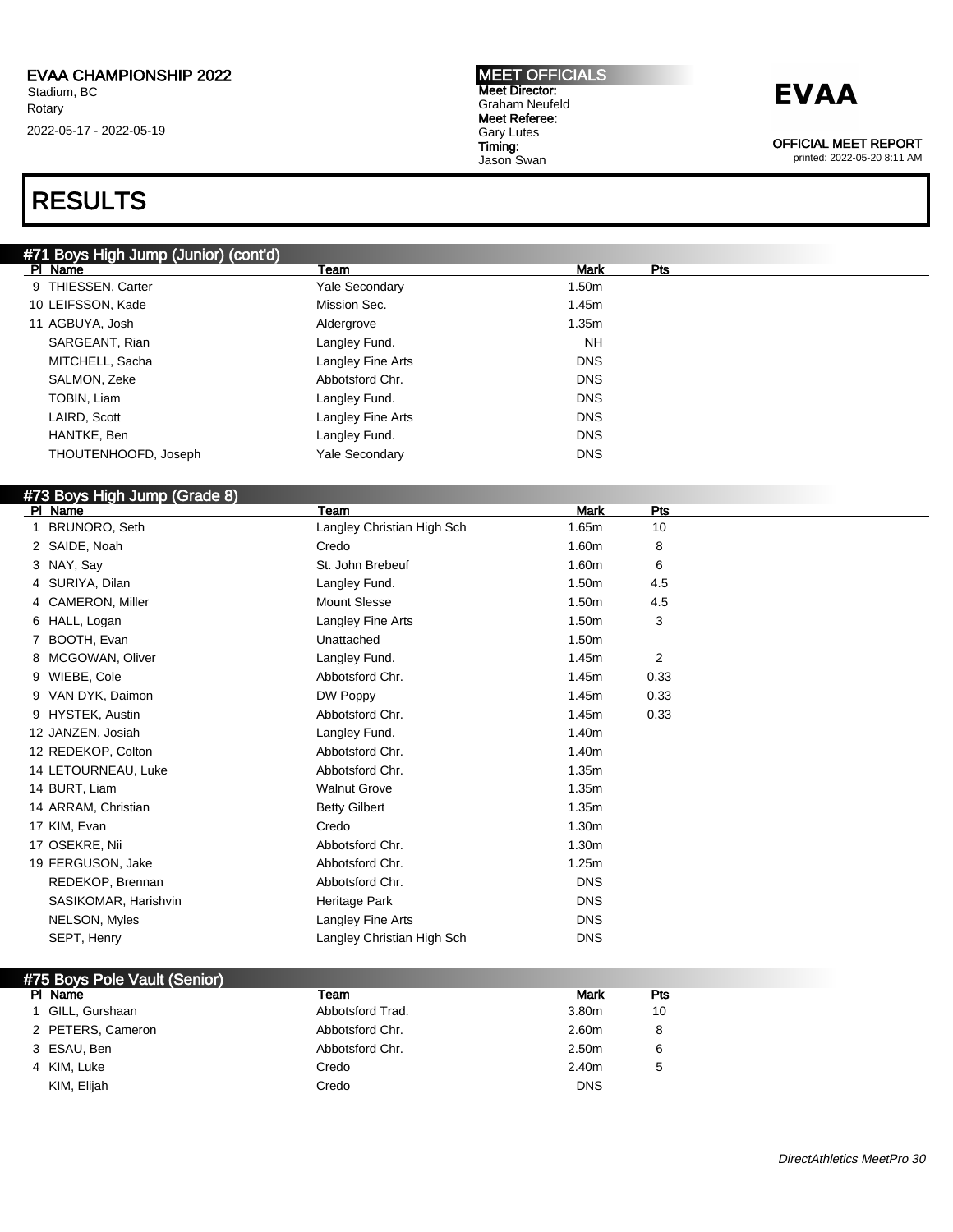### RESULTS

| <b>MEET OFFICIALS</b> |
|-----------------------|
| <b>Meet Director:</b> |
| Graham Neufeld        |
| Meet Referee:         |
| <b>Gary Lutes</b>     |
| Timing:               |
| Jason Swan            |

### **EVAA**

OFFICIAL MEET REPORT

printed: 2022-05-20 8:11 AM

| #77 Boys Pole Vault (Junior) |                     |                   |     |
|------------------------------|---------------------|-------------------|-----|
| PI Name                      | Team                | <b>Mark</b>       | Pts |
| 1 VANOENE, Carson            | Credo               | 2.60m             | 10  |
| 2 WALLAN, Griffin            | <b>Walnut Grove</b> | 2.50m             | 8   |
| 3 LEAVITT, Sammy             | <b>Walnut Grove</b> | 2.50m             | 6   |
| 4 RUSSELL, Joel              | <b>Walnut Grove</b> | 2.40m             | 5   |
| 5 FRIESEN, Lucas             | Abbotsford Chr.     | 2.20 <sub>m</sub> | 4   |
| 6 JIMENEZ, Nicholas          | Abbotsford Chr.     | 2.10 <sub>m</sub> | 3   |
| 7 BUSINK, Curtis             | Abbotsford Chr.     | 2.00m             | 2   |
| 8 SALMON, Zeke               | Abbotsford Chr.     | 1.90m             |     |
|                              |                     |                   |     |

### #79 Boys Long Jump (Senior)

| PI Name                 | Team                       | Mark         | F(PI) Pts |    |
|-------------------------|----------------------------|--------------|-----------|----|
| 1 MCKAY, Matthew        | Mei Secondary              | 6.21m (NW)   | 1(1)      | 10 |
| 2 AVUL, Ercy            | W.J Mouat                  | $6.04m$ (NW) | 1(2)      | 8  |
| 3 LOCKYER, Cameron      | <b>Walnut Grove</b>        | 5.94m (NW)   | 2(1)      | 6  |
| 4 HAAN, Natanael        | Unity Christian            | 5.61m (NW)   | 1(3)      | 5  |
| 5 STREET, Ben           | Langley Fund.              | 5.57m (NW)   | 2(2)      | 4  |
| 6 HUA, Dereck           | Aldergrove                 | 5.39m (NW)   | 1(4)      | 3  |
| 7 VUONG, Trentin        | Abbotsford Chr.            | 5.30m (NW)   | 1(5)      | 2  |
| 8 MORA, Derek           | W.J Mouat                  | 5.17m (NW)   | 2(3)      | 1  |
| 9 GRIM, Dylan           | Credo                      | 5.10m (NW)   | 1(6)      |    |
| 10 POPPE, Rico          | Credo                      | 5.09m (NW)   | 1(7)      |    |
| 11 SKIDMORE, Riley      | Yale Secondary             | 4.89m (NW)   | 2(4)      |    |
| 12 HEINRICH, Chase      | W.J Mouat                  | 4.78m (NW)   | 2(5)      |    |
| 13 GEHRER, Grayson      | <b>RE</b> Mountain         | 4.72m (NW)   | 2(6)      |    |
| 14 TROLLAND, Talon      | W.J Mouat                  | 4.66m (NW)   | 2(7)      |    |
| 15 VANDERGRAAF, William | Langley Christian High Sch | $3.81m$ (NW) | 2(8)      |    |
| 16 ARRUDA, Kaiden       | <b>Yale Secondary</b>      | 3.72m (NW)   | 2(9)      |    |
| 17 KAMPEN, Caleb        | Mei Secondary              | 3.60m (NW)   | 1(8)      |    |
| AN, Sirin               | W.J Mouat                  | <b>DNS</b>   |           |    |
| NICKEL, Elijah          | Mei Secondary              | <b>DNS</b>   |           |    |
| LEYENHORST, Teo         | Credo                      | <b>DNS</b>   |           |    |
| KANG-VINNISH, Logan     | W.J Mouat                  | <b>DNS</b>   | 2         |    |
| SHARMA, Armaan          | W.J Mouat                  | <b>DNS</b>   | 2         |    |
|                         |                            |              |           |    |

### FLIGHT RESULTS

| PI Name          | Team            | <b>Mark</b>  |  |  |  |  |  |
|------------------|-----------------|--------------|--|--|--|--|--|
| Flight 1 of 2    |                 |              |  |  |  |  |  |
| 1 MCKAY, Matthew | Mei Secondary   | $6.21m$ (NW) |  |  |  |  |  |
| 2 AVUL, Ercy     | W.J Mouat       | $6.04m$ (NW) |  |  |  |  |  |
| 3 HAAN, Natanael | Unity Christian | $5.61m$ (NW) |  |  |  |  |  |
| 4 HUA, Dereck    | Aldergrove      | 5.39m (NW)   |  |  |  |  |  |
| 5 VUONG, Trentin | Abbotsford Chr. | 5.30m (NW)   |  |  |  |  |  |
| 6 GRIM, Dylan    | Credo           | 5.10m (NW)   |  |  |  |  |  |
| 7 POPPE, Rico    | Credo           | $5.09m$ (NW) |  |  |  |  |  |
| 8 KAMPEN, Caleb  | Mei Secondary   | $3.60m$ (NW) |  |  |  |  |  |
| AN, Sirin        | W.J Mouat       | <b>DNS</b>   |  |  |  |  |  |
| NICKEL, Elijah   | Mei Secondary   | <b>DNS</b>   |  |  |  |  |  |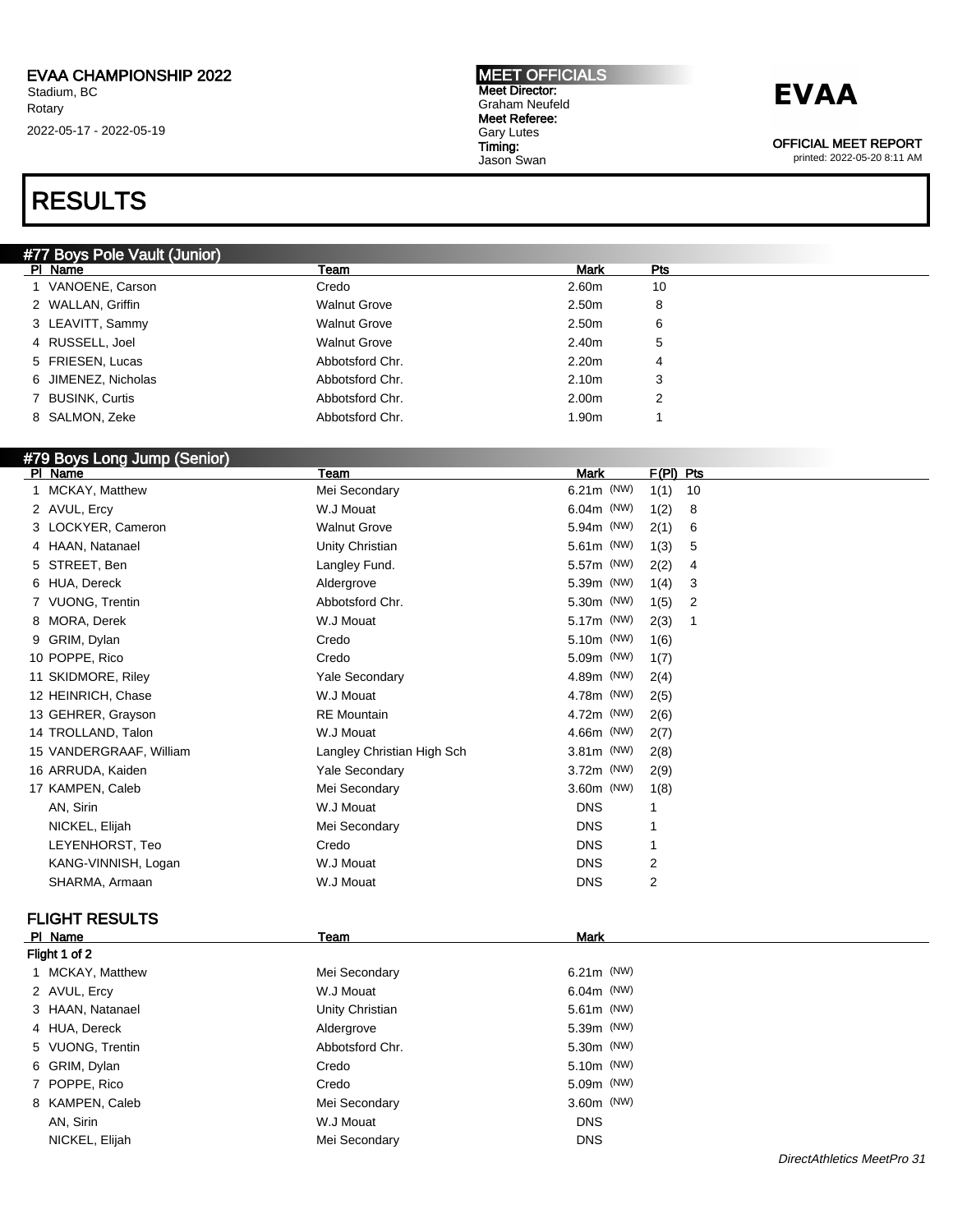### RESULTS

MEET OFFICIALS Meet Director: Graham Neufeld Meet Referee: Gary Lutes Timing: Jason Swan

### **EVAA**

OFFICIAL MEET REPORT

printed: 2022-05-20 8:11 AM

| #79 Boys Long Jump (Senior) (cont'd) |                            |                          |
|--------------------------------------|----------------------------|--------------------------|
| PI Name                              | Team                       | Mark                     |
| LEYENHORST, Teo                      | Credo                      | <b>DNS</b>               |
| Flight 2 of 2                        |                            |                          |
| 1 LOCKYER, Cameron                   | <b>Walnut Grove</b>        | 5.94m (NW)               |
| 2 STREET, Ben                        | Langley Fund.              | 5.57m (NW)               |
| 3 MORA, Derek                        | W.J Mouat                  | 5.17m (NW)               |
| 4 SKIDMORE, Riley                    | Yale Secondary             | 4.89m (NW)               |
| 5 HEINRICH, Chase                    | W.J Mouat                  | 4.78m (NW)               |
| 6 GEHRER, Grayson                    | <b>RE</b> Mountain         | 4.72m (NW)               |
| 7 TROLLAND, Talon                    | W.J Mouat                  | 4.66m (NW)               |
| VANDERGRAAF, William<br>8            | Langley Christian High Sch | 3.81m (NW)               |
| 9 ARRUDA, Kaiden                     | Yale Secondary             | 3.72m (NW)               |
| KANG-VINNISH, Logan                  | W.J Mouat                  | <b>DNS</b>               |
| SHARMA, Armaan                       | W.J Mouat                  | <b>DNS</b>               |
| #81 Boys Long Jump (Junior)          |                            |                          |
| PI Name                              | Team                       | Mark<br>$F(PI)$ Pts      |
| 1 PRUIM, Tymen                       | Abbotsford Chr.            | 5.42m (NW)<br>10<br>1(1) |
| 2 FLEMING, Daniel                    | Abbotsford Chr.            | 5.29m (NW)<br>1(2)<br>8  |
| 3 ANDREA, Grady                      | <b>GW Graham</b>           | 5.19m (NW)<br>1(3)<br>6  |
| 4 WIGHT, Luke                        | <b>Yale Secondary</b>      | 5.15m (NW)<br>1(4)<br>5  |
| 5 MA, Gunnar                         | <b>GW Graham</b>           | 5.13m (NW)<br>1(5)<br>4  |
| 6 VANDERHORST, Jacob                 | Credo                      | 5.11m (NW)<br>1(6)<br>3  |
| 7 JUNG, Leonardo                     | Langley Fine Arts          | 5.10m (NW)<br>2(1)<br>2  |
| 8 BECK, Christian                    | <b>GW Graham</b>           | 5.06m (NW)<br>1(7)<br>1  |
| 9 GUYHO, Jacky                       | Aldergrove                 | 4.69m (NW)<br>1(8)       |
| 10 BICHIN, Jasha                     | <b>RE</b> Mountain         | 4.62m (NW)<br>2(2)       |
| 11 COLBOURNE, Jack                   | Langley Fine Arts          | 4.59m (NW)<br>2(3)       |
| 12 TOBIN, Liam                       | Langley Fund.              | 4.58m (NW)<br>2(4)       |
| 13 CHABOT, Jack                      | <b>Yale Secondary</b>      | 4.50m (NW)<br>1(9)       |
| 14 EGHAREVBA, Elvis                  | Abbotsford Chr.            | 4.42m (NW)<br>1(10)      |
| 14 LUCES, Jerico                     | <b>Langley Secondary</b>   | 4.42m (NW)<br>2(5)       |
| 16 AJRA, Armaan                      | Dasmesh                    | 4.40m (NW)<br>1(11)      |
| 17 GIBBONS, Luke                     | Unity Christian            | 4.37m (NW)<br>1(12)      |
| 18 TRAN, Matthew                     | Abbotsford Chr.            | 3.97m (NW)<br>1(13)      |
| 19 SARGEANT, Rian                    | Langley Fund.              | 3.78m (NW)<br>2(6)       |
| 20 FOY, Vann                         | <b>Langley Secondary</b>   | 3.69m (NW)<br>2(7)       |
| 21 DICKSON, Ben                      | Yale Secondary             | 3.55m (NW)<br>2(8)       |
| 22 GREEN, Ivan                       | Aldergrove                 | 3.48m (NW)<br>2(9)       |
| MUTABA, Israel                       | <b>GW Graham</b>           | <b>DNS</b>               |
| LAIRD, Scott                         | Langley Fine Arts          | <b>DNS</b><br>1          |
| LEE, Daniel                          | <b>RE</b> Mountain         | <b>DNS</b><br>2          |
| HANTKE, Ben                          | Langley Fund.              | 2<br><b>DNS</b>          |
| OH, Dongwoo                          | Sardis Secondary           | 2<br><b>DNS</b>          |
| THOUTENHOOFD, Joseph                 | Yale Secondary             | 2<br><b>DNS</b>          |
| BLAIR, Eltyn                         | Aldergrove                 | 2<br><b>DNS</b>          |
|                                      |                            |                          |

### FLIGHT RESULTS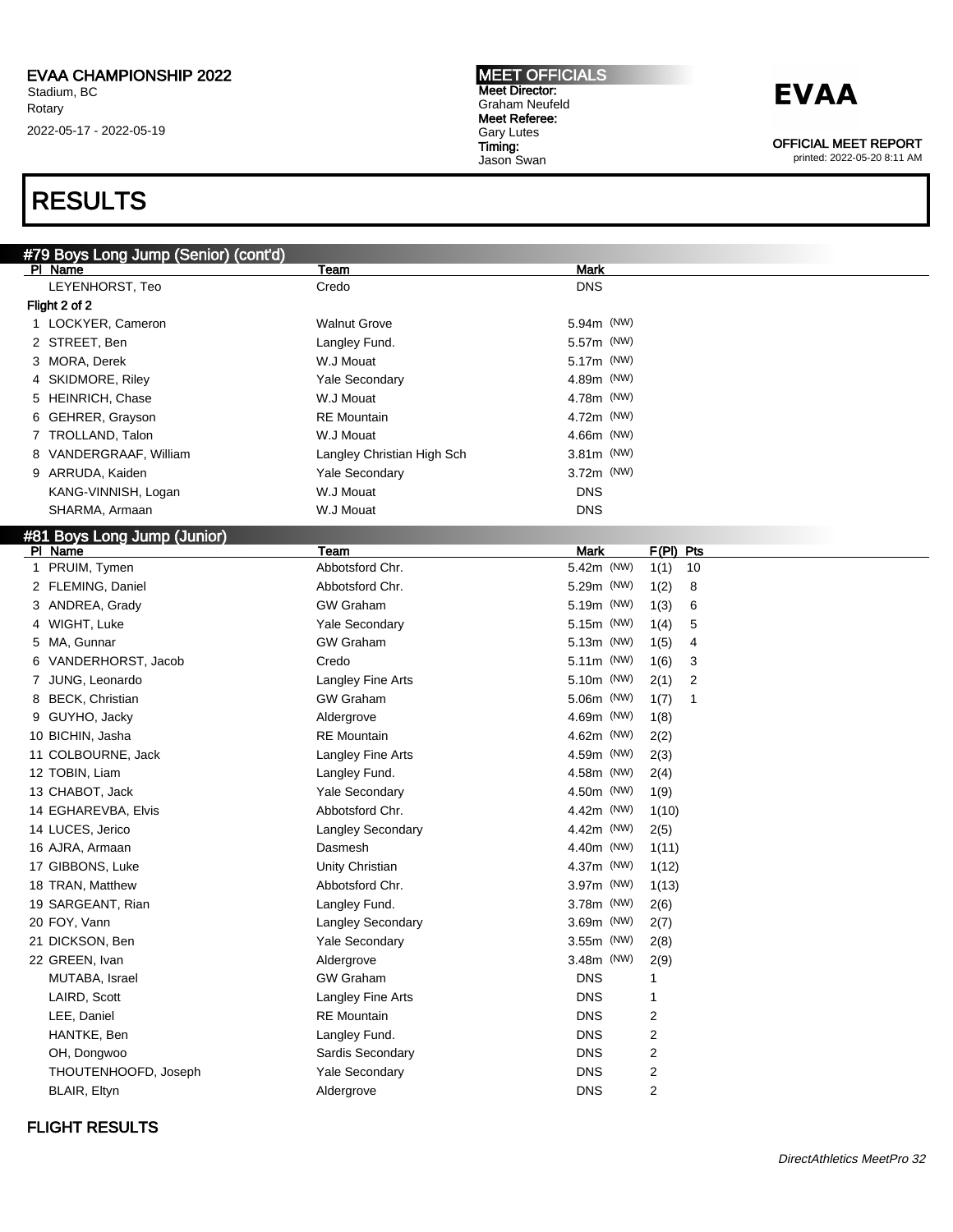### RESULTS

| #81 Boys Long Jump (Junior) (cont'd)    |                            |              |  |           |    |  |
|-----------------------------------------|----------------------------|--------------|--|-----------|----|--|
| PI Name                                 | Team                       | Mark         |  |           |    |  |
| Flight 1 of 2                           |                            |              |  |           |    |  |
| 1 PRUIM, Tymen                          | Abbotsford Chr.            | 5.42m (NW)   |  |           |    |  |
| 2 FLEMING, Daniel                       | Abbotsford Chr.            | 5.29m (NW)   |  |           |    |  |
| 3 ANDREA, Grady                         | <b>GW Graham</b>           | 5.19m (NW)   |  |           |    |  |
| 4 WIGHT, Luke                           | Yale Secondary             | 5.15m (NW)   |  |           |    |  |
| 5 MA, Gunnar                            | <b>GW Graham</b>           | $5.13m$ (NW) |  |           |    |  |
| 6 VANDERHORST, Jacob                    | Credo                      | $5.11m$ (NW) |  |           |    |  |
| 7 BECK, Christian                       | <b>GW Graham</b>           | 5.06m (NW)   |  |           |    |  |
| 8 GUYHO, Jacky                          | Aldergrove                 | 4.69m (NW)   |  |           |    |  |
| 9 CHABOT, Jack                          | Yale Secondary             | 4.50m (NW)   |  |           |    |  |
| 10 EGHAREVBA, Elvis                     | Abbotsford Chr.            | 4.42m (NW)   |  |           |    |  |
| 11 AJRA, Armaan                         | Dasmesh                    | 4.40m (NW)   |  |           |    |  |
| 12 GIBBONS, Luke                        | Unity Christian            | 4.37m (NW)   |  |           |    |  |
| 13 TRAN, Matthew                        | Abbotsford Chr.            | 3.97m (NW)   |  |           |    |  |
| MUTABA, Israel                          | <b>GW Graham</b>           | <b>DNS</b>   |  |           |    |  |
| LAIRD, Scott                            | Langley Fine Arts          | <b>DNS</b>   |  |           |    |  |
| Flight 2 of 2                           |                            |              |  |           |    |  |
| 1 JUNG, Leonardo                        | Langley Fine Arts          | 5.10m (NW)   |  |           |    |  |
| 2 BICHIN, Jasha                         | <b>RE</b> Mountain         | 4.62m (NW)   |  |           |    |  |
| 3 COLBOURNE, Jack                       | Langley Fine Arts          | 4.59m (NW)   |  |           |    |  |
| 4 TOBIN, Liam                           | Langley Fund.              | 4.58m (NW)   |  |           |    |  |
| 5 LUCES, Jerico                         | Langley Secondary          | 4.42m (NW)   |  |           |    |  |
| 6 SARGEANT, Rian                        | Langley Fund.              | 3.78m (NW)   |  |           |    |  |
| 7 FOY, Vann                             | Langley Secondary          | 3.69m (NW)   |  |           |    |  |
| 8 DICKSON, Ben                          | Yale Secondary             | 3.55m (NW)   |  |           |    |  |
| 9 GREEN, Ivan                           | Aldergrove                 | 3.48m (NW)   |  |           |    |  |
| LEE, Daniel                             | <b>RE</b> Mountain         | <b>DNS</b>   |  |           |    |  |
| HANTKE, Ben                             | Langley Fund.              | <b>DNS</b>   |  |           |    |  |
| OH, Dongwoo                             | Sardis Secondary           | <b>DNS</b>   |  |           |    |  |
| THOUTENHOOFD, Joseph                    | Yale Secondary             | <b>DNS</b>   |  |           |    |  |
| BLAIR, Eltyn                            | Aldergrove                 | <b>DNS</b>   |  |           |    |  |
|                                         |                            |              |  |           |    |  |
| #83 Boys Long Jump (Grade 8)<br>PI Name | Team                       | <b>Mark</b>  |  | F(PI) Pts |    |  |
| 1 HALL, Logan                           | Langley Fine Arts          | 5.70m (NW)   |  | 1(1)      | 10 |  |
| 2 LEYENHORST, Joseph                    | Credo                      | 5.55m (NW)   |  | 2(1)      | 8  |  |
| 3 LIN, Zimo                             | <b>Walnut Grove</b>        | 5.33m (NW)   |  | 1(2)      | 6  |  |
| 4 BRUNORO, Seth                         | Langley Christian High Sch | 5.25m (NW)   |  | 1(3)      | 5  |  |
| 5 SAIDE, Noah                           | Credo                      | 4.86m (NW)   |  | 2(2)      | 4  |  |
| 6 BOOTH, Evan                           | Unattached                 | 4.76m (NW)   |  | 1(4)      |    |  |
| 7 YU, Caleb                             | Credo                      | 4.60m (NW)   |  | 2(3)      | 3  |  |
| 8 CRAMM, Oliver                         | Vedder Middle              | 4.27m (NW)   |  | 2(4)      | 2  |  |
| 9 MOLINA, Teo                           | <b>Walnut Grove</b>        | 4.17m (NW)   |  | 1(5)      | 1  |  |
| 10 HYSTEK, Austin                       | Abbotsford Chr.            | 4.16m (NW)   |  | 1(6)      |    |  |
| 11 POPPE, Esaias                        | Credo                      | 4.08m (NW)   |  | 2(5)      |    |  |
| 11 WANG, Tiger                          | Langley Fund.              | 4.08m (NW)   |  | 2(5)      |    |  |
|                                         |                            |              |  |           |    |  |

13 OSEKRE, Nii and Abbotsford Chr. 4.03m (NW) 1(7)

OFFICIAL MEET REPORT

printed: 2022-05-20 8:11 AM

MEET OFFICIALS Meet Director: Graham Neufeld Meet Referee: Gary Lutes Timing: Jason Swan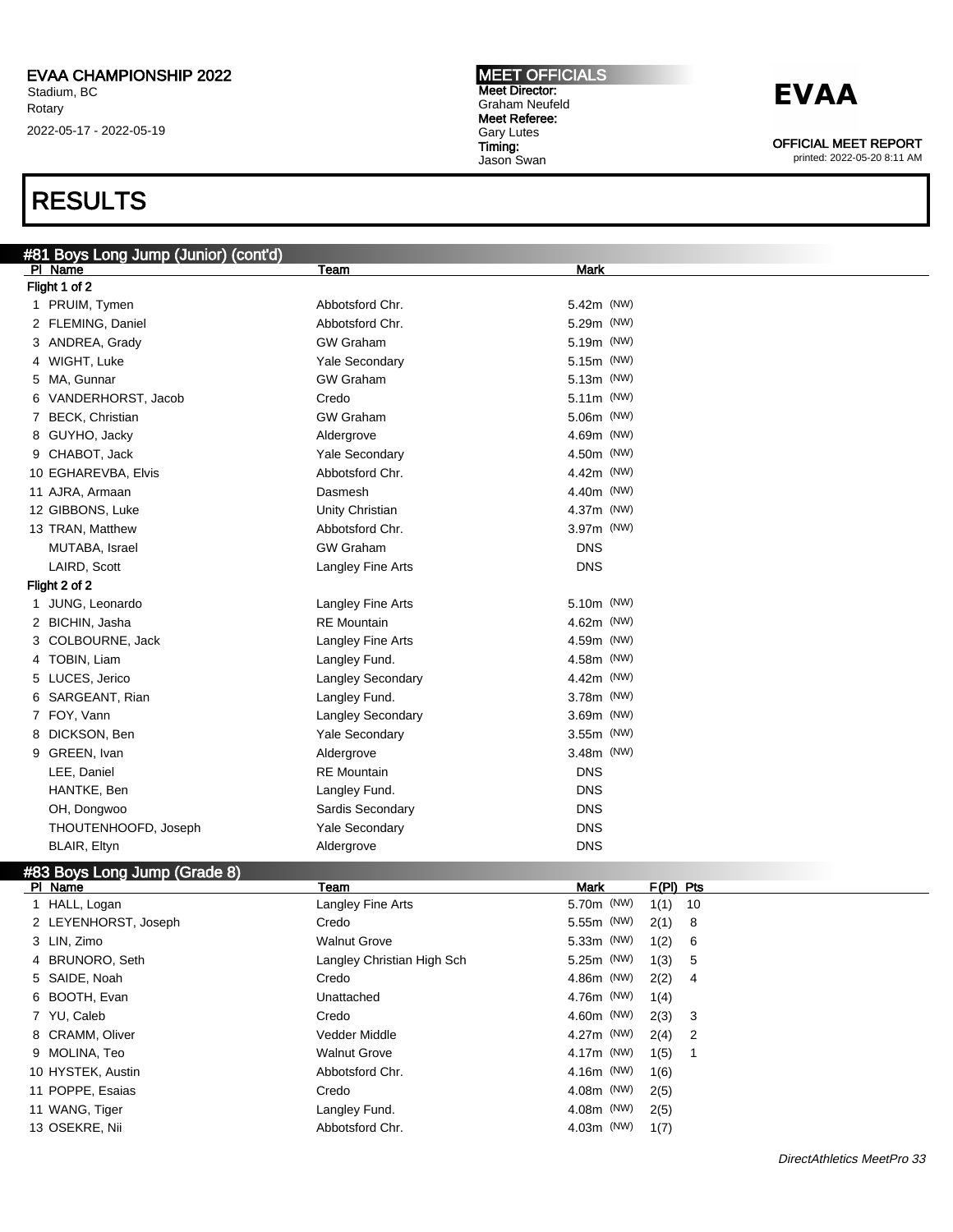### RESULTS

#### MEET OFFICIALS Meet Director: Graham Neufeld Meet Referee: Gary Lutes Timing: Jason Swan

## **EVAA**

OFFICIAL MEET REPORT

|   | #83 Boys Long Jump (Grade 8) (cont'd) |                            |              |             |
|---|---------------------------------------|----------------------------|--------------|-------------|
|   | PI Name                               | Team                       | Mark         | $F(PI)$ Pts |
|   | 14 AMES, Nigel                        | Langley Fine Arts          | 4.02m (NW)   | 2(7)        |
|   | 15 WILSON, Nathan                     | <b>Brookswood</b>          | 3.97m (NW)   | 2(8)        |
|   | 16 STROMGREN, Liam                    | Langley Christian High Sch | 3.89m (NW)   | 1(8)        |
|   | 17 VANMUYEN, Kohen                    | Abbotsford Chr.            | 3.67m (NW)   | 1(9)        |
|   | 18 REDEKOP, Brennan                   | Abbotsford Chr.            | 3.65m (NW)   | 1(10)       |
|   | 19 SCHOUTEN, Lucas                    | Credo                      | 3.61m (NW)   | 2(9)        |
|   | 20 PETKAU, Calvin                     | Vedder Middle              | 3.51m (NW)   | 2(10)       |
|   | 21 VANDEBURGT, Cameron                | Credo                      | 3.46m (NW)   | 2(11)       |
|   | 22 GELDERMAN, Carter                  | Abbotsford Chr.            | $3.03m$ (NW) | 1(11)       |
|   | 23 VANDERSTOEP, Aiden                 | Credo                      | 2.82m (NW)   | 2(12)       |
|   | VANDERGRAAF, Atang                    | Langley Christian High Sch | <b>DNS</b>   | 1           |
|   | REDEKOP, Colton                       | Abbotsford Chr.            | <b>DNS</b>   | 1           |
|   | SASIKOMAR, Harishvin                  | Heritage Park              | <b>DNS</b>   | 2           |
|   |                                       |                            |              |             |
|   | <b>FLIGHT RESULTS</b>                 |                            |              |             |
|   | PI Name                               | Team                       | Mark         |             |
|   | Flight 1 of 2                         |                            |              |             |
|   | 1 HALL, Logan                         | Langley Fine Arts          | 5.70m (NW)   |             |
|   | 2 LIN, Zimo                           | <b>Walnut Grove</b>        | 5.33m (NW)   |             |
|   | 3 BRUNORO, Seth                       | Langley Christian High Sch | 5.25m (NW)   |             |
|   | 4 BOOTH, Evan                         | Unattached                 | 4.76m (NW)   |             |
|   | 5 MOLINA, Teo                         | <b>Walnut Grove</b>        | 4.17m (NW)   |             |
|   | 6 HYSTEK, Austin                      | Abbotsford Chr.            | 4.16m (NW)   |             |
|   | 7 OSEKRE, Nii                         | Abbotsford Chr.            | $4.03m$ (NW) |             |
|   | 8 STROMGREN, Liam                     | Langley Christian High Sch | 3.89m (NW)   |             |
|   | 9 VANMUYEN, Kohen                     | Abbotsford Chr.            | $3.67m$ (NW) |             |
|   | 10 REDEKOP, Brennan                   | Abbotsford Chr.            | 3.65m (NW)   |             |
|   | 11 GELDERMAN, Carter                  | Abbotsford Chr.            | $3.03m$ (NW) |             |
|   | VANDERGRAAF, Atang                    | Langley Christian High Sch | <b>DNS</b>   |             |
|   | REDEKOP, Colton                       | Abbotsford Chr.            | <b>DNS</b>   |             |
|   | Flight 2 of 2                         |                            |              |             |
|   | 1 LEYENHORST, Joseph                  | Credo                      | 5.55m (NW)   |             |
|   | 2 SAIDE, Noah                         | Credo                      | 4.86m (NW)   |             |
|   | 3 YU, Caleb                           | Credo                      | 4.60m (NW)   |             |
|   | 4 CRAMM, Oliver                       | Vedder Middle              | 4.27m (NW)   |             |
|   | 5 POPPE, Esaias                       | Credo                      | 4.08m (NW)   |             |
|   | 5 WANG, Tiger                         | Langley Fund.              | 4.08m (NW)   |             |
|   | 7 AMES, Nigel                         | Langley Fine Arts          | 4.02m (NW)   |             |
| 8 | WILSON, Nathan                        | Brookswood                 | 3.97m (NW)   |             |
| 9 | SCHOUTEN, Lucas                       | Credo                      | 3.61m (NW)   |             |
|   | 10 PETKAU, Calvin                     | Vedder Middle              | 3.51m (NW)   |             |
|   | 11 VANDEBURGT, Cameron                | Credo                      | 3.46m (NW)   |             |
|   | 12 VANDERSTOEP, Aiden                 | Credo                      | 2.82m (NW)   |             |
|   | SASIKOMAR, Harishvin                  | Heritage Park              | <b>DNS</b>   |             |
|   |                                       |                            |              |             |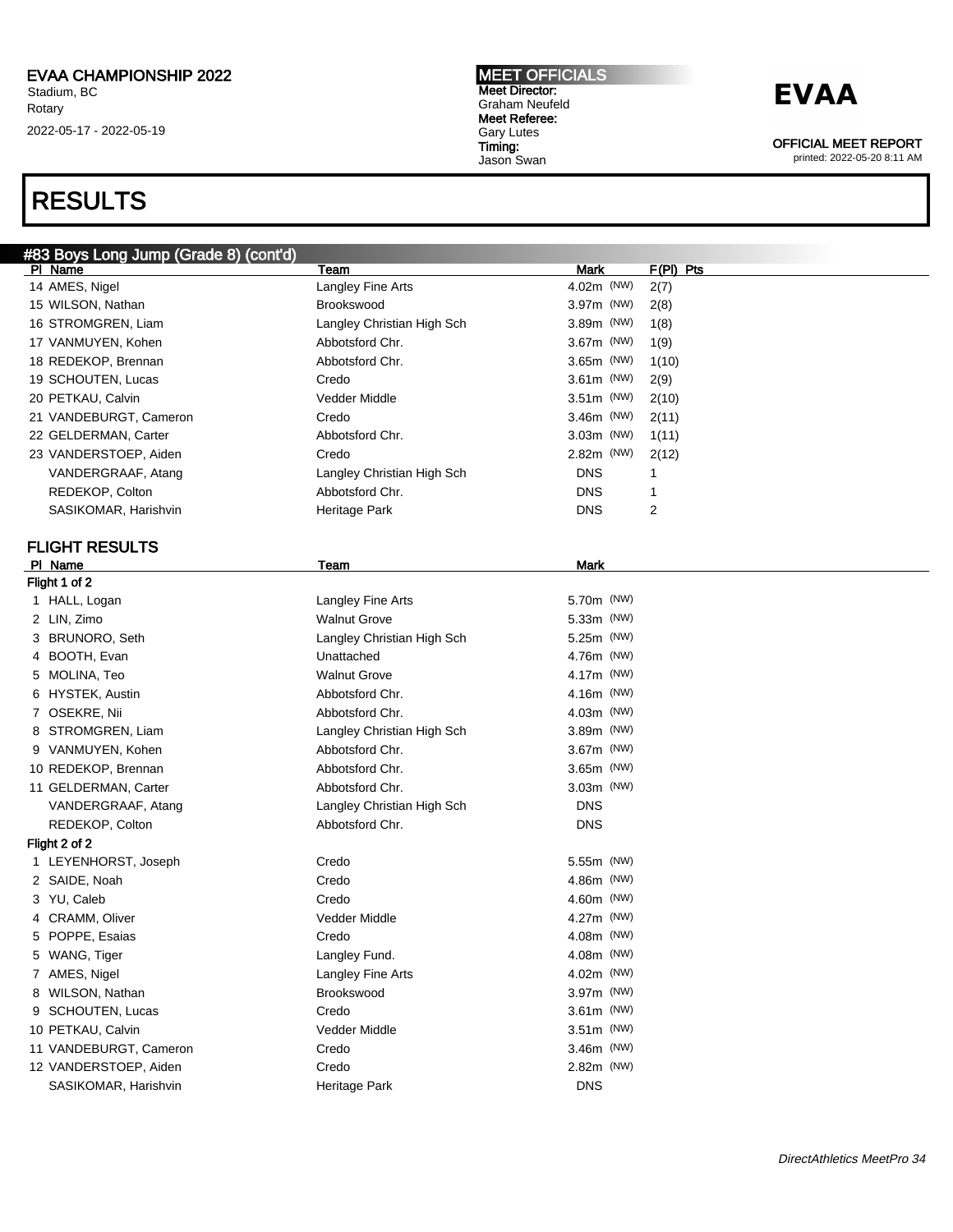## RESULTS

#### MEET OFFICIALS Meet Director: Graham Neufeld Meet Referee: Gary Lutes Timing: Jason Swan

## **EVAA**

OFFICIAL MEET REPORT

printed: 2022-05-20 8:11 AM

| #85 Boys Triple Jump (Senior) |                          |               |                |  |
|-------------------------------|--------------------------|---------------|----------------|--|
| PI Name                       | Team                     | Mark          | Pts            |  |
| 1 AVUL, Ercy                  | W.J Mouat                | 12.74m (NW)   | 10             |  |
| 2 MCKAY, Matthew              | Mei Secondary            | 12.52m (NW)   | 8              |  |
| 3 HAAN, Natanael              | Unity Christian          | 12.25m (NW)   | 6              |  |
| 4 VUONG, Trentin              | Abbotsford Chr.          | 11.93m (NW)   | 5              |  |
| 5 WATRIN, Nolan               | Robert Bateman Secondary | 11.62m (NW)   | 4              |  |
| 6 STREET, Ben                 | Langley Fund.            | 11.22m (NW)   | 3              |  |
| 7 GRIM, Adam                  | Credo                    | $11.11m$ (NW) | $\overline{2}$ |  |
| 8 TROLLAND, Talon             | W.J Mouat                | 10.60m (NW)   | 4              |  |
| 9 GRIM, Dylan                 | Credo                    | 10.38m (NW)   |                |  |
| 10 NICKEL, Elijah             | Mei Secondary            | $10.26m$ (NW) |                |  |
| 11 KANG-VINNISH, Logan        | W.J Mouat                | 10.07m (NW)   |                |  |
| 12 SKIDMORE, Riley            | <b>Yale Secondary</b>    | 9.90m (NW)    |                |  |
| 13 KAMPEN, Caleb              | Mei Secondary            | 8.13m (NW)    |                |  |
| 14 ARRUDA, Kaiden             | <b>Yale Secondary</b>    | $6.61m$ (NW)  |                |  |
| LOCKYER, Cameron              | <b>Walnut Grove</b>      | <b>DNS</b>    |                |  |
|                               |                          |               |                |  |

| HOT DUYS THUR JUIND (JUINUE) |                       |               |     |
|------------------------------|-----------------------|---------------|-----|
| PI Name                      | Team                  | <b>Mark</b>   | Pts |
| 1 NOTELTIERS, Max            | Abbotsford Chr.       | 10.73m (NW)   | 10  |
| 2 VANEGMOND, Dylan           | Credo                 | 10.51m (NW)   | 8   |
| 3 GUYHO, Jacky               | Aldergrove            | $10.16m$ (NW) | 6   |
| 4 VANOENE, Carson            | Credo                 | $10.10m$ (NW) | 5   |
| 5 EGHAREVBA, Elvis           | Abbotsford Chr.       | 10.02m (NW)   | 4   |
| 6 SPANNINGA, Logan           | Credo                 | $9.99m$ (NW)  | 3   |
| 7 KLASSEN, Fynn              | Brookswood            | $9.98m$ (NW)  | 2   |
| 8 THIESSEN, Carter           | <b>Yale Secondary</b> | $9.56m$ (NW)  |     |
| 9 RUSSELL, Joel              | <b>Walnut Grove</b>   | $9.53m$ (NW)  |     |
| 10 TOBIN, Liam               | Langley Fund.         | $9.51m$ (NW)  |     |
| 11 SCHEPER, Jeren            | Credo                 | $9.30m$ (NW)  |     |
| 12 MORROW, Cameron           | Abbotsford Chr.       | $7.71m$ (NW)  |     |

#### #89 Boys Triple Jump (Grade 8)

#87 Boys Triple Jump (Junior)

| PI Name                 | Team            | <b>Mark</b>  | Pts |  |
|-------------------------|-----------------|--------------|-----|--|
| 1 JANES, Issac          | Heritage Park   | 10.06m (NW)  | 10  |  |
| 2 HYSTEK, Austin        | Abbotsford Chr. | 9.50m (NW)   | 8   |  |
| 3 RENAERTS, Xander      | Highroad        | $9.45m$ (NW) | 6   |  |
| 4 POPPE, Esaias         | Credo           | $9.33m$ (NW) | 5   |  |
| 5 MCGOWAN, Oliver       | Langley Fund.   | 9.30m (NW)   | 4   |  |
| 6 OSEKRE, Nii           | Abbotsford Chr. | $9.23m$ (NW) | 3   |  |
| 7 SCHOUTEN, Lucas       | Credo           | $9.02m$ (NW) | 2   |  |
| 8 GRIM, Brandon         | Credo           | 8.75m (NW)   |     |  |
| 9 VANDEBURGT, Cameron   | Credo           | 7.90m (NW)   |     |  |
| 10 BREUKELMAN, Jonathan | Credo           | $7.83m$ (NW) |     |  |
| 11 PETKAU, Calvin       | Vedder Middle   | 7.50m (NW)   |     |  |
| 12 VANDERSTOEP, Aiden   | Credo           | $6.72m$ (NW) |     |  |
| SASIKOMAR, Harishvin    | Heritage Park   | <b>DNS</b>   |     |  |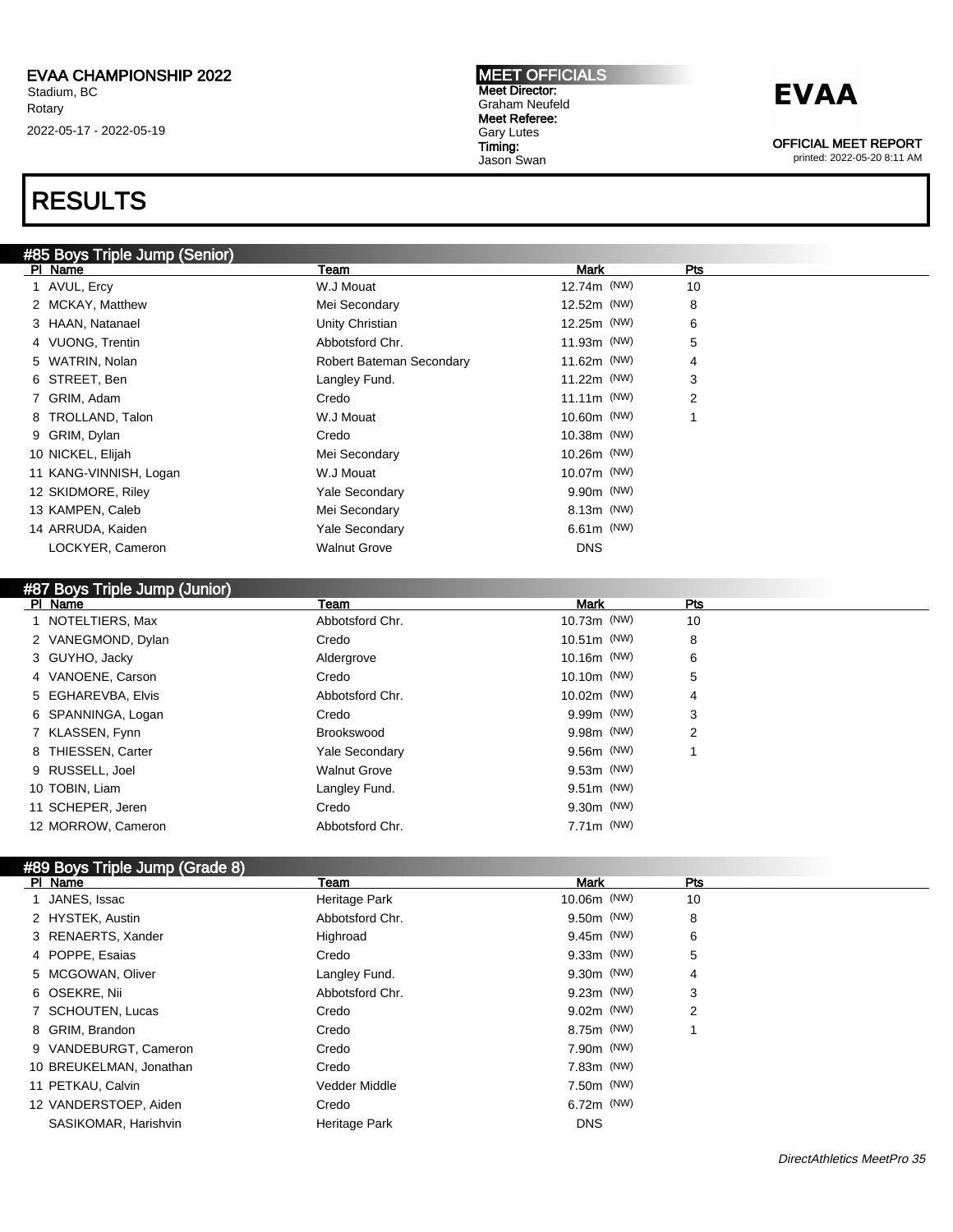### RESULTS

| #89 Boys Triple Jump (Grade 8) (cont'd) |                       |             |              |  |
|-----------------------------------------|-----------------------|-------------|--------------|--|
| PI Name                                 | Team                  | <b>Mark</b> | Pts          |  |
| WIEBE, Cole                             | Abbotsford Chr.       | <b>DNS</b>  |              |  |
|                                         |                       |             |              |  |
| #91 Boys Shot Put (Senior)              |                       |             |              |  |
| PI Name                                 | Team                  | <b>Mark</b> | Pts          |  |
| 1 LONGLEY, Ethan                        | <b>RE</b> Mountain    | 12.48m      | 10           |  |
| 2 MCKAY, Matthew                        | Mei Secondary         | 11.18m      | 8            |  |
| 3 WARKENTIN, Justin                     | Langley Fund.         | 10.46m      | 6            |  |
| 4 ATSMA, Kegan                          | Abbotsford Chr.       | 9.70m       | 5            |  |
| 5 SHIN, Tae                             | Chilliwack Sec.       | 8.49m       | 4            |  |
| 6 BRAR, Sahil                           | <b>Yale Secondary</b> | 8.18m       | 3            |  |
| 7 KNOWLES, Javon                        | Chilliwack Sec.       | 7.89m       | 2            |  |
| 8 YOSHIDA, Shuma                        | <b>Walnut Grove</b>   | 7.26m       | 1            |  |
| DE REGT, Aiden                          | Abbotsford Chr.       | 7.12m       |              |  |
| 10 LUU, Aiden                           | Langley Fund.         | 6.47m       |              |  |
| 11 LUU, Ethan                           | Langley Fund.         | 6.22m       |              |  |
| MOUANGSOUVANH, Brandon                  | St. John Brebeuf      | <b>DNS</b>  |              |  |
| AULAKH, Gurtaj                          | Mei Secondary         | <b>DNS</b>  |              |  |
| SENFT, Dylan                            | <b>Walnut Grove</b>   | <b>DNS</b>  |              |  |
| NEUFELD, William                        | Mei Secondary         | <b>DNS</b>  |              |  |
|                                         |                       |             |              |  |
| #93 Boys Shot Put (Junior)              |                       |             |              |  |
| PI Name                                 | Team                  | <b>Mark</b> | Pts          |  |
| 1 AIKEMA, Eric                          | Langley Fund.         | 10.74m      | 10           |  |
| 2 DEBOER, Russell                       | Credo                 | 10.48m      | 8            |  |
| 3 LONGLEY, Chase                        | <b>Peter Ewart</b>    | 9.79m       | 6            |  |
| 4 VANEGMOND, Dylan                      | Credo                 | 8.50m       | 5            |  |
| 5 RICE, Justin                          | Aldergrove            | 7.94m       | 4            |  |
| 6 AJRA, Armaan                          | Dasmesh               | 7.69m       | 3            |  |
| 7 FROESE, Lincoln                       | Unity Christian       | 7.67m       | 2            |  |
| 8 RAI, Mehtab                           | Dasmesh               | 7.58m       | $\mathbf{1}$ |  |
| 9 CAR, Logan                            | Abbotsford Chr.       | 7.49m       |              |  |
| 10 TRAN, Matthew                        | Abbotsford Chr.       | 6.89m       |              |  |
| 11 DEKKER, Josh                         | Abbotsford Chr.       | 6.82m       |              |  |
| 12 WIKKERINK, Luke                      | Abbotsford Chr.       | 6.79m       |              |  |
| 13 BOURGEOIS, Michael                   | Chilliwack Sec.       | 6.22m       |              |  |

| 13 BOURGEOIS, Michael | Chilliwack Sec.     | 6.22m      |
|-----------------------|---------------------|------------|
| 14 MARTINEZ, Juan     | <b>Walnut Grove</b> | 6.14m      |
| HANTKE, Ben           | Langley Fund.       | <b>DNS</b> |
| NEUFELD, Danny        | Mei Secondary       | <b>DNS</b> |
|                       |                     |            |

### #95 Boys Shot Put (Grade 8)

#### MEET OFFICIALS Meet Director: Graham Neufeld Meet Referee: Gary Lutes Timing:

Jason Swan

### **EVAA**

OFFICIAL MEET REPORT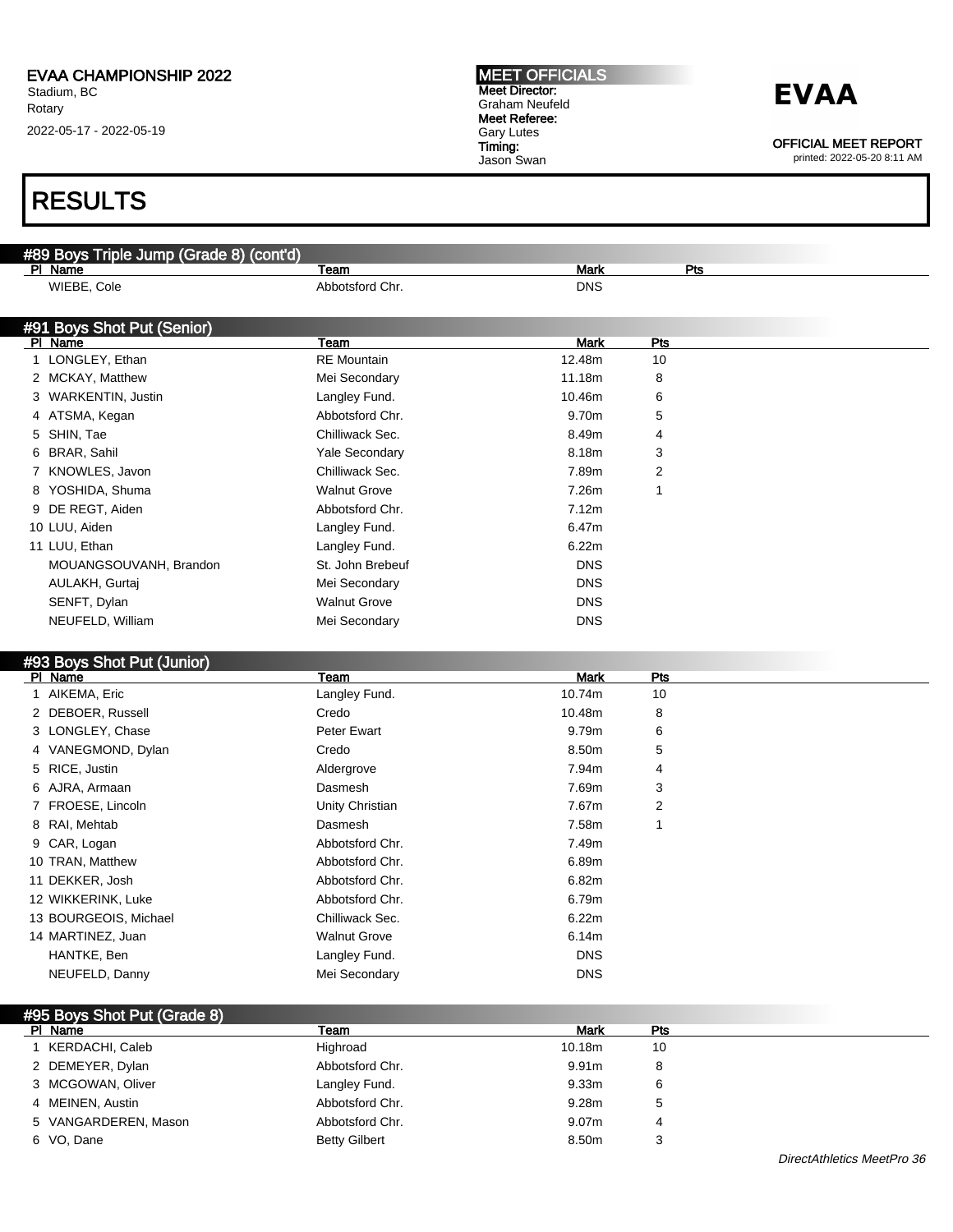### RESULTS

#### MEET OFFICIALS Meet Director: Graham Neufeld Meet Referee: Gary Lutes Timing: Jason Swan

## **EVAA**

OFFICIAL MEET REPORT

printed: 2022-05-20 8:11 AM

| #95 Boys Shot Put (Grade 8) (cont'd) |                      |             |                 |  |
|--------------------------------------|----------------------|-------------|-----------------|--|
| PI Name                              | Team                 | <b>Mark</b> | Pts             |  |
| 7 ARRAM, Christian                   | <b>Betty Gilbert</b> | 8.21m       | $\overline{2}$  |  |
| 8 GOJSIC, Kanjyu                     | Langley Fund.        | 7.50m       | 1               |  |
| 9 GLAVINA, Kamal                     | Langley Fund.        | 7.46m       |                 |  |
| 10 COLLICK, Steffon                  | Abbotsford Chr.      | 5.83m       |                 |  |
| 11 SCHIEBEL, Evan                    | Abbotsford Chr.      | 5.58m       |                 |  |
| 12 GELDERMAN, Carter                 | Abbotsford Chr.      | 5.07m       |                 |  |
| 13 PROVOST, Hudson                   | Vedder Middle        | 4.73m       |                 |  |
| 14 PAGNANINI, Matteo                 | <b>Betty Gilbert</b> | 4.40m       |                 |  |
| SAIDE, Noah                          | Credo                | <b>DNS</b>  |                 |  |
| MARTIN, Dylan                        | Mount Slesse         | <b>DNS</b>  |                 |  |
| BOER, Cohen                          | Highroad             | <b>DNS</b>  |                 |  |
|                                      |                      |             |                 |  |
| #97 Boys Discus (Senior)             |                      |             |                 |  |
| PI Name                              | Team                 | <b>Mark</b> | <b>Pts</b>      |  |
| 1 LONGLEY, Ethan                     | <b>RE</b> Mountain   | 36.07m      | 10              |  |
| 2 AULAKH, Gurtaj                     | Mei Secondary        | 35.77m      | 8               |  |
| 3 ATSMA, Kegan                       | Abbotsford Chr.      | 32.02m      | 6               |  |
| 4 NEUFELD, William                   | Mei Secondary        | 26.98m      | 5               |  |
| TRUSTHAM, Jackson<br>5               | Mission Sec.         | 26.53m      | 4               |  |
| 6 KNOWLES, Javon                     | Chilliwack Sec.      | 25.90m      | 3               |  |
| 7 MANUEL, Theo                       | Yale Secondary       | 24.75m      | $\overline{2}$  |  |
| 8 SOGIYAMA, Aya                      | Sardis Secondary     | 24.72m      | 1               |  |
| 9 BRAR, Sahil                        | Yale Secondary       | 22.17m      |                 |  |
| 10 VANTIL, Jarrett                   | Credo                | 19.14m      |                 |  |
| 11 DE REGT, Aiden                    | Abbotsford Chr.      | 18.08m      |                 |  |
| 12 LUU, Ethan                        | Langley Fund.        | 17.74m      |                 |  |
| 13 BOUCHER, Isaac                    | Aldergrove           | 16.69m      |                 |  |
| 14 LUU, Aiden                        | Langley Fund.        | 15.94m      |                 |  |
| 15 SHIN, Tae                         | Chilliwack Sec.      | 15.90m      |                 |  |
| 16 BABAR, Danish                     | Credo                | 12.29m      |                 |  |
| VIJ, Adit                            | <b>RE</b> Mountain   | <b>DNS</b>  |                 |  |
|                                      |                      |             |                 |  |
| #99 Boys Discus (Junior)             |                      |             |                 |  |
|                                      | <b>Toom</b>          | Mode        | D <sub>fo</sub> |  |

#### Pl Name Team Mark Pts 1 LONGLEY, Chase **Peter Ewart** Peter Ewart 32.05m 10 2 COLWELL, Cale **Langley Secondary** 26.95m 8 3 CARMEN, Dawson Mei Secondary 25.23m 6 4 RICE, Justin **1988 1988 24.59m** 5 5 AIKEMA, Eric **Canadian Community Community Community** Langley Fund. 22.52m 4 6 DEBOER, Russell Credo 21.90m 3 7 NEUFELD, Danny **20.29m** Mei Secondary 20.29m 2 8 GILL, Ramneek Dasmesh 18.44m 1 ROFFEL, Colton **Langley Fund.** COLLOCATE LAND CONS BOURGEOIS, Michael **Chilliwack Sec. Chilliwack Sec. DNS** SALMON, Zeke **Abbotsford Chr.** Abbotsford Chr.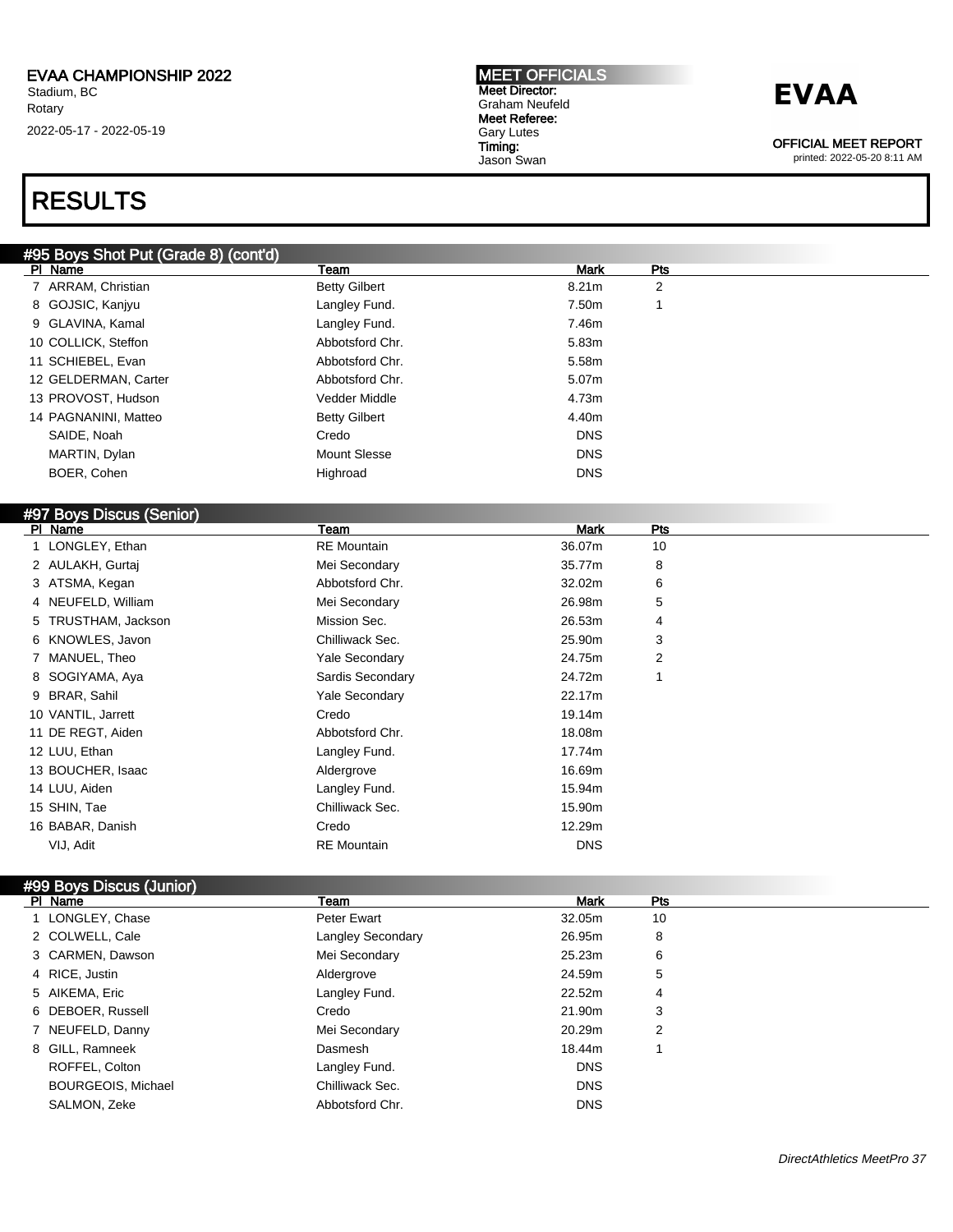## RESULTS

| #101 Boys Discus (Grade 8) |                      |        |     |  |
|----------------------------|----------------------|--------|-----|--|
| PI Name                    | Team                 | Mark   | Pts |  |
| GOJSIC, Kanjyu             | Langley Fund.        | 30.28m | 10  |  |
| 2 RENAERTS, Xander         | Highroad             | 26.32m | 8   |  |
| 3 VANGARDEREN, Mason       | Abbotsford Chr.      | 25.74m | 6   |  |
| 4 MEINEN, Austin           | Abbotsford Chr.      | 24.96m | 5   |  |
| 5 DEMEYER, Dylan           | Abbotsford Chr.      | 23.62m | 4   |  |
| 6 GLAVINA, Kamal           | Langley Fund.        | 21.89m | 3   |  |
| 7 BOER, Cohen              | Highroad             | 20.77m | 2   |  |
| 8 TRAN, Tony               | <b>Betty Gilbert</b> | 18.46m | 1   |  |
| 9 PAGNANINI, Matteo        | <b>Betty Gilbert</b> | 18.10m |     |  |
| 10 ELDERKIN, Aaron         | Brookswood           | 18.09m |     |  |
| 11 CHITCHOT, Kuvan         | <b>Betty Gilbert</b> | 17.77m |     |  |
| 12 RADBOURNE, Owen         | Langley Fund.        | 17.11m |     |  |
| 13 DYCK, Caleb             | Mei Middle           | 17.08m |     |  |
| 14 COLLICK, Steffon        | Abbotsford Chr.      | 15.43m |     |  |
| 15 SCHIEBEL, Evan          | Abbotsford Chr.      | 14.63m |     |  |
| 16 ZHENG, Steven           | Langley Fund.        | 13.98m |     |  |
| 17 GELDERMAN, Carter       | Abbotsford Chr.      | 13.41m |     |  |
|                            |                      |        |     |  |

MEET OFFICIALS Meet Director: Graham Neufeld Meet Referee: Gary Lutes Timing: Jason Swan

#### #103 Boys Hammer (Senior)

| PI Name             | Team               | <b>Mark</b> | <b>Pts</b> |
|---------------------|--------------------|-------------|------------|
| 1 LONGLEY, Ethan    | <b>RE</b> Mountain | 50.55m      | 10         |
| 2 AULAKH, Gurtaj    | Mei Secondary      | 43.82m      | 8          |
| 3 TRUSTHAM, Jackson | Mission Sec.       | 40.47m      | 6          |
| 4 NEUFELD, William  | Mei Secondary      | 27.20m      | 5          |
| 5 ATSMA, Kegan      | Abbotsford Chr.    | 22.24m      | 4          |
| 6 PETERS, Cameron   | Abbotsford Chr.    | 21.80m      | 3          |
| 7 DE REGT, Aiden    | Abbotsford Chr.    | 17.66m      | ≏          |

#### #105 Boys Hammer (Junior)

| PI Name           | Team            | <b>Mark</b> | Pts |  |
|-------------------|-----------------|-------------|-----|--|
| 1 LONGLEY, Chase  | Peter Ewart     | 38.74m      | 10  |  |
| 2 CARMEN, Dawson  | Mei Secondary   | 26.61m      | 8   |  |
| 3 DEKKER, Josh    | Abbotsford Chr. | 24.49m      | 6   |  |
| 4 WIKKERINK, Luke | Abbotsford Chr. | 19.73m      | 5   |  |
| 5 TRAN, Matthew   | Abbotsford Chr. | 18.72m      | 4   |  |
| 6 NEUFELD, Danny  | Mei Secondary   | 14.92m      | 3   |  |
| 7 GILL, Ramneek   | Dasmesh         | 12.71m      | 2   |  |
| LEIFSSON, Gunner  | Mission Sec.    | <b>DNS</b>  |     |  |

### #107 Boys Javelin (Senior)

| PI Name            | Team                  | <b>Mark</b> | Pts |  |
|--------------------|-----------------------|-------------|-----|--|
| MANUEL, Theo       | <b>Yale Secondary</b> | 40.36m      | 10  |  |
| 2 HJORTH, Shane    | <b>Walnut Grove</b>   | 37.91m      | 8   |  |
| 3 LOCKYER, Cameron | <b>Walnut Grove</b>   | 37.64m      | 6   |  |
| 4 POGNUYEV, Daniel | Mission Sec.          | 33.14m      | 5   |  |
| 5 VAN VUGT, Alex   | St. John Brebeuf      | 32.07m      | 4   |  |
| 6 SOGIYAMA, Aya    | Sardis Secondary      | 31.40m      |     |  |

## **EVAA**

OFFICIAL MEET REPORT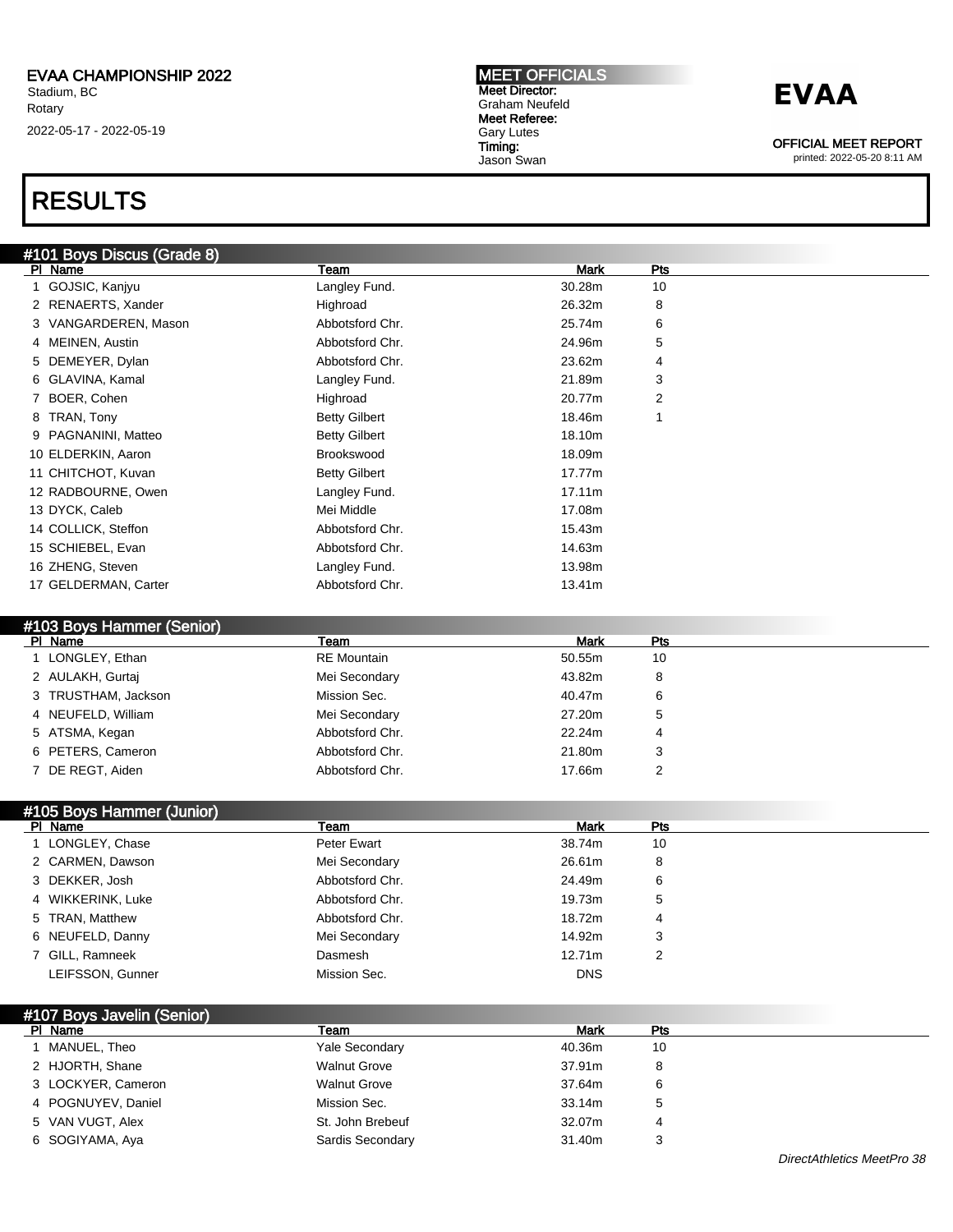### RESULTS

### #107 Boys Javelin (Senior) (cont'd)

| PI Name                | Team                       | <b>Mark</b> | Pts |
|------------------------|----------------------------|-------------|-----|
| 7 HUMENIUK, Isaac      | Langley Christian High Sch | 29.73m      | 2   |
| 8 VANTIL, Jarrett      | Credo                      | 28.06m      |     |
| 9 KAMPEN, Caleb        | Mei Secondary              | 24.35m      |     |
| 10 BRAR, Sahil         | <b>Yale Secondary</b>      | 22.52m      |     |
| 11 YOSHIDA, Shuma      | <b>Walnut Grove</b>        | 20.78m      |     |
| 12 PHUC, Tommy         | Aldergrove                 | 17.52m      |     |
| 13 BABAR, Danish       | Credo                      | 15.77m      |     |
| 14 LUU, Aiden          | Langley Fund.              | 15.75m      |     |
| 15 LUU, Ethan          | Langley Fund.              | 14.40m      |     |
| WATRIN, Nolan          | Robert Bateman Secondary   | <b>DNS</b>  |     |
| WARKENTIN, Justin      | Langley Fund.              | <b>DNS</b>  |     |
| VIJ, Adit              | <b>RE</b> Mountain         | <b>DNS</b>  |     |
| MELANSON, Noah         | <b>RE</b> Mountain         | <b>DNS</b>  |     |
| MOUANGSOUVANH, Brandon | St. John Brebeuf           | <b>DNS</b>  |     |
| PETERS, Cameron        | Abbotsford Chr.            | <b>DNS</b>  |     |
| OOSTERHOFF, Mackenzie  | Credo                      | <b>DNS</b>  |     |
|                        |                            |             |     |

#### #109 Boys Javelin (Junior)

| PI Name              | Team                  | Mark       | Pts |
|----------------------|-----------------------|------------|-----|
| 1 RICE, Justin       | Aldergrove            | 34.58m     | 10  |
| 2 CARMEN, Dawson     | Mei Secondary         | 30.96m     | 8   |
| 3 CAR, Logan         | Abbotsford Chr.       | 28.52m     | 6   |
| 4 BUSINK, Curtis     | Abbotsford Chr.       | 26.90m     | 5   |
| 5 AGBUYA, Josh       | Aldergrove            | 25.85m     | 4   |
| 6 WIKKERINK, Luke    | Abbotsford Chr.       | 23.80m     | 3   |
| 7 DEKKER, Josh       | Abbotsford Chr.       | 23.18m     | 2   |
| 8 DEWIT, Caleb       | Credo                 | 22.19m     | 1   |
| 9 FROESE, Lincoln    | Unity Christian       | 21.99m     |     |
| 10 AIKEMA, Eric      | Langley Fund.         | 19.29m     |     |
| 11 SCHIERLING, Casey | Unity Christian       | 18.70m     |     |
| 12 DEBOER, Russell   | Credo                 | 18.60m     |     |
| 13 MARTINEZ, Juan    | <b>Walnut Grove</b>   | 16.70m     |     |
| 14 GILL, Ramneek     | Dasmesh               | 16.62m     |     |
| 15 DICKSON, Ben      | <b>Yale Secondary</b> | 16.20m     |     |
| 16 CHOI, Jaden       | <b>Yale Secondary</b> | 15.55m     |     |
| KOOYMAN, Shane       | Unity Christian       | <b>DNS</b> |     |
| ROFFEL, Colton       | Langley Fund.         | <b>DNS</b> |     |
| RAI, Mehtab          | Dasmesh               | <b>DNS</b> |     |

#### #111 Boys Javelin (Grade 8)

| PI Name            | Team                | Mark   | Pts |  |
|--------------------|---------------------|--------|-----|--|
| VANGARDEREN, Mason | Abbotsford Chr.     | 37.80m | 10  |  |
| 2 DYCK, Caleb      | Mei Middle          | 29.88m | 8   |  |
| 3 RENAERTS, Xander | Highroad            | 29.40m | 6   |  |
| 4 DORLAND, Cole    | <b>Walnut Grove</b> | 25.24m |     |  |
| 5 DEWIT, Beckem    | Credo               | 24.67m |     |  |

MEET OFFICIALS Meet Director: Graham Neufeld Meet Referee: Gary Lutes Timing:

Jason Swan

### **EVAA**

OFFICIAL MEET REPORT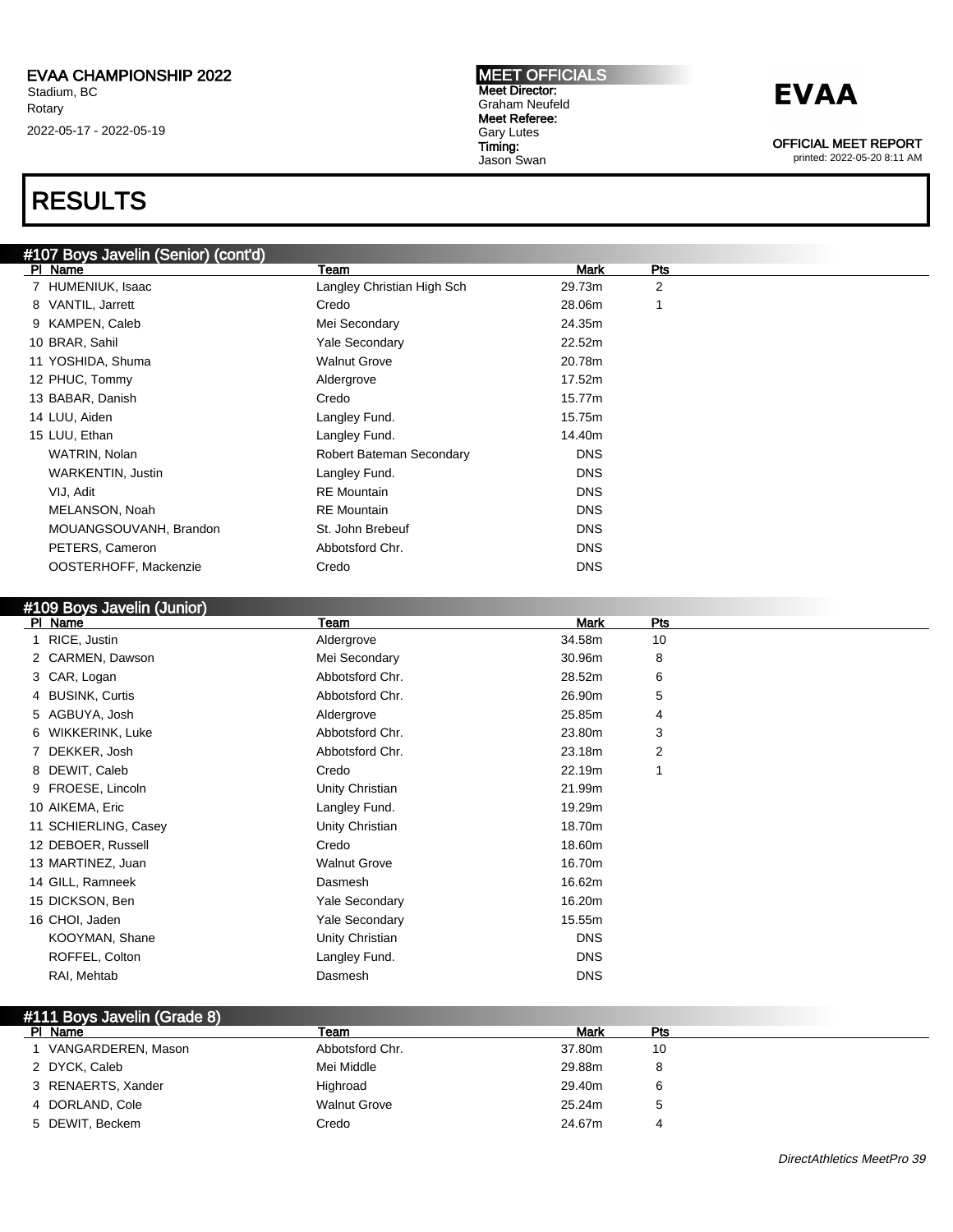#### MEET OFFICIALS Meet Director: Graham Neufeld Meet Referee: Gary Lutes Timing: Jason Swan

### **EVAA**

OFFICIAL MEET REPORT

printed: 2022-05-20 8:11 AM

### RESULTS

### #111 Boys Javelin (Grade 8) (cont'd)

| PI Name                     | Team                 | <b>Mark</b> | Pts |  |
|-----------------------------|----------------------|-------------|-----|--|
| 6 VANDEBURGT, Cameron       | Credo                | 22.40m      | 3   |  |
| 7 VO, Dane                  | <b>Betty Gilbert</b> | 22.00m      | 2   |  |
| 8 DEMEYER, Dylan            | Abbotsford Chr.      | 20.90m      | 1   |  |
| 9 MEINEN, Austin            | Abbotsford Chr.      | 20.27m      |     |  |
| 10 REDEKOP, Brennan         | Abbotsford Chr.      | 19.90m      |     |  |
| 11 JIMENEZ, Matthew         | Abbotsford Chr.      | 19.36m      |     |  |
| 12 BOER, Cohen              | Highroad             | 18.56m      |     |  |
| 13 NICKEL, Noah             | Abbotsford Chr.      | 17.90m      |     |  |
| 14 COLLICK, Steffon         | Abbotsford Chr.      | 17.25m      |     |  |
| 15 REDEKOP, Colton          | Abbotsford Chr.      | 17.16m      |     |  |
| 16 JANZEN, Josiah           | Langley Fund.        | 15.70m      |     |  |
| 17 SCHOUTEN, Caleb          | Credo                | 14.60m      |     |  |
| 18 SCHIEBEL, Evan           | Abbotsford Chr.      | 13.16m      |     |  |
| 19 VANDERSTOEP, Aiden       | Credo                | 13.13m      |     |  |
| VAN BEELEN TORRES, Benjamin | Credo                | <b>DNS</b>  |     |  |
| NABHAN, Kevin               | Langley Fund.        | <b>DNS</b>  |     |  |
| MCDONALD, Mason             | <b>Betty Gilbert</b> | <b>DNS</b>  |     |  |

### #14 Girls 100 Meters (Senior)

| <b>Finals</b>                   |                     | Wind: (+0.3) |     |  |
|---------------------------------|---------------------|--------------|-----|--|
| PI Name                         | Team                | Time         | Pts |  |
| FLEMING, Jacinda                | Abbotsford Chr.     | 13.21        | 10  |  |
| 2 CAO, Joanna                   | <b>Walnut Grove</b> | 13.68        | 8   |  |
| 3 PATKAU, Rebekah               | Langley Fund.       | 13.75        | 6   |  |
| 4 FIASELLA GARBARINO, Francesca | Aldergrove          | 13.78        | 5   |  |
| 5 ZHAO, Evelyn                  | Mei Secondary       | 13.99        | 4   |  |
| 6 NGUYEN, Chloe                 | Mei Secondary       | 14.24        | 3   |  |
| 7 BAY, Kaitlyn                  | Mei Secondary       | 14.40        | 2   |  |
| GETLIKOVA, Julia                | Sardis Secondary    | <b>DNS</b>   |     |  |

### Prelims

| PI Name                         | Team                | Time                  | H(PI) |
|---------------------------------|---------------------|-----------------------|-------|
| 1 CAO, Joanna                   | <b>Walnut Grove</b> | 13.74 $\sigma$ (-0.5) | 2(1)  |
| 2 FLEMING, Jacinda              | Abbotsford Chr.     | 13.79 $\sigma$ (-3.3) | 1(1)  |
| 3 FIASELLA GARBARINO, Francesca | Aldergrove          | $13.90q (+1.7)$       | 4(1)  |
| 4 PATKAU, Rebekah               | Langley Fund.       | 14.07 $\sigma$ (-3.3) | 1(2)  |
| 5 ZHAO, Evelyn                  | Mei Secondary       | 14.09 $\sigma$ (-0.5) | 2(2)  |
| 6 GETLIKOVA, Julia              | Sardis Secondary    | 14.12 $q$ (+0.6)      | 3(1)  |
| 7 NGUYEN, Chloe                 | Mei Secondary       | $14.32q$ (+1.7)       | 4(2)  |
| 8 BAY, Kaitlyn                  | Mei Secondary       | 14.43 $\sigma$ (-0.5) | 2(3)  |
| 9 DOOL, Shayla                  | Sardis Secondary    | $14.50 \quad (-3.3)$  | 1(3)  |
| 10 SALMON, Diedre               | Abbotsford Chr.     | $14.53$ $(+1.7)$      | 4(3)  |
| 11 CUSTODIO, Emerline           | W.J Mouat           | $14.73$ $(-3.3)$      | 1(4)  |
| 12 PLUMMER, Lauren              | Sardis Secondary    | $14.76$ $(+0.6)$      | 3(2)  |
| 13 FACCIO, Sara                 | Sardis Secondary    | $14.98$ $(+1.7)$      | 4(4)  |
| 14 ROLFI, Sofia                 | Sardis Secondary    | $15.43$ $(+1.7)$      | 4(5)  |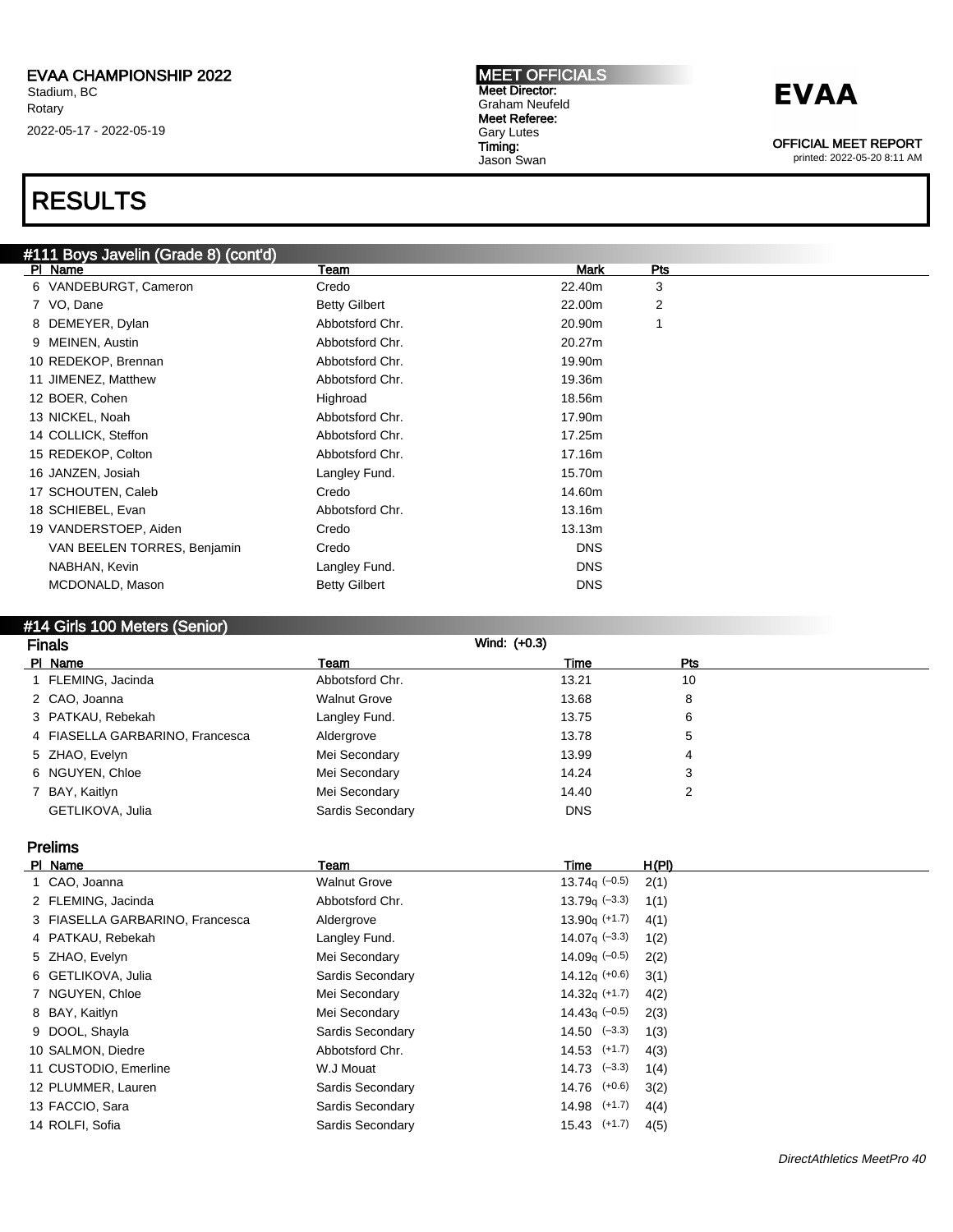## RESULTS

#### #14 Girls 100 Meters (Senior) (cont'd) Prelims

| PI Name             | Team                | Time             | H(PI) |
|---------------------|---------------------|------------------|-------|
| 15 PALME, Sophia    | DW Poppy            | $15.47$ $(+0.6)$ | 3(3)  |
| 16 FANDRICH, Grace  | <b>RE</b> Mountain  | $15.87$ $(-0.5)$ | 2(4)  |
| 17 SKYTTE, Samantha | <b>RE</b> Mountain  | $16.19$ $(+0.6)$ | 3(4)  |
| 18 BRUNO, Ester     | Aldergrove          | $16.66$ $(+0.6)$ | 3(5)  |
| 19 NORKOWSKI, Katie | Aldergrove          | $16.87$ $(-3.3)$ | 1(5)  |
| FANNANE, Sara       | DW Poppy            | <b>DNS</b>       |       |
| SANDHU, Kiran       | <b>RE</b> Mountain  | <b>DNS</b>       |       |
| WALKER, Paige       | Mei Secondary       | <b>DNS</b>       | 2     |
| CARDELLI, Marta     | DW Poppy            | <b>DNS</b>       | 2     |
| KURYLYK, Dani       | <b>Walnut Grove</b> | <b>DNS</b>       | 3     |
| LARREA BARJA, Ines  | Mission Sec.        | <b>DNS</b>       | 4     |
|                     |                     |                  |       |

### HEAT RESULTS

| <b>Prelims</b>                  |                     |                    |  |  |
|---------------------------------|---------------------|--------------------|--|--|
| PI Name                         | Team                | <b>Time</b>        |  |  |
| Heat 1 of 4                     |                     | Wind: (-3.3)       |  |  |
| 1 FLEMING, Jacinda              | Abbotsford Chr.     | 13.79q             |  |  |
| 2 PATKAU, Rebekah               | Langley Fund.       | 14.07g             |  |  |
| 3 DOOL, Shayla                  | Sardis Secondary    | 14.50              |  |  |
| 4 CUSTODIO, Emerline            | W.J Mouat           | 14.73              |  |  |
| 5 NORKOWSKI, Katie              | Aldergrove          | 16.87              |  |  |
| FANNANE, Sara                   | DW Poppy            | <b>DNS</b>         |  |  |
| SANDHU, Kiran                   | <b>RE</b> Mountain  | <b>DNS</b>         |  |  |
| Heat 2 of 4                     |                     | Wind: (-0.5)       |  |  |
| 1 CAO, Joanna                   | <b>Walnut Grove</b> | 13.74q             |  |  |
| 2 ZHAO, Evelyn                  | Mei Secondary       | 14.09 <sub>q</sub> |  |  |
| 3 BAY, Kaitlyn                  | Mei Secondary       | 14.43 <sub>q</sub> |  |  |
| 4 FANDRICH, Grace               | <b>RE</b> Mountain  | 15.87              |  |  |
| <b>WALKER, Paige</b>            | Mei Secondary       | <b>DNS</b>         |  |  |
| CARDELLI, Marta                 | DW Poppy            | <b>DNS</b>         |  |  |
| Heat 3 of 4                     |                     | Wind: (+0.6)       |  |  |
| 1 GETLIKOVA, Julia              | Sardis Secondary    | 14.12q             |  |  |
| 2 PLUMMER, Lauren               | Sardis Secondary    | 14.76              |  |  |
| 3 PALME, Sophia                 | DW Poppy            | 15.47              |  |  |
| 4 SKYTTE, Samantha              | <b>RE</b> Mountain  | 16.19              |  |  |
| 5 BRUNO, Ester                  | Aldergrove          | 16.66              |  |  |
| KURYLYK, Dani                   | <b>Walnut Grove</b> | <b>DNS</b>         |  |  |
| Heat 4 of 4                     |                     | Wind: (+1.7)       |  |  |
| 1 FIASELLA GARBARINO, Francesca | Aldergrove          | 13.90q             |  |  |
| 2 NGUYEN, Chloe                 | Mei Secondary       | 14.32q             |  |  |
| 3 SALMON, Diedre                | Abbotsford Chr.     | 14.53              |  |  |
| 4 FACCIO, Sara                  | Sardis Secondary    | 14.98              |  |  |
| 5 ROLFI, Sofia                  | Sardis Secondary    | 15.43              |  |  |
| LARREA BARJA, Ines              | Mission Sec.        | <b>DNS</b>         |  |  |

MEET OFFICIALS Meet Director: Graham Neufeld Meet Referee: Gary Lutes Timing: Jason Swan



OFFICIAL MEET REPORT printed: 2022-05-20 8:11 AM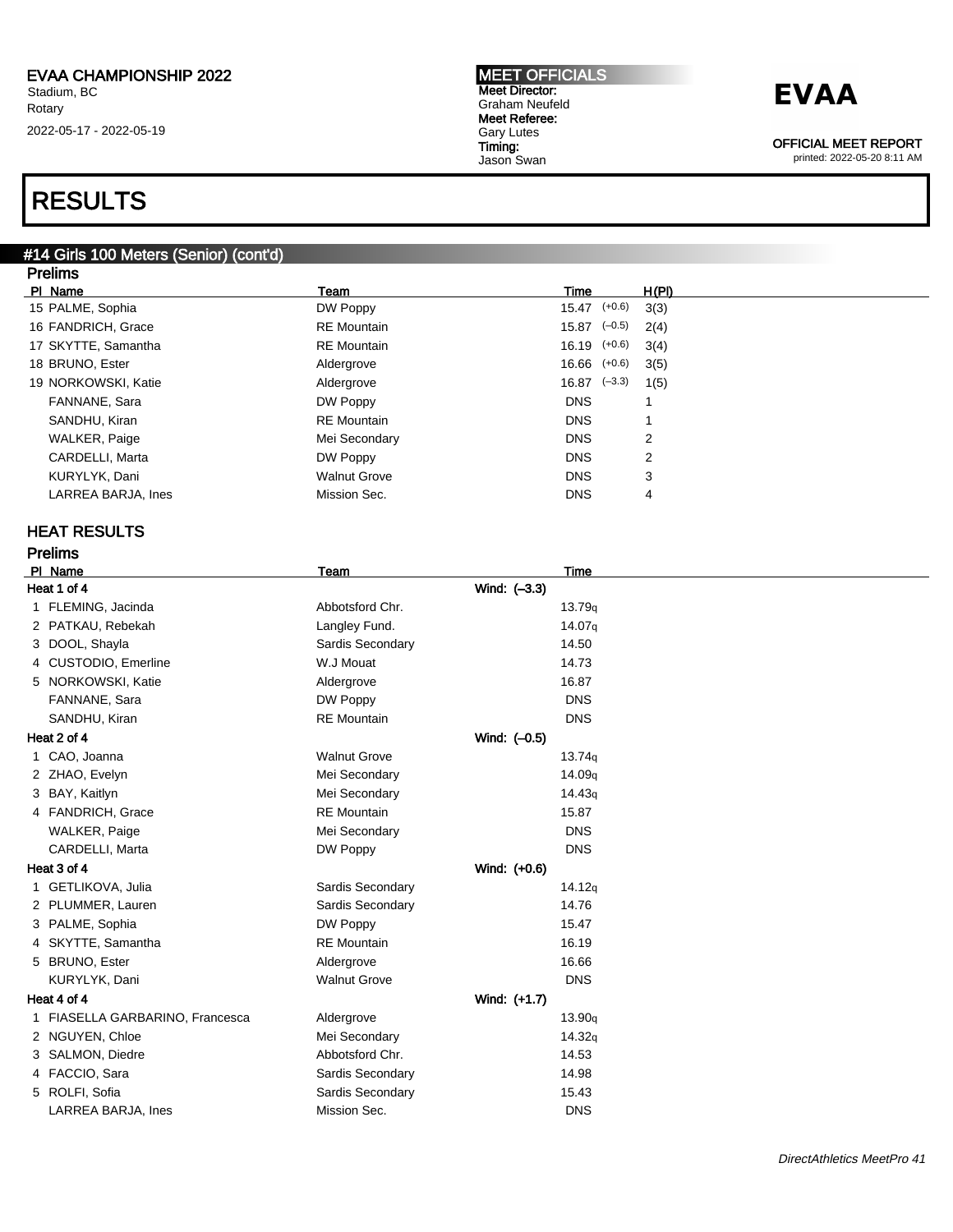### RESULTS

### #16 Girls 100 Meters (Junior)

| <b>Finals</b>         |                            | Wind: (+1.0) |            |  |
|-----------------------|----------------------------|--------------|------------|--|
| PI Name               | Team                       | Time         | <b>Pts</b> |  |
| DYCK, Charlotte       | Mei Secondary              | 13.32        | 10         |  |
| 2 VANDERZWAN, Carissa | Langley Christian High Sch | 13.33        | 8          |  |
| 3 CLAYTON, Jessica    | <b>Walnut Grove</b>        | 13.39        | 6          |  |
| 4 MUSONGE, Sanaa      | Robert Bateman Secondary   | 13.44        | 5          |  |
| 5 FOLKA, Carmen       | <b>GW Graham</b>           | 13.55        | 4          |  |
| 6 TOOP, Emerson       | <b>GW Graham</b>           | 13.67        | 3          |  |
| 7 CLARKE, Jahliya     | <b>RE</b> Mountain         | 13.72        | 2          |  |
| 8 SPROTT, Emily       | <b>GW Graham</b>           | 13.83        |            |  |

### Prelims

| <b>PI Name</b>           | Team                       | Time                        | <u>H(PI)</u> |
|--------------------------|----------------------------|-----------------------------|--------------|
| 1 CLAYTON, Jessica       | <b>Walnut Grove</b>        | $13.32q (+0.1)$             | 5(1)         |
| 2 MUSONGE, Sanaa         | Robert Bateman Secondary   | 13.48 $q$ (-0.4)            | 4(1)         |
| 3 FOLKA, Carmen          | <b>GW Graham</b>           | $13.52q$ (+2.5)             | 8(1)         |
| 4 SPROTT, Emily          | <b>GW Graham</b>           | $13.55q (+2.5)$             | 8(2)         |
| 5 DYCK, Charlotte        | Mei Secondary              | 13.65q $(-0.4)$             | 3(1)         |
| 6 VANDERZWAN, Carissa    | Langley Christian High Sch | $13.67q$ (-2.5)             | 1(1)         |
| 7 CLARKE, Jahliya        | <b>RE</b> Mountain         | $13.73q (-0.4)$             | 3(2)         |
| 8 TOOP, Emerson          | <b>GW Graham</b>           | $13.82q$ (-1.0)             | 7(1)         |
| 9 FLORES, Heleina        | <b>RE</b> Mountain         | $13.82$ $(+0.2)$            | 6(1)         |
| 10 CHITTATTU, Christine  | Abby Sr.                   | $13.83$ $(-1.7)$            | 2(1)         |
| 11 KWAI, Bianca          | <b>Walnut Grove</b>        | $14.01$ $(+0.2)$            | 6(2)         |
| 12 FRANCHY, Halley       | <b>RE</b> Mountain         | $14.01$ (+2.5)              | 8(3)         |
| 13 DAHL, Jada            | W.J Mouat                  | $14.18$ $(+0.1)$            | 5(2)         |
| 14 JANZEN, Kendra        | W.J Mouat                  | $14.23$ $(-1.0)$            | 7(2)         |
| 15 SCHILD, Lilli         | <b>GW Graham</b>           | $14.36$ $(+0.2)$            | 6(3)         |
| 16 FOLKA, Nicole         | <b>GW Graham</b>           | $14.46$ $(+0.1)$            | 5(3)         |
| 17 VEENENDAAL, Tianna    | Credo                      | $14.66$ $(+2.5)$            | 8(4)         |
| 18 BEAN, Natalie-Jo      | <b>Langley Secondary</b>   | $14.68$ $(-0.4)$            | 3(3)         |
| 19 PRESINGULAR, Selah    | Highroad                   | $14.84$ $(-1.7)$            | 2(2)         |
| 20 CLAYTON, Jae-Lyn      | <b>Walnut Grove</b>        | $14.84$ $(-0.4)$            | 4(2)         |
| 21 VANDELFT, Emma        | Abbotsford Chr.            | $14.85$ $(-0.4)$            | 3(4)         |
| 22 NGUYEN, Tina          | <b>Langley Secondary</b>   | $14.93$ $(-1.0)$            | 7(3)         |
| 23 GABRIEL, Gerilyn      | <b>Walnut Grove</b>        | $14.99$ $(-2.5)$            | 1(2)         |
| 24 AIKEMA, Alyssa        | Credo                      | $15.08$ $(+2.5)$            | 8(5)         |
| 25 PURPER, Bailey        | W.J Mouat                  | $15.26$ $(-0.4)$            | 3(5)         |
| 26 GRAY, Allie           | W.J Mouat                  | $15.27$ $(-1.7)$            | 2(3)         |
| 27 WEINHOLD, Leana       | Brookswood                 | $15.30 \left( -1.7 \right)$ | 2(4)         |
| 28 HALLEN, Saia          | <b>Walnut Grove</b>        | $15.31 \left(-0.4\right)$   | 4(3)         |
| 29 BIL, Hannah           | Sardis Secondary           | $15.45$ (+0.1)              | 5(4)         |
| 30 FRASER, Zakya         | <b>Walnut Grove</b>        | $15.52$ $(-2.5)$            | 1(3)         |
| 31 KRANABETTER, Samantha | Mei Secondary              | $15.60$ $(+2.5)$            | 8(6)         |
| 32 SCHASNY, Riley        | <b>RE</b> Mountain         | $15.61$ $(-2.5)$            | 1(4)         |
| 33 BRAR, Gurnaj          | W.J Mouat                  | $15.62$ $(+0.1)$            | 5(5)         |
| 34 VANDERSLUIS, Emma     | Credo                      | $15.65$ $(-1.0)$            | 7(4)         |
|                          |                            |                             |              |

#### MEET OFFICIALS Meet Director: Graham Neufeld Meet Referee: Gary Lutes Timing: Jason Swan

## **EVAA**

OFFICIAL MEET REPORT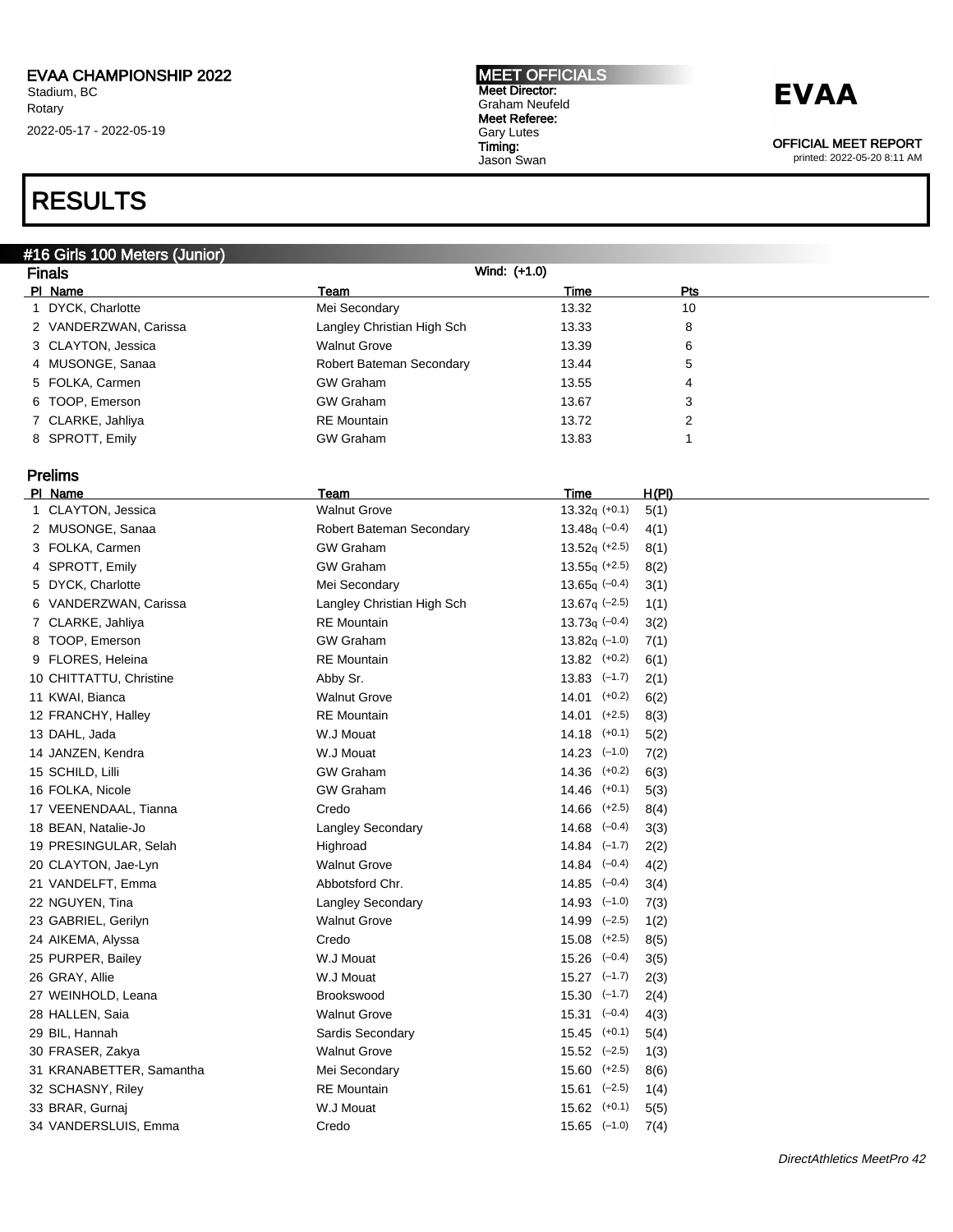### RESULTS

#### #16 Girls 100 Meters (Junior) (cont'd) Prelims

| <b>Prellms</b>         |                          |                           |                |
|------------------------|--------------------------|---------------------------|----------------|
| PI Name                | Team                     | <b>Time</b>               | H(PI)          |
| 35 GEORGESON, Scalette | <b>Langley Secondary</b> | $15.70$ $(+0.2)$          | 6(4)           |
| 36 OLSON, Grace        | <b>Walnut Grove</b>      | $15.71$ $(-1.0)$          | 7(5)           |
| 37 WALLICH, Yasmin     | Brookswood               | $15.71$ $(-0.4)$          | 4(4)           |
| 38 MCGRUIRE, Jenna     | <b>RE</b> Mountain       | $15.78$ $(-1.0)$          | 7(6)           |
| 39 GREWAL, Jasneet     | Abbotsford Trad.         | $15.85$ $(+0.1)$          | 5(6)           |
| 40 VROEGE, Aaliyah     | <b>GW Graham</b>         | $15.99$ $(+0.2)$          | 6(5)           |
| 41 SHARMA, Rajeena     | W.J Mouat                | $16.10 \left(-0.4\right)$ | 3(6)           |
| 42 KAPLAN, Jenna       | <b>GW Graham</b>         | $16.10 \left(-2.5\right)$ | 1(5)           |
| 43 DAHL, Gina          | W.J Mouat                | $16.13$ $(-1.7)$          | 2(5)           |
| 44 VAN SCHAIK, Sophie  | W.J Mouat                | $16.16$ $(+2.5)$          | 8(7)           |
| 45 SCHAEFER, Helene    | <b>Langley Secondary</b> | $16.19$ $(-0.4)$          | 4(5)           |
| 46 HOEFER, Joana       | Brookswood               | $16.23$ $(-1.7)$          | 2(6)           |
| 47 HANNAH, Nykee       | <b>Langley Secondary</b> | $16.31$ $(+0.2)$          | 6(6)           |
| 48 BAJAJ, Diya         | W.J Mouat                | $16.65$ $(-1.0)$          | 7(7)           |
| 49 DE FIGEUICA, Xauni  | W.J Mouat                | $16.85$ $(+2.5)$          | 8(8)           |
| 50 RAI, Simran         | W.J Mouat                | $17.49$ $(-0.4)$          | 4(6)           |
| 51 KACHO, Sypress      | <b>Langley Secondary</b> | $23.56$ $(-0.4)$          | 3(7)           |
| PENA, Cecilia          | <b>GW Graham</b>         | <b>DNS</b>                | -1             |
| LAWRENCE, Annika       | Heritage Park            | <b>DNS</b>                | 1              |
| SCHWARZMAIER, Eva      | <b>Walnut Grove</b>      | <b>DNS</b>                | 2              |
| BEAULIEU, Brooklyn     | Chilliwack Sec.          | <b>DNS</b>                | 4              |
| SNOOK, Natalie         | W.J Mouat                | <b>DNS</b>                | 5              |
| KHAROUD, Eknoor        | <b>Rick Hansen</b>       | <b>DNS</b>                | 6              |
| MAKWANA, Uttara        | W.J Mouat                | <b>DNS</b>                | 6              |
| LU, Lisa               | <b>RE</b> Mountain       | <b>DNS</b>                | $\overline{7}$ |
|                        |                          |                           |                |

### HEAT RESULTS

Prelims

|             | PI Name                | Team                       | Time       |
|-------------|------------------------|----------------------------|------------|
| Heat 1 of 8 |                        | Wind: (-2.5)               |            |
|             | 1 VANDERZWAN, Carissa  | Langley Christian High Sch | 13.67q     |
|             | 2 GABRIEL, Gerilyn     | <b>Walnut Grove</b>        | 14.99      |
|             | 3 FRASER, Zakya        | <b>Walnut Grove</b>        | 15.52      |
|             | 4 SCHASNY, Riley       | <b>RE</b> Mountain         | 15.61      |
|             | 5 KAPLAN, Jenna        | <b>GW Graham</b>           | 16.10      |
|             | PENA, Cecilia          | <b>GW Graham</b>           | <b>DNS</b> |
|             | LAWRENCE, Annika       | Heritage Park              | <b>DNS</b> |
|             | Heat 2 of 8            | Wind: (-1.7)               |            |
|             | 1 CHITTATTU, Christine | Abby Sr.                   | 13.83      |
|             | 2 PRESINGULAR, Selah   | Highroad                   | 14.84      |
|             | 3 GRAY, Allie          | W.J Mouat                  | 15.27      |
|             | 4 WEINHOLD, Leana      | Brookswood                 | 15.30      |
|             | 5 DAHL, Gina           | W.J Mouat                  | 16.13      |
|             | 6 HOEFER, Joana        | Brookswood                 | 16.23      |
|             | SCHWARZMAIER, Eva      | <b>Walnut Grove</b>        | <b>DNS</b> |

MEET OFFICIALS Meet Director: Graham Neufeld Meet Referee: Gary Lutes Timing: Jason Swan

### **EVAA**

OFFICIAL MEET REPORT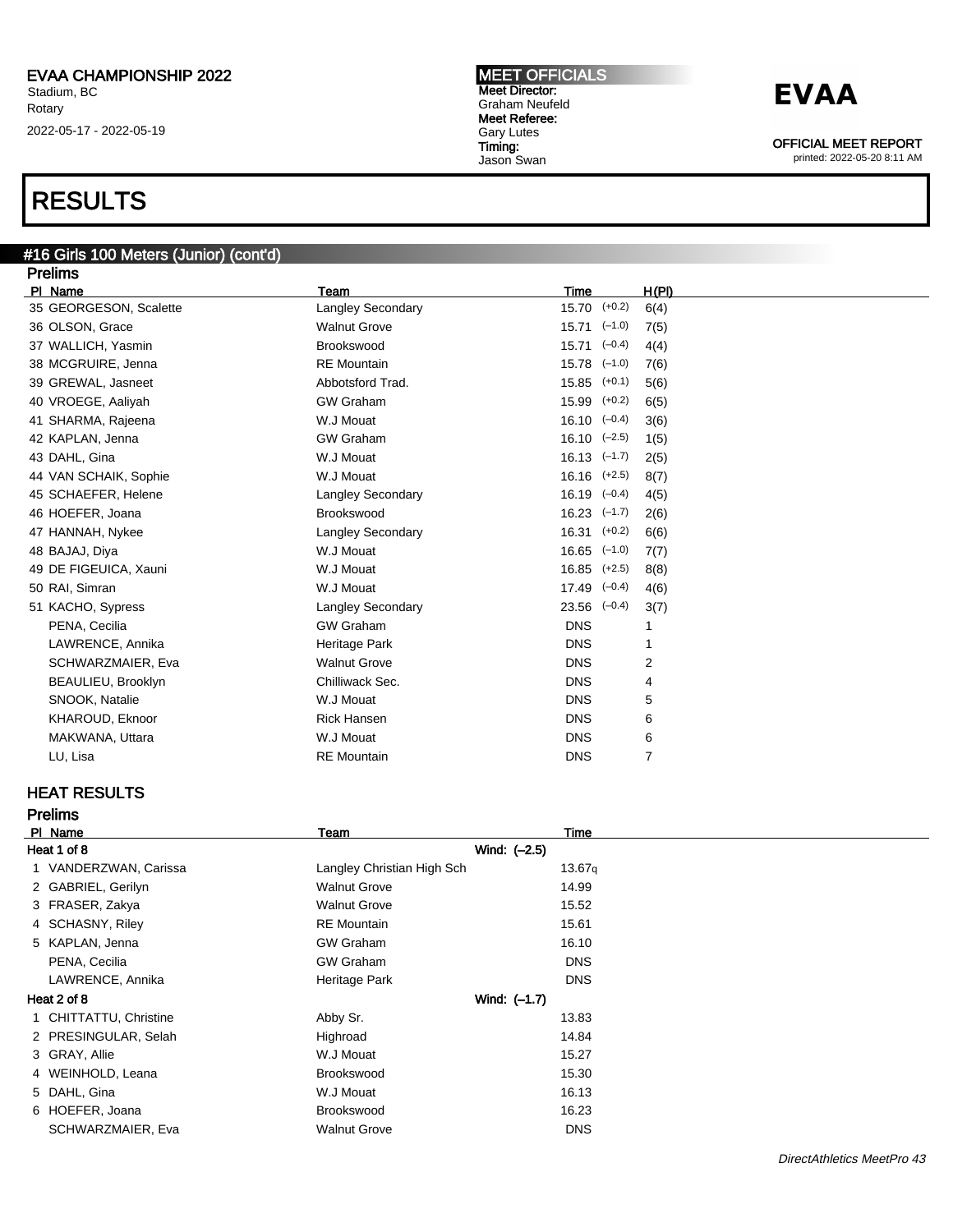### RESULTS

### #16 Girls 100 Meters (Junior) (cont'd)

| <b>Prelims</b>        |                          |                |             |
|-----------------------|--------------------------|----------------|-------------|
| PI Name               | <u>Team</u>              |                | <u>Time</u> |
| Heat 3 of 8           |                          | Wind: (-0.4)   |             |
| 1 DYCK, Charlotte     | Mei Secondary            |                | 13.65q      |
| 2 CLARKE, Jahliya     | <b>RE</b> Mountain       |                | 13.73q      |
| 3 BEAN, Natalie-Jo    | <b>Langley Secondary</b> |                | 14.68       |
| 4 VANDELFT, Emma      | Abbotsford Chr.          |                | 14.85       |
| 5 PURPER, Bailey      | W.J Mouat                |                | 15.26       |
| 6 SHARMA, Rajeena     | W.J Mouat                |                | 16.10       |
| 7 KACHO, Sypress      | Langley Secondary        |                | 23.56       |
| Heat 4 of 8           |                          | Wind: $(-0.4)$ |             |
| 1 MUSONGE, Sanaa      | Robert Bateman Secondary |                | 13.48q      |
| 2 CLAYTON, Jae-Lyn    | <b>Walnut Grove</b>      |                | 14.84       |
| 3 HALLEN, Saia        | <b>Walnut Grove</b>      |                | 15.31       |
| 4 WALLICH, Yasmin     | Brookswood               |                | 15.71       |
| 5 SCHAEFER, Helene    | Langley Secondary        |                | 16.19       |
| 6 RAI, Simran         | W.J Mouat                |                | 17.49       |
| BEAULIEU, Brooklyn    | Chilliwack Sec.          |                | <b>DNS</b>  |
| Heat 5 of 8           |                          | Wind: (+0.1)   |             |
| 1 CLAYTON, Jessica    | <b>Walnut Grove</b>      |                | 13.32q      |
| 2 DAHL, Jada          | W.J Mouat                |                | 14.18       |
| 3 FOLKA, Nicole       | <b>GW Graham</b>         |                | 14.46       |
| 4 BIL, Hannah         | Sardis Secondary         |                | 15.45       |
| 5 BRAR, Gurnaj        | W.J Mouat                |                | 15.62       |
| 6 GREWAL, Jasneet     | Abbotsford Trad.         |                | 15.85       |
| SNOOK, Natalie        | W.J Mouat                |                | <b>DNS</b>  |
| Heat 6 of 8           |                          | Wind: (+0.2)   |             |
| 1 FLORES, Heleina     | <b>RE</b> Mountain       |                | 13.82       |
| 2 KWAI, Bianca        | <b>Walnut Grove</b>      |                | 14.01       |
| 3 SCHILD, Lilli       | <b>GW Graham</b>         |                | 14.36       |
| 4 GEORGESON, Scalette | Langley Secondary        |                | 15.70       |
| 5 VROEGE, Aaliyah     | <b>GW Graham</b>         |                | 15.99       |
| 6 HANNAH, Nykee       | Langley Secondary        |                | 16.31       |
| KHAROUD, Eknoor       | <b>Rick Hansen</b>       |                | <b>DNS</b>  |
| MAKWANA, Uttara       | W.J Mouat                |                | <b>DNS</b>  |
| Heat 7 of 8           |                          | Wind: $(-1.0)$ |             |
| 1 TOOP, Emerson       | <b>GW Graham</b>         |                | 13.82q      |
| 2 JANZEN, Kendra      | W.J Mouat                |                | 14.23       |
| 3 NGUYEN, Tina        | Langley Secondary        |                | 14.93       |
| 4 VANDERSLUIS, Emma   | Credo                    |                | 15.65       |
| 5 OLSON, Grace        | <b>Walnut Grove</b>      |                | 15.71       |
| 6 MCGRUIRE, Jenna     | <b>RE</b> Mountain       |                | 15.78       |
| 7 BAJAJ, Diya         | W.J Mouat                |                | 16.65       |
| LU, Lisa              | <b>RE</b> Mountain       |                | <b>DNS</b>  |
| Heat 8 of 8           |                          | Wind: (+2.5)   |             |
| 1 FOLKA, Carmen       | <b>GW Graham</b>         |                | 13.52q      |
| 2 SPROTT, Emily       | <b>GW Graham</b>         |                | 13.55q      |
|                       |                          |                |             |

MEET OFFICIALS Meet Director: Graham Neufeld Meet Referee: Gary Lutes Timing: Jason Swan

**EVAA** 

OFFICIAL MEET REPORT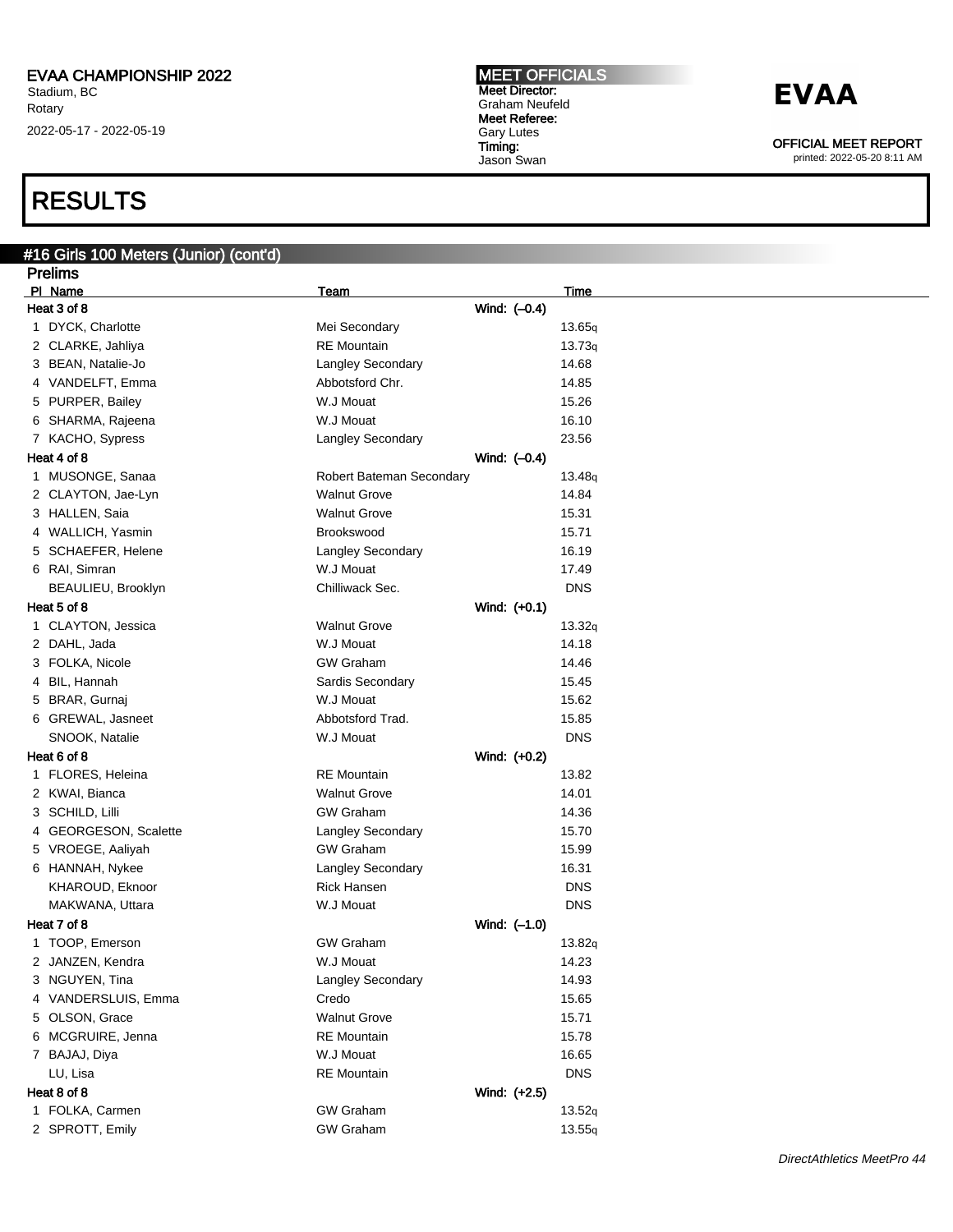#### MEET OFFICIALS Meet Director: Graham Neufeld Meet Referee: Gary Lutes Timing: Jason Swan

## **EVAA**

OFFICIAL MEET REPORT

printed: 2022-05-20 8:11 AM

### RESULTS

### #16 Girls 100 Meters (Junior) (cont'd)

| <b>Prelims</b>                 |                      |                              |  |
|--------------------------------|----------------------|------------------------------|--|
| PI_Name                        | Team                 | <b>Time</b>                  |  |
| 3 FRANCHY, Halley              | <b>RE</b> Mountain   | 14.01                        |  |
| 4 VEENENDAAL, Tianna           | Credo                | 14.66                        |  |
| 5 AIKEMA, Alyssa               | Credo                | 15.08                        |  |
| 6 KRANABETTER, Samantha        | Mei Secondary        | 15.60                        |  |
| 7 VAN SCHAIK, Sophie           | W.J Mouat            | 16.16                        |  |
| 8 DE FIGEUICA, Xauni           | W.J Mouat            | 16.85                        |  |
| #18 Girls 100 Meters (Grade 8) |                      |                              |  |
| <b>Finals</b>                  |                      | Wind: (+1.7)                 |  |
| PI Name                        | Team                 | Pts<br>Time                  |  |
| 1 BERGEN, Keira                | Highroad             | 13.72<br>10                  |  |
| 2 VERREAULT, Emma              | Highroad             | 8<br>13.92                   |  |
| 3 SMALLEY, Kaila               | <b>Walnut Grove</b>  | 13.97<br>6                   |  |
| 4 TECKLENBORG, Josie           | Mei Middle           | 14.14<br>5                   |  |
| 5 DAHL, Ginger                 | Mei Middle           | 14.56<br>4                   |  |
| 6 EZEBUIRO, Arianna            | <b>Mount Slesse</b>  | 14.64<br>2.5                 |  |
| 6 WARKENTIN, Amy               | Credo                | 14.64<br>2.5                 |  |
| HUNT, Georgia                  | <b>Brookswood</b>    | <b>DNS</b>                   |  |
|                                |                      |                              |  |
| <b>Prelims</b>                 |                      |                              |  |
| PI Name                        | Team                 | Time<br>H(PI)                |  |
| 1 VERREAULT, Emma              | Highroad             | $13.80q (+1.3)$<br>1(1)      |  |
| 2 SMALLEY, Kaila               | <b>Walnut Grove</b>  | 14.03q $(-0.5)$<br>4(1)      |  |
| 3 BERGEN, Keira                | Highroad             | 14.12 $q$ (-0.7)<br>2(1)     |  |
| 4 DAHL, Ginger                 | Mei Middle           | $14.40q$ (+1.3)<br>1(2)      |  |
| 5 TECKLENBORG, Josie           | Mei Middle           | 14.42 $q$ (-0.5)<br>4(2)     |  |
| 6 EZEBUIRO, Arianna            | <b>Mount Slesse</b>  | 14.53 $q$ (-0.5)<br>4(3)     |  |
| 7 WARKENTIN, Amy               | Credo                | $14.71q$ (+1.3)<br>1(3)      |  |
| 8 HUNT, Georgia                | <b>Brookswood</b>    | $14.78q (+1.3)$<br>1(4)      |  |
| 9 HADANI, Meera                | Mei Middle           | $14.83$ $(-0.4)$<br>3(1)     |  |
| 10 TINSELY, Emily              | Abbotsford Chr.      | $14.86$ $(-0.7)$<br>2(2)     |  |
| 11 MCCLURE, Sophie             | <b>Betty Gilbert</b> | $14.91$ $(-0.5)$<br>4(4)     |  |
| 12 CRAWFORD, Keira             | Langley Fine Arts    | $15.13$ $(+1.3)$<br>1(5)     |  |
| 13 ANTOSIK, Maja               | <b>Walnut Grove</b>  | $15.18$ $(-0.4)$<br>3(2)     |  |
| 14 WELSH, Taylor               | Brookswood           | $15.28$ $(-0.7)$<br>2(3)     |  |
| 15 HILLIER, Aprille            | Unity Christian      | $15.28$ $(+1.3)$<br>1(6)     |  |
| 16 HYRCENKO, Julia             | <b>ASIA</b>          | $15.30 \quad (-0.4)$<br>3(3) |  |
| 17 VANDYKE, Eden               | Abbotsford Chr.      | $15.43$ $(+1.3)$<br>1(7)     |  |
| 18 OWEN-MERRIOTT, Kalysha      | <b>Walnut Grove</b>  | $15.47$ $(-0.4)$<br>3(4)     |  |
| 19 DEBOER, Jocelyn             | Credo                | $15.53$ $(-0.7)$<br>2(4)     |  |

21 HSIEH, Penny Walnut Grove 15.78 (–0.4) 3(5)

22 SUC, Sara Unity Christian 15.84 (–0.7) 2(5)

23 GREWAL, Taneesh Dasmesh 15.95 (–0.5) 4(6)

24 BROWN, Kate ASIA 16.09 (–0.5) 4(7)

25 ANTONISHEN, Lyla Vedder Middle 16.39 (–0.4) 3(6)

DirectAthletics MeetPro 45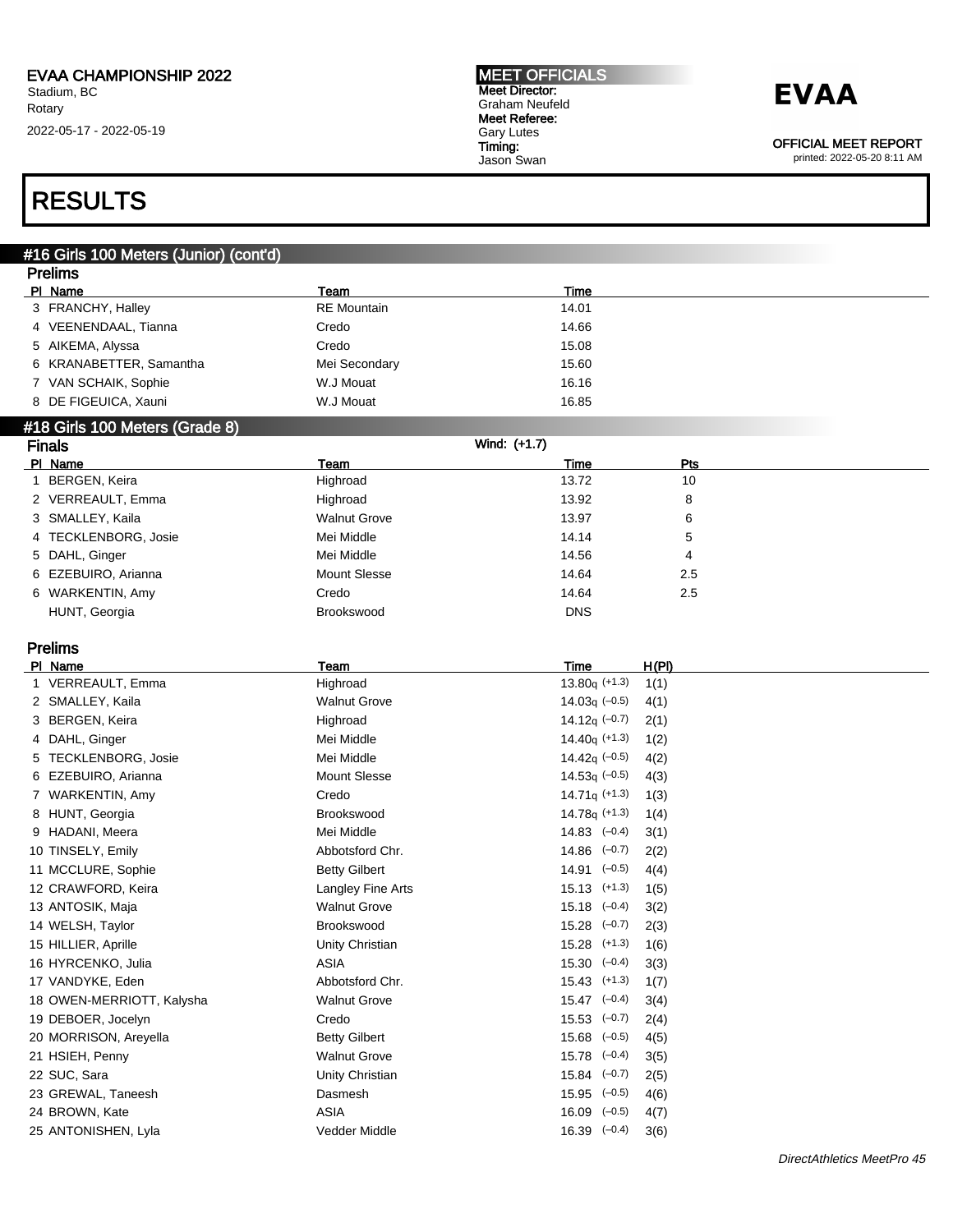#### MEET OFFICIALS Meet Director: Graham Neufeld Meet Referee: Gary Lutes Timing: Jason Swan

### **EVAA**

OFFICIAL MEET REPORT

printed: 2022-05-20 8:11 AM

### RESULTS

#### #18 Girls 100 Meters (Grade 8) (cont'd) Prelims

| <u>Figiliis</u>        |                     |                         |       |
|------------------------|---------------------|-------------------------|-------|
| PI Name                | Team                | Time                    | H(PI) |
| 26 LITT, Gurnoor       | Dasmesh             | $17.11$ $(-0.4)$ $3(7)$ |       |
| GILL, Adriana          | <b>Walnut Grove</b> | <b>DNS</b>              | ∸     |
| <b>OWEN, Millicent</b> | Mei Middle          | <b>DNS</b>              |       |

#### HEAT RESULTS

Prelims

| PI Name                         | Team                 | Time                           |
|---------------------------------|----------------------|--------------------------------|
| Heat 1 of 4                     | Wind: (+1.3)         |                                |
| 1 VERREAULT, Emma               | Highroad             | 13.80q                         |
| 2 DAHL, Ginger                  | Mei Middle           | 14.40 <sub>q</sub>             |
| 3 WARKENTIN, Amy                | Credo                | 14.71q                         |
| 4 HUNT, Georgia                 | Brookswood           | 14.78g                         |
| 5 CRAWFORD, Keira               | Langley Fine Arts    | 15.13                          |
| 6 HILLIER, Aprille              | Unity Christian      | 15.28                          |
| 7 VANDYKE, Eden                 | Abbotsford Chr.      | 15.43                          |
| Heat 2 of 4                     | Wind: (-0.7)         |                                |
| 1 BERGEN, Keira                 | Highroad             | 14.12q                         |
| 2 TINSELY, Emily                | Abbotsford Chr.      | 14.86                          |
| 3 WELSH, Taylor                 | Brookswood           | 15.28                          |
| 4 DEBOER, Jocelyn               | Credo                | 15.53                          |
| 5 SUC, Sara                     | Unity Christian      | 15.84                          |
| GILL, Adriana                   | <b>Walnut Grove</b>  | <b>DNS</b>                     |
| OWEN, Millicent                 | Mei Middle           | <b>DNS</b>                     |
| Heat 3 of 4                     | Wind: (-0.4)         |                                |
| 1 HADANI, Meera                 | Mei Middle           | 14.83                          |
| 2 ANTOSIK, Maja                 | <b>Walnut Grove</b>  | 15.18                          |
| 3 HYRCENKO, Julia               | <b>ASIA</b>          | 15.30                          |
| 4 OWEN-MERRIOTT, Kalysha        | <b>Walnut Grove</b>  | 15.47                          |
| 5 HSIEH, Penny                  | <b>Walnut Grove</b>  | 15.78                          |
| 6 ANTONISHEN, Lyla              | Vedder Middle        | 16.39                          |
| 7 LITT, Gurnoor                 | Dasmesh              | 17.11                          |
| Heat 4 of 4                     | Wind: (-0.5)         |                                |
| 1 SMALLEY, Kaila                | <b>Walnut Grove</b>  | 14.03q                         |
| 2 TECKLENBORG, Josie            | Mei Middle           | 14.42q                         |
| 3 EZEBUIRO, Arianna             | <b>Mount Slesse</b>  | 14.53q                         |
| 4 MCCLURE, Sophie               | <b>Betty Gilbert</b> | 14.91                          |
| 5 MORRISON, Areyella            | <b>Betty Gilbert</b> | 15.68                          |
| 6 GREWAL, Taneesh               | Dasmesh              | 15.95                          |
| 7 BROWN, Kate                   | <b>ASIA</b>          | 16.09                          |
| #54 Girls 200 Meters (Senior)   |                      |                                |
| PI Name                         | Team                 | Time<br>$H(PI)$ Pts            |
| 1 FLEMING, Jacinda              | Abbotsford Chr.      | $27.88$ $(-1.2)$<br>1(1)<br>10 |
| 2 GETLIKOVA, Julia              | Sardis Secondary     | $28.93$ $(-1.2)$<br>1(2)<br>8  |
| 3 FIASELLA GARBARINO, Francesca | Aldergrove           | $29.25$ $(-1.2)$<br>1(3)<br>6  |
| 4 PIRANI, Vanessa               | Mei Secondary        | $29.45$ $(-0.8)$<br>5<br>3(1)  |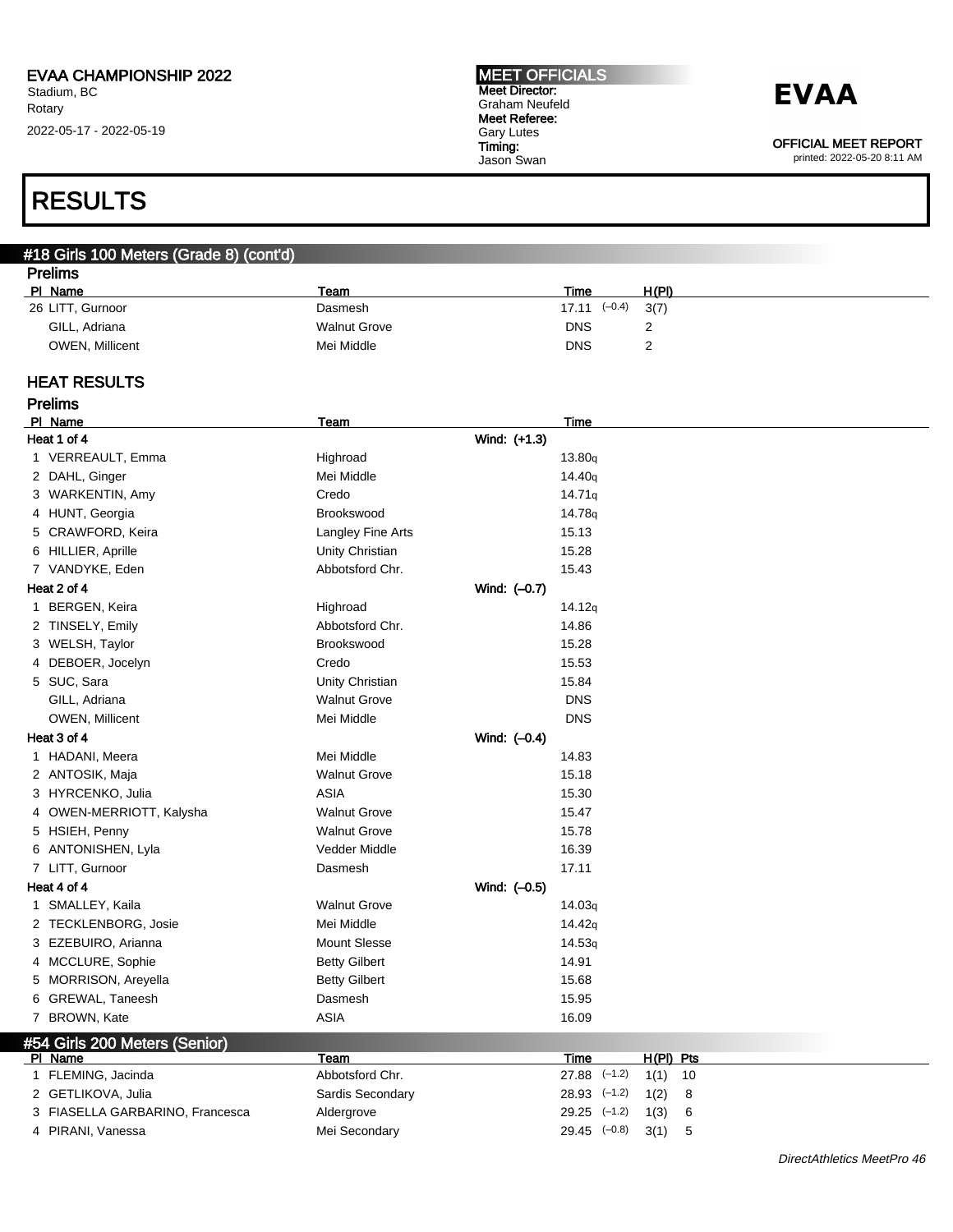#54 Girls 200 Meters (Senior) (cont'd)

Stadium, BC Rotary 2022-05-17 - 2022-05-19

## RESULTS

MEET OFFICIALS Meet Director: Graham Neufeld Meet Referee: Gary Lutes Timing: Jason Swan

### **EVAA**

OFFICIAL MEET REPORT

| PI Name                         | Team                     |              | Time                        | <u>H(PI) Pts</u> |    |
|---------------------------------|--------------------------|--------------|-----------------------------|------------------|----|
| 5 CAO, Joanna                   | <b>Walnut Grove</b>      |              | $29.72$ $(-1.2)$            | 1(4)             | 4  |
| 6 PATKAU, Rebekah               | Langley Fund.            |              | $29.90$ $(-0.8)$            | 3(2)             | 3  |
| 7 NGUYEN, Chloe                 | Mei Secondary            |              | $29.98$ $(-1.2)$            | 1(5)             | 2  |
| 8 SVENDSEN, Emma                | <b>GW Graham</b>         |              | $30.94$ $(-0.8)$            | 3(3)             | 1  |
| 9 FACCIO, Sara                  | Sardis Secondary         |              | $31.14$ $(-1.2)$            | 1(6)             |    |
| 10 PALME, Sophia                | DW Poppy                 |              | $31.82$ $(-1.2)$            | 1(7)             |    |
| 11 NORKOWSKI, Katie             | Aldergrove               |              | $34.79$ $(-0.5)$            | 2(1)             |    |
| 12 CARDELLI, Marta              | DW Poppy                 |              | $37.87$ $(-0.5)$            | 2(2)             |    |
| 13 FANNANE, Sara                | DW Poppy                 |              | $39.11 \left( -0.5 \right)$ | 2(3)             |    |
| SKYTTE, Samantha                | <b>RE</b> Mountain       |              | <b>DNS</b>                  | 2                |    |
| <b>BRAR, Bhavreet</b>           | Aldergrove               |              | <b>DNS</b>                  | 2                |    |
| <b>BRUNO, Ester</b>             | Aldergrove               |              | <b>DNS</b>                  | 2                |    |
| <b>WALKER, Paige</b>            | Mei Secondary            |              | <b>DNS</b>                  | 2                |    |
| SANDHU, Kiran                   | <b>RE</b> Mountain       |              | <b>DNS</b>                  | 3                |    |
|                                 |                          |              |                             |                  |    |
| <b>SECTION RESULTS</b>          |                          |              |                             |                  |    |
| PI Name                         | Team                     |              | Time                        |                  |    |
| Section 1 of 3                  |                          | Wind: (-1.2) |                             |                  |    |
| 1 FLEMING, Jacinda              | Abbotsford Chr.          |              | 27.88                       |                  |    |
| 2 GETLIKOVA, Julia              | Sardis Secondary         |              | 28.93                       |                  |    |
| 3 FIASELLA GARBARINO, Francesca | Aldergrove               |              | 29.25                       |                  |    |
| 4 CAO, Joanna                   | <b>Walnut Grove</b>      |              | 29.72                       |                  |    |
| 5 NGUYEN, Chloe                 | Mei Secondary            |              | 29.98                       |                  |    |
| 6 FACCIO, Sara                  | Sardis Secondary         |              | 31.14                       |                  |    |
| 7 PALME, Sophia                 | DW Poppy                 |              | 31.82                       |                  |    |
| Section 2 of 3                  |                          | Wind: (-0.5) |                             |                  |    |
| 1 NORKOWSKI, Katie              | Aldergrove               |              | 34.79                       |                  |    |
| 2 CARDELLI, Marta               | DW Poppy                 |              | 37.87                       |                  |    |
| 3 FANNANE, Sara                 | DW Poppy                 |              | 39.11                       |                  |    |
| SKYTTE, Samantha                | <b>RE</b> Mountain       |              | <b>DNS</b>                  |                  |    |
| <b>BRAR, Bhavreet</b>           | Aldergrove               |              | <b>DNS</b>                  |                  |    |
| <b>BRUNO, Ester</b>             | Aldergrove               |              | <b>DNS</b>                  |                  |    |
| WALKER, Paige                   | Mei Secondary            |              | <b>DNS</b>                  |                  |    |
| Section 3 of 3                  |                          | Wind: (-0.8) |                             |                  |    |
| 1 PIRANI, Vanessa               | Mei Secondary            |              | 29.45                       |                  |    |
| 2 PATKAU, Rebekah               | Langley Fund.            |              | 29.90                       |                  |    |
| 3 SVENDSEN, Emma                | <b>GW Graham</b>         |              | 30.94                       |                  |    |
| SANDHU, Kiran                   | <b>RE</b> Mountain       |              | <b>DNS</b>                  |                  |    |
| #56 Girls 200 Meters (Junior)   |                          |              |                             |                  |    |
| PI Name                         | Team                     |              | <b>Time</b>                 | $H(PI)$ Pts      |    |
| 1 DYCK, Charlotte               | Mei Secondary            |              | $27.83$ $(-0.8)$            | 1(1)             | 10 |
| 2 CLAYTON, Jessica              | <b>Walnut Grove</b>      |              | $27.87$ $(-0.8)$            | 1(2)             | 8  |
| 3 MUSONGE, Sanaa                | Robert Bateman Secondary |              | $27.91$ $(-0.8)$            | 1(3)             | 6  |
| 4 FOLKA, Carmen                 | <b>GW Graham</b>         |              | $28.07$ $(-0.8)$            | 1(4)             | 5  |
| 5 TOOP, Emerson                 | <b>GW Graham</b>         |              | $28.22$ $(-0.8)$            | 1(5)             | 4  |
| 6 SPROTT, Emily                 | <b>GW Graham</b>         |              | $28.40 (-0.8)$              | 1(6)             | 3  |
|                                 |                          |              |                             |                  |    |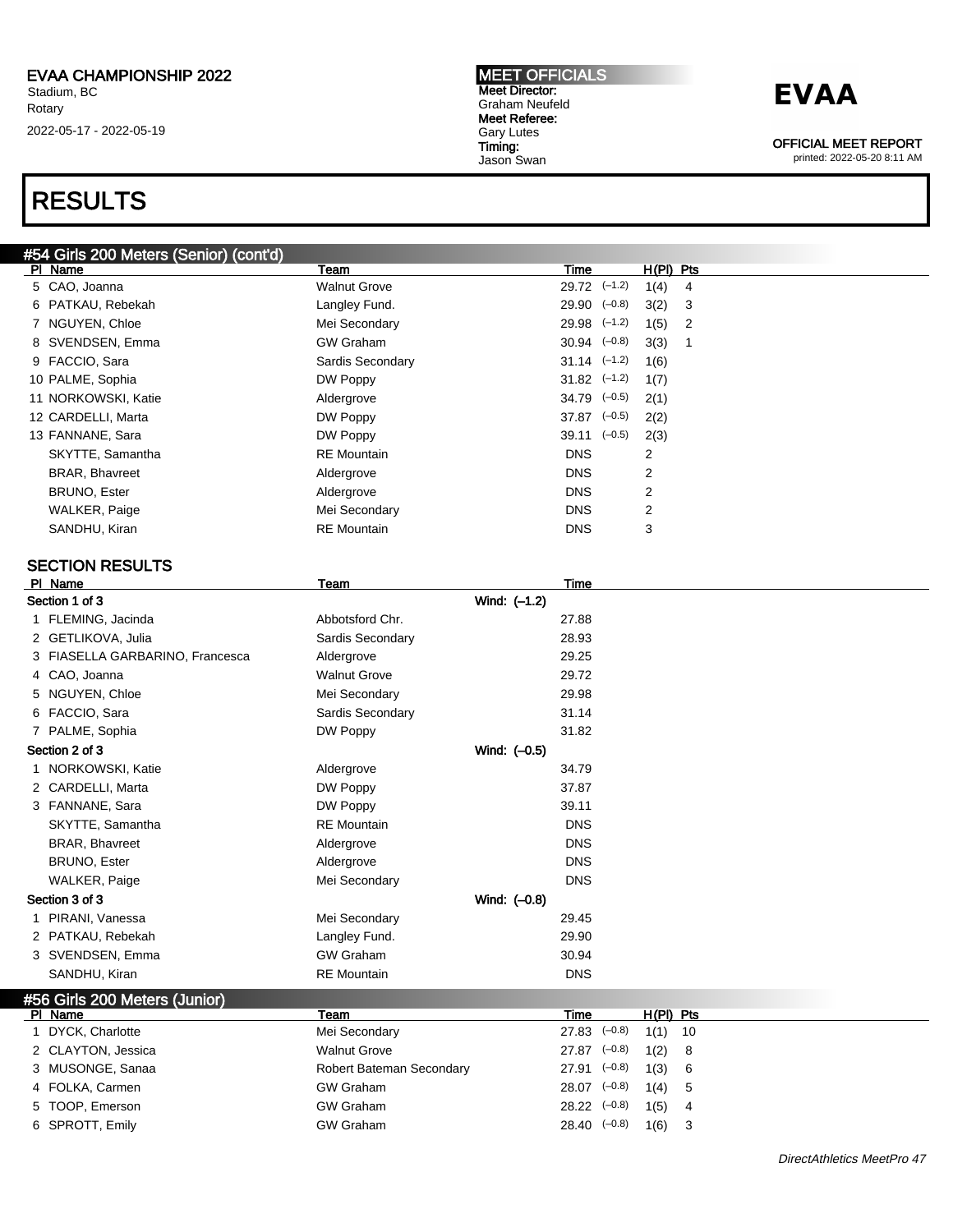### RESULTS

#### MEET OFFICIALS Meet Director: Graham Neufeld Meet Referee: Gary Lutes Timing:

Jason Swan

## **EVAA**

OFFICIAL MEET REPORT

printed: 2022-05-20 8:11 AM

| #56 Girls 200 Meters (Junior) (cont'd) |                          |                             |                        |
|----------------------------------------|--------------------------|-----------------------------|------------------------|
| PI Name                                | Team                     | Time                        | $H(PI)$ Pts            |
| 7 OLSON, Keshi                         | Abbotsford Chr.          | $28.52$ $(-0.1)$            | 5(1)<br>$\overline{2}$ |
| 8 CLARKE, Jahliya                      | <b>RE</b> Mountain       | $28.58$ $(-0.1)$            | 5(2)<br>1              |
| 9 CHITTATTU, Christine                 | Abby Sr.                 | $28.58$ $(-0.8)$            | 1(7)                   |
| 10 JANZEN, Kendra                      | W.J Mouat                | $29.55$ $(-1.0)$            | 2(1)                   |
| 11 FOLKA, Nicole                       | <b>GW Graham</b>         | $29.88$ $(-1.0)$            | 2(2)                   |
| 12 VANDELFT, Emma                      | Abbotsford Chr.          | $30.07$ $(-1.0)$            | 2(3)                   |
| 13 KWAI, Bianca                        | <b>Walnut Grove</b>      | $31.02$ $(-1.0)$            | 2(4)                   |
| 14 PRESINGULAR, Selah                  | Highroad                 | $31.12 \quad (-1.0)$        | 2(5)                   |
| 15 GRAY, Allie                         | W.J Mouat                | $31.40 \left(-0.1\right)$   | 5(3)                   |
| 16 GABRIEL, Gerilyn                    | <b>Walnut Grove</b>      | $31.50 \left(-0.4\right)$   | 3(1)                   |
| 17 DAHL, Jada                          | W.J Mouat                | $31.58$ $(-1.0)$            | 2(6)                   |
| 18 FRASER, Zakya                       | <b>Walnut Grove</b>      | $31.82 \quad (-0.4)$        | 3(2)                   |
| 19 AIKEMA, Alyssa                      | Credo                    | $32.16 \quad (-0.4)$        | 3(3)                   |
| 20 PURPER, Bailey                      | W.J Mouat                | $32.21 \left(-0.4\right)$   | 3(4)                   |
| 21 FOSTER, Lindsay                     | Robert Bateman Secondary | $32.33$ $(-0.4)$            | 3(5)                   |
| 22 JOSE, Ariel                         | W.J Mouat                | $32.35 \quad (-0.1)$        | 4(1)                   |
| 23 SCHASNY, Riley                      | <b>RE</b> Mountain       | $32.39$ $(-0.1)$            | 5(4)                   |
| 24 MCGRUIRE, Jenna                     | <b>RE</b> Mountain       | $32.47$ $(-0.1)$            | 5(5)                   |
| 25 BRAR, Gurnaj                        | W.J Mouat                | $32.84$ $(-0.1)$            | 5(6)                   |
| 26 KRANABETTER, Samantha               | Mei Secondary            | $33.09$ $(-0.1)$            | 5(7)                   |
| 27 HARDER, Taylor                      | W.J Mouat                | 33.26<br>$(-0.1)$           | 4(2)                   |
| 28 KAPLAN, Jenna                       | <b>GW Graham</b>         | $33.82$ $(-0.1)$            | 4(3)                   |
| 29 OLSON, Grace                        | <b>Walnut Grove</b>      | $34.33$ $(-0.4)$            | 3(6)                   |
| 30 DAHL, Gina                          | W.J Mouat                | $34.57$ $(-0.4)$            | 3(7)                   |
| 31 BAJAJ, Diya                         | W.J Mouat                | $34.59$ $(-0.1)$            | 4(4)                   |
| 32 VAN SCHAIK, Sophie                  | W.J Mouat                | $34.60 \left( -0.1 \right)$ | 4(5)                   |
| 33 PENA, Cecilia                       | <b>GW Graham</b>         | $36.21$ $(-0.1)$            | 4(6)                   |
| 34 JURET-BRAUN, Calliope               | Chilliwack Sec.          | $36.52$ $(-0.1)$            | 4(7)                   |
| 35 MAKWANA, Uttara                     | W.J Mouat                | $36.55 \left(-0.1\right)$   | 4(8)                   |
| 36 CLAYTON, Jae-Lyn                    | <b>Walnut Grove</b>      | $40.57$ $(-0.4)$            | 3(8)                   |
| VAN DYK, Lauren                        | Abbotsford Chr.          | <b>DNS</b>                  | 1                      |
| BRUINSMA, Madison                      | Abbotsford Chr.          | <b>DNS</b>                  | $\overline{c}$         |
| BEAULIEU, Brooklyn                     | Chilliwack Sec.          | <b>DNS</b>                  | $\overline{2}$         |
|                                        |                          |                             |                        |

### SECTION RESULTS

| PI Name                        | Team                     | Time         |  |
|--------------------------------|--------------------------|--------------|--|
| Section 1 of 5<br>Wind: (-0.8) |                          |              |  |
| 1 DYCK, Charlotte              | Mei Secondary            | 27.83        |  |
| 2 CLAYTON, Jessica             | <b>Walnut Grove</b>      | 27.87        |  |
| 3 MUSONGE, Sanaa               | Robert Bateman Secondary | 27.91        |  |
| 4 FOLKA, Carmen                | <b>GW Graham</b>         | 28.07        |  |
| 5 TOOP, Emerson                | <b>GW Graham</b>         | 28.22        |  |
| 6 SPROTT, Emily                | <b>GW Graham</b>         | 28.40        |  |
| 7 CHITTATTU, Christine         | Abby Sr.                 | 28.58        |  |
| VAN DYK, Lauren                | Abbotsford Chr.          | <b>DNS</b>   |  |
| Section 2 of 5                 |                          | Wind: (-1.0) |  |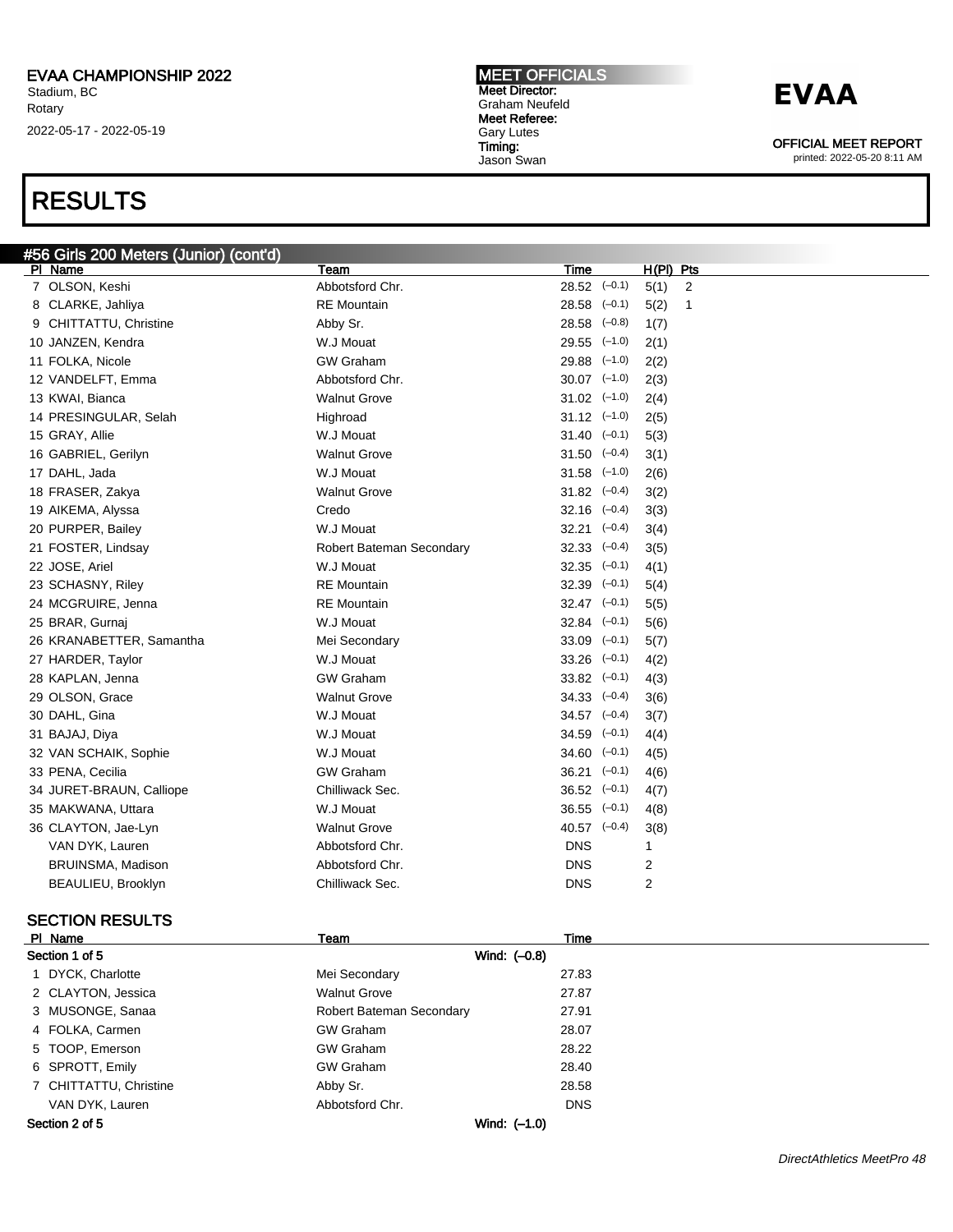### RESULTS

| #56 Girls 200 Meters (Junior) (cont'd) |                            |              |                  |             |   |  |
|----------------------------------------|----------------------------|--------------|------------------|-------------|---|--|
| PI Name                                | Team                       |              | <b>Time</b>      |             |   |  |
| 1 JANZEN, Kendra                       | W.J Mouat                  |              | 29.55            |             |   |  |
| 2 FOLKA, Nicole                        | <b>GW Graham</b>           |              | 29.88            |             |   |  |
| 3 VANDELFT, Emma                       | Abbotsford Chr.            |              | 30.07            |             |   |  |
| 4 KWAI, Bianca                         | <b>Walnut Grove</b>        |              | 31.02            |             |   |  |
| 5 PRESINGULAR, Selah                   | Highroad                   |              | 31.12            |             |   |  |
| 6 DAHL, Jada                           | W.J Mouat                  |              | 31.58            |             |   |  |
| BRUINSMA, Madison                      | Abbotsford Chr.            |              | <b>DNS</b>       |             |   |  |
| BEAULIEU, Brooklyn                     | Chilliwack Sec.            |              | <b>DNS</b>       |             |   |  |
| Section 3 of 5                         |                            | Wind: (-0.4) |                  |             |   |  |
| 1 GABRIEL, Gerilyn                     | <b>Walnut Grove</b>        |              | 31.50            |             |   |  |
| 2 FRASER, Zakya                        | <b>Walnut Grove</b>        |              | 31.82            |             |   |  |
| 3 AIKEMA, Alyssa                       | Credo                      |              | 32.16            |             |   |  |
| 4 PURPER, Bailey                       | W.J Mouat                  |              | 32.21            |             |   |  |
| 5 FOSTER, Lindsay                      | Robert Bateman Secondary   |              | 32.33            |             |   |  |
| 6 OLSON, Grace                         | <b>Walnut Grove</b>        |              | 34.33            |             |   |  |
| 7 DAHL, Gina                           | W.J Mouat                  |              | 34.57            |             |   |  |
| 8 CLAYTON, Jae-Lyn                     | <b>Walnut Grove</b>        |              | 40.57            |             |   |  |
| Section 4 of 5                         |                            | Wind: (-0.1) |                  |             |   |  |
| 1 JOSE, Ariel                          | W.J Mouat                  |              | 32.35            |             |   |  |
| 2 HARDER, Taylor                       | W.J Mouat                  |              | 33.26            |             |   |  |
| 3 KAPLAN, Jenna                        | <b>GW Graham</b>           |              | 33.82            |             |   |  |
| 4 BAJAJ, Diya                          | W.J Mouat                  |              | 34.59            |             |   |  |
| 5 VAN SCHAIK, Sophie                   | W.J Mouat                  |              | 34.60            |             |   |  |
| 6 PENA, Cecilia                        | <b>GW Graham</b>           |              | 36.21            |             |   |  |
| 7 JURET-BRAUN, Calliope                | Chilliwack Sec.            |              | 36.52            |             |   |  |
| 8 MAKWANA, Uttara                      | W.J Mouat                  |              | 36.55            |             |   |  |
| Section 5 of 5                         |                            | Wind: (-0.1) |                  |             |   |  |
| 1 OLSON, Keshi                         | Abbotsford Chr.            |              | 28.52            |             |   |  |
| 2 CLARKE, Jahliya                      | <b>RE</b> Mountain         |              | 28.58            |             |   |  |
| 3 GRAY, Allie                          | W.J Mouat                  |              | 31.40            |             |   |  |
| 4 SCHASNY, Riley                       | <b>RE</b> Mountain         |              | 32.39            |             |   |  |
| 5 MCGRUIRE, Jenna                      | <b>RE</b> Mountain         |              | 32.47            |             |   |  |
| 6 BRAR, Gurnai                         | W.J Mouat                  |              | 32.84            |             |   |  |
| 7 KRANABETTER, Samantha                | Mei Secondary              |              | 33.09            |             |   |  |
| #58 Girls 200 Meters (Grade 8)         |                            |              |                  |             |   |  |
| PI Name                                | <u>Team</u>                |              | <u>Time</u>      | $H(PI)$ Pts |   |  |
| 1 BERGEN, Keira                        | Highroad                   |              | $28.74$ $(-2.1)$ | $1(1)$ 10   |   |  |
| 2 BRUNORO, Payton                      | Langley Christian High Sch |              | $28.98$ $(-2.1)$ | 1(2)        | 8 |  |
| 3 LITT, Puneet                         | Vedder Middle              |              | $29.02$ $(-2.1)$ | 1(3)        | 6 |  |
| 4 TECKLENBORG, Josie                   | Mei Middle                 |              | $30.19$ $(-1.4)$ | 2(1)        | 5 |  |
| 5 SMALLEY, Kaila                       | <b>Walnut Grove</b>        |              | $30.25$ $(-2.1)$ | 1(4)        | 4 |  |
| 6 SANDHU, Gurpartap                    | Mei Middle                 |              | $30.28$ $(-2.1)$ | 1(5)        | 3 |  |
| 7 ROSSE, Vida Blue                     | Mei Middle                 |              | $30.59$ $(-1.1)$ | 4(1)        | 2 |  |
| 8 ANTOSIK, Maja                        | <b>Walnut Grove</b>        |              | $30.67$ $(-2.1)$ | 1(6)        | 1 |  |
| 9 EZEBUIRO, Arianna                    | <b>Mount Slesse</b>        |              | $30.68$ $(-0.7)$ | 3(1)        |   |  |
| 10 HADANI, Meera                       | Mei Middle                 |              | $30.76$ $(-1.4)$ | 2(2)        |   |  |

MEET OFFICIALS Meet Director: Graham Neufeld Meet Referee: Gary Lutes Timing: Jason Swan

## **EVAA**

OFFICIAL MEET REPORT printed: 2022-05-20 8:11 AM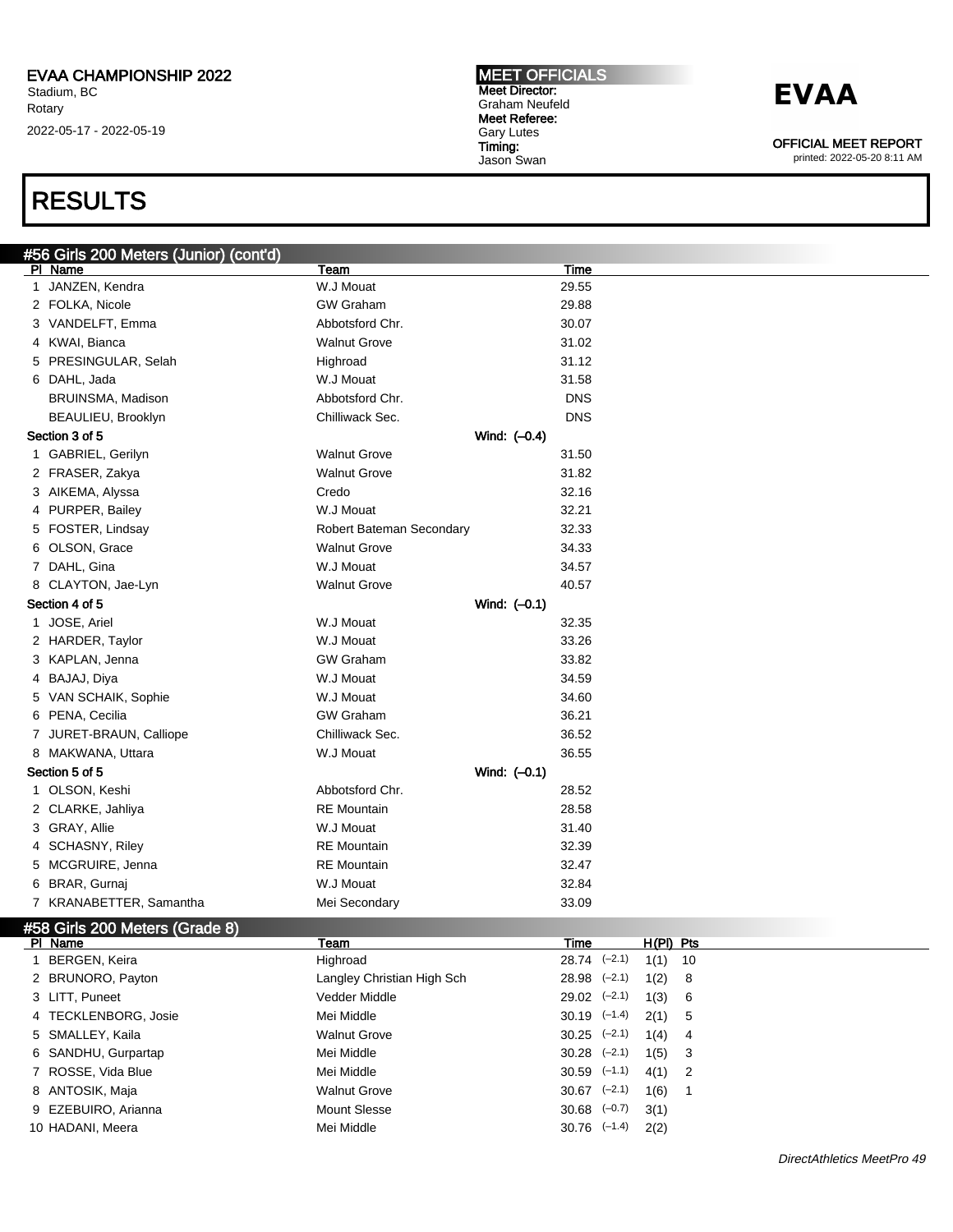### RESULTS

### #58 Girls 200 Meters (Grade 8) (cont'd)

| PI Name                  | Team                       | Time                        | $H(PI)$ Pts |
|--------------------------|----------------------------|-----------------------------|-------------|
| 11 DAHL, Ginger          | Mei Middle                 | $31.40 \left( -1.4 \right)$ | 2(3)        |
| 12 CRAWFORD, Keira       | Langley Fine Arts          | $31.98$ $(-0.7)$            | 3(2)        |
| 13 MCCLURE, Sophie       | <b>Betty Gilbert</b>       | $32.18$ $(-1.4)$            | 2(4)        |
| 14 PARK, Riley           | <b>Walnut Grove</b>        | $32.31 \left(-0.7\right)$   | 3(3)        |
| 15 HSIEH, Penny          | <b>Walnut Grove</b>        | $32.57$ $(-1.4)$            | 2(5)        |
| 16 ONOAPOR, Emma         | <b>Walnut Grove</b>        | $32.77$ $(-1.1)$            | 4(2)        |
| 17 MORRISON, Areyella    | <b>Betty Gilbert</b>       | $32.93$ $(-1.4)$            | 2(6)        |
| 18 GREWAL, Taneesh       | Dasmesh                    | $32.97$ $(-1.4)$            | 2(7)        |
| 19 KOO, Daeun            | <b>Walnut Grove</b>        | $38.34 \quad (-1.1)$        | 4(3)        |
| 20 LITT, Gurnoor         | Dasmesh                    | $40.09$ $(-0.7)$            | 3(4)        |
| VANLAAR, Caitlyn         | Abbotsford Chr.            | <b>DNS</b>                  | 3           |
| PABLA, Bhavin            | Dasmesh                    | <b>DNS</b>                  | 2           |
| <b>CHALMERS, Graycee</b> | Langley Christian High Sch | <b>DNS</b>                  | 1           |
| YIN, Lucy                | <b>Walnut Grove</b>        | <b>DNS</b>                  | 3           |
| RUBIO, Alyza             | <b>Walnut Grove</b>        | <b>DNS</b>                  | 4           |
|                          |                            |                             |             |

### SECTION RESULTS

| PI Name                        | Team                       | Time         |  |
|--------------------------------|----------------------------|--------------|--|
| Section 1 of 4                 |                            | Wind: (-2.1) |  |
| 1 BERGEN, Keira                | Highroad                   | 28.74        |  |
| 2 BRUNORO, Payton              | Langley Christian High Sch | 28.98        |  |
| 3 LITT, Puneet                 | Vedder Middle              | 29.02        |  |
| SMALLEY, Kaila<br>4            | <b>Walnut Grove</b>        | 30.25        |  |
| SANDHU, Gurpartap<br>5         | Mei Middle                 | 30.28        |  |
| 6 ANTOSIK, Maja                | <b>Walnut Grove</b>        | 30.67        |  |
| CHALMERS, Graycee              | Langley Christian High Sch | <b>DNS</b>   |  |
| Section 2 of 4                 |                            | Wind: (-1.4) |  |
| 1 TECKLENBORG, Josie           | Mei Middle                 | 30.19        |  |
| 2 HADANI, Meera                | Mei Middle                 | 30.76        |  |
| DAHL, Ginger<br>3              | Mei Middle                 | 31.40        |  |
| MCCLURE, Sophie<br>4           | <b>Betty Gilbert</b>       | 32.18        |  |
| HSIEH, Penny<br>5              | <b>Walnut Grove</b>        | 32.57        |  |
| <b>MORRISON, Areyella</b><br>6 | <b>Betty Gilbert</b>       | 32.93        |  |
| GREWAL, Taneesh<br>7           | Dasmesh                    | 32.97        |  |
| PABLA, Bhavin                  | Dasmesh                    | <b>DNS</b>   |  |
| Section 3 of 4                 |                            | Wind: (-0.7) |  |
| EZEBUIRO, Arianna<br>1.        | <b>Mount Slesse</b>        | 30.68        |  |
| 2 CRAWFORD, Keira              | Langley Fine Arts          | 31.98        |  |
| 3 PARK, Riley                  | <b>Walnut Grove</b>        | 32.31        |  |
| 4 LITT, Gurnoor                | Dasmesh                    | 40.09        |  |
| VANLAAR, Caitlyn               | Abbotsford Chr.            | <b>DNS</b>   |  |
| YIN, Lucy                      | <b>Walnut Grove</b>        | <b>DNS</b>   |  |
| Section 4 of 4                 |                            | Wind: (-1.1) |  |
| 1 ROSSE, Vida Blue             | Mei Middle                 | 30.59        |  |
| 2 ONOAPOR, Emma                | <b>Walnut Grove</b>        | 32.77        |  |
| 3 KOO, Daeun                   | <b>Walnut Grove</b>        | 38.34        |  |
|                                |                            |              |  |

| <b>IMEET OFFICIALS</b> |
|------------------------|
| <b>Meet Director:</b>  |
| Graham Neufeld         |
| Meet Referee:          |
| <b>Gary Lutes</b>      |
| Timing:                |
| Jason Swan             |

## **EVAA**

OFFICIAL MEET REPORT printed: 2022-05-20 8:11 AM

DirectAthletics MeetPro 50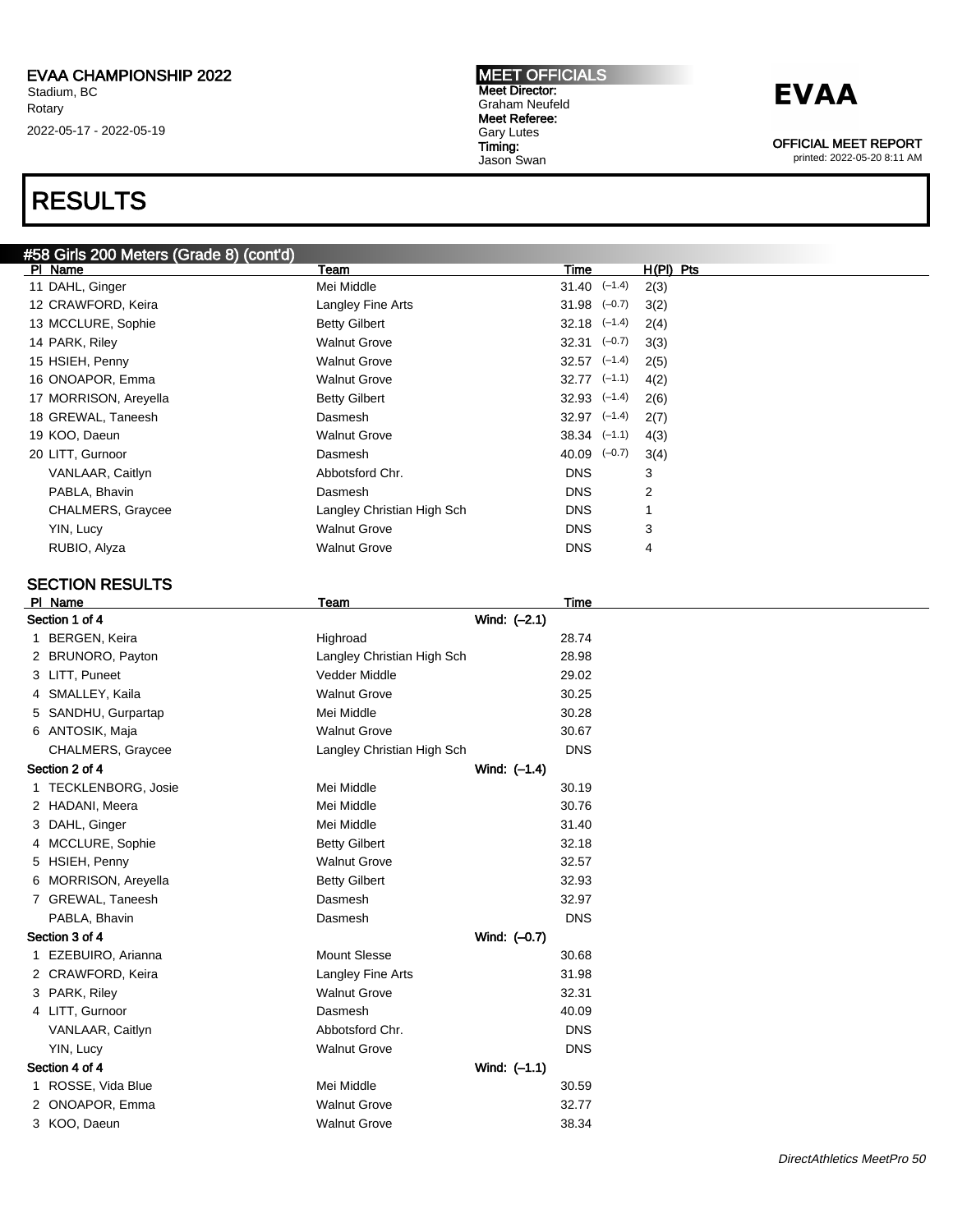### RESULTS

| #58 Girls 200 Meters (Grade 8) (cont'd) |                            |             |             |  |
|-----------------------------------------|----------------------------|-------------|-------------|--|
| PI Name                                 | Team                       | Time        |             |  |
| RUBIO, Alyza                            | <b>Walnut Grove</b>        | <b>DNS</b>  |             |  |
| #42 Women's 400 Meters (Senior)         |                            |             |             |  |
| PI Name                                 | Team                       | Time        | $H(PI)$ Pts |  |
| 1 BROWN, Naomi                          | Abbotsford Chr.            | 1:04.18     | 1(1)<br>10  |  |
| 2 FIASELLA GARBARINO, Francesca         | Aldergrove                 | 1:05.83     | 8<br>1(2)   |  |
| 3 BITTONI, Giorgia                      | <b>GW Graham</b>           | 1:06.04     | 1(3)<br>6   |  |
| 4 SVENDSEN, Emma                        | <b>GW Graham</b>           | 1:09.63     | 1(4)<br>5   |  |
| 5 DEJONG, Alana                         | Abbotsford Chr.            | 1:10.41     | 1(5)<br>4   |  |
| 6 HUTCHISON, Allyssa                    | Mei Secondary              | 1:11.96     | 1(6)<br>3   |  |
| 7 SALMON, Diedre                        | Abbotsford Chr.            | 1:15.91     | 2(1)<br>2   |  |
| 8 REDDEKOPP, Amy                        | Mission Sec.               | 1:25.25     | 2(2)<br>1   |  |
| FERLAND, Emmy                           | Chilliwack Sec.            | <b>DNS</b>  | 2           |  |
| NGUYEN, Chloe                           | Mei Secondary              | <b>DNS</b>  | 2           |  |
| <b>BRAR, Bhavreet</b>                   | Aldergrove                 | <b>DNS</b>  | 2           |  |
|                                         |                            |             |             |  |
| <b>SECTION RESULTS</b>                  |                            |             |             |  |
| PI Name                                 | Team                       | Time        |             |  |
| Section 1 of 2                          |                            |             |             |  |
| 1 BROWN, Naomi                          | Abbotsford Chr.            | 1:04.18     |             |  |
| 2 FIASELLA GARBARINO, Francesca         | Aldergrove                 | 1:05.83     |             |  |
| 3 BITTONI, Giorgia                      | <b>GW Graham</b>           | 1:06.04     |             |  |
| 4 SVENDSEN, Emma                        | <b>GW Graham</b>           | 1:09.63     |             |  |
| 5 DEJONG, Alana                         | Abbotsford Chr.            | 1:10.41     |             |  |
| 6 HUTCHISON, Allyssa                    | Mei Secondary              | 1:11.96     |             |  |
| Section 2 of 2                          |                            |             |             |  |
| 1 SALMON, Diedre                        | Abbotsford Chr.            | 1:15.91     |             |  |
| 2 REDDEKOPP, Amy                        | Mission Sec.               | 1:25.25     |             |  |
| FERLAND, Emmy                           | Chilliwack Sec.            | DNS         |             |  |
| NGUYEN, Chloe                           | Mei Secondary              | <b>DNS</b>  |             |  |
| <b>BRAR, Bhavreet</b>                   | Aldergrove                 | <b>DNS</b>  |             |  |
| #44 Women's 400 Meters (Junior)         |                            |             |             |  |
| PI Name                                 | Team                       | <b>Time</b> | $H(PI)$ Pts |  |
| 1 BRUNORO, Maiya                        | Langley Christian High Sch | 1:00.01     | 1(1)<br>10  |  |
| 2 MARKEY, Clara                         | Sardis Secondary           | 1:01.17     | 1(2)<br>8   |  |
| 3 DYCK, Charlotte                       | Mei Secondary              | 1:03.08     | 1(3)<br>6   |  |
| 4 SPROTT, Emily                         | <b>GW Graham</b>           | 1:03.40     | 1(4)<br>5   |  |
| 5 VAN DYK, Lauren                       | Abbotsford Chr.            | 1:04.22     | 1(5)<br>4   |  |
| 6 TIMMERMAN, Demi                       | Credo                      | 1:09.50     | 1(6)<br>3   |  |
| 7 MAIDEN, Indigo                        | Yale Secondary             | 1:11.52     | 2(1)<br>2   |  |
| 8 JOSE, Ariel                           | W.J Mouat                  | 1:13.05     | 2(2)<br>1   |  |
| 9 COLOMA, Aleesha                       | St. John Brebeuf           | 1:13.50     | 2(3)        |  |
| 10 MERZ, Mia                            | <b>GW Graham</b>           | 1:32.40     | 2(4)        |  |
| CLAYTON, Jessica                        | <b>Walnut Grove</b>        | <b>DNS</b>  | 2           |  |
| BRUINSMA, Madison                       | Abbotsford Chr.            | <b>DNS</b>  | 2           |  |
|                                         |                            |             |             |  |

MEET OFFICIALS Meet Director: Graham Neufeld Meet Referee: Gary Lutes Timing: Jason Swan

### SECTION RESULTS

**EVAA** 

OFFICIAL MEET REPORT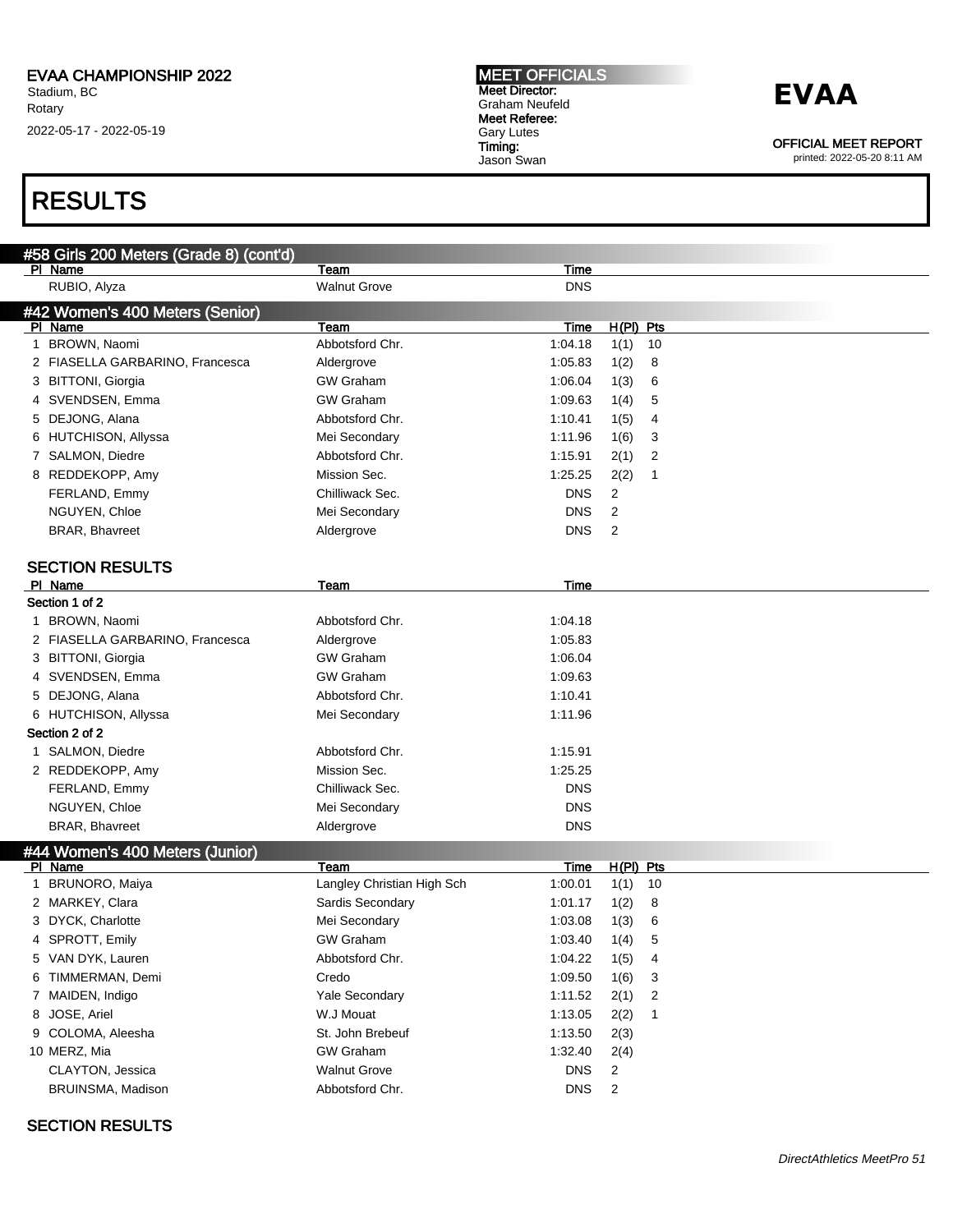## RESULTS

|   | #44 Women's 400 Meters (Junior) (cont'd) |                            |             |              |
|---|------------------------------------------|----------------------------|-------------|--------------|
|   | PI Name                                  | Team                       | <b>Time</b> |              |
|   | Section 1 of 2                           |                            |             |              |
|   | 1 BRUNORO, Maiya                         | Langley Christian High Sch | 1:00.01     |              |
|   | 2 MARKEY, Clara                          | Sardis Secondary           | 1:01.17     |              |
|   | 3 DYCK, Charlotte                        | Mei Secondary              | 1:03.08     |              |
|   | 4 SPROTT, Emily                          | <b>GW</b> Graham           | 1:03.40     |              |
|   | 5 VAN DYK, Lauren                        | Abbotsford Chr.            | 1:04.22     |              |
|   | 6 TIMMERMAN, Demi                        | Credo                      | 1:09.50     |              |
|   | Section 2 of 2                           |                            |             |              |
|   | 1 MAIDEN, Indigo                         | <b>Yale Secondary</b>      | 1:11.52     |              |
|   | 2 JOSE, Ariel                            | W.J Mouat                  | 1:13.05     |              |
|   | 3 COLOMA, Aleesha                        | St. John Brebeuf           | 1:13.50     |              |
|   | 4 MERZ, Mia                              | <b>GW Graham</b>           | 1:32.40     |              |
|   | CLAYTON, Jessica                         | <b>Walnut Grove</b>        | <b>DNS</b>  |              |
|   | BRUINSMA, Madison                        | Abbotsford Chr.            | <b>DNS</b>  |              |
|   | #46 Women's 400 Meters (Grade 8)         |                            |             |              |
|   | PI Name                                  | Team                       | Time        | H(PI) Pts    |
| 1 | BRUNORO, Payton                          | Langley Christian High Sch | 1:05.53     | 2(1)<br>10   |
|   | 2 SMALLEY, Kaila                         | <b>Walnut Grove</b>        | 1:06.47     | 2(2)<br>8    |
|   | 3 ROSSE, Vida Blue                       | Mei Middle                 | 1:06.50     | 2(3)<br>6    |
|   | 4 LITT, Puneet                           | Vedder Middle              | 1:06.54     | 1(1)<br>5    |
|   | 5 SANDHU, Gurpartap                      | Mei Middle                 | 1:07.33     | 2(4)<br>4    |
|   | 6 BINNENDYK, Emree                       | Abbotsford Chr.            | 1:08.22     | 2(5)<br>3    |
|   | 7 ENNS, Emma                             | <b>Mount Slesse</b>        | 1:08.85     | 1(2)<br>2    |
|   | 8 EZEBUIRO, Arianna                      | <b>Mount Slesse</b>        | 1:14.36     | 2(6)<br>1    |
|   | 9 DAHL, Ginger                           | Mei Middle                 | 1:14.59     | 2(7)         |
|   | 10 PARK, Riley                           | <b>Walnut Grove</b>        | 1:15.05     | 2(8)         |
|   | 11 BENSLER, Grace                        | Mei Middle                 | 1:16.04     | 1(3)         |
|   | VANDEVENTER, Miriam                      | Abbotsford Chr.            | <b>DNS</b>  | $\mathbf{1}$ |
|   | EPP, Maelyn                              | <b>Mount Slesse</b>        | <b>DNS</b>  | -1           |
|   | RONSE, Saphina                           | Langley Fund.              | <b>DNS</b>  | $\mathbf{1}$ |
|   |                                          |                            |             |              |
|   | <b>SECTION RESULTS</b>                   |                            |             |              |
|   | PI Name                                  | <b>Team</b>                | Time        |              |
|   | Section 1 of 2                           |                            |             |              |
|   | 1 LITT, Puneet                           | Vedder Middle              | 1:06.54     |              |
|   | 2 ENNS, Emma                             | <b>Mount Slesse</b>        | 1:08.85     |              |
|   | 3 BENSLER, Grace                         | Mei Middle                 | 1:16.04     |              |
|   | VANDEVENTER, Miriam                      | Abbotsford Chr.            | <b>DNS</b>  |              |
|   | EPP, Maelyn                              | <b>Mount Slesse</b>        | <b>DNS</b>  |              |
|   | RONSE, Saphina                           | Langley Fund.              | <b>DNS</b>  |              |
|   | Section 2 of 2                           |                            |             |              |
| 1 | <b>BRUNORO, Payton</b>                   | Langley Christian High Sch | 1:05.53     |              |
|   | 2 SMALLEY, Kaila                         | <b>Walnut Grove</b>        | 1:06.47     |              |
|   | 3 ROSSE, Vida Blue                       | Mei Middle                 | 1:06.50     |              |
|   | 4 SANDHU, Gurpartap                      | Mei Middle                 | 1:07.33     |              |
|   | 5 BINNENDYK, Emree                       | Abbotsford Chr.            | 1:08.22     |              |

MEET OFFICIALS Meet Director: Graham Neufeld Meet Referee: Gary Lutes Timing: Jason Swan

## **EVAA**

OFFICIAL MEET REPORT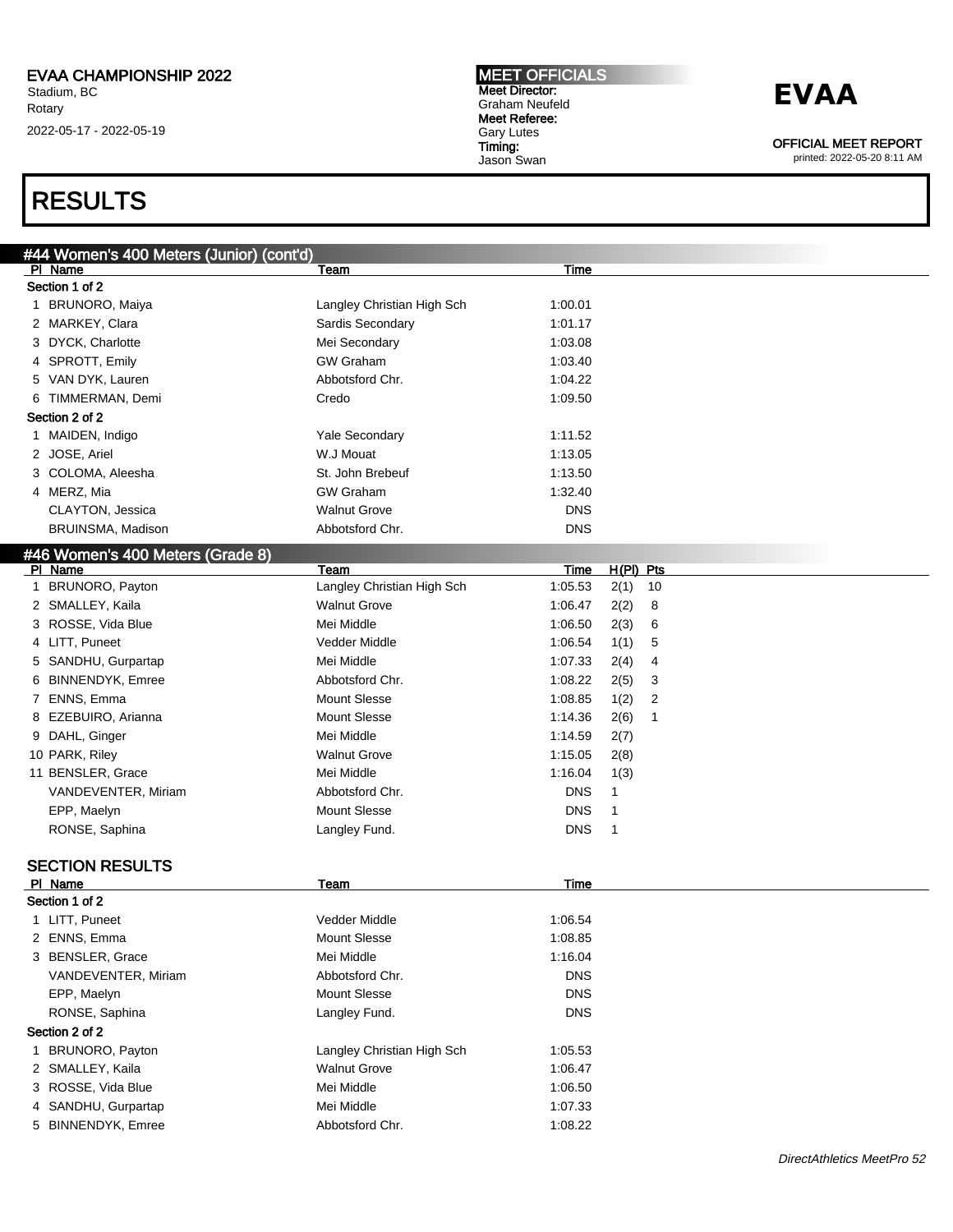MEET OFFICIALS Meet Director: Graham Neufeld Meet Referee: Gary Lutes Timing: Jason Swan

## **EVAA**

OFFICIAL MEET REPORT

printed: 2022-05-20 8:11 AM

### RESULTS

| #46 Women's 400 Meters (Grade 8) (cont'd) |                     |         |  |
|-------------------------------------------|---------------------|---------|--|
| PI Name                                   | Team                | Time    |  |
| 6 EZEBUIRO, Arianna                       | Mount Slesse        | 1:14.36 |  |
| 7 DAHL, Ginger                            | Mei Middle          | 1:14.59 |  |
| 8 PARK, Riley                             | <b>Walnut Grove</b> | 1:15.05 |  |
| #48 Girls 800 Meters (Senior)             |                     |         |  |

| PI Name                    | Team                  | Time       | Pts |  |
|----------------------------|-----------------------|------------|-----|--|
| 1 PEET WILLIAMS, Christina | Chilliwack Sec.       | 2:24.64    | 10  |  |
| 2 MAY, Halle               | <b>Yale Secondary</b> | 2:30.55    | 8   |  |
| 3 KLAUS, Juane             | Abbotsford Chr.       | 2:33.80    | 6   |  |
| 4 DHESI, Simran            | <b>Yale Secondary</b> | 2:41.98    | 5   |  |
| 5 HUTCHISON, Allyssa       | Mei Secondary         | 2:44.24    | 4   |  |
| 6 BITTONI, Giorgia         | <b>GW Graham</b>      | 2:52.75    | 3   |  |
| 7 DEJONG, Alana            | Abbotsford Chr.       | 2:56.08    | 2   |  |
| 8 MILLER-KUBLICK, Amelia   | W.J Mouat             | 3:01.82    |     |  |
| 9 DOERING, Sophie          | <b>Yale Secondary</b> | 3:04.12    |     |  |
| 10 DIOTTE, Kiera           | <b>Yale Secondary</b> | 3:15.35    |     |  |
| SANDHU, Kiran              | <b>RE</b> Mountain    | <b>DNS</b> |     |  |
| MANIMTIM, Janiah           | Agassiz               | <b>DNS</b> |     |  |
| FERLAND, Emmy              | Chilliwack Sec.       | <b>DNS</b> |     |  |

#### #50 Girls 800 Meters (Junior)

| PI Name               | Team                  | Time       | Pts |
|-----------------------|-----------------------|------------|-----|
| 1 UNGER, Zoe          | Abby Sr.              | 2:24.01    | 10  |
| 2 COLBY, Paige        | <b>GW Graham</b>      | 2:29.99    | 8   |
| 3 STELNICKI, Annalise | <b>Walnut Grove</b>   | 2:33.78    | 6   |
| 4 PADGHAM, Chelsea    | Sardis Secondary      | 2:40.51    | 5   |
| 5 CHUANG, Lyn         | Abbotsford Chr.       | 2:44.16    | 4   |
| 6 JORDAN, Elizabeth   | <b>Walnut Grove</b>   | 2:44.32    | 3   |
| 7 MAIDEN, Indigo      | <b>Yale Secondary</b> | 2:47.33    | 2   |
| 8 ONOS, Mya           | Chilliwack Sec.       | 2:57.79    |     |
| 9 PURPER, Bailey      | W.J Mouat             | 3:02.39    |     |
| PICOTTE, Ashia        | DW Poppy              | <b>DNS</b> |     |
| MEIER, Helena         | Brookswood            | <b>DNS</b> |     |

| #52 Girls 800 Meters (Grade 8) |                 |            |     |  |
|--------------------------------|-----------------|------------|-----|--|
| PI Name                        | Team            | Time       | Pts |  |
| EPP, Maelyn                    | Mount Slesse    | 2:31.81    | 10  |  |
| 2 BUITELAAR, Adrianna          | Mei Middle      | 2:32.74    | 8   |  |
| 3 VANRHEE, Tess                | Credo           | 2:45.05    | 6   |  |
| 4 DOERFLING, Elizabeth         | Vedder Middle   | 2:58.47    | 5   |  |
| 5 KAMPMAN, Charis              | Abbotsford Chr. | 3:03.26    | 4   |  |
| <b>OWEN, Millicent</b>         | Mei Middle      | <b>DNS</b> |     |  |
| ENNS, Emma                     | Mount Slesse    | <b>DNS</b> |     |  |
| #36 Girls 1500 Meters (Senior) |                 |            |     |  |
| PI Name                        | Team            | Time       | Pts |  |
| PEET WILLIAMS, Christina       | Chilliwack Sec. | 4:51.28    | 10  |  |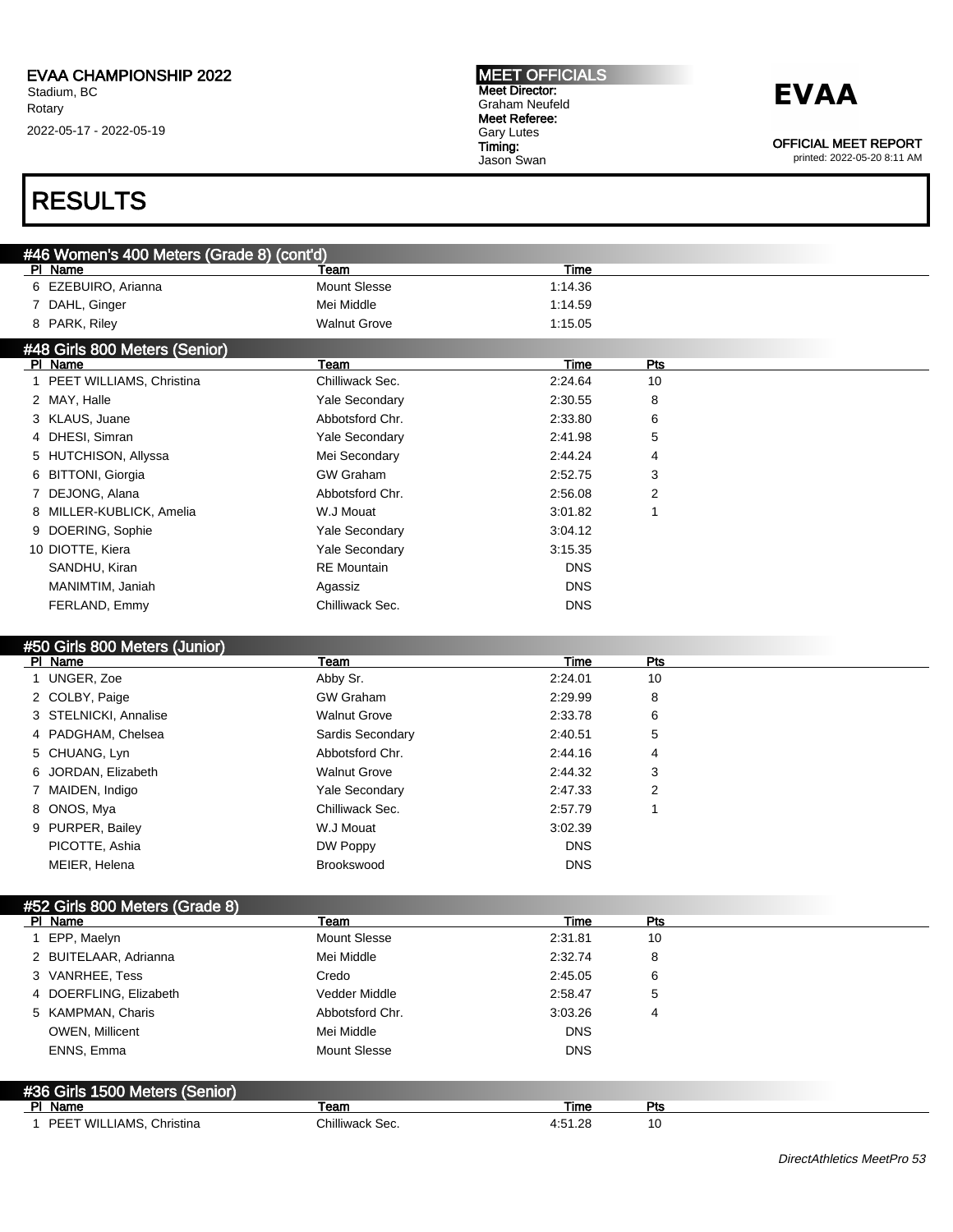#### MEET OFFICIALS Meet Director: Graham Neufeld Meet Referee: Gary Lutes Timing: Jason Swan

### **EVAA**

OFFICIAL MEET REPORT

printed: 2022-05-20 8:11 AM

### RESULTS

| #36 Girls 1500 Meters (Senior) (cont'd) |                          |                       |         |        |  |
|-----------------------------------------|--------------------------|-----------------------|---------|--------|--|
|                                         | PI Name                  | Team                  | Time    | Pts    |  |
|                                         | 2 MAY, Halle             | <b>Yale Secondary</b> | 5:02.24 | 8      |  |
|                                         | 3 KLAUS, Juane           | Abbotsford Chr.       | 5:17.61 | 6      |  |
|                                         | 4 KANG, Kyah             | Credo                 | 5:54.35 | 5      |  |
|                                         | 5 CHAN, Gabbi            | Mei Secondary         | 6:18.20 |        |  |
|                                         | 6 MILLER-KUBLICK, Amelia | W.J Mouat             | 6:19.79 | ົ<br>C |  |
|                                         | KLASSEN, Sophia          | Sardis Secondary      | NT      |        |  |

#### #38 Girls 1500 Meters (Junior)

| PI Name             | Team                  | Time       | Pts |
|---------------------|-----------------------|------------|-----|
| UNGER, Zoe          | Abby Sr.              | 5:03.05    | 10  |
| 2 COLBY, Paige      | <b>GW Graham</b>      | 5:09.71    | 8   |
| 3 KANG, Jaina       | Credo                 | 5:11.84    | 6   |
| 4 PADGHAM, Chelsea  | Sardis Secondary      | 5:37.70    | 5   |
| 5 JORDAN, Elizabeth | <b>Walnut Grove</b>   | 5:38.28    | 4   |
| 6 MAIDEN, Indigo    | <b>Yale Secondary</b> | 5:43.41    | 3   |
| 7 CHUANG, Lyn       | Abbotsford Chr.       | 5:47.24    | 2   |
| 8 OLSON, Grace      | <b>Walnut Grove</b>   | 6:40.18    |     |
| SAYANI, Serena      | <b>RE</b> Mountain    | <b>DNS</b> |     |
| MACDONALD, Marley   | <b>Walnut Grove</b>   | <b>DNS</b> |     |
|                     |                       |            |     |

#### #40 Girls 1500 Meters (Grade 8)

| PI Name                | Team                | Time    | Pts |
|------------------------|---------------------|---------|-----|
| EPP, Maelyn            | Mount Slesse        | 5:17.87 | 10  |
| 2 BUITELAAR, Adrianna  | Mei Middle          | 5:18.13 | 8   |
| 3 BENSLER, Grace       | Mei Middle          | 5:55.87 | 6   |
| 4 DOERFLING, Elizabeth | Vedder Middle       | 6:03.74 | 5   |
| 5 AHRENS, Alissa       | <b>Walnut Grove</b> | 6:08.33 | 4   |
| 6 ENSINK, Pearl        | Unity Christian     | 6:10.29 | 3   |
| 7 KAMPMAN, Charis      | Abbotsford Chr.     | 6:13.46 | າ   |

### #8 Girls 3000 Meters (Senior)

| Team                       | Time     | Pts |  |
|----------------------------|----------|-----|--|
| Chilliwack Sec.            | 10:26.66 | 10  |  |
| Langley Christian High Sch | 10:37.29 | 8   |  |
| <b>Yale Secondary</b>      | 10:56.17 | 6   |  |
| Sardis Secondary           | 12:34.53 | 5   |  |
| Abbotsford Chr.            | 12:51.37 | 4   |  |
| <b>Walnut Grove</b>        | 13:22.35 | 3   |  |
| <b>Walnut Grove</b>        | 13:40.31 | 2   |  |
| Abbotsford Chr.            | 14:03.39 |     |  |
| Mei Secondary              | 14:03.76 |     |  |
| W.J Mouat                  | 14:12.95 |     |  |
| Abby Sr.                   | 10:56.61 |     |  |
| Credo                      | 11:06.13 |     |  |
| Credo                      | 12:18.91 |     |  |
|                            |          |     |  |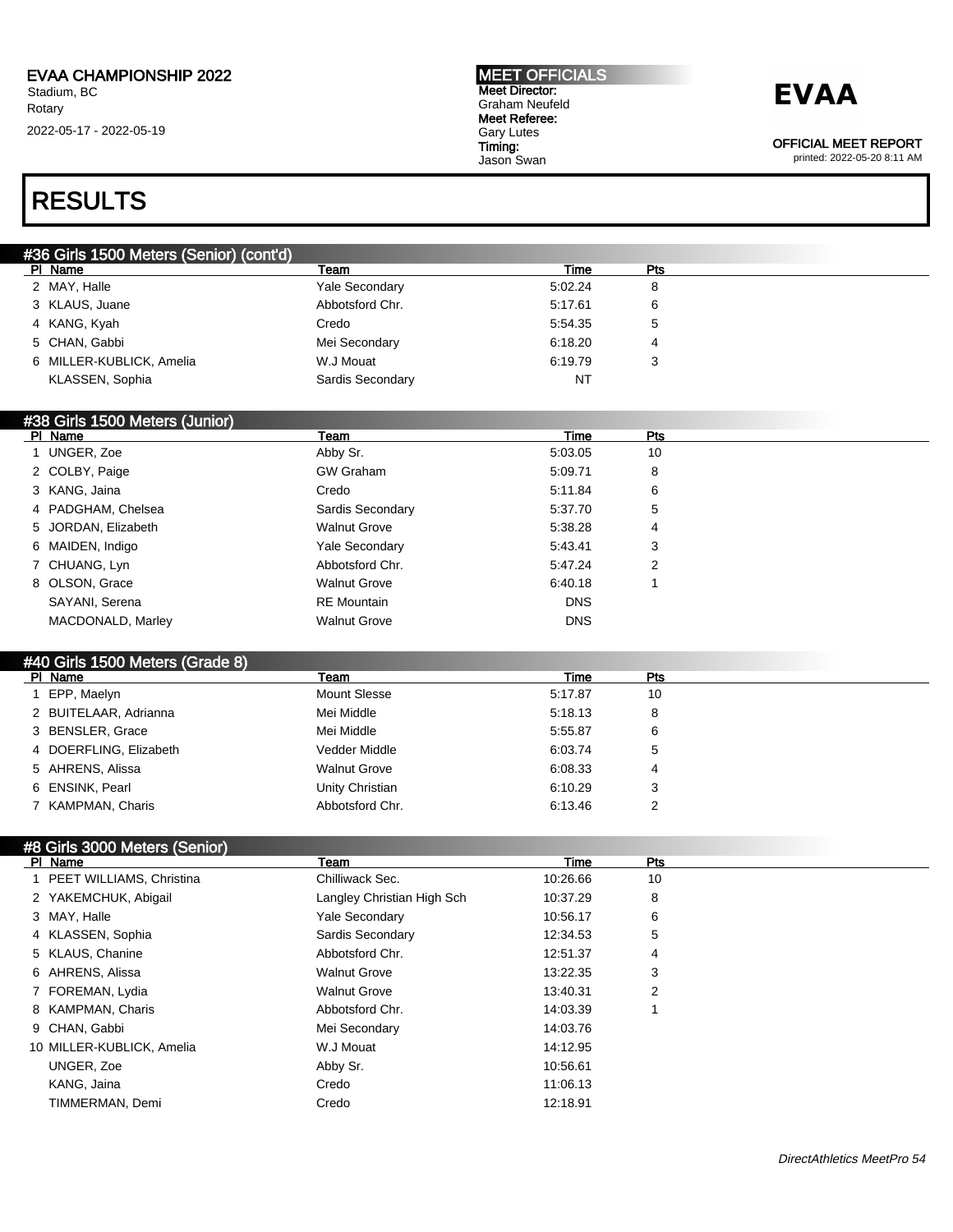#### MEET OFFICIALS Meet Director: Graham Neufeld Meet Referee: Gary Lutes Timing: Jason Swan

## **EVAA**

OFFICIAL MEET REPORT

printed: 2022-05-20 8:11 AM

### RESULTS

| #10 Girls 3000 Meters (Junior) |                 |            |     |
|--------------------------------|-----------------|------------|-----|
| PI Name                        | Team            | Time       | Pts |
| UNGER, Zoe                     | Abby Sr.        | 10:56.61   | 10  |
| 2 KANG, Jaina                  | Credo           | 11:06.13   | 8   |
| 3 TIMMERMAN, Demi              | Credo           | 12:18.91   | 6   |
| 4 KLAUS, Chanine               | Abbotsford Chr. | 12:51.36   | 5   |
| GRIM, Morgan                   | Credo           | <b>DNS</b> |     |
| OLSON, Eva                     | Abbotsford Chr. | DNS        |     |

#### #12 Girls 3000 Meters (Grade 8)

| PI Name           | Team                | Time     | Pts |  |
|-------------------|---------------------|----------|-----|--|
| AHRENS, Alissa    | <b>Walnut Grove</b> | 13:22.34 |     |  |
| 2 FOREMAN, Lydia  | <b>Walnut Grove</b> | 13:40.31 |     |  |
| 3 KAMPMAN, Charis | Abbotsford Chr.     | 14:03.39 |     |  |

#### #5 Girls 80m Hurdles (Junior)<br>Pl Name Pl Name Team Time H(Pl) Pts 1 GELOWITZ, Kaitlin 10 CHA CHA CHA Walnut Grove 13.04 (-0.7) 1(1) 10 2 MARKEY, Clara **Sardis Secondary** 13.10 (<sup>-0.7</sup>) 1(2) 8 3 WAH, Ehsher Gay **Langley Secondary** 15.06 (-0.7) 1(3) 6 4 VIG, Maia 15.52 (–0.7) 1(4) 5 5 GRIM, Morgan Credo 16.27 (–0.7) 1(5) 4 6 BAEK, Grace Langley Secondary 17.29 (–0.1) 2(1) 3 7 COLOMA, Aleesha St. John Brebeuf 17.72 (-0.7) 1(6) 2 8 WARD, Ella Walnut Grove 18.48 (–0.1) 2(2) 1 9 WORSELY-BROWN, Anora Abbotsford Chr. 18.54 (-0.1) 2(3) 10 SCHWARZMAIER, Eva Walnut Grove 18.57 (-0.1) 2(4) 11 VANEGMOND, Brooklyn Credo Credo 18.81 (-0.1) 2(5) 12 HANNAH, Nykee Langley Secondary 19.61 (-0.1) 2(6) BEAULIEU, Brooklyn **Chilliwack Sec. Chilliwack Sec. DNS** 1 WHITELEY, Kayla Credo DNS 1 SAYANI, Serena **RE Mountain** RE Mountain **RE Mountain** DNS 2 BIL, Hannah **Billis Secondary Constant Constant Constant Constant Constant Constant Constant Constant Constant Constant Constant Constant Constant Constant Constant Constant Constant Constant Constant Constant Constant C**

### SECTION RESULTS

| PI Name                | Team                     | Time           |  |
|------------------------|--------------------------|----------------|--|
| Section 1 of 2         |                          | Wind: (-0.7)   |  |
| 1 GELOWITZ, Kaitlin    | <b>Walnut Grove</b>      | 13.04          |  |
| 2 MARKEY, Clara        | Sardis Secondary         | 13.10          |  |
| 3 WAH, Ehsher Gay      | <b>Langley Secondary</b> | 15.06          |  |
| 4 VIG, Maia            | Mei Secondary            | 15.52          |  |
| 5 GRIM, Morgan         | Credo                    | 16.27          |  |
| 6 COLOMA, Aleesha      | St. John Brebeuf         | 17.72          |  |
| BEAULIEU, Brooklyn     | Chilliwack Sec.          | <b>DNS</b>     |  |
| WHITELEY, Kayla        | Credo                    | <b>DNS</b>     |  |
| Section 2 of 2         |                          | Wind: $(-0.1)$ |  |
| 1 BAEK, Grace          | <b>Langley Secondary</b> | 17.29          |  |
| 2 WARD, Ella           | <b>Walnut Grove</b>      | 18.48          |  |
| 3 WORSELY-BROWN, Anora | Abbotsford Chr.          | 18.54          |  |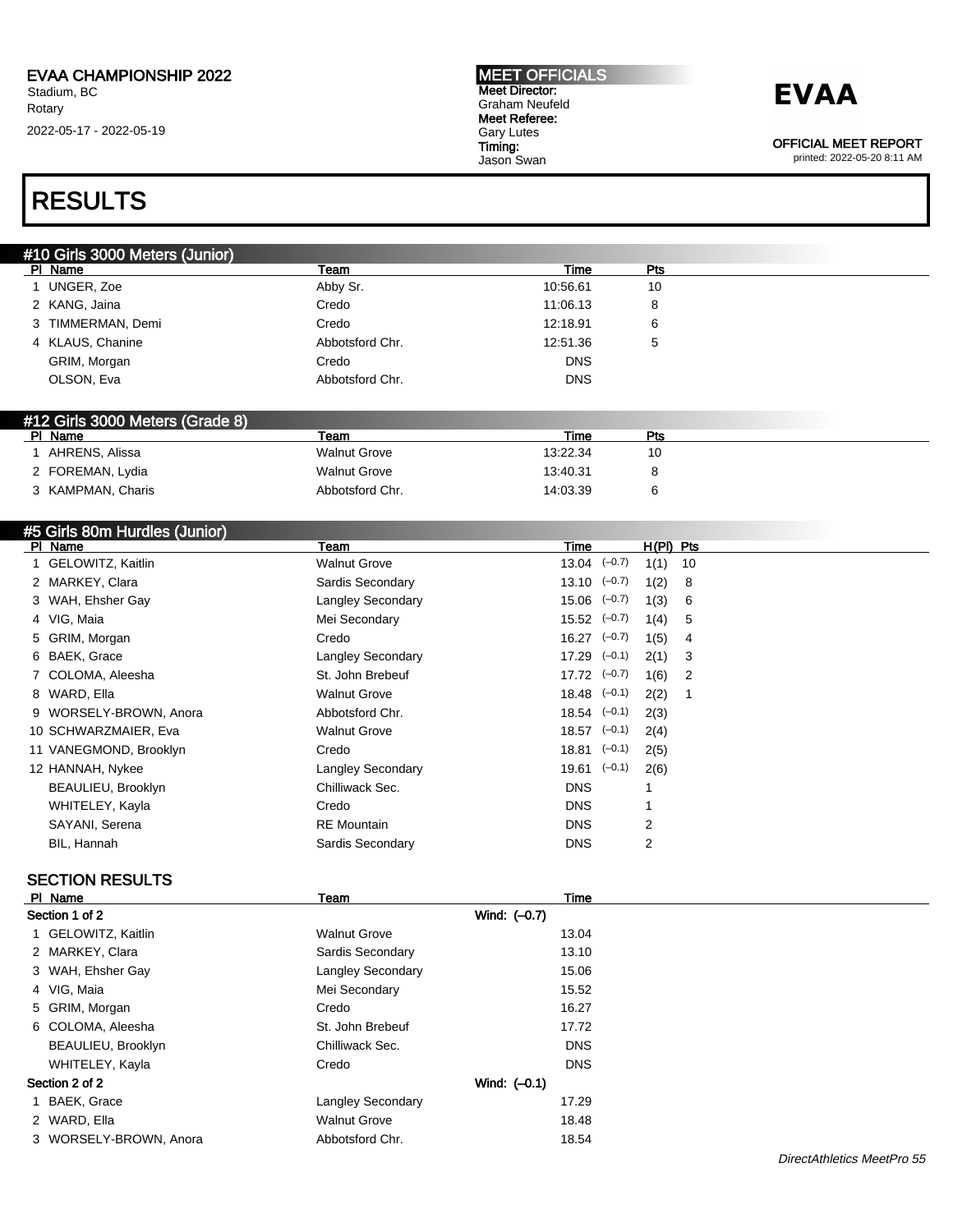#### MEET OFFICIALS Meet Director: Graham Neufeld Meet Referee: Gary Lutes Timing: Jason Swan

## **EVAA**

OFFICIAL MEET REPORT

printed: 2022-05-20 8:11 AM

### RESULTS

| PI Name<br>Team<br>Time<br>4 SCHWARZMAIER, Eva<br><b>Walnut Grove</b><br>18.57<br>5 VANEGMOND, Brooklyn<br>Credo<br>18.81<br>6 HANNAH, Nykee<br><b>Langley Secondary</b><br>19.61<br>SAYANI, Serena<br><b>RE</b> Mountain<br><b>DNS</b><br><b>DNS</b><br>BIL, Hannah<br>Sardis Secondary<br>#6 Girls 80m Hurdles (Grade 8)<br>PI Name<br>Team<br>Time<br>$H(PI)$ Pts<br>1 BINNENDYK, Emree<br>Abbotsford Chr.<br>$15.17$ $(+2.5)$<br>1(1)<br>10<br>2 VERREAULT, Emma<br>Highroad<br>$15.25$ $(+2.5)$<br>8<br>1(2)<br>3 BLINK, Kaela<br>Abbotsford Chr.<br>$16.34$ $(+2.5)$<br>1(3)<br>6<br>4 OWEN-MERRIOTT, Kalysha<br><b>Walnut Grove</b><br>$16.52$ $(+2.5)$<br>1(4)<br>5<br>$16.61$ $(+2.5)$<br>5 HADANI, Meera<br>Mei Middle<br>1(5)<br>4<br>6 DEJONG, Megan<br>Abbotsford Chr.<br>$16.75$ $(+2.5)$<br>1(6)<br>3<br>7 VANDYKE, Eden<br>Abbotsford Chr.<br>$16.80$ $(-2.0)$<br>$\overline{2}$<br>2(1)<br>Credo<br>$17.08$ $(-2.0)$<br>8 WARKENTIN, Amy<br>2(2)<br>1<br><b>ASIA</b><br>$17.63$ $(-2.0)$<br>9 HYRCENKO, Julia<br>2(3)<br>10 WELSH, Taylor<br>$17.63$ $(-2.0)$<br><b>Brookswood</b><br>2(4)<br>$17.66$ $(-2.0)$<br>11 VANRHEE, Tess<br>Credo<br>2(5)<br>Vedder Middle<br>$17.87$ $(-2.0)$<br>12 ANTONISHEN, Lyla<br>2(6)<br>Credo<br>13 VANDEBURGT, Kaylee<br>$22.45$ $(-2.0)$<br>2(7)<br><b>Walnut Grove</b><br><b>DNS</b><br>NEWTON, Rachel<br>$\mathbf{1}$<br><b>SECTION RESULTS</b><br>PI Name<br>Time<br>Team<br>Wind: (+2.5)<br>Section 1 of 2<br>1 BINNENDYK, Emree<br>Abbotsford Chr.<br>15.17<br>15.25<br>2 VERREAULT, Emma<br>Highroad<br>3 BLINK, Kaela<br>Abbotsford Chr.<br>16.34<br><b>Walnut Grove</b><br>16.52<br>4 OWEN-MERRIOTT, Kalysha<br>5 HADANI, Meera<br>Mei Middle<br>16.61<br>6 DEJONG, Megan<br>Abbotsford Chr.<br>16.75<br><b>DNS</b><br>NEWTON, Rachel<br><b>Walnut Grove</b><br>Section 2 of 2<br>Wind: (-2.0)<br>1 VANDYKE, Eden<br>Abbotsford Chr.<br>16.80<br>17.08<br>2 WARKENTIN, Amy<br>Credo<br><b>ASIA</b><br>3 HYRCENKO, Julia<br>17.63<br>Brookswood<br>17.63<br>4 WELSH, Taylor<br>5 VANRHEE, Tess<br>Credo<br>17.66<br>6 ANTONISHEN, Lyla<br>Vedder Middle<br>17.87<br>7 VANDEBURGT, Kaylee<br>Credo<br>22.45<br>#3 Girls 100m Hurdles (Senior) | #5 Girls 80m Hurdles (Junior) (cont'd) |  |  |  |
|-----------------------------------------------------------------------------------------------------------------------------------------------------------------------------------------------------------------------------------------------------------------------------------------------------------------------------------------------------------------------------------------------------------------------------------------------------------------------------------------------------------------------------------------------------------------------------------------------------------------------------------------------------------------------------------------------------------------------------------------------------------------------------------------------------------------------------------------------------------------------------------------------------------------------------------------------------------------------------------------------------------------------------------------------------------------------------------------------------------------------------------------------------------------------------------------------------------------------------------------------------------------------------------------------------------------------------------------------------------------------------------------------------------------------------------------------------------------------------------------------------------------------------------------------------------------------------------------------------------------------------------------------------------------------------------------------------------------------------------------------------------------------------------------------------------------------------------------------------------------------------------------------------------------------------------------------------------------------------------------------------------------------------------------------------------------------------------------------------------------------------------------------------------------------------------------------------------|----------------------------------------|--|--|--|
|                                                                                                                                                                                                                                                                                                                                                                                                                                                                                                                                                                                                                                                                                                                                                                                                                                                                                                                                                                                                                                                                                                                                                                                                                                                                                                                                                                                                                                                                                                                                                                                                                                                                                                                                                                                                                                                                                                                                                                                                                                                                                                                                                                                                           |                                        |  |  |  |
|                                                                                                                                                                                                                                                                                                                                                                                                                                                                                                                                                                                                                                                                                                                                                                                                                                                                                                                                                                                                                                                                                                                                                                                                                                                                                                                                                                                                                                                                                                                                                                                                                                                                                                                                                                                                                                                                                                                                                                                                                                                                                                                                                                                                           |                                        |  |  |  |
|                                                                                                                                                                                                                                                                                                                                                                                                                                                                                                                                                                                                                                                                                                                                                                                                                                                                                                                                                                                                                                                                                                                                                                                                                                                                                                                                                                                                                                                                                                                                                                                                                                                                                                                                                                                                                                                                                                                                                                                                                                                                                                                                                                                                           |                                        |  |  |  |
|                                                                                                                                                                                                                                                                                                                                                                                                                                                                                                                                                                                                                                                                                                                                                                                                                                                                                                                                                                                                                                                                                                                                                                                                                                                                                                                                                                                                                                                                                                                                                                                                                                                                                                                                                                                                                                                                                                                                                                                                                                                                                                                                                                                                           |                                        |  |  |  |
|                                                                                                                                                                                                                                                                                                                                                                                                                                                                                                                                                                                                                                                                                                                                                                                                                                                                                                                                                                                                                                                                                                                                                                                                                                                                                                                                                                                                                                                                                                                                                                                                                                                                                                                                                                                                                                                                                                                                                                                                                                                                                                                                                                                                           |                                        |  |  |  |
|                                                                                                                                                                                                                                                                                                                                                                                                                                                                                                                                                                                                                                                                                                                                                                                                                                                                                                                                                                                                                                                                                                                                                                                                                                                                                                                                                                                                                                                                                                                                                                                                                                                                                                                                                                                                                                                                                                                                                                                                                                                                                                                                                                                                           |                                        |  |  |  |
|                                                                                                                                                                                                                                                                                                                                                                                                                                                                                                                                                                                                                                                                                                                                                                                                                                                                                                                                                                                                                                                                                                                                                                                                                                                                                                                                                                                                                                                                                                                                                                                                                                                                                                                                                                                                                                                                                                                                                                                                                                                                                                                                                                                                           |                                        |  |  |  |
|                                                                                                                                                                                                                                                                                                                                                                                                                                                                                                                                                                                                                                                                                                                                                                                                                                                                                                                                                                                                                                                                                                                                                                                                                                                                                                                                                                                                                                                                                                                                                                                                                                                                                                                                                                                                                                                                                                                                                                                                                                                                                                                                                                                                           |                                        |  |  |  |
|                                                                                                                                                                                                                                                                                                                                                                                                                                                                                                                                                                                                                                                                                                                                                                                                                                                                                                                                                                                                                                                                                                                                                                                                                                                                                                                                                                                                                                                                                                                                                                                                                                                                                                                                                                                                                                                                                                                                                                                                                                                                                                                                                                                                           |                                        |  |  |  |
|                                                                                                                                                                                                                                                                                                                                                                                                                                                                                                                                                                                                                                                                                                                                                                                                                                                                                                                                                                                                                                                                                                                                                                                                                                                                                                                                                                                                                                                                                                                                                                                                                                                                                                                                                                                                                                                                                                                                                                                                                                                                                                                                                                                                           |                                        |  |  |  |
|                                                                                                                                                                                                                                                                                                                                                                                                                                                                                                                                                                                                                                                                                                                                                                                                                                                                                                                                                                                                                                                                                                                                                                                                                                                                                                                                                                                                                                                                                                                                                                                                                                                                                                                                                                                                                                                                                                                                                                                                                                                                                                                                                                                                           |                                        |  |  |  |
|                                                                                                                                                                                                                                                                                                                                                                                                                                                                                                                                                                                                                                                                                                                                                                                                                                                                                                                                                                                                                                                                                                                                                                                                                                                                                                                                                                                                                                                                                                                                                                                                                                                                                                                                                                                                                                                                                                                                                                                                                                                                                                                                                                                                           |                                        |  |  |  |
|                                                                                                                                                                                                                                                                                                                                                                                                                                                                                                                                                                                                                                                                                                                                                                                                                                                                                                                                                                                                                                                                                                                                                                                                                                                                                                                                                                                                                                                                                                                                                                                                                                                                                                                                                                                                                                                                                                                                                                                                                                                                                                                                                                                                           |                                        |  |  |  |
|                                                                                                                                                                                                                                                                                                                                                                                                                                                                                                                                                                                                                                                                                                                                                                                                                                                                                                                                                                                                                                                                                                                                                                                                                                                                                                                                                                                                                                                                                                                                                                                                                                                                                                                                                                                                                                                                                                                                                                                                                                                                                                                                                                                                           |                                        |  |  |  |
|                                                                                                                                                                                                                                                                                                                                                                                                                                                                                                                                                                                                                                                                                                                                                                                                                                                                                                                                                                                                                                                                                                                                                                                                                                                                                                                                                                                                                                                                                                                                                                                                                                                                                                                                                                                                                                                                                                                                                                                                                                                                                                                                                                                                           |                                        |  |  |  |
|                                                                                                                                                                                                                                                                                                                                                                                                                                                                                                                                                                                                                                                                                                                                                                                                                                                                                                                                                                                                                                                                                                                                                                                                                                                                                                                                                                                                                                                                                                                                                                                                                                                                                                                                                                                                                                                                                                                                                                                                                                                                                                                                                                                                           |                                        |  |  |  |
|                                                                                                                                                                                                                                                                                                                                                                                                                                                                                                                                                                                                                                                                                                                                                                                                                                                                                                                                                                                                                                                                                                                                                                                                                                                                                                                                                                                                                                                                                                                                                                                                                                                                                                                                                                                                                                                                                                                                                                                                                                                                                                                                                                                                           |                                        |  |  |  |
|                                                                                                                                                                                                                                                                                                                                                                                                                                                                                                                                                                                                                                                                                                                                                                                                                                                                                                                                                                                                                                                                                                                                                                                                                                                                                                                                                                                                                                                                                                                                                                                                                                                                                                                                                                                                                                                                                                                                                                                                                                                                                                                                                                                                           |                                        |  |  |  |
|                                                                                                                                                                                                                                                                                                                                                                                                                                                                                                                                                                                                                                                                                                                                                                                                                                                                                                                                                                                                                                                                                                                                                                                                                                                                                                                                                                                                                                                                                                                                                                                                                                                                                                                                                                                                                                                                                                                                                                                                                                                                                                                                                                                                           |                                        |  |  |  |
|                                                                                                                                                                                                                                                                                                                                                                                                                                                                                                                                                                                                                                                                                                                                                                                                                                                                                                                                                                                                                                                                                                                                                                                                                                                                                                                                                                                                                                                                                                                                                                                                                                                                                                                                                                                                                                                                                                                                                                                                                                                                                                                                                                                                           |                                        |  |  |  |
|                                                                                                                                                                                                                                                                                                                                                                                                                                                                                                                                                                                                                                                                                                                                                                                                                                                                                                                                                                                                                                                                                                                                                                                                                                                                                                                                                                                                                                                                                                                                                                                                                                                                                                                                                                                                                                                                                                                                                                                                                                                                                                                                                                                                           |                                        |  |  |  |
|                                                                                                                                                                                                                                                                                                                                                                                                                                                                                                                                                                                                                                                                                                                                                                                                                                                                                                                                                                                                                                                                                                                                                                                                                                                                                                                                                                                                                                                                                                                                                                                                                                                                                                                                                                                                                                                                                                                                                                                                                                                                                                                                                                                                           |                                        |  |  |  |
|                                                                                                                                                                                                                                                                                                                                                                                                                                                                                                                                                                                                                                                                                                                                                                                                                                                                                                                                                                                                                                                                                                                                                                                                                                                                                                                                                                                                                                                                                                                                                                                                                                                                                                                                                                                                                                                                                                                                                                                                                                                                                                                                                                                                           |                                        |  |  |  |
|                                                                                                                                                                                                                                                                                                                                                                                                                                                                                                                                                                                                                                                                                                                                                                                                                                                                                                                                                                                                                                                                                                                                                                                                                                                                                                                                                                                                                                                                                                                                                                                                                                                                                                                                                                                                                                                                                                                                                                                                                                                                                                                                                                                                           |                                        |  |  |  |
|                                                                                                                                                                                                                                                                                                                                                                                                                                                                                                                                                                                                                                                                                                                                                                                                                                                                                                                                                                                                                                                                                                                                                                                                                                                                                                                                                                                                                                                                                                                                                                                                                                                                                                                                                                                                                                                                                                                                                                                                                                                                                                                                                                                                           |                                        |  |  |  |
|                                                                                                                                                                                                                                                                                                                                                                                                                                                                                                                                                                                                                                                                                                                                                                                                                                                                                                                                                                                                                                                                                                                                                                                                                                                                                                                                                                                                                                                                                                                                                                                                                                                                                                                                                                                                                                                                                                                                                                                                                                                                                                                                                                                                           |                                        |  |  |  |
|                                                                                                                                                                                                                                                                                                                                                                                                                                                                                                                                                                                                                                                                                                                                                                                                                                                                                                                                                                                                                                                                                                                                                                                                                                                                                                                                                                                                                                                                                                                                                                                                                                                                                                                                                                                                                                                                                                                                                                                                                                                                                                                                                                                                           |                                        |  |  |  |
|                                                                                                                                                                                                                                                                                                                                                                                                                                                                                                                                                                                                                                                                                                                                                                                                                                                                                                                                                                                                                                                                                                                                                                                                                                                                                                                                                                                                                                                                                                                                                                                                                                                                                                                                                                                                                                                                                                                                                                                                                                                                                                                                                                                                           |                                        |  |  |  |
|                                                                                                                                                                                                                                                                                                                                                                                                                                                                                                                                                                                                                                                                                                                                                                                                                                                                                                                                                                                                                                                                                                                                                                                                                                                                                                                                                                                                                                                                                                                                                                                                                                                                                                                                                                                                                                                                                                                                                                                                                                                                                                                                                                                                           |                                        |  |  |  |
|                                                                                                                                                                                                                                                                                                                                                                                                                                                                                                                                                                                                                                                                                                                                                                                                                                                                                                                                                                                                                                                                                                                                                                                                                                                                                                                                                                                                                                                                                                                                                                                                                                                                                                                                                                                                                                                                                                                                                                                                                                                                                                                                                                                                           |                                        |  |  |  |
|                                                                                                                                                                                                                                                                                                                                                                                                                                                                                                                                                                                                                                                                                                                                                                                                                                                                                                                                                                                                                                                                                                                                                                                                                                                                                                                                                                                                                                                                                                                                                                                                                                                                                                                                                                                                                                                                                                                                                                                                                                                                                                                                                                                                           |                                        |  |  |  |
|                                                                                                                                                                                                                                                                                                                                                                                                                                                                                                                                                                                                                                                                                                                                                                                                                                                                                                                                                                                                                                                                                                                                                                                                                                                                                                                                                                                                                                                                                                                                                                                                                                                                                                                                                                                                                                                                                                                                                                                                                                                                                                                                                                                                           |                                        |  |  |  |
|                                                                                                                                                                                                                                                                                                                                                                                                                                                                                                                                                                                                                                                                                                                                                                                                                                                                                                                                                                                                                                                                                                                                                                                                                                                                                                                                                                                                                                                                                                                                                                                                                                                                                                                                                                                                                                                                                                                                                                                                                                                                                                                                                                                                           |                                        |  |  |  |
|                                                                                                                                                                                                                                                                                                                                                                                                                                                                                                                                                                                                                                                                                                                                                                                                                                                                                                                                                                                                                                                                                                                                                                                                                                                                                                                                                                                                                                                                                                                                                                                                                                                                                                                                                                                                                                                                                                                                                                                                                                                                                                                                                                                                           |                                        |  |  |  |
|                                                                                                                                                                                                                                                                                                                                                                                                                                                                                                                                                                                                                                                                                                                                                                                                                                                                                                                                                                                                                                                                                                                                                                                                                                                                                                                                                                                                                                                                                                                                                                                                                                                                                                                                                                                                                                                                                                                                                                                                                                                                                                                                                                                                           |                                        |  |  |  |
|                                                                                                                                                                                                                                                                                                                                                                                                                                                                                                                                                                                                                                                                                                                                                                                                                                                                                                                                                                                                                                                                                                                                                                                                                                                                                                                                                                                                                                                                                                                                                                                                                                                                                                                                                                                                                                                                                                                                                                                                                                                                                                                                                                                                           |                                        |  |  |  |
|                                                                                                                                                                                                                                                                                                                                                                                                                                                                                                                                                                                                                                                                                                                                                                                                                                                                                                                                                                                                                                                                                                                                                                                                                                                                                                                                                                                                                                                                                                                                                                                                                                                                                                                                                                                                                                                                                                                                                                                                                                                                                                                                                                                                           |                                        |  |  |  |
|                                                                                                                                                                                                                                                                                                                                                                                                                                                                                                                                                                                                                                                                                                                                                                                                                                                                                                                                                                                                                                                                                                                                                                                                                                                                                                                                                                                                                                                                                                                                                                                                                                                                                                                                                                                                                                                                                                                                                                                                                                                                                                                                                                                                           |                                        |  |  |  |
|                                                                                                                                                                                                                                                                                                                                                                                                                                                                                                                                                                                                                                                                                                                                                                                                                                                                                                                                                                                                                                                                                                                                                                                                                                                                                                                                                                                                                                                                                                                                                                                                                                                                                                                                                                                                                                                                                                                                                                                                                                                                                                                                                                                                           |                                        |  |  |  |
|                                                                                                                                                                                                                                                                                                                                                                                                                                                                                                                                                                                                                                                                                                                                                                                                                                                                                                                                                                                                                                                                                                                                                                                                                                                                                                                                                                                                                                                                                                                                                                                                                                                                                                                                                                                                                                                                                                                                                                                                                                                                                                                                                                                                           |                                        |  |  |  |
|                                                                                                                                                                                                                                                                                                                                                                                                                                                                                                                                                                                                                                                                                                                                                                                                                                                                                                                                                                                                                                                                                                                                                                                                                                                                                                                                                                                                                                                                                                                                                                                                                                                                                                                                                                                                                                                                                                                                                                                                                                                                                                                                                                                                           |                                        |  |  |  |

| PI Name            | Team               | Time                       | $H(PI)$ Pts |
|--------------------|--------------------|----------------------------|-------------|
| GORDAN, Madison    | <b>RE</b> Mountain | $15.92$ $(-1.3)$ $2(1)$ 10 |             |
| 2 PIRANI, Vanessa  | Mei Secondary      | $16.54$ $(+0.6)$ $1(1)$ 8  |             |
| 3 STETTLER, Olivia | Highroad           | 18.17 (+0.6) 1(2) 6        |             |
| 4 BROWN, Naomi     | Abbotsford Chr.    | $18.79$ $(+0.6)$ $1(3)$ 5  |             |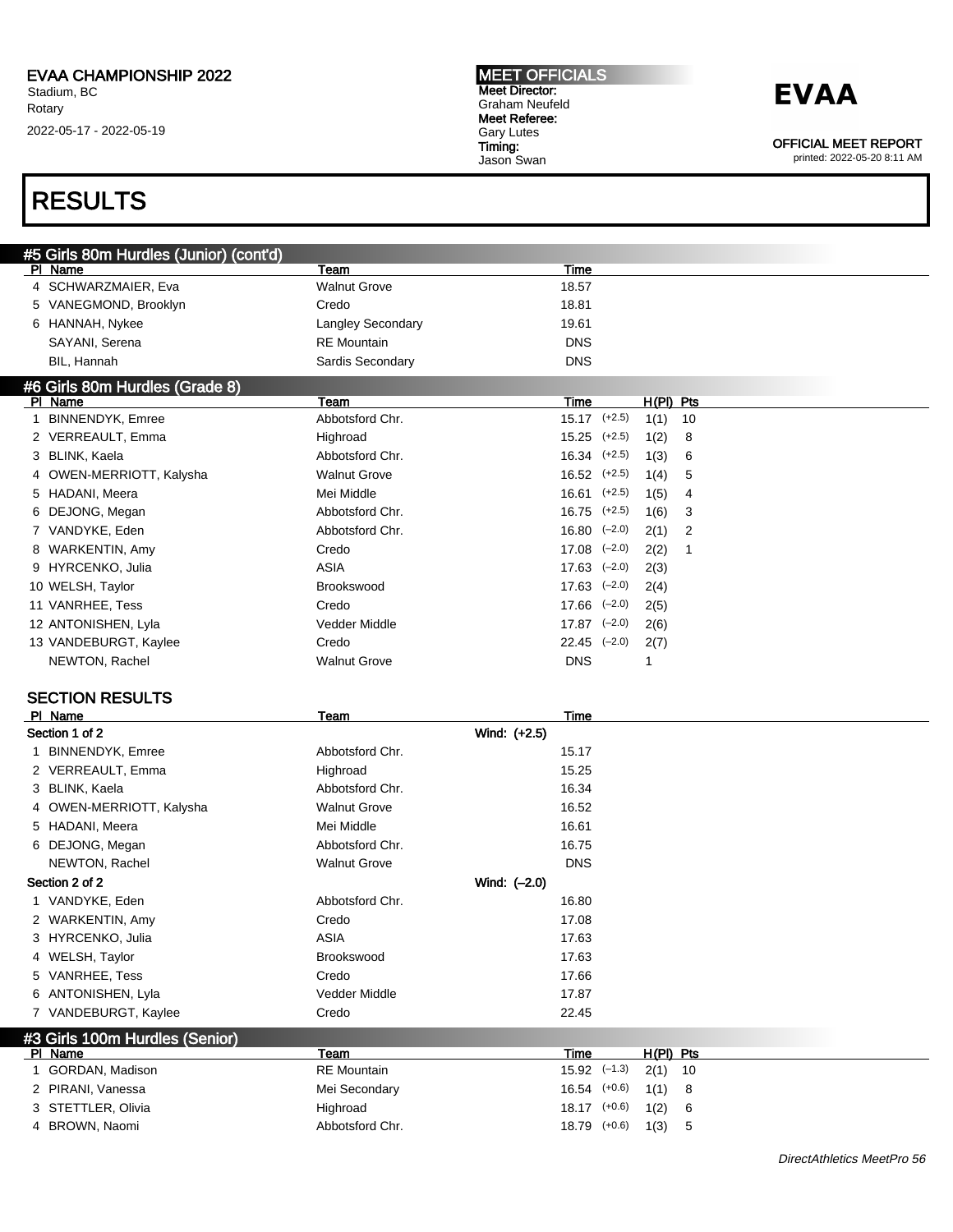#### MEET OFFICIALS Meet Director: Graham Neufeld Meet Referee: Gary Lutes Timing: Jason Swan

### **EVAA**

OFFICIAL MEET REPORT

printed: 2022-05-20 8:11 AM

### RESULTS

| #3 Girls 100m Hurdles (Senior) (cont'd)    |                            |                          |                   |                         |
|--------------------------------------------|----------------------------|--------------------------|-------------------|-------------------------|
| PI Name<br>5 MINDERHOUD, Faith             | Team<br>Credo              | Time<br>$18.86$ $(+0.6)$ | H(PI) Pts<br>1(4) | $\overline{\mathbf{4}}$ |
| 6 ZHAO, Evelyn                             | Mei Secondary              | $19.27$ $(-1.3)$         | 2(2)              | 3                       |
| 7 KLOPFSTEIN, Janine                       | Brookswood                 | $19.33$ $(-1.3)$         | 2(3)              | $\overline{2}$          |
|                                            |                            | $22.15$ $(-1.3)$         |                   |                         |
| 8 DEMSKY, Asiah                            | Yale Secondary             |                          | 2(4)              | $\mathbf{1}$            |
| NESBITT, Anilee                            | <b>ASIA</b>                | <b>DNS</b>               | $\overline{2}$    |                         |
| <b>SECTION RESULTS</b>                     |                            |                          |                   |                         |
| PI Name                                    | Team                       | Time                     |                   |                         |
| Section 1 of 2                             |                            | Wind: (+0.6)             |                   |                         |
| 1 PIRANI, Vanessa                          | Mei Secondary              | 16.54                    |                   |                         |
| 2 STETTLER, Olivia                         | Highroad                   | 18.17                    |                   |                         |
| 3 BROWN, Naomi                             | Abbotsford Chr.            | 18.79                    |                   |                         |
| 4 MINDERHOUD, Faith                        | Credo                      | 18.86                    |                   |                         |
| Section 2 of 2                             |                            | Wind: (-1.3)             |                   |                         |
| 1 GORDAN, Madison                          | <b>RE</b> Mountain         | 15.92                    |                   |                         |
| 2 ZHAO, Evelyn                             | Mei Secondary              | 19.27                    |                   |                         |
| 3 KLOPFSTEIN, Janine                       | Brookswood                 | 19.33                    |                   |                         |
| 4 DEMSKY, Asiah                            | <b>Yale Secondary</b>      | 22.15                    |                   |                         |
| NESBITT, Anilee                            | <b>ASIA</b>                | <b>DNS</b>               |                   |                         |
| #24 Girls 200m Hurdles (Grade 8)           |                            |                          |                   |                         |
| PI Name                                    | Team                       | Time                     |                   | Pts                     |
| 1 BINNENDYK, Emree                         | Abbotsford Chr.            | (NW)<br>32.52            |                   | 10                      |
| 2 VERREAULT, Emma                          | Highroad                   | (NW)<br>32.75            |                   | 8                       |
| 3 BLINK, Kaela                             | Abbotsford Chr.            | (NW)<br>34.22            |                   | 6                       |
| 4 VANRHEE, Tess                            | Credo                      | (NW)<br>35.31            |                   | 5                       |
| OWEN-MERRIOTT, Kalysha<br>5                | <b>Walnut Grove</b>        | (NW)<br>36.69            |                   | 4                       |
| 6 DEJONG, Megan                            | Abbotsford Chr.            | (NW)<br>37.43            |                   | 3                       |
| 7 VANDYKE, Eden                            | Abbotsford Chr.            | (NW)<br>38.57            |                   | 2                       |
|                                            |                            |                          |                   |                         |
| #22 Girls 300m Hurdles (Junior)<br>PI Name | Team                       | Time                     | Pts               |                         |
| 1 BRUNORO, Maiya                           | Langley Christian High Sch | 47.29                    | 10                |                         |
| 2 VAN DYK, Lauren                          | Abbotsford Chr.            | 50.48                    | 8                 |                         |
| 3 FUNK, Leah                               | Highroad                   | 51.67                    | 6                 |                         |
| <b>KAMPMAN, Kristin</b><br>4               | Abbotsford Chr.            | 53.04                    | 5                 |                         |
| 5 COLOMA, Aleesha                          | St. John Brebeuf           | 58.27                    | 4                 |                         |
|                                            |                            |                          |                   |                         |

6 ONOS, Mya **Chilliwack Sec.** 58.58 3 7 BATEMAN, Danica **1:00.13** 2 8 VANEGMOND, Brooklyn Credo Credo 1:04.40 1:04.40 1

| #20 Girls 400m Hurdles (Senior) |                            |         |     |  |  |
|---------------------------------|----------------------------|---------|-----|--|--|
| PI Name                         | Геаm                       | Time    | Pts |  |  |
| YAKEMCHUK, Abigail              | Langley Christian High Sch | 1:10.93 | 10  |  |  |
| 2 PIRANI, Vanessa               | Mei Secondary              | 1:13.85 | 8   |  |  |
| 3 BROWN, Naomi                  | Abbotsford Chr.            | 1:14.22 | 6   |  |  |
| 4 MINDERHOUD, Faith             | Credo                      | 1:16.41 | 5   |  |  |
| 5 HUTCHISON, Allyssa            | Mei Secondary              | 1:17.92 | 4   |  |  |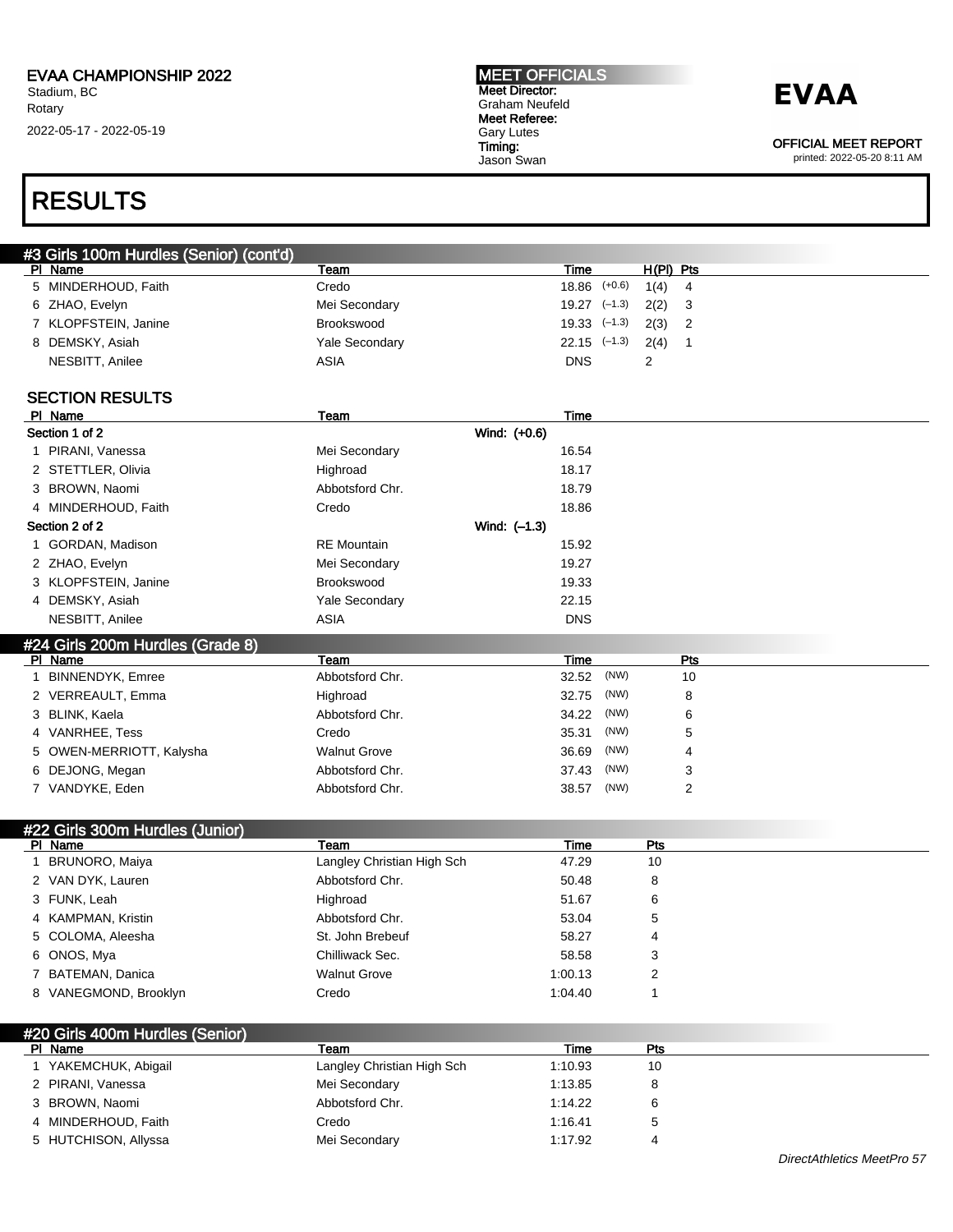#### MEET OFFICIALS Meet Director: Graham Neufeld Meet Referee: Gary Lutes Timing: Jason Swan

## **EVAA**

OFFICIAL MEET REPORT

printed: 2022-05-20 8:11 AM

### RESULTS

| #20 Girls 400m Hurdles (Senior) (cont'd)     |                            |             |                |     |  |
|----------------------------------------------|----------------------------|-------------|----------------|-----|--|
| PI Name                                      | Team                       | Time        | <u>Pts</u>     |     |  |
| 6 KLOPFSTEIN, Janine                         | Brookswood                 | 1:27.86     | 3              |     |  |
| 7 DEMSKY, Asiah                              | Yale Secondary             | 1:28.80     | 2              |     |  |
|                                              |                            |             |                |     |  |
| #60 Girls 1500m Steeple (Senior)<br>PI Name  | Team                       | <b>Time</b> | <b>Pts</b>     |     |  |
| 1 YAKEMCHUK, Abigail                         | Langley Christian High Sch | 5:11.69     | 10             |     |  |
| 2 KLASSEN, Sophia                            | Sardis Secondary           | 5:58.54     | 8              |     |  |
| 3 KLAUS, Juane                               | Abbotsford Chr.            | 5:59.14     | 6              |     |  |
| 4 DHESI, Simran                              | Yale Secondary             | 6:10.16     | 5              |     |  |
| 5 KANG, Kyah                                 | Credo                      | 6:25.06     | 4              |     |  |
| 6 CHAN, Gabbi                                | Mei Secondary              | 7:10.88     | 3              |     |  |
| 7 DIOTTE, Kiera                              | Yale Secondary             | 7:40.15     | $\overline{2}$ |     |  |
|                                              |                            |             |                |     |  |
| #62 Girls 1500m Steeple (Junior)<br>PI Name  | Team                       | <b>Time</b> | Pts            |     |  |
| 1 KANG, Jaina                                | Credo                      | 5:47.73     | 10             |     |  |
| 2 KAMPMAN, Kristin                           | Abbotsford Chr.            | 5:50.58     | 8              |     |  |
| 3 KLAUS, Chanine                             | Abbotsford Chr.            | 5:50.95     | 6              |     |  |
| 4 STELNICKI, Annalise                        | <b>Walnut Grove</b>        | 6:13.61     | 5              |     |  |
| 5 ATSMA, Miriam                              | Abbotsford Chr.            |             | 4              |     |  |
|                                              |                            | 6.19.66     |                |     |  |
| JORDAN, Elizabeth<br>6                       | <b>Walnut Grove</b>        | 6:28.63     | 3              |     |  |
| 7 DHESI, Nimritha                            | <b>Yale Secondary</b>      | 6:39.71     | 2              |     |  |
| 8 ONOS, Mya                                  | Chilliwack Sec.            | 6:50.63     | 1              |     |  |
| #26 Girls 1500m Walk (Senior)                |                            |             |                |     |  |
| PI Name                                      | Team                       | Time        | Pts            |     |  |
| 1 DHESI, Simran                              | Yale Secondary             | 10:09.99    | 10             |     |  |
| 2 NESBITT, Anilee                            | <b>ASIA</b>                | 10:11.06    | 8              |     |  |
| 3 DOERING, Sophie                            | Yale Secondary             | 10:11.49    | 6              |     |  |
| 4 DIOTTE, Kiera                              | Yale Secondary             | 10:29.57    | 5              |     |  |
| 5 DEMSKY, Asiah                              | <b>Yale Secondary</b>      | 10:55.78    | 4              |     |  |
| #28 Girls 1500m Walk (Junior)                |                            |             |                |     |  |
| PI Name                                      | Team                       | <b>Time</b> | <b>Pts</b>     |     |  |
| 1 ROY, Elise                                 | <b>Walnut Grove</b>        | 10:10.00    | 10             |     |  |
| 2 CARLSON, Amya                              | <b>Mount Slesse</b>        | 10:10.25    | 8              |     |  |
| 3 BERGEN, Eliana                             | <b>Walnut Grove</b>        | 10:10.43    | 6              |     |  |
| 4 VROEGE, Aaliyah                            | <b>GW Graham</b>           | 10:11.74    | 5              |     |  |
| 5 MERZ, Mia                                  | <b>GW Graham</b>           | 10:50.06    | 4              |     |  |
| 6 WARD, Ella                                 | <b>Walnut Grove</b>        | 10:55.08    | 3              |     |  |
| 7 THORPE, Isabel                             | <b>Walnut Grove</b>        | 11:16.08    | 2              |     |  |
| 8 ALEXANDER, Sydney                          | Abbotsford Chr.            | 11:20.50    | 1              |     |  |
|                                              |                            |             |                |     |  |
| #64 Girls 4 x 400m Relay (Senior)<br>PI Team |                            |             | Time           | Pts |  |
| 1 Mei Secondary (A)                          |                            |             | 4:27.40        | 10  |  |
| 2 Sardis Secondary (A)                       |                            |             | 4:30.39        | 8   |  |
|                                              |                            |             |                |     |  |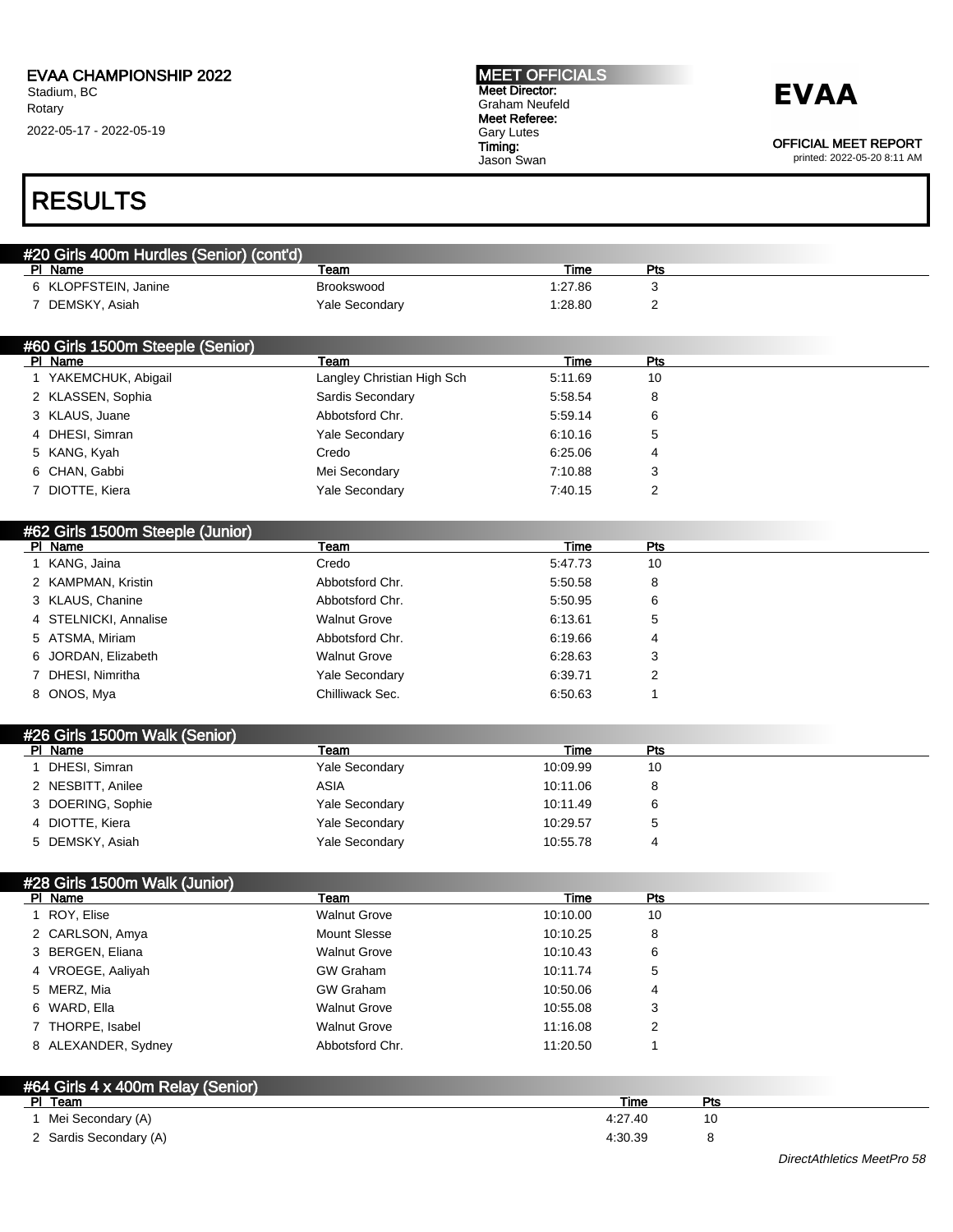## **EVAA**

OFFICIAL MEET REPORT

printed: 2022-05-20 8:11 AM

### RESULTS

| #64 Girls 4 x 400m Relay (Senior) (cont'd) |            |     |  |
|--------------------------------------------|------------|-----|--|
| PI Team                                    | Time       | Pts |  |
| 3 Yale Secondary (A)                       | 4:40.55    | 6   |  |
| 4 Abbotsford Chr. (A)                      | 4:41.58    | ა   |  |
| 5 GW Graham (A)                            | 4:59.19    | 4   |  |
| 6 Abbotsford Chr. (B)                      | 5:03.14    | 3   |  |
| Yale Secondary (B)                         | <b>DNF</b> |     |  |
| Chilliwack Sec. (A)                        | <b>DNS</b> |     |  |

#### #30 Girls 4 x 100m Relay (Senior)

| PI Team                | Time       | H(PI) Pts |                            |
|------------------------|------------|-----------|----------------------------|
| 1 Mei Secondary (A)    | 52.01      | 1(1)      | 10                         |
| 2 Abbotsford Chr. (A)  | 52.30      | 1(2)      | - 8                        |
| 3 Credo (A)            | 54.96      | 1(3)      | 6                          |
| 4 Sardis Secondary (A) | 55.50      | 1(4)      | - 5                        |
| 5 Mei Secondary (B)    | 56.48      | 2(1)      | - 4                        |
| 6 Yale Secondary (A)   | 59.12      | 1(5)      | - 3                        |
| 7 Abbotsford Chr. (B)  | 59.50      | 2(2)      | $\overline{\phantom{0}}^2$ |
| 8 GW Graham (A)        | 1:01.17    | 1(6)      |                            |
| 9 Yale Secondary (B)   | 1:04.67    | 2(3)      |                            |
| Walnut Grove (A)       | <b>DNF</b> |           |                            |
|                        |            |           |                            |

#### SECTION RESULTS

| PI Team                | Time       |  |
|------------------------|------------|--|
| Section 1 of 2         |            |  |
| 1 Mei Secondary (A)    | 52.01      |  |
| 2 Abbotsford Chr. (A)  | 52.30      |  |
| 3 Credo (A)            | 54.96      |  |
| 4 Sardis Secondary (A) | 55.50      |  |
| 5 Yale Secondary (A)   | 59.12      |  |
| 6 GW Graham (A)        | 1:01.17    |  |
| Walnut Grove (A)       | <b>DNF</b> |  |
| Section 2 of 2         |            |  |
| 1 Mei Secondary (B)    | 56.48      |  |
| 2 Abbotsford Chr. (B)  | 59.50      |  |
| 3 Yale Secondary (B)   | 1:04.67    |  |

| Pts<br>Time<br>PI Team<br>1 Abbotsford Chr. (A)<br>10<br>4:24.11<br>2 GW Graham (A)<br>4:32.21<br>8<br>3 Walnut Grove (A)<br>4:58.94<br>6<br>4 Abbotsford Chr. (B)<br>5<br>5:00.23<br>5 W.J Mouat (A)<br>5:09.67<br>4<br>6 Walnut Grove (B)<br>5:20.83<br>3<br>7 Langley Secondary (A)<br>2<br>5:29.62 | #66 Girls 4 x 400m Relay (Junior) |  |  |
|--------------------------------------------------------------------------------------------------------------------------------------------------------------------------------------------------------------------------------------------------------------------------------------------------------|-----------------------------------|--|--|
|                                                                                                                                                                                                                                                                                                        |                                   |  |  |
|                                                                                                                                                                                                                                                                                                        |                                   |  |  |
|                                                                                                                                                                                                                                                                                                        |                                   |  |  |
|                                                                                                                                                                                                                                                                                                        |                                   |  |  |
|                                                                                                                                                                                                                                                                                                        |                                   |  |  |
|                                                                                                                                                                                                                                                                                                        |                                   |  |  |
|                                                                                                                                                                                                                                                                                                        |                                   |  |  |
|                                                                                                                                                                                                                                                                                                        |                                   |  |  |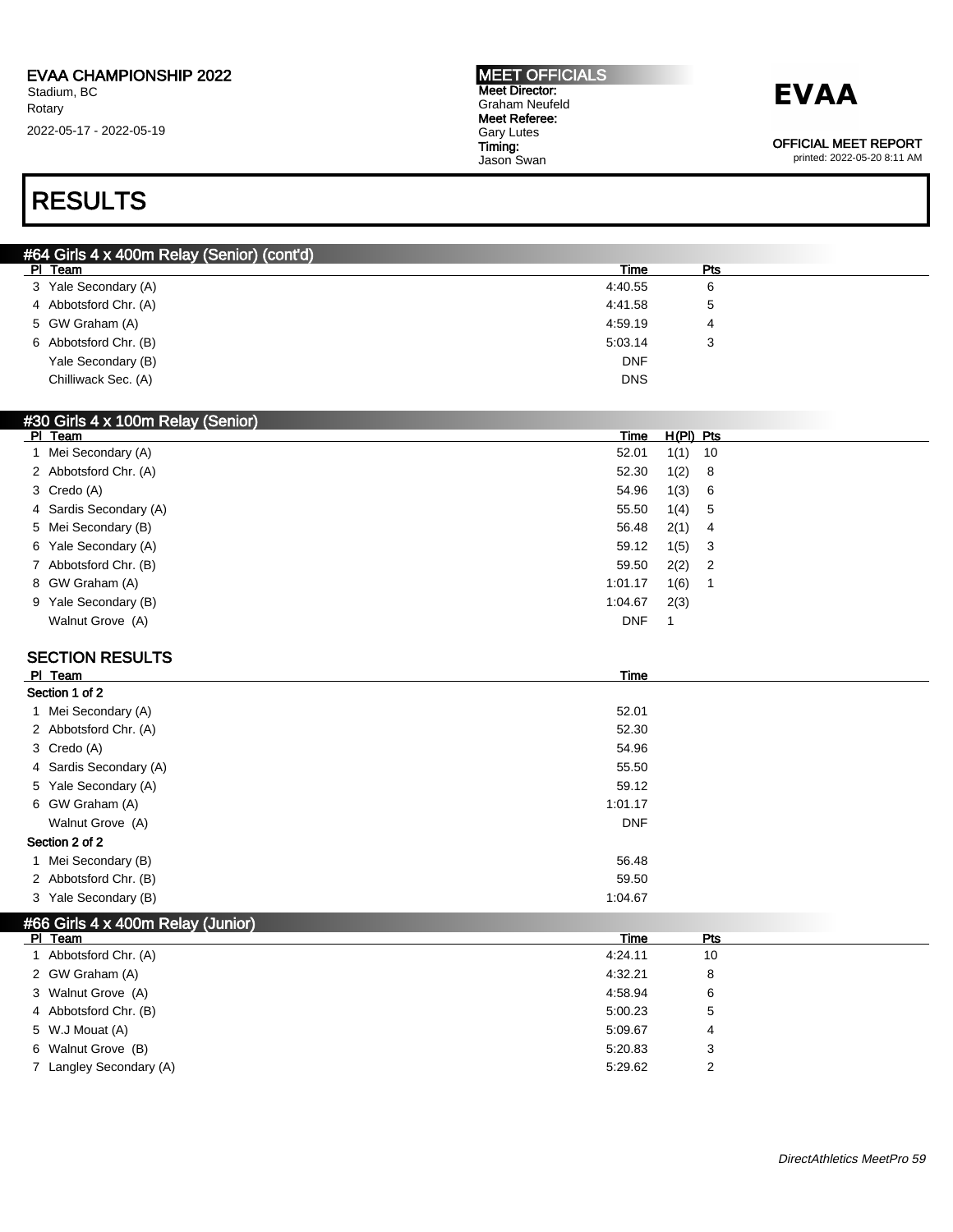#### MEET OFFICIALS Meet Director: Graham Neufeld Meet Referee: Gary Lutes Timing: Jason Swan

## **EVAA**

OFFICIAL MEET REPORT

printed: 2022-05-20 8:11 AM

### RESULTS

| #32 Girls 4 x 100m Relay (Junior)   |            |             |                |
|-------------------------------------|------------|-------------|----------------|
| PI Team                             | Time       | $H(PI)$ Pts |                |
| 1 GW Graham (A)                     | 53.06      | 1(1)        | 10             |
| 2 Walnut Grove (A)                  | 53.98      | 1(2)        | 8              |
| 3 Highroad (A)                      | 54.53      | 1(3)        | 6              |
| 4 Abbotsford Chr. (A)               | 54.57      | 1(4)        | 5              |
| 5 Langley Christian High School (A) | 54.96      | 2(1)        | 4              |
| 6 RE Mountain (A)                   | 55.70      | 1(5)        | 3              |
| 7 Abbotsford Chr. (B)               | 57.99      | 2(2)        | $\overline{2}$ |
| 8 Langley Secondary (B)             | 58.45      | 2(3)        | 1              |
| 9 Credo (A)                         | 58.60      | 2(4)        |                |
| 10 W.J Mouat (A)                    | 58.62      | 1(6)        |                |
| 11 Walnut Grove (B)                 | 58.78      | 3(1)        |                |
| 12 GW Graham (B)                    | 59.28      | 2(5)        |                |
| 13 W.J Mouat (B)                    | 1:01.73    | 2(6)        |                |
| 14 Walnut Grove (D)                 | 1:04.61    | 3(2)        |                |
| Brookswood (A)                      | <b>DNS</b> | 1           |                |
| Langley Secondary (A)               | <b>DNS</b> | -1          |                |
| Walnut Grove (C)                    | <b>DNS</b> | 3           |                |
|                                     |            |             |                |

#### SECTION RESULTS

| PI Team                             | Time       |             |    |  |  |
|-------------------------------------|------------|-------------|----|--|--|
| Section 1 of 3                      |            |             |    |  |  |
| 1 GW Graham (A)                     | 53.06      |             |    |  |  |
| 2 Walnut Grove (A)                  | 53.98      |             |    |  |  |
| 3 Highroad (A)                      | 54.53      |             |    |  |  |
| 4 Abbotsford Chr. (A)               | 54.57      |             |    |  |  |
| 5 RE Mountain (A)                   | 55.70      |             |    |  |  |
| 6 W.J Mouat (A)                     | 58.62      |             |    |  |  |
| Brookswood (A)                      | <b>DNS</b> |             |    |  |  |
| Langley Secondary (A)               | <b>DNS</b> |             |    |  |  |
| Section 2 of 3                      |            |             |    |  |  |
| 1 Langley Christian High School (A) | 54.96      |             |    |  |  |
| 2 Abbotsford Chr. (B)               | 57.99      |             |    |  |  |
| 3 Langley Secondary (B)             | 58.45      |             |    |  |  |
| 4 Credo (A)                         | 58.60      |             |    |  |  |
| 5 GW Graham (B)                     | 59.28      |             |    |  |  |
| 6 W.J Mouat (B)                     | 1:01.73    |             |    |  |  |
| Section 3 of 3                      |            |             |    |  |  |
| 1 Walnut Grove (B)                  | 58.78      |             |    |  |  |
| 2 Walnut Grove (D)                  | 1:04.61    |             |    |  |  |
| Walnut Grove (C)                    | <b>DNS</b> |             |    |  |  |
| #34 Girls 4 x 100m Relay (Grade 8)  |            |             |    |  |  |
| PI Team                             | Time       | $H(PI)$ Pts |    |  |  |
| 1 Abbotsford Chr. (A)               | 56.27      | 1(1)        | 10 |  |  |
| 2 Mei Middle (A)                    | 56.69      | 1(2)        | 8  |  |  |
| 3 Walnut Grove (A)                  | 57.63      | 1(3)        | 6  |  |  |

4 Mount Slesse (A) 57.94 1(4) 5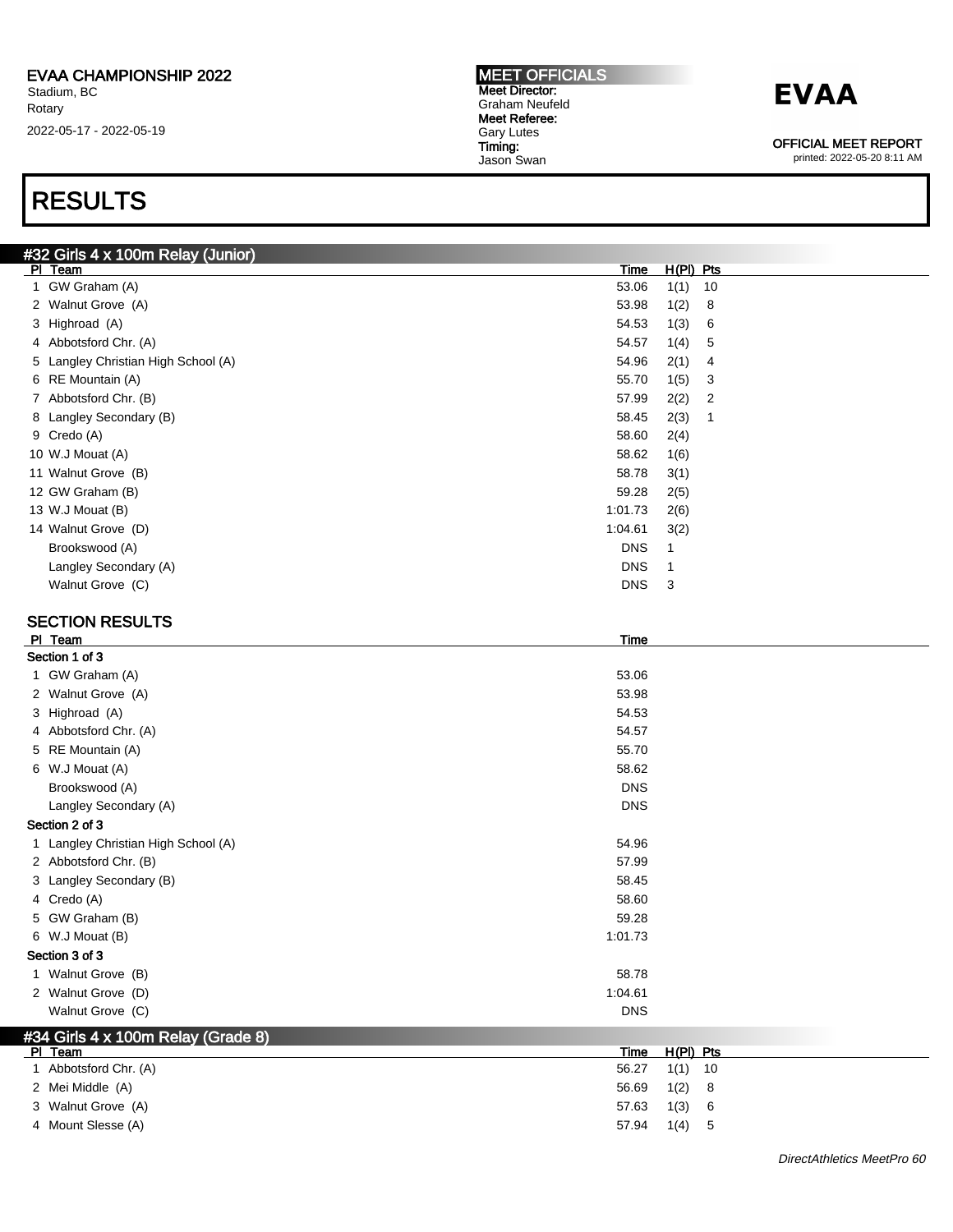OFFICIAL MEET REPORT

#### printed: 2022-05-20 8:11 AM

### RESULTS

| #34 Girls 4 x 100m Relay (Grade 8) (cont'd) |                          |                 |             |                  |
|---------------------------------------------|--------------------------|-----------------|-------------|------------------|
| PI Team                                     |                          | <b>Time</b>     | $H(PI)$ Pts |                  |
| 5 Betty Gilbert (A)                         |                          | 58.44           | 1(5)        | 4                |
| 6 Credo (A)                                 |                          | 58.68           | 1(6)        | 3                |
| 7 Abbotsford Chr. (B)                       |                          | 1:01.09         | 2(1)        | $\overline{2}$   |
| 8 Walnut Grove (B)                          |                          | 1:03.17         | 2(2)        | $\mathbf{1}$     |
| Walnut Grove (C)                            |                          | <b>DNS</b>      | 2           |                  |
|                                             |                          |                 |             |                  |
| <b>SECTION RESULTS</b>                      |                          |                 |             |                  |
| PI Team<br>Section 1 of 2                   |                          | <b>Time</b>     |             |                  |
| 1 Abbotsford Chr. (A)                       |                          | 56.27           |             |                  |
| 2 Mei Middle (A)                            |                          | 56.69           |             |                  |
| 3 Walnut Grove (A)                          |                          | 57.63           |             |                  |
| 4 Mount Slesse (A)                          |                          | 57.94           |             |                  |
| 5 Betty Gilbert (A)                         |                          | 58.44           |             |                  |
| 6 Credo (A)                                 |                          | 58.68           |             |                  |
| Section 2 of 2                              |                          |                 |             |                  |
| 1 Abbotsford Chr. (B)                       |                          | 1:01.09         |             |                  |
|                                             |                          | 1:03.17         |             |                  |
| 2 Walnut Grove (B)                          |                          |                 |             |                  |
| Walnut Grove (C)                            |                          | <b>DNS</b>      |             |                  |
| #68 Girls 4 x 400m Relay (Grade 8)          |                          |                 |             |                  |
| PI Team<br>1 Mei Middle (A)                 |                          | Time<br>4:42.71 |             | <b>Pts</b><br>10 |
| 2 Walnut Grove (A)                          |                          | 4:55.45         |             | 8                |
| 3 Abbotsford Chr. (A)                       |                          | 4:55.63         |             | 6                |
| 4 Walnut Grove (B)                          |                          | 5:07.04         |             | 5                |
| 5 Abbotsford Chr. (B)                       |                          | 5:21.94         |             | 4                |
| Walnut Grove (C)                            |                          | <b>DNS</b>      |             |                  |
|                                             |                          |                 |             |                  |
| #70 Girls High Jump (Senior)                |                          |                 |             |                  |
| PI Name                                     | Team                     | Mark            | <u>Pts</u>  |                  |
| 1 COTE, Larissa                             | Sardis Secondary         | 1.45m           | 10          |                  |
| 2 SADA, Daniela                             | <b>Walnut Grove</b>      | 1.45m           | 8           |                  |
| 3 KANG, Kyah                                | Credo                    | 1.40m           | 5.5         |                  |
| 3 SCHUURMAN, Kayla                          | Abbotsford Chr.          | 1.40m           | 5.5         |                  |
| 5 SALMON, Diedre                            | Abbotsford Chr.          | 1.35m           | 4           |                  |
| 6 DEWOLDE, Kendra                           | Abbotsford Chr.          | 1.20m           | 3           |                  |
| REDDEKOPP, Amy                              | Mission Sec.             | NΗ              |             |                  |
| LEIKAM, Hanna                               | Mission Sec.             | <b>NH</b>       |             |                  |
| DOOL, Shayla                                | Sardis Secondary         | <b>DNS</b>      |             |                  |
|                                             |                          |                 |             |                  |
| #72 Girls High Jump (Junior)                |                          |                 |             |                  |
| PI Name                                     | Team                     | <b>Mark</b>     | Pts         |                  |
| 1 GELOWITZ, Kaitlin                         | <b>Walnut Grove</b>      | 1.55m           | 10          |                  |
| 2 OLSON, Keshi                              | Abbotsford Chr.          | 1.45m           | 8           |                  |
| FOSTER, Lindsay                             | Robert Bateman Secondary | <b>NH</b>       |             |                  |
|                                             |                          |                 |             |                  |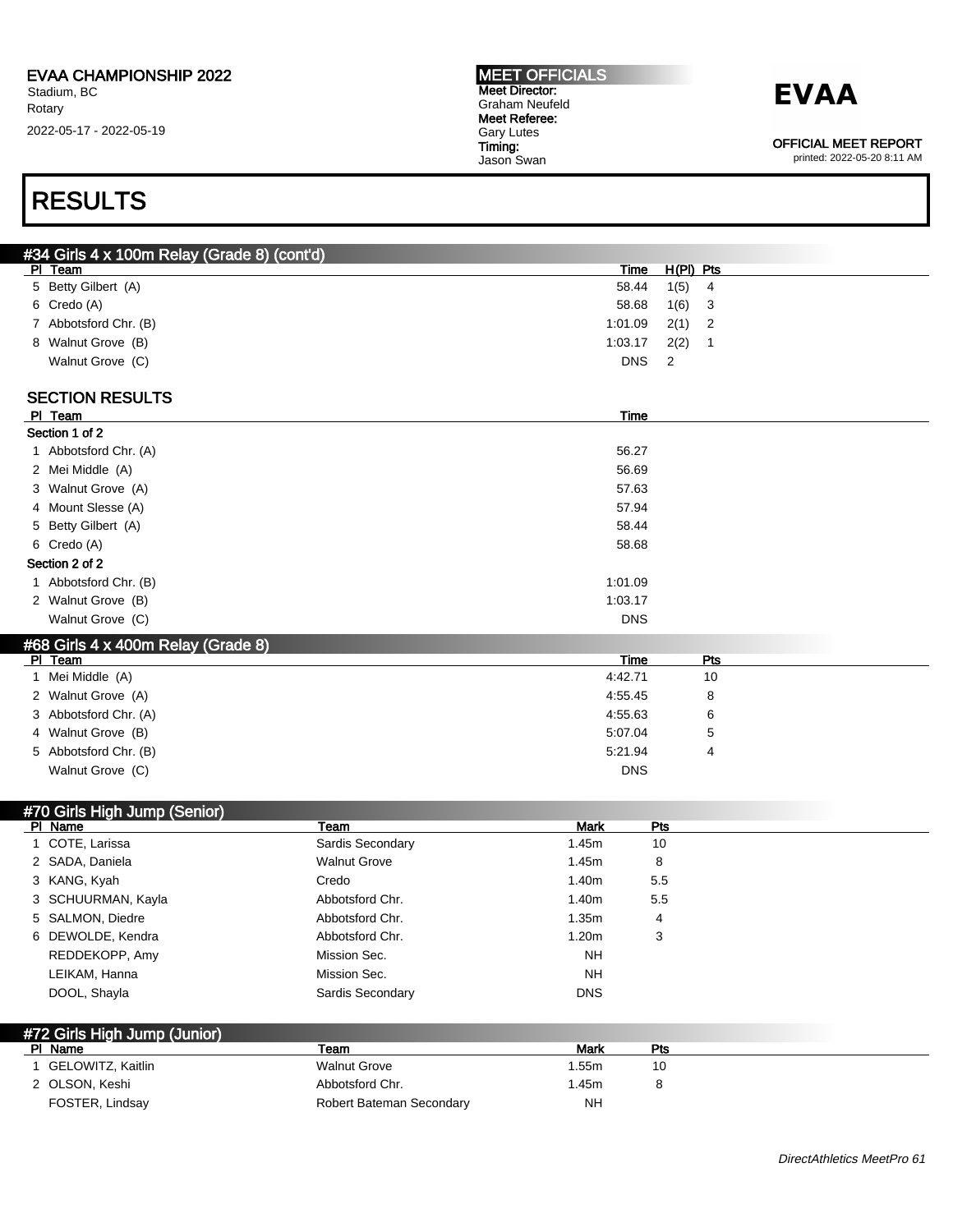### RESULTS

| #74 Girls High Jump (Grade 8) |                      |             |                        |
|-------------------------------|----------------------|-------------|------------------------|
| PI Name                       | <b>Team</b>          | Mark        | <u>Pts</u>             |
| 1 VANDEBURGT, Kaylee          | Credo                | 1.45m       | 10                     |
| 2 TINSELY, Emily              | Abbotsford Chr.      | 1.40m       | 8                      |
| 3 WELSH, Taylor               | Brookswood           | 1.40m       | 6                      |
| 4 MITHMUANGNEUA, Gracie       | <b>Betty Gilbert</b> | 1.35m       | 5                      |
| 5 HILLIER, Aprille            | Unity Christian      | 1.35m       | 4                      |
| 6 BLINK, Kaela                | Abbotsford Chr.      | 1.30m       | 3                      |
| 7 BERGEN, Keira               | Highroad             | 1.30m       | 2                      |
| 8 BRANDSMA, Jade              | Abbotsford Chr.      | 1.25m       | $\mathbf 1$            |
| 9 RUBIO, Alyza                | <b>Walnut Grove</b>  | 1.15m       |                        |
| KATHY, Le                     | <b>Betty Gilbert</b> | <b>DNS</b>  |                        |
| VANDEVENTER, Miriam           | Abbotsford Chr.      | <b>DNS</b>  |                        |
|                               |                      |             |                        |
| #76 Girls Pole Vault (Senior) |                      |             |                        |
| PI Name                       | Team                 | <b>Mark</b> | <b>Pts</b>             |
| DEJONG, Alana                 | Abbotsford Chr.      | <b>NH</b>   |                        |
| SCHUURMAN, Kayla              | Abbotsford Chr.      | <b>NH</b>   |                        |
|                               |                      |             |                        |
| #78 Girls Pole Vault (Junior) |                      |             |                        |
| PI Name                       | Team                 | <b>Mark</b> | Pts                    |
| 1 GABRIEL, Gerilyn            | <b>Walnut Grove</b>  | 1.90m       | 10                     |
| 2 BATEMAN, Danica             | <b>Walnut Grove</b>  | 1.90m       | 8                      |
| 3 KAMPMAN, Kristin            | Abbotsford Chr.      | 1.80m       | 6                      |
| 4 ERICKSON, Jorja             | Abbotsford Chr.      | 1.60m       | 5                      |
| WORSELY-BROWN, Anora          | Abbotsford Chr.      | <b>NH</b>   |                        |
| MACDONALD, Marley             | <b>Walnut Grove</b>  | <b>DNS</b>  |                        |
|                               |                      |             |                        |
| #80 Girls Long Jump (Senior)  |                      |             |                        |
| PI Name                       | Team                 | <b>Mark</b> | $F(PI)$ Pts            |
| 1 COTE, Larissa               | Sardis Secondary     | 5.00m (NW)  | 10<br>2(1)             |
| 2 KURYLYK, Dani               | <b>Walnut Grove</b>  | 4.88m (NW)  | 1(1)<br>8              |
| 3 GRIMARD, Shaelyn            | Highroad             | 4.85m (NW)  | 1(2)<br>6              |
| 4 STETTLER, Olivia            | Highroad             | 4.78m (NW)  | 1(3)<br>5              |
| 5 FLEMING, Jacinda            | Abbotsford Chr.      | 4.64m (NW)  | 1(4)<br>4              |
| 6 GRIM, Madison               | Credo                | 4.56m (NW)  | 1(5)<br>3              |
| 7 JACOBI, Melissa             | Credo                | 4.51m (NW)  | $\overline{2}$<br>1(6) |
| 8 PLUMMER, Lauren             | Sardis Secondary     | 4.48m (NW)  | 2(2)<br>1              |
| 9 BAY, Kaitlyn                | Mei Secondary        | 4.46m (NW)  | 1(7)                   |
| 10 ZHAO, Evelyn               | Mei Secondary        | 4.45m (NW)  | 1(8)                   |
| 11 SADA, Daniela              | <b>Walnut Grove</b>  | 4.22m (NW)  | 1(9)                   |
| 12 PATKAU, Rebekah            | Langley Fund.        | 4.09m (NW)  | 2(3)                   |
| 13 DOOL, Shayla               | Sardis Secondary     | 3.98m (NW)  | 2(4)                   |
| 14 CUSTODIO, Emerline         | W.J Mouat            | 3.93m (NW)  | 2(5)                   |

15 BITTONI, Giorgia **COM Graham** GW Graham 3.66m (NW) 2(6) 16 ASHTON, Jazzi W.J Mouat 3.56m (NW) 1(10) 17 NORKOWSKI, Katie **18 November 2018** Aldergrove 19 Assember 2014 11: 3.29m (NW) 1(11) 18 KLASSEN,, Topanga **Mission Sec.** 2.29m (NW) 2(7) SVENDSEN, Emma GW Graham GW Graham DNS 1

MEET OFFICIALS Meet Director: Graham Neufeld Meet Referee: Gary Lutes Timing:

Jason Swan

## **EVAA**

OFFICIAL MEET REPORT printed: 2022-05-20 8:11 AM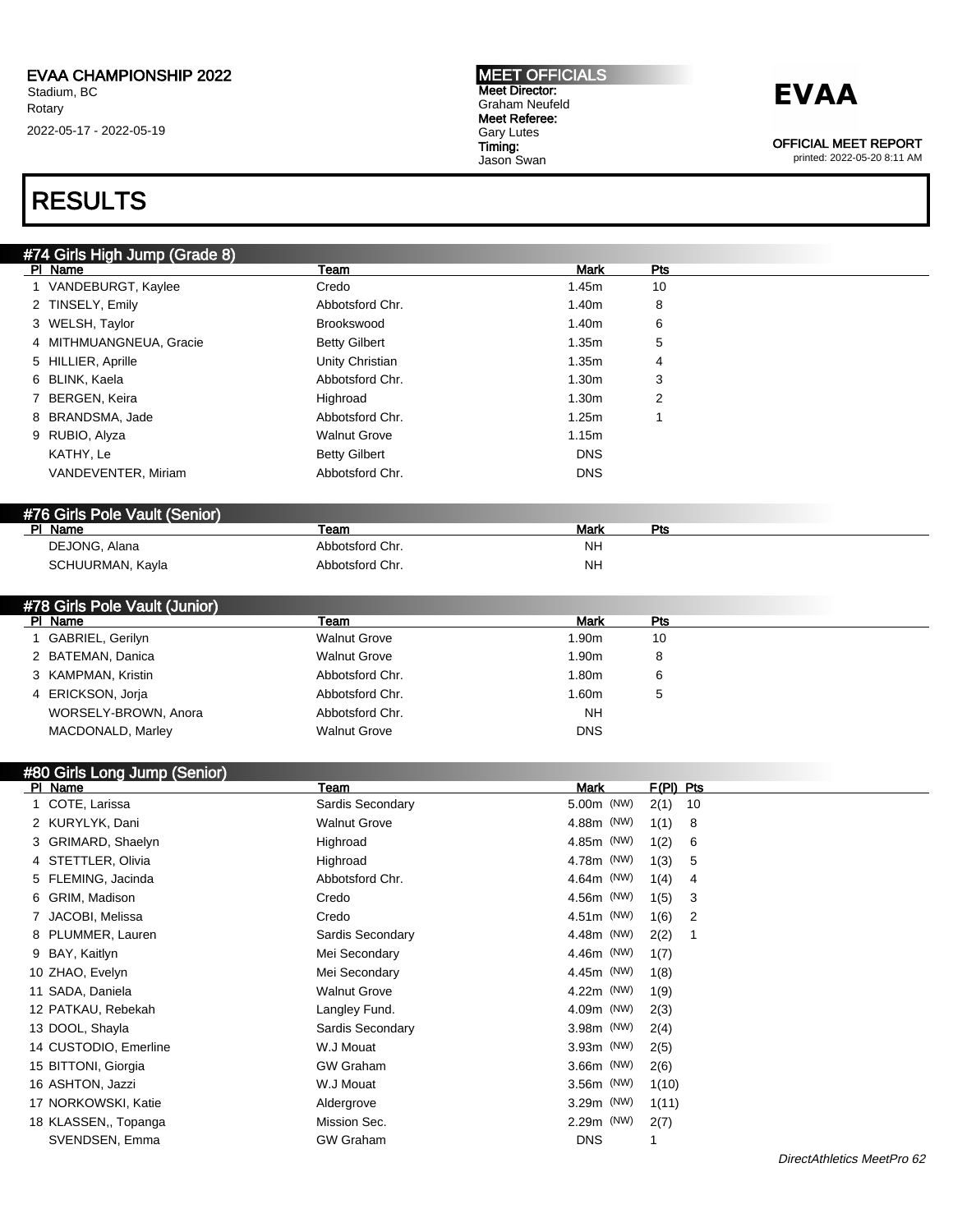## RESULTS

## **EVAA**

OFFICIAL MEET REPORT

| #80 Girls Long Jump (Senior) (cont'd) |                               |                    |                      |  |
|---------------------------------------|-------------------------------|--------------------|----------------------|--|
| PI Name<br>GORDAN, Madison            | Team<br><b>RE</b> Mountain    | <b>Mark</b>        | F(PI) Pts            |  |
|                                       | W.J Mouat                     | <b>DNS</b>         | 2                    |  |
| BRAR, Sukhpuneet                      |                               | <b>DNS</b>         | 2                    |  |
| ROLFI, Sofia                          | Sardis Secondary              | <b>DNS</b>         | 2                    |  |
| WALKER, Paige                         | Mei Secondary                 | <b>DNS</b>         | 2                    |  |
| WELCH, Alyssa                         | Unity Christian               | <b>DNS</b>         | $\overline{2}$       |  |
| <b>FLIGHT RESULTS</b>                 |                               |                    |                      |  |
| PI Name                               | Team                          | <b>Mark</b>        |                      |  |
| Flight 1 of 2                         |                               |                    |                      |  |
| 1 KURYLYK, Dani                       | <b>Walnut Grove</b>           | 4.88m (NW)         |                      |  |
| 2 GRIMARD, Shaelyn                    | Highroad                      | 4.85m (NW)         |                      |  |
| 3 STETTLER, Olivia                    | Highroad                      | 4.78m (NW)         |                      |  |
| FLEMING, Jacinda<br>4                 | Abbotsford Chr.               | 4.64m (NW)         |                      |  |
| GRIM, Madison<br>5                    | Credo                         | 4.56m (NW)         |                      |  |
| JACOBI, Melissa<br>6                  | Credo                         | 4.51m (NW)         |                      |  |
| BAY, Kaitlyn<br>7                     | Mei Secondary                 | 4.46m (NW)         |                      |  |
| ZHAO, Evelyn<br>8                     | Mei Secondary                 | 4.45m (NW)         |                      |  |
| 9 SADA, Daniela                       | <b>Walnut Grove</b>           | 4.22m (NW)         |                      |  |
| 10 ASHTON, Jazzi                      | W.J Mouat                     | 3.56m (NW)         |                      |  |
| 11 NORKOWSKI, Katie                   | Aldergrove                    | 3.29m (NW)         |                      |  |
| SVENDSEN, Emma                        | <b>GW Graham</b>              | <b>DNS</b>         |                      |  |
| Flight 2 of 2                         |                               |                    |                      |  |
| 1 COTE, Larissa                       | Sardis Secondary              | 5.00m (NW)         |                      |  |
| 2 PLUMMER, Lauren                     | Sardis Secondary              | 4.48m (NW)         |                      |  |
| PATKAU, Rebekah<br>3                  | Langley Fund.                 | 4.09m (NW)         |                      |  |
| DOOL, Shayla<br>4                     | Sardis Secondary              | 3.98m (NW)         |                      |  |
| CUSTODIO, Emerline<br>5               | W.J Mouat                     | 3.93m (NW)         |                      |  |
|                                       | <b>GW Graham</b>              | 3.66m (NW)         |                      |  |
| <b>BITTONI, Giorgia</b><br>6          | Mission Sec.                  | 2.29m (NW)         |                      |  |
| 7 KLASSEN,, Topanga                   |                               | <b>DNS</b>         |                      |  |
| ROLFI, Sofia                          | Sardis Secondary<br>W.J Mouat | <b>DNS</b>         |                      |  |
| BRAR, Sukhpuneet                      |                               |                    |                      |  |
| GORDAN, Madison                       | <b>RE</b> Mountain            | <b>DNS</b>         |                      |  |
| WALKER, Paige                         | Mei Secondary                 | <b>DNS</b>         |                      |  |
| WELCH, Alyssa                         | Unity Christian               | <b>DNS</b>         |                      |  |
| #82 Girls Long Jump (Junior)          |                               |                    |                      |  |
| PI Name<br>1 OLSON, Keshi             | Team<br>Abbotsford Chr.       | Mark<br>4.80m (NW) | F(PI) Pts            |  |
| 2 BRUNORO, Maiya                      | Langley Christian High Sch    | 4.72m (NW)         | $1(1)$ 10            |  |
|                                       |                               |                    | 1(2)<br>8            |  |
| 3 GELOWITZ, Kaitlin                   | <b>Walnut Grove</b>           | 4.72m (NW)         | 1(3)<br>6            |  |
| 4 MARKEY, Clara                       | Sardis Secondary              | 4.63m (NW)         | 2(1)<br>5            |  |
| 5 KWAI, Bianca                        | <b>Walnut Grove</b>           | 4.62m (NW)         | 2(2)<br>4            |  |
| 6 FUNK, Leah                          | Highroad                      | 4.57m (NW)         | 1(4)<br>3            |  |
| 7 KEERIT, Gill                        | Rick Hansen                   | 4.30m (NW)         | 2<br>2(3)            |  |
| 8 SCHILD, Lilli                       | <b>GW Graham</b>              | 4.28m (NW)         | 1(5)<br>$\mathbf{1}$ |  |
| 9 DAHL, Jada                          | W.J Mouat                     | 4.12m (NW)         | 2(4)                 |  |
| 10 VANDERZWAN, Carissa                | Langley Christian High Sch    | 4.09m (NW)         | 2(5)                 |  |
|                                       |                               |                    |                      |  |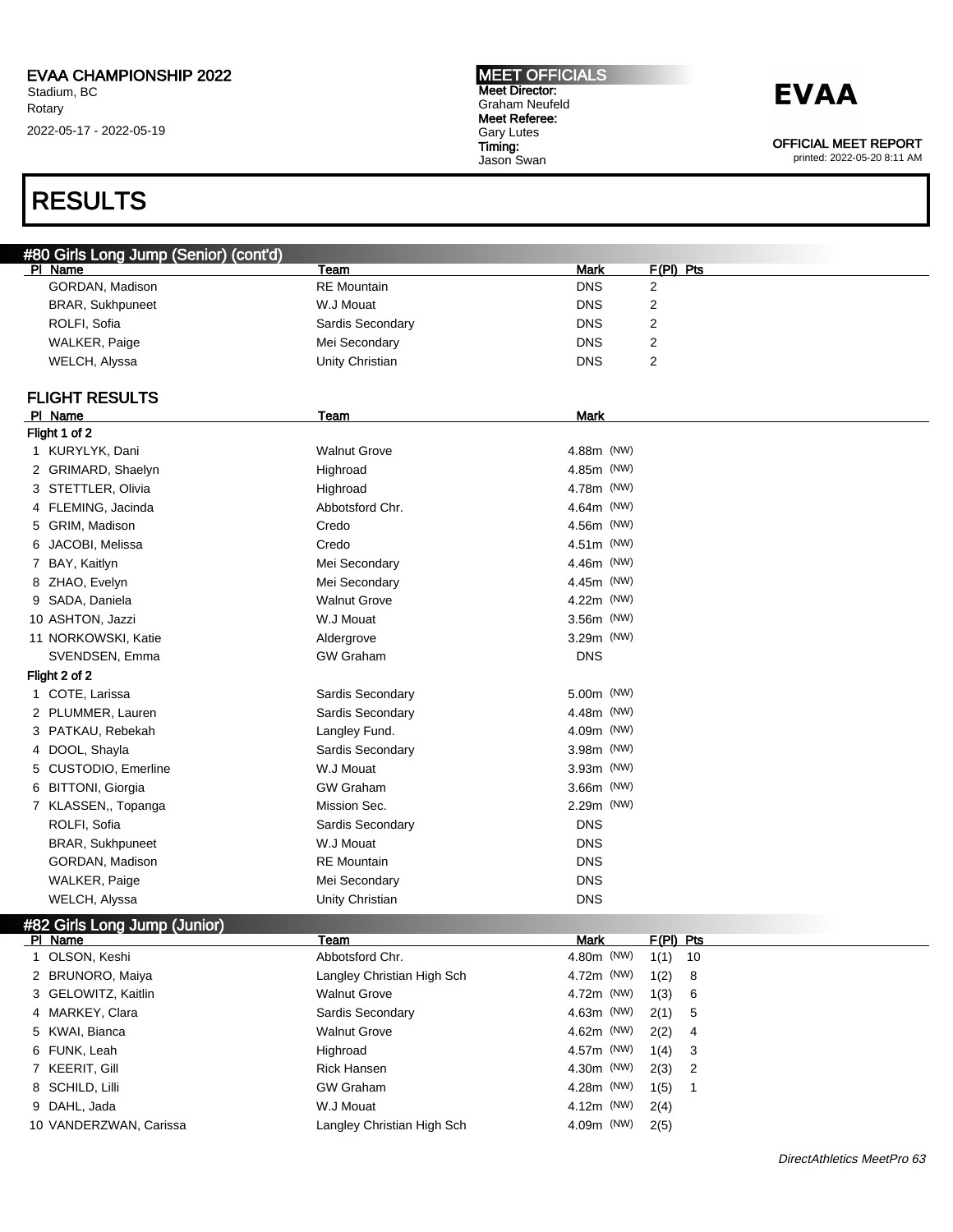### RESULTS

#### MEET OFFICIALS Meet Director: Graham Neufeld Meet Referee: Gary Lutes Timing: Jason Swan

### **EVAA**

OFFICIAL MEET REPORT

printed: 2022-05-20 8:11 AM

| #82 Girls Long Jump (Junior) (cont'd) |                            |              |             |
|---------------------------------------|----------------------------|--------------|-------------|
| PI Name                               | Team                       | Mark         | $F(PI)$ Pts |
| 11 MUSONGE, Sanaa                     | Robert Bateman Secondary   | 4.06m (NW)   | 1(6)        |
| 12 VIG, Maia                          | Mei Secondary              | 4.00m (NW)   | 1(7)        |
| 13 BIL, Hannah                        | Sardis Secondary           | $3.91m$ (NW) | 2(6)        |
| 14 KAPLAN, Jenna                      | <b>GW Graham</b>           | 3.86m (NW)   | 1(8)        |
| 14 ATSMA, Miriam                      | Abbotsford Chr.            | 3.86m (NW)   | 1(8)        |
| 14 AIKEMA, Alyssa                     | Credo                      | 3.86m (NW)   | 1(8)        |
| 17 NGUYEN, Tina                       | Langley Secondary          | $3.73m$ (NW) | 2(7)        |
| 18 GRIM, Morgan                       | Credo                      | 3.70m (NW)   | 1(11)       |
| 19 SNOOK, Natalie                     | W.J Mouat                  | 3.59m (NW)   | 2(8)        |
| 20 SYNYCHYCH, Anastacia               | <b>RE</b> Mountain         | 3.52m (NW)   | 2(9)        |
| 21 PENA, Cecilia                      | <b>GW Graham</b>           | $3.47m$ (NW) | 1(12)       |
| 22 BRUINSMA, Madison                  | Abbotsford Chr.            | $3.45m$ (NW) | 1(13)       |
| 22 WHITELEY, Kayla                    | Credo                      | $3.45m$ (NW) | 1(13)       |
| 22 BAEK, Grace                        | Langley Secondary          | $3.45m$ (NW) | 2(10)       |
| 22 VANDERSLUIS, Emma                  | Credo                      | $3.45m$ (NW) | 2(10)       |
| 26 SCHWARZMAIER, Eva                  | <b>Walnut Grove</b>        | 3.40m (NW)   | 1(15)       |
| 27 SHARMA, Rajeena                    | W.J Mouat                  | $3.08m$ (NW) | 2(12)       |
| 28 VROEGE, Aaliyah                    | <b>GW Graham</b>           | 2.58m (NW)   | 2(13)       |
| 29 JURET-BRAUN, Calliope              | Chilliwack Sec.            | $2.51m$ (NW) | 2(14)       |
| 30 VAN SCHAIK, Sophie                 | W.J Mouat                  | 2.45m (NW)   | 2(15)       |
| MERZ, Mia                             | <b>GW Graham</b>           | <b>DNS</b>   | 1           |
| EEG, Andrea                           | <b>Walnut Grove</b>        | <b>DNS</b>   | 1           |
| LAWRENCE, Annika                      | Heritage Park              | <b>DNS</b>   | 2           |
| <b>BOUTILIER, Jesse</b>               | Sardis Secondary           | <b>DNS</b>   | 2           |
| GREWAL, Avnoor                        | <b>Rick Hansen</b>         | <b>DNS</b>   | 2           |
| KHAROUD, Eknoor                       | <b>Rick Hansen</b>         | <b>DNS</b>   | 2           |
|                                       |                            |              |             |
| <b>FLIGHT RESULTS</b>                 |                            |              |             |
| PI Name                               | Team                       | <b>Mark</b>  |             |
| Flight 1 of 2                         |                            |              |             |
| 1 OLSON, Keshi                        | Abbotsford Chr.            | 4.80m (NW)   |             |
| 2 BRUNORO, Maiya                      | Langley Christian High Sch | 4.72m (NW)   |             |
| 3 GELOWITZ, Kaitlin                   | <b>Walnut Grove</b>        | 4.72m (NW)   |             |
| 4 FUNK, Leah                          | Highroad                   | 4.57m (NW)   |             |
| 5 SCHILD, Lilli                       | <b>GW Graham</b>           | 4.28m (NW)   |             |
| 6 MUSONGE, Sanaa                      | Robert Bateman Secondary   | 4.06m (NW)   |             |
| 7 VIG, Maia                           | Mei Secondary              | 4.00m (NW)   |             |
| 8 KAPLAN, Jenna                       | <b>GW Graham</b>           | 3.86m (NW)   |             |
| 8 ATSMA, Miriam                       | Abbotsford Chr.            | 3.86m (NW)   |             |
| 8 AIKEMA, Alyssa                      | Credo                      | 3.86m (NW)   |             |
| 11 GRIM, Morgan                       | Credo                      | 3.70m (NW)   |             |
| 12 PENA, Cecilia                      | <b>GW Graham</b>           | 3.47m (NW)   |             |
| 13 BRUINSMA, Madison                  | Abbotsford Chr.            | 3.45m (NW)   |             |
| 13 WHITELEY, Kayla                    | Credo                      | 3.45m (NW)   |             |
| 15 SCHWARZMAIER, Eva                  | <b>Walnut Grove</b>        | 3.40m (NW)   |             |

MERZ, Mia **DISCONSING CONTRACT CONTRACT CONTRACT CONTRACT CONTRACT CONTRACT CONTRACT CONTRACT CONTRACT CONTRACT CONTRACT CONTRACT CONTRACT CONTRACT CONTRACT CONTRACT CONTRACT CONTRACT CONTRACT CONTRACT CONTRACT CONTRACT CO**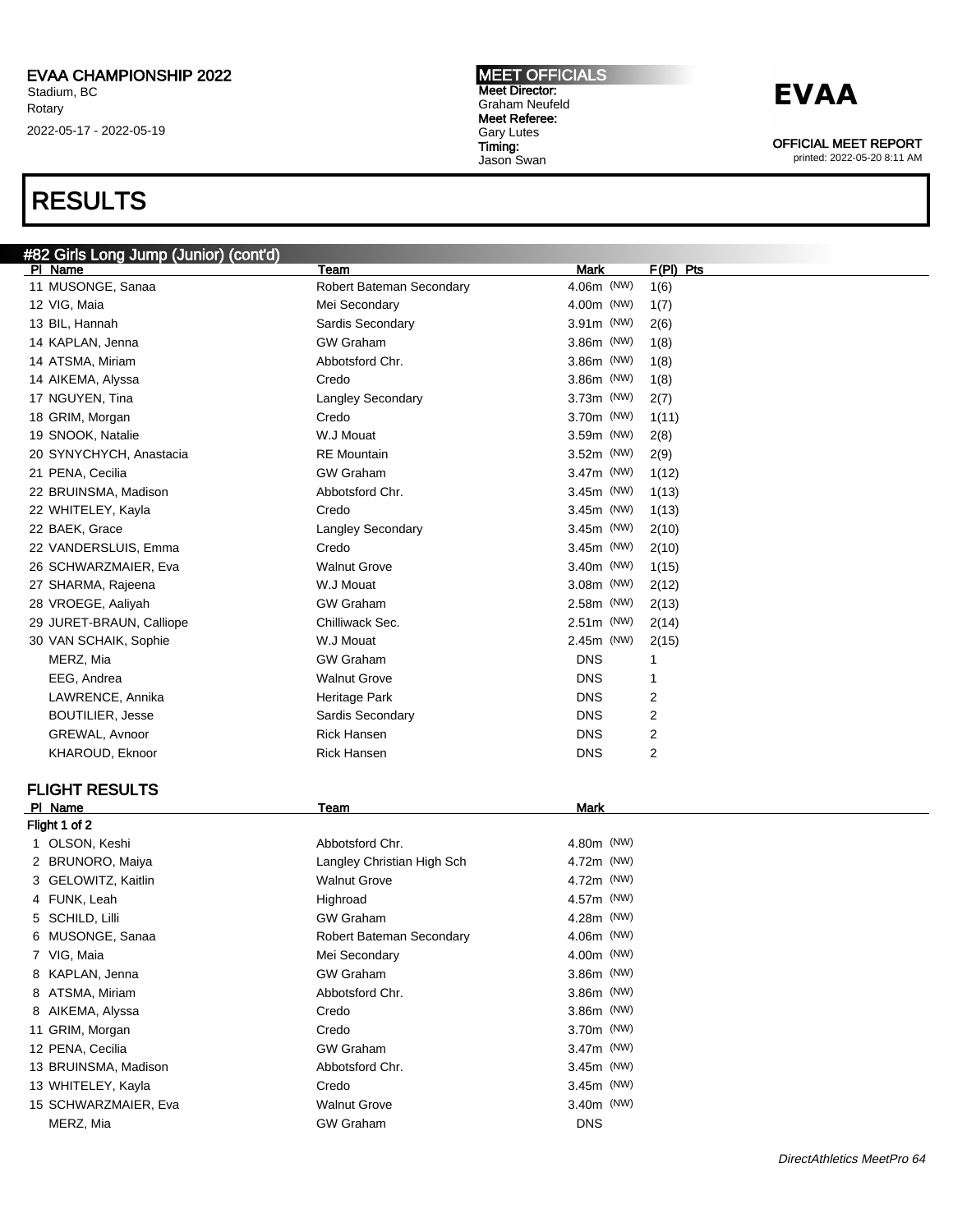## RESULTS

| #82 Girls Long Jump (Junior) (cont'd) |                                |                                               |  |  |  |
|---------------------------------------|--------------------------------|-----------------------------------------------|--|--|--|
| PI Name                               | Team                           | <b>Mark</b>                                   |  |  |  |
| EEG, Andrea                           | <b>Walnut Grove</b>            | <b>DNS</b>                                    |  |  |  |
| Flight 2 of 2                         |                                |                                               |  |  |  |
| 1 MARKEY, Clara                       | Sardis Secondary               | $4.63m$ (NW)                                  |  |  |  |
| 2 KWAI, Bianca                        | <b>Walnut Grove</b>            | 4.62m (NW)                                    |  |  |  |
| 3 KEERIT, Gill                        | <b>Rick Hansen</b>             | 4.30m (NW)                                    |  |  |  |
| 4 DAHL, Jada                          | W.J Mouat                      | 4.12m (NW)                                    |  |  |  |
| 5 VANDERZWAN, Carissa                 | Langley Christian High Sch     | 4.09m (NW)                                    |  |  |  |
| BIL, Hannah<br>6                      | Sardis Secondary               | $3.91m$ (NW)                                  |  |  |  |
| 7 NGUYEN, Tina                        | Langley Secondary              | $3.73m$ (NW)                                  |  |  |  |
| 8 SNOOK, Natalie                      | W.J Mouat                      | 3.59m (NW)                                    |  |  |  |
| 9 SYNYCHYCH, Anastacia                | <b>RE</b> Mountain             | $3.52m$ (NW)                                  |  |  |  |
| 10 BAEK, Grace                        | Langley Secondary              | $3.45m$ (NW)                                  |  |  |  |
| 10 VANDERSLUIS, Emma                  | Credo                          | $3.45m$ (NW)                                  |  |  |  |
| 12 SHARMA, Rajeena                    | W.J Mouat                      | $3.08m$ (NW)                                  |  |  |  |
|                                       | <b>GW Graham</b>               |                                               |  |  |  |
| 13 VROEGE, Aaliyah                    |                                | 2.58m (NW)                                    |  |  |  |
| 14 JURET-BRAUN, Calliope              | Chilliwack Sec.                | $2.51m$ (NW)                                  |  |  |  |
| 15 VAN SCHAIK, Sophie                 | W.J Mouat                      | 2.45m (NW)                                    |  |  |  |
| LAWRENCE, Annika                      | Heritage Park                  | <b>DNS</b>                                    |  |  |  |
| <b>BOUTILIER, Jesse</b>               | Sardis Secondary               | <b>DNS</b>                                    |  |  |  |
| GREWAL, Avnoor                        | <b>Rick Hansen</b>             | <b>DNS</b>                                    |  |  |  |
| KHAROUD, Eknoor                       | <b>Rick Hansen</b>             | <b>DNS</b>                                    |  |  |  |
| #84 Girls Long Jump (Grade 8)         |                                |                                               |  |  |  |
|                                       |                                |                                               |  |  |  |
| PI Name                               | Team                           | <b>Mark</b><br>$F(PI)$ Pts                    |  |  |  |
| 1 BRUNORO, Payton                     | Langley Christian High Sch     | 4.68m (NW)<br>10<br>1(1)                      |  |  |  |
| 2 SANDHU, Gurpartap                   | Mei Middle                     | 4.46m (NW)<br>1(2)<br>8                       |  |  |  |
| 3 WARKENTIN, Amy                      | Credo                          | 4.41 $m$ (NW)<br>2(1)<br>6                    |  |  |  |
| 4 LITT, Puneet                        | Vedder Middle                  | 4.32m (NW)<br>2(2)<br>5                       |  |  |  |
| VANDEBURGT, Kaylee<br>5               | Credo                          | 4.11 $m$ (NW)<br>2(3)<br>4                    |  |  |  |
| MITHMUANGNEUA, Gracie<br>6            | <b>Betty Gilbert</b>           | 4.07m (NW)<br>2(4)<br>3                       |  |  |  |
| 7 DEVLIN, Erin                        | <b>Betty Gilbert</b>           | 3.97m (NW)<br>2(5)<br>2                       |  |  |  |
| 8 DEBOER, Jocelyn                     | Credo                          | $3.84m$ (NW)<br>1                             |  |  |  |
| 9 LAM, Teresa                         | <b>Betty Gilbert</b>           | 2(6)<br>3.77m (NW)                            |  |  |  |
| 10 TINSELY, Emily                     | Abbotsford Chr.                | 2(7)<br>$3.73m$ (NW)                          |  |  |  |
|                                       | <b>Walnut Grove</b>            | 1(3)<br>$3.64m$ (NW)                          |  |  |  |
| 11 YIN, Lucy                          | Abbotsford Chr.                | 2(8)<br>3.52m (NW)                            |  |  |  |
| 12 VANLAAR, Caitlyn                   |                                | 1(4)                                          |  |  |  |
| 13 ENSINK, Pearl                      | Unity Christian                | 3.50m (NW)<br>1(5)                            |  |  |  |
| 13 BRANDSMA, Jade                     | Abbotsford Chr.                | 3.50m (NW)<br>1(5)                            |  |  |  |
| 15 RUBIO, Alyza                       | <b>Walnut Grove</b>            | 3.49m (NW)<br>1(7)                            |  |  |  |
| 16 HUNT, Georgia                      | <b>Brookswood</b>              | 3.42m (NW)<br>2(9)                            |  |  |  |
| 17 CRAWFORD, Keira                    | Langley Fine Arts              | 3.40m (NW)<br>1(8)                            |  |  |  |
| 18 GREWAL, Taneesh                    | Dasmesh                        | 3.30m (NW)<br>1(9)                            |  |  |  |
| 19 TARANENKO, Veranika                | Abbotsford Chr.                | 3.23m (NW)<br>1(10)                           |  |  |  |
| 20 WALSH, Keanna                      | <b>Betty Gilbert</b>           | 3.18m (NW)<br>2(10)                           |  |  |  |
| 21 LITT, Gurnoor                      | Dasmesh                        | 3.06m (NW)<br>1(11)                           |  |  |  |
| PABLA, Bhavin<br>KOO, Daeun           | Dasmesh<br><b>Walnut Grove</b> | <b>DNS</b><br>$\mathbf{1}$<br>2<br><b>DNS</b> |  |  |  |

MEET OFFICIALS Meet Director: Graham Neufeld Meet Referee: Gary Lutes Timing: Jason Swan

## **EVAA**

OFFICIAL MEET REPORT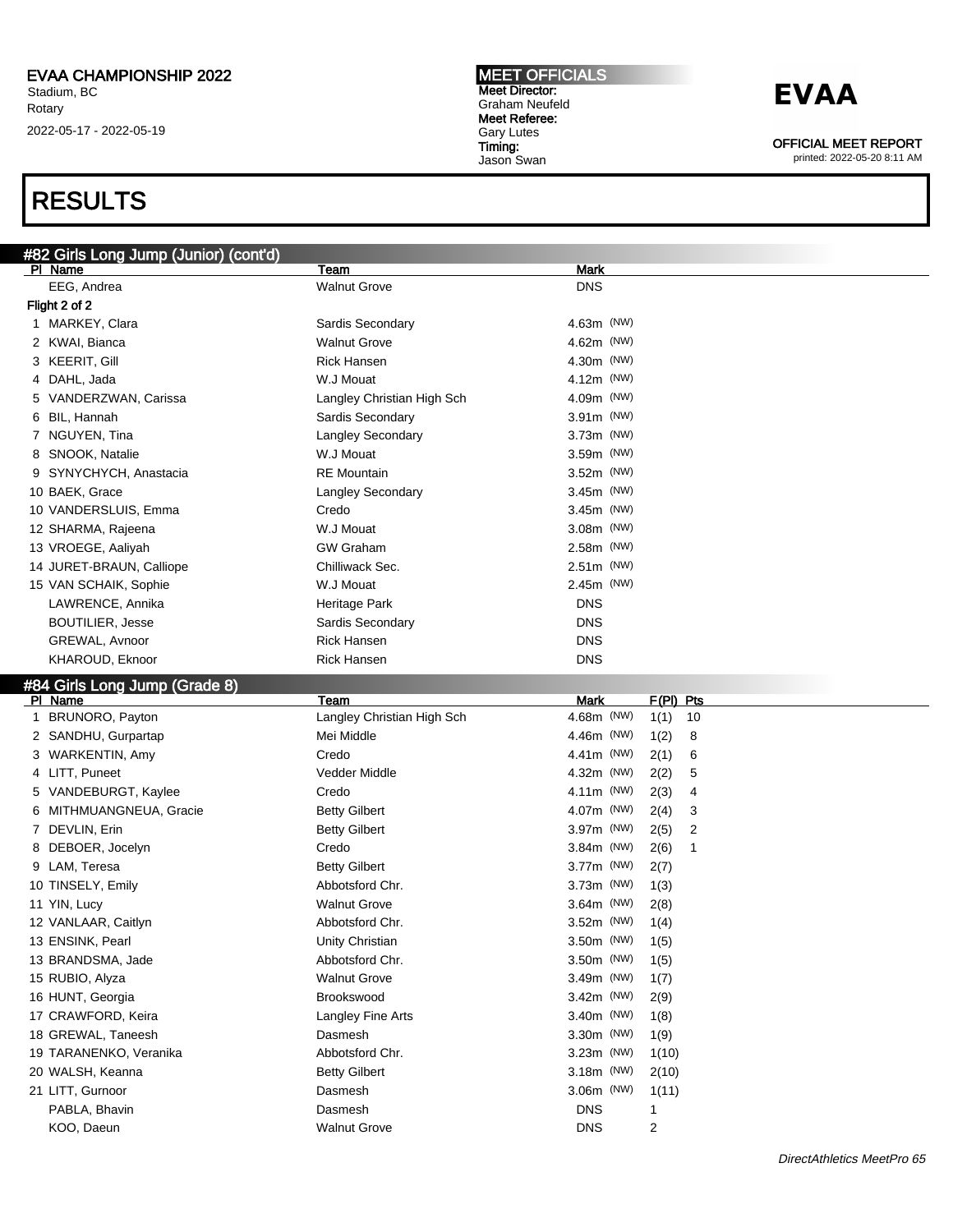### RESULTS

| #84 Girls Long Jump (Grade 8) (cont'd)    |                            |              |             |  |
|-------------------------------------------|----------------------------|--------------|-------------|--|
| PI Name                                   | Team                       | Mark         | $F(PI)$ Pts |  |
| RONSE, Saphina                            | Langley Fund.              | <b>DNS</b>   | 2           |  |
|                                           |                            |              |             |  |
| <b>FLIGHT RESULTS</b>                     |                            |              |             |  |
| PI Name                                   | Team                       | Mark         |             |  |
| Flight 1 of 2                             |                            |              |             |  |
| 1 BRUNORO, Payton                         | Langley Christian High Sch | 4.68m (NW)   |             |  |
| 2 SANDHU, Gurpartap                       | Mei Middle                 | 4.46m (NW)   |             |  |
| 3 TINSELY, Emily                          | Abbotsford Chr.            | $3.73m$ (NW) |             |  |
| 4 VANLAAR, Caitlyn                        | Abbotsford Chr.            | $3.52m$ (NW) |             |  |
| 5 ENSINK, Pearl                           | Unity Christian            | 3.50m (NW)   |             |  |
| 5 BRANDSMA, Jade                          | Abbotsford Chr.            | 3.50m (NW)   |             |  |
| 7 RUBIO, Alyza                            | <b>Walnut Grove</b>        | $3.49m$ (NW) |             |  |
| 8 CRAWFORD, Keira                         | Langley Fine Arts          | $3.40m$ (NW) |             |  |
| 9 GREWAL, Taneesh                         | Dasmesh                    | $3.30m$ (NW) |             |  |
| 10 TARANENKO, Veranika                    | Abbotsford Chr.            | 3.23m (NW)   |             |  |
| 11 LITT, Gurnoor                          | Dasmesh                    | 3.06m (NW)   |             |  |
| PABLA, Bhavin                             | Dasmesh                    | <b>DNS</b>   |             |  |
| Flight 2 of 2                             |                            |              |             |  |
| 1 WARKENTIN, Amy                          | Credo                      | 4.41m (NW)   |             |  |
| 2 LITT, Puneet                            | Vedder Middle              | 4.32m (NW)   |             |  |
| 3 VANDEBURGT, Kaylee                      | Credo                      | 4.11m (NW)   |             |  |
| 4 MITHMUANGNEUA, Gracie                   | <b>Betty Gilbert</b>       | 4.07m (NW)   |             |  |
| 5 DEVLIN, Erin                            | <b>Betty Gilbert</b>       | 3.97m (NW)   |             |  |
| 6 DEBOER, Jocelyn                         | Credo                      | $3.84m$ (NW) |             |  |
| 7 LAM, Teresa                             | <b>Betty Gilbert</b>       | 3.77m (NW)   |             |  |
| 8 YIN, Lucy                               | <b>Walnut Grove</b>        | $3.64m$ (NW) |             |  |
| 9 HUNT, Georgia                           | Brookswood                 | 3.42m (NW)   |             |  |
| 10 WALSH, Keanna                          | <b>Betty Gilbert</b>       | $3.18m$ (NW) |             |  |
| KOO, Daeun                                | <b>Walnut Grove</b>        | <b>DNS</b>   |             |  |
| RONSE, Saphina                            | Langley Fund.              | <b>DNS</b>   |             |  |
| #86 Girls Triple Jump (Senior)            |                            |              |             |  |
| PI Name                                   | Team                       | <b>Mark</b>  | <b>Pts</b>  |  |
| 1 GRIMARD, Shaelyn                        | Highroad                   | 10.00m (NW)  | 10          |  |
| 2 GRIM, Madison                           | Credo                      | 9.99m (NW)   | 8           |  |
| 3 SCHUURMAN, Kayla                        | Abbotsford Chr.            | 9.97m (NW)   | 6           |  |
| 4 BAY, Kaitlyn                            | Mei Secondary              | 9.85m (NW)   | 5           |  |
| 5 STETTLER, Olivia                        | Highroad                   | 9.25m (NW)   | 4           |  |
| 6 JACOBI, Melissa                         | Credo                      | 9.15m (NW)   | 3           |  |
| 7 DEWOLDE, Kendra                         | Abbotsford Chr.            | 8.77m (NW)   | 2           |  |
| 8 LEIKAM, Hanna                           | Mission Sec.               | 7.63m (NW)   | 1           |  |
| 9 ASHTON, Jazzi                           | W.J Mouat                  | 7.34m (NW)   |             |  |
| <b>BRAR, Sukhpuneet</b>                   | W.J Mouat                  | <b>DNS</b>   |             |  |
|                                           |                            |              |             |  |
|                                           |                            |              |             |  |
| #88 Girls Triple Jump (Junior)<br>PI Name | Team                       | Mark         | Pts         |  |
| 1 FUNK, Leah                              | Highroad                   | 9.39m (NW)   | 10          |  |
|                                           |                            |              |             |  |

MEET OFFICIALS Meet Director: Graham Neufeld Meet Referee: Gary Lutes Timing: Jason Swan

OFFICIAL MEET REPORT

printed: 2022-05-20 8:11 AM

DirectAthletics MeetPro 66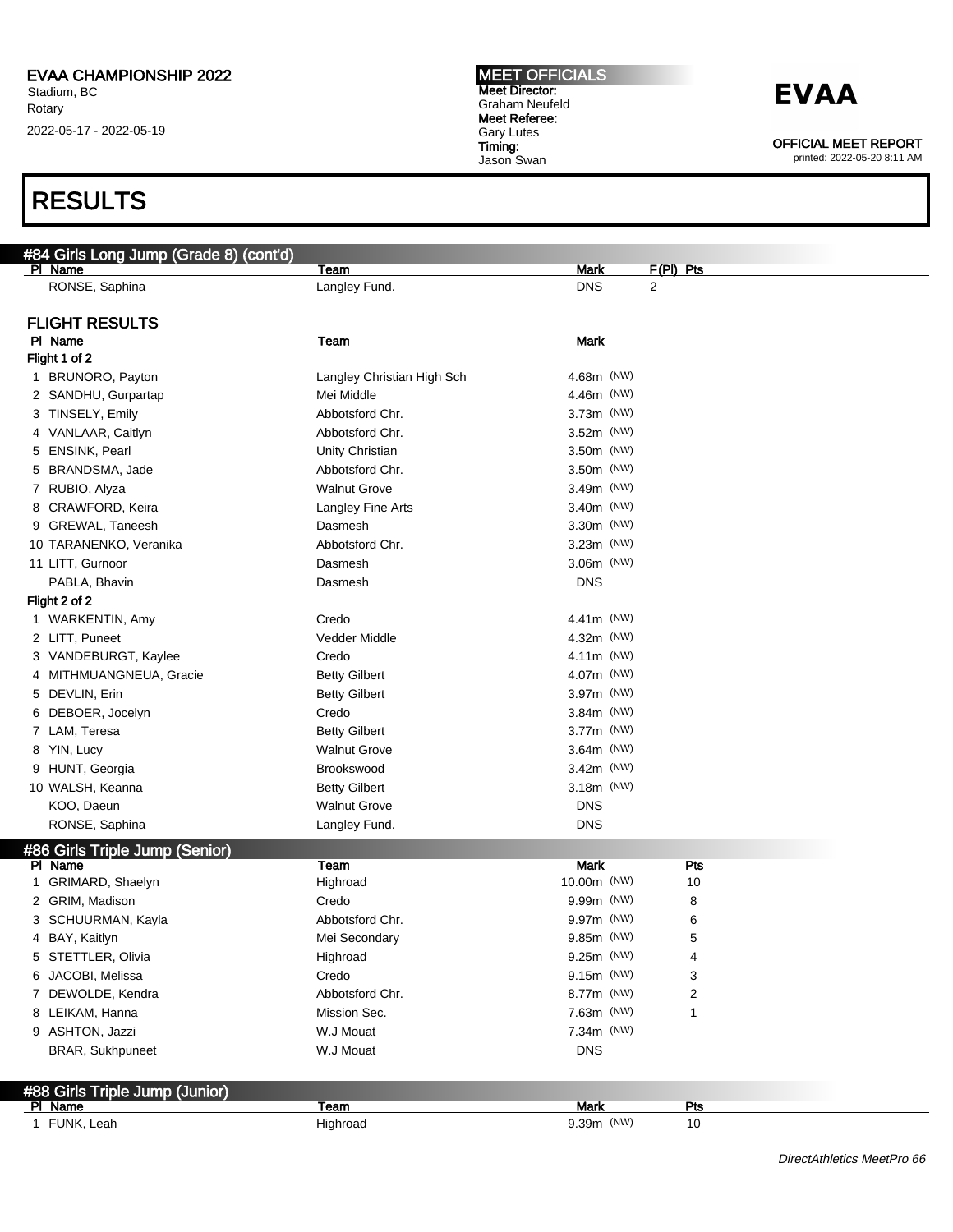#### MEET OFFICIALS Meet Director: Graham Neufeld Meet Referee: Gary Lutes Timing: Jason Swan

## **EVAA**

OFFICIAL MEET REPORT

printed: 2022-05-20 8:11 AM

DirectAthletics MeetPro 67

### RESULTS

| #88 Girls Triple Jump (Junior) (cont'd)<br>PI Name | Team                     | Mark         | Pts |
|----------------------------------------------------|--------------------------|--------------|-----|
| 2 VEENENDAAL, Tianna                               | Credo                    | $9.13m$ (NW) | 8   |
| 3 KLAUS, Chanine                                   | Abbotsford Chr.          | 9.00m (NW)   | 6   |
| 4 SYNYCHYCH, Anastacia                             | <b>RE</b> Mountain       | 8.50m (NW)   | 5   |
| 5 KEERIT, Gill                                     | <b>Rick Hansen</b>       | $8.44m$ (NW) | 4   |
| 6 VANDERSLUIS, Emma                                | Credo                    | 8.33m (NW)   | 3   |
| 7 VIG, Maia                                        | Mei Secondary            | 8.31m (NW)   | 2   |
| 8 GREWAL, Avnoor                                   | <b>Rick Hansen</b>       | 7.94m (NW)   |     |
| 9 FOSTER, Lindsay                                  | Robert Bateman Secondary | 7.29m (NW)   |     |
| 10 KHAROUD, Eknoor                                 | Rick Hansen              | 7.27m (NW)   |     |
| 11 IRELAND, Envy                                   | Heritage Park            | $6.39m$ (NW) |     |
| 12 GREWAL, Neeya                                   | <b>Yale Secondary</b>    | 5.51m (NW)   |     |
| LAWRENCE, Annika                                   | Heritage Park            | <b>DNS</b>   |     |
| SAYANI, Serena                                     | <b>RE</b> Mountain       | <b>DNS</b>   |     |

| $1.00$ Child Thip Camp (Class C) |                     |                        |     |
|----------------------------------|---------------------|------------------------|-----|
| PI Name                          | Team                | Mark                   | Pts |
| BRANDSMA, Jade                   | Abbotsford Chr.     | 9.40 <sub>m</sub> (NW) | 10  |
| 2 PRUIM, Amelia                  | Abbotsford Chr.     | 8.63m (NW)             |     |
| 3 AHRENS, Alissa                 | <b>Walnut Grove</b> | 8.38m (NW)             |     |
| 4 DEJONG, Megan                  | Abbotsford Chr.     | 8.35m (NW)             |     |
| 5 ENSINK, Pearl                  | Unity Christian     | 7.96m (NW)             |     |
|                                  |                     |                        |     |

### #92 Girls Shot Put (Senior)

| PI Name                 | Team                  | <b>Mark</b>       | Pts |  |
|-------------------------|-----------------------|-------------------|-----|--|
| MEINDERTSMA, Marijke    | Mei Secondary         | 11.04m            | 10  |  |
| 2 NOORDAM, Eileen       | Abbotsford Chr.       | 9.51 <sub>m</sub> | 8   |  |
| 3 WOOD, Hannah          | Mei Secondary         | 8.81m             | 6   |  |
| 4 KLOPFSTEIN, Janine    | Brookswood            | 7.93m             | 5   |  |
| RANDHAWA, Livleen<br>5  | Langley Fund.         | 7.62m             | 4   |  |
| BHANDOHAL, Haleena<br>6 | Dasmesh               | 7.40m             | 3   |  |
| KLASSEN, Topanga        | Mission Sec.          | 6.91m             | 2   |  |
| 8 ASHTON, Jazzi         | W.J Mouat             | 6.87m             | 1   |  |
| DOERING, Sophie<br>9    | <b>Yale Secondary</b> | 6.14m             |     |  |
| 10 MCCLURE, Katarina    | Aldergrove            | 6.04m             |     |  |
| 11 CUSTODIO, Emerline   | W.J Mouat             | 5.30m             |     |  |
| 12 BERGEN, Linnea       | <b>Walnut Grove</b>   | 5.17m             |     |  |
| 13 MIYASHITA, Kirari    | Mei Secondary         | 4.33m             |     |  |
| 14 WELCH, Alyssa        | Unity Christian       | 3.63m             |     |  |
| <b>BRAR, Sukhpuneet</b> | W.J Mouat             | <b>DNS</b>        |     |  |
| SIMMONDS, Hannah        | Chilliwack Sec.       | <b>DNS</b>        |     |  |
| MAAN, Jasnoor           | <b>Rick Hansen</b>    | <b>DNS</b>        |     |  |
| SAMPSON, Briana         | Mission Sec.          | <b>DNS</b>        |     |  |

| PI Name              | ⊺eam                       | Mark              | Dto |  |
|----------------------|----------------------------|-------------------|-----|--|
| REYNOLDS, Ava        | Abbotsford Chr.            | 9.31 <sub>m</sub> | 10  |  |
| 2 BEVERIDGE, Katelyn | Langley Christian High Sch | 8.96m             |     |  |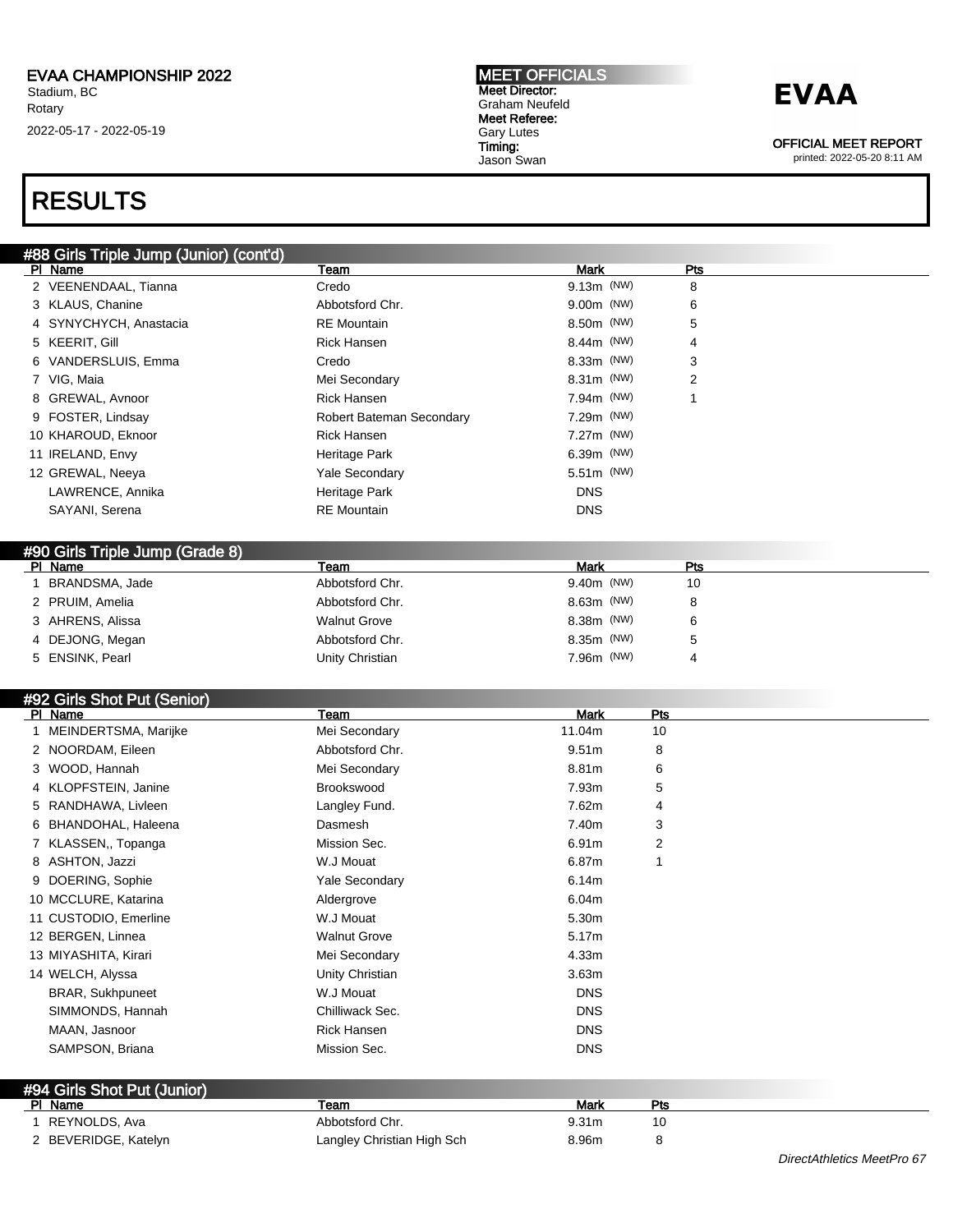### RESULTS

### #94 Girls Shot Put (Junior) (cont'd)

| PI Name                | Team                       | Mark              | Pts            |
|------------------------|----------------------------|-------------------|----------------|
| 3 SOROKOVSKY, Eleina   | Langley Christian High Sch | 8.60m             | 6              |
| 4 PARROTTA, Teyanah    | Sardis Secondary           | 8.41m             | 5              |
| 5 DHESI, Nimritha      | <b>Yale Secondary</b>      | 7.43m             | 4              |
| 6 ZIMMER, Sophie       | Abbotsford Chr.            | 7.35m             | 3              |
| 7 WEIZEL, Irina        | <b>Langley Secondary</b>   | 7.33m             | $\overline{2}$ |
| 8 WAH, Ehsher Gay      | <b>Langley Secondary</b>   | 7.24m             |                |
| 9 VANDELFT, Emma       | Abbotsford Chr.            | 6.79m             |                |
| 10 RODGERS, Preslie    | Chilliwack Sec.            | 6.57m             |                |
| 11 WIMMER, Elysia Anne | Abby Sr.                   | 6.33m             |                |
| 12 GEORGESON, Scalette | <b>Langley Secondary</b>   | 5.85m             |                |
| 13 PEIXOTO, Bella      | Abbotsford Chr.            | 5.42m             |                |
| 14 MAKWANA, Uttara     | W.J Mouat                  | 5.30m             |                |
| 15 BEAN, Natalie-Jo    | <b>Langley Secondary</b>   | 5.01m             |                |
| 16 GREWAL, Neeya       | <b>Yale Secondary</b>      | 3.67 <sub>m</sub> |                |
| MAZZEK, Christel       | St. John Brebeuf           | <b>DNS</b>        |                |
| SEO, Joy               | W.J Mouat                  | <b>DNS</b>        |                |
| DAHL, Gina             | W.J Mouat                  | <b>DNS</b>        |                |
| FLORES, Heleina        | <b>RE</b> Mountain         | <b>DNS</b>        |                |
|                        |                            |                   |                |

### #96 Girls Shot Put (Grade 8)

| PI Name               | Team                 | <b>Mark</b> | Pts |  |
|-----------------------|----------------------|-------------|-----|--|
| 1 OLSON, Carla        | Abbotsford Chr.      | 7.27m       | 10  |  |
| 2 STODDARD, Alex      | Abbotsford Chr.      | 7.27m       | 8   |  |
| 3 DEBOER, Jocelyn     | Credo                | 7.18m       | 6   |  |
| 4 KATHY, Le           | <b>Betty Gilbert</b> | 6.34m       | 5   |  |
| 5 WALSH, Keanna       | <b>Betty Gilbert</b> | 5.91m       | 4   |  |
| 6 TARANENKO, Veranika | Abbotsford Chr.      | 5.80m       | 3   |  |
| 7 O'LEARY, Bryna      | Abbotsford Chr.      | 5.70m       | 2   |  |
| 8 KANWAR, Harjas      | Dasmesh              | 5.54m       |     |  |
| 9 CAR, Alana          | Abbotsford Chr.      | 5.30m       |     |  |
| 10 WIMMER, Victoria   | St. John Brebeuf     | 3.73m       |     |  |
| CHENG, Gabrielle      | Langley Fund.        | <b>DNS</b>  |     |  |
| RONSE, Saphina        | Langley Fund.        | <b>DNS</b>  |     |  |
| EDEN, Ayla            | Abbotsford Chr.      | <b>DNS</b>  |     |  |
|                       |                      |             |     |  |

#### #98 Girls Discus (Senior)<br>PL Name Pl Name Team Mark Pts 1 RANDHAWA, Livleen **Langley Fund.** 27.25m 10 2 SAMPSON, Briana **Mission Sec.** 24.59m 8 3 BHANDOHAL, Haleena Dasmesh 23.79m 6 4 KURYLYK, Dani Walnut Grove 23.76m 5 5 SOMMERVILLE, Riley **RE Mountain** RE Mountain 20.86m 4 6 WOOD, Hannah Mei Secondary 20.29m 3 7 MAAN, Jasnoor **Rick Hansen** Rick Hansen 2 8 WILDE, Hailey **RE Mountain** 19.05m 1 9 MCCLURE, Katarina **16.01m** Aldergrove Aldergrove 16.01m

MEET OFFICIALS Meet Director: Graham Neufeld Meet Referee: Gary Lutes Timing: Jason Swan

## **EVAA**

OFFICIAL MEET REPORT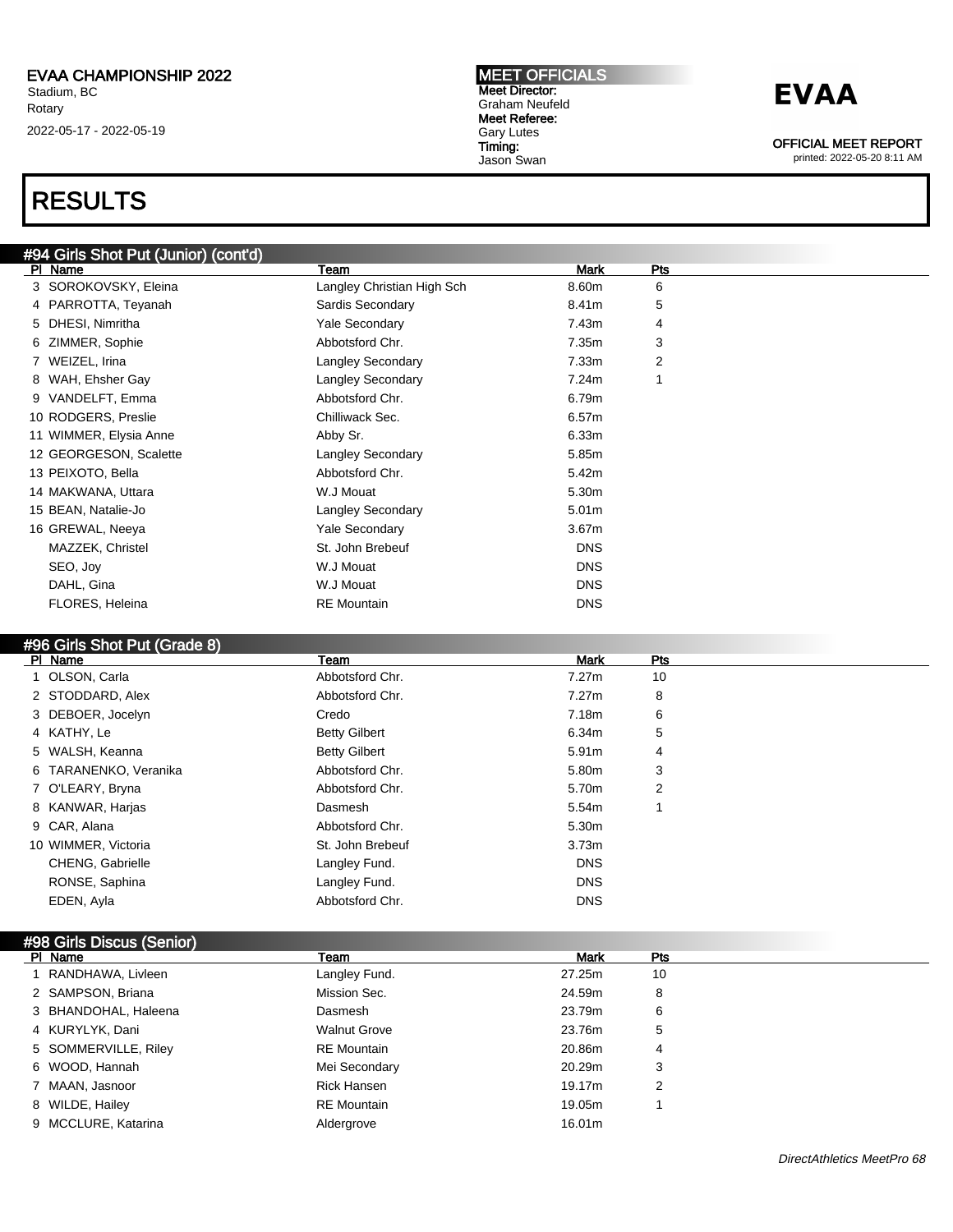#### MEET OFFICIALS Meet Director: Graham Neufeld Meet Referee: Gary Lutes Timing: Jason Swan

## **EVAA**

OFFICIAL MEET REPORT

printed: 2022-05-20 8:11 AM

### RESULTS

| #98 Girls Discus (Senior) (cont'd) |                            |             |                |  |
|------------------------------------|----------------------------|-------------|----------------|--|
| PI Name                            | Team                       | <b>Mark</b> | Pts            |  |
| 10 MIYASHITA, Kirari               | Mei Secondary              | 10.90m      |                |  |
| 11 BERGEN, Linnea                  | <b>Walnut Grove</b>        | 9.71m       |                |  |
| SIMMONDS, Hannah                   | Chilliwack Sec.            | <b>DNS</b>  |                |  |
|                                    |                            |             |                |  |
| #100 Girls Discus (Junior)         |                            |             |                |  |
| PI Name                            | Team                       | <b>Mark</b> | <b>Pts</b>     |  |
| 1 PARROTTA, Teyanah                | Sardis Secondary           | 22.05m      | 10             |  |
| 2 MARKWORTH, Jule                  | Brookswood                 | 22.01m      | 8              |  |
| 3 BEVERIDGE, Katelyn               | Langley Christian High Sch | 21.56m      | 6              |  |
| 4 REYNOLDS, Ava                    | Abbotsford Chr.            | 18.31m      | 5              |  |
| 5 LEWIS, Dana                      | Chilliwack Sec.            | 18.00m      | 4              |  |
| 6 ZIMMER, Sophie                   | Abbotsford Chr.            | 17.39m      | 3              |  |
| 7 RODGERS, Preslie                 | Chilliwack Sec.            | 16.37m      | 2              |  |
| 8 VANEGMOND, Brooklyn              | Credo                      | 13.33m      | 1              |  |
| 9 PERALES MARQUEZ, Valeria         | Mission Sec.               | 9.12m       |                |  |
| VANOENE, Jordyn                    | Credo                      | <b>DNS</b>  |                |  |
|                                    |                            |             |                |  |
| #102 Girls Discus (Grade 8)        |                            |             |                |  |
| PI Name                            | Team                       | <b>Mark</b> | Pts            |  |
| 1 STODDARD, Alex                   | Abbotsford Chr.            | 17.90m      | 10             |  |
| 2 OLSON, Carla                     | Abbotsford Chr.            | 14.37m      | 8              |  |
| 3 STINSON, Makala                  | Mei Middle                 | 14.35m      | 6              |  |
| 4 KANWAR, Harjas                   | Dasmesh                    | 14.15m      | 5              |  |
| ROSSE, Vida Blue<br>5              | Mei Middle                 | 14.05m      | 4              |  |
| 6 CAR, Alana                       | Abbotsford Chr.            | 13.22m      | 3              |  |
| 7 O'LEARY, Bryna                   | Abbotsford Chr.            | 12.91m      | $\overline{2}$ |  |
| CHENG, Gabrielle                   | Langley Fund.              | <b>DNS</b>  |                |  |
| EDEN, Ayla                         | Abbotsford Chr.            | <b>FOUL</b> |                |  |
|                                    |                            |             |                |  |
| #104 Girls Hammer (Senior)         |                            |             |                |  |
| PI Name                            | Team                       | <b>Mark</b> | Pts            |  |
| 1 RANDHAWA, Livleen                | Langley Fund.              | 27.52m      | 10             |  |
| 2 MEINDERTSMA, Marijke             | Mei Secondary              | 26.10m      | 8              |  |
| 3 SAMPSON, Briana                  | Mission Sec.               | 23.75m      | 6              |  |
| BHANDOHAL, Haleena<br>4            | Dasmesh                    | 21.38m      | 5              |  |
| 5 NOORDAM, Eileen                  | Abbotsford Chr.            | 20.80m      | 4              |  |
| 6 DEWOLDE, Kendra                  | Abbotsford Chr.            | 19.84m      | 3              |  |
| 7 KLASSEN,, Topanga                | Mission Sec.               | 15.45m      | 2              |  |
|                                    |                            |             |                |  |
| #106 Girls Hammer (Junior)         |                            |             |                |  |
| PI Name                            | Team                       | <b>Mark</b> | <b>Pts</b>     |  |
| 1 REYNOLDS, Ava                    | Abbotsford Chr.            | 31.63m      | 10             |  |
| 2 LEWIS, Dana                      | Chilliwack Sec.            | 28.22m      | 8              |  |
| 3 PARROTTA, Teyanah                | Sardis Secondary           | 23.01m      | 6              |  |
| 4 RODGERS, Preslie                 | Chilliwack Sec.            | 21.14m      | 5              |  |
| 5 WEIZEL, Irina                    | Langley Secondary          | 15.56m      | 4              |  |
| 6 DHESI, Nimritha                  | Yale Secondary             | 15.08m      | 3              |  |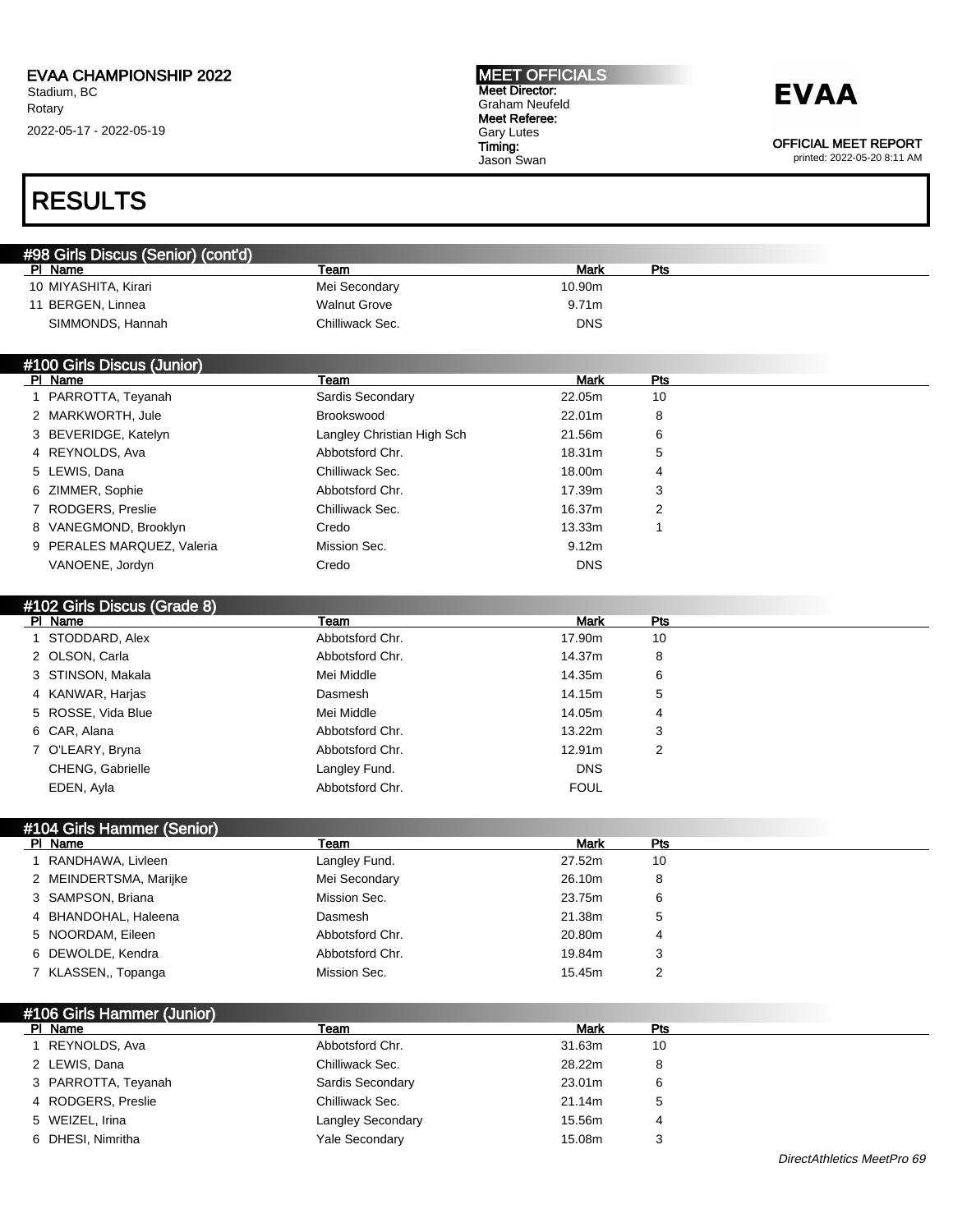#### MEET OFFICIALS Meet Director: Graham Neufeld Meet Referee: Gary Lutes Timing: Jason Swan

### **EVAA**

OFFICIAL MEET REPORT

printed: 2022-05-20 8:11 AM

### RESULTS

| #106 Girls Hammer (Junior) (cont'd) |                 |        |     |  |  |
|-------------------------------------|-----------------|--------|-----|--|--|
| Name<br>PI.                         | Team            | Mark   | Pts |  |  |
| PEIXOTO, Bella                      | Abbotsford Chr. | 15.06m |     |  |  |
| ZIMMER, Sophie                      | Abbotsford Chr. | 14.89m |     |  |  |
| 9 PERALES MARQUEZ, Valeria          | Mission Sec.    | 12.07m |     |  |  |

#### #108 Girls Javelin (Senior)

| $\pi$ roo Oms cavem (Ochior)<br>PI Name | Team                | <b>Mark</b> | Pts |  |
|-----------------------------------------|---------------------|-------------|-----|--|
| 1 NOORDAM, Eileen                       | Abbotsford Chr.     | 30.68m      | 10  |  |
| 2 MEINDERTSMA, Marijke                  | Mei Secondary       | 28.50m      | 8   |  |
| 3 WILDE, Hailey                         | <b>RE</b> Mountain  | 26.73m      | 6   |  |
| 4 SOMMERVILLE, Riley                    | <b>RE</b> Mountain  | 22.96m      | 5   |  |
| 5 GRIMARD, Shaelyn                      | Highroad            | 22.03m      | 4   |  |
| 6 SADA, Daniela                         | <b>Walnut Grove</b> | 20.77m      | 3   |  |
| 7 SIMPSON, Ridley                       | <b>Walnut Grove</b> | 20.30m      | 2   |  |
| 8 MCCLURE, Katarina                     | Aldergrove          | 18.54m      |     |  |
| 9 MINDERHOUD, Faith                     | Credo               | 18.27m      |     |  |
| 10 WOOD, Hannah                         | Mei Secondary       | 17.47m      |     |  |
| 11 KLASSEN, Topanga                     | Mission Sec.        | 15.25m      |     |  |
| 12 VAN VUGT, Hannah                     | St. John Brebeuf    | 13.60m      |     |  |
| 13 BERGEN, Linnea                       | <b>Walnut Grove</b> | 11.51m      |     |  |
| 14 MIYASHITA, Kirari                    | Mei Secondary       | 10.37m      |     |  |
| 15 BARJA, Ines                          | Mission Sec.        | 9.81m       |     |  |
| 16 REDDEKOPP, Amy                       | Mission Sec.        | 5.58m       |     |  |
| GORDAN, Madison                         | <b>RE</b> Mountain  | <b>DNS</b>  |     |  |

#### #110 Girls Javelin (Junior)

| PI Name          |                             | Team                       | <b>Mark</b>        | Pts |
|------------------|-----------------------------|----------------------------|--------------------|-----|
|                  | MARKWORTH, Jule             | Brookswood                 | 24.80m             | 10  |
|                  | 2 WAH, Ehsher Gay           | <b>Langley Secondary</b>   | 23.11m             | 8   |
|                  | 3 MAZZEK, Christel          | St. John Brebeuf           | 22.63m             | 6   |
|                  | 4 SOROKOVSKY, Eleina        | Langley Christian High Sch | 22.57m             | 5   |
|                  | 5 STELNICKI, Annalise       | <b>Walnut Grove</b>        | 22.02m             | 4   |
|                  | 6 HANNAH, Nykee             | <b>Langley Secondary</b>   | 16.82m             | 3   |
|                  | 7 FRASER, Zakya             | <b>Walnut Grove</b>        | 15.83m             | 2   |
| 8 LEWIS, Dana    |                             | Chilliwack Sec.            | 14.74m             |     |
|                  | 9 ERICKSON, Jorja           | Abbotsford Chr.            | 14.60m             |     |
| 10 WEIZEL, Irina |                             | <b>Langley Secondary</b>   | 14.59m             |     |
|                  | 11 KRANABETTER, Samantha    | Mei Secondary              | 13.84m             |     |
|                  | 12 PEIXOTO, Bella           | Abbotsford Chr.            | 11.70m             |     |
|                  | 13 SCHAEFER, Helene         | <b>Langley Secondary</b>   | 11.33m             |     |
|                  | 14 GREWAL, Neeya            | <b>Yale Secondary</b>      | 10.91 <sub>m</sub> |     |
|                  | 15 WIMMER, Elysia Anne      | Abby Sr.                   | 10.65m             |     |
|                  | 16 PERALES MARQUEZ, Valeria | Mission Sec.               | 8.20m              |     |
|                  | KACHO, Sypress              | <b>Langley Secondary</b>   | <b>DNS</b>         |     |
|                  | VANOENE, Jordyn             | Credo                      | <b>DNS</b>         |     |
|                  | KITCHENER, Phoebe           | <b>GW Graham</b>           | <b>DNS</b>         |     |